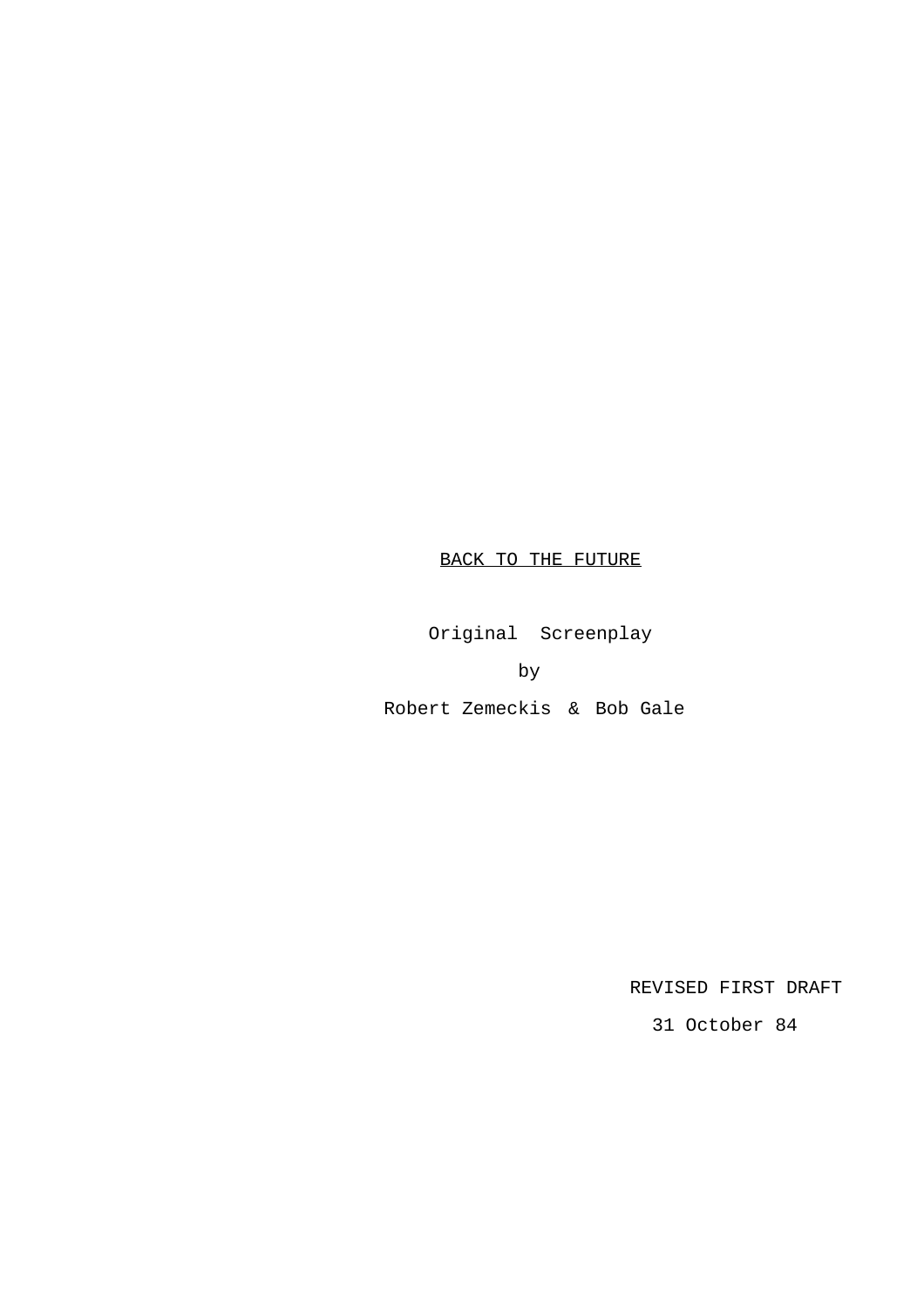### EXT. NEW MEXICO DESERT

A BLINDING WHITE FIREBALL erupts and subsides into a MUSHROOM CLOUD: an ATOMIC BOMB has just exploded.

We see images of destroyed tract houses, melted automobiles, and suburban rubble, then the VOICE OF A NARRATOR explains that we have just seen one of the many nuclear tests of the mid-1950's...

PULL BACK TO REVEAL we are watching a 16mm documentary in a HIGH SCHOOL CLASSROOM full of STUDENTS.

As the army makes preparations for another atomic test, the narration is interrupted by OFFSCREEN SINGING.

> SINGER (O.S.) "I don't want to di-i-i-ie..."

STUDENT HEADS turn to see who's singing.

 SINGER (O.S., cont'd) "I don't want to di-i-i—ie..."

More heads turn. The voice belongs to

MARTY McFLY,

17, a good looking kid who wears mirrored Porsche sunglasses, and has a Walkman plugged into his ears. He's playing "air guitar" to his tape, and he's completely oblivious to his surroundings.

His mirrored sunglasses reflect an exploding mushroom cloud in the documentary.

> MARTY (cont'd) "I don't want to di-i-i-ie..."

Suddenly the room lights come on and the projector is shut down. Marty continues singing.

> MARTY (cont'd) "No, no, no, baby, I just don't want  $to$   $di-i-i-i---"$

The TEACHER, MRS. WOODS, 45, steps over and unplugs Marty's Walkman. She's not smiling.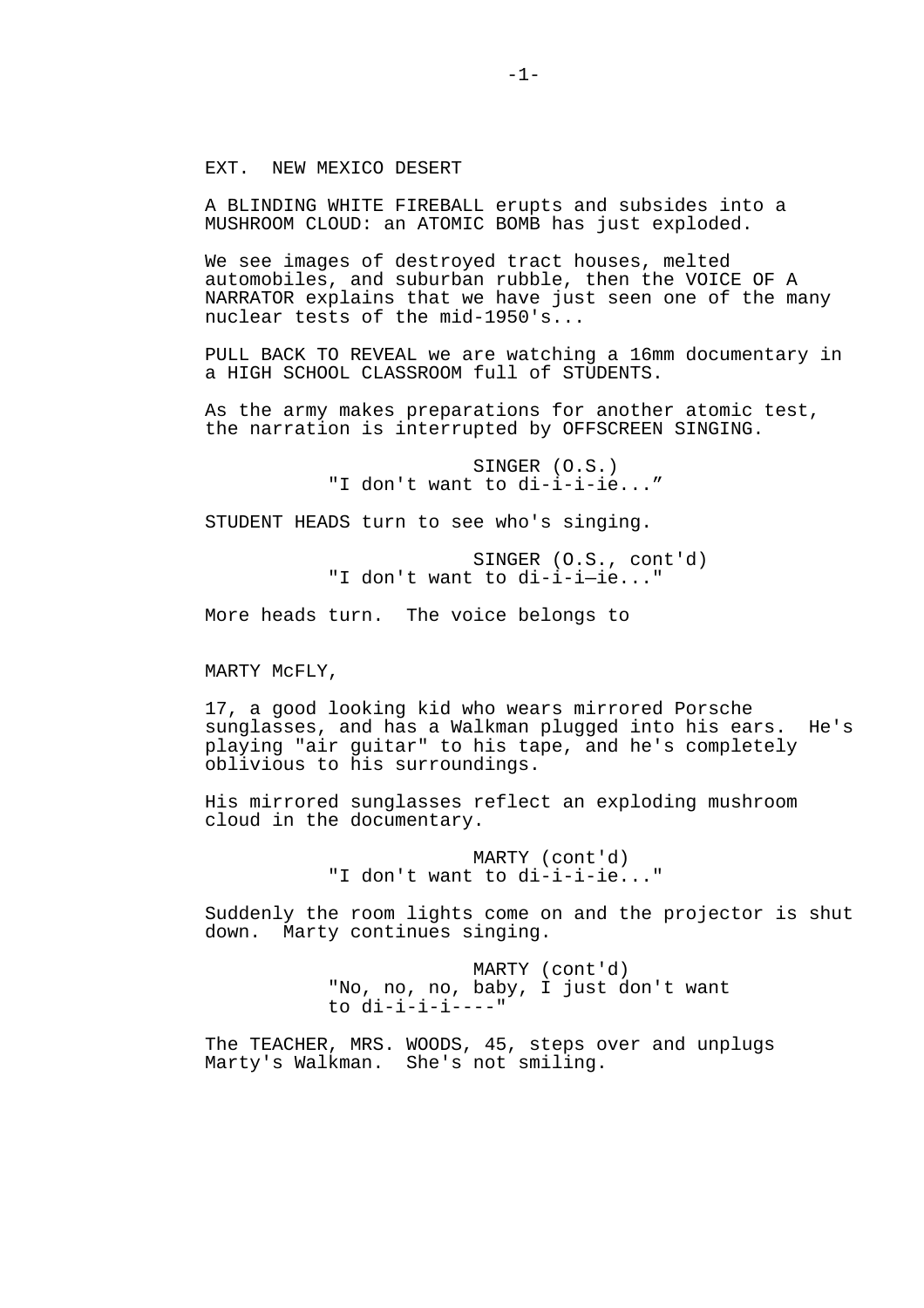Marty removes his sunglasses and opens his eyes. He gulps upon seeing her grim visage looking down on him.

> MRS. WOODS Mr. McFly: dentetion!

> > CUT TO:

INT. MR. STRICKLAND'S OFFICE - DAY

The nameplate on the man's desk says "MR. STRICKLAND." Every school has one---a stern, humorless disciplinarian who was born old and stayed that way his entire life. He looks 60 but he could be 160.

His office is functionally sparse. MARTY sits facing him in the single uncomfortable wooden chair. He's sat here before.

> MR. STRICKLAND (extending his hand) Give it to me, McFly.

Marty sighs, then hands over his Walkman.

Strickland examines it momentarily, then places it in the WOODWORKING VICE mounted on the corner of his desk.

Marty fidgets uncomfortably.

Strickland gazes at him, then gives the vice a hard, mean wrench. The Walkman CRUNCHES...it sounds like bones breaking.

Marty cringes.

Strickland smiles sadistically and hands it back to him.

 MR. STRICKLAND That's number three, isn't it?

MARTY

Four.

 MR. STRICKLAND You don't like school, do you, McFly?

MARTY

Nope.

 MR. STRICKLAND "Nope," what?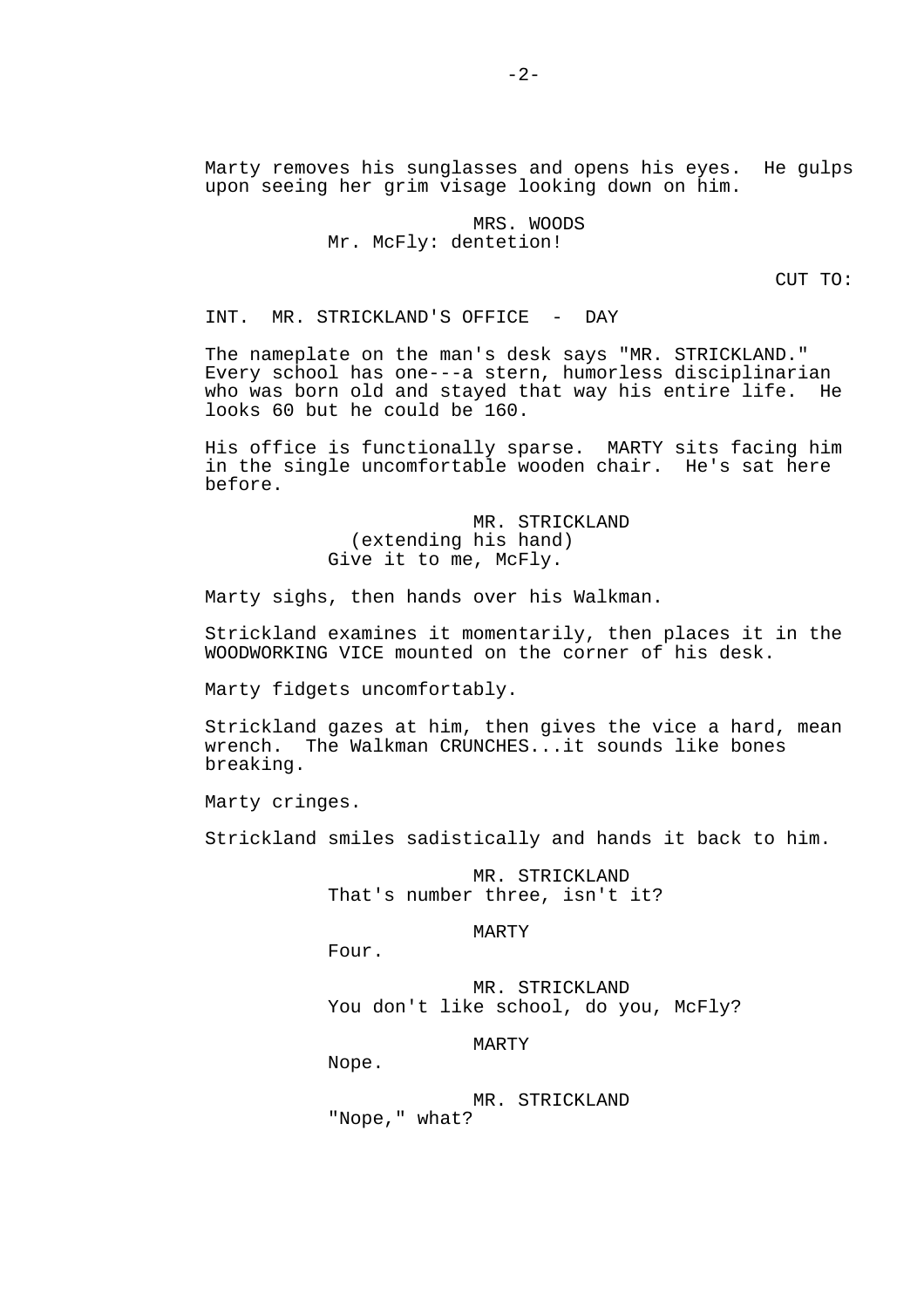Nope, sir.

 MR. STRICKLAND "Nope, sir," what?

MARTY

Marty gives his a look, then spits it all out.

MARTY

 Nope, sir, Mr. Strickland, sir, I do not like school, sir.

 MR. STRICKLAND (snaps at him) You've got a real attitude problem, you know that? (opens a file on his desk) You're a slacker, McFly. You've got aptitude, but you don't apply your self. You're a slacker. (shakes his head) I remember your father when he was

 a student here. He was a slacker, too...and look where it got him: nowhere.

 MARTY You can say that again.

 MR. STRICKLAND Watch your mouth, McFly---that's your attitude problem again. Your father may very well be a gutless worm who never amounted to anything, but he's still your father. I will not tolerate such disrespect in my office.

MARTY

Yes, sir.

 MR. STRICKLAND Now, for slacking off in class and in this office, your punishment is 2 weeks in detention, with me, starting this afternoon.

 MARTY This afternoon? But I can't!

 MR. STRICKLAND What did you say?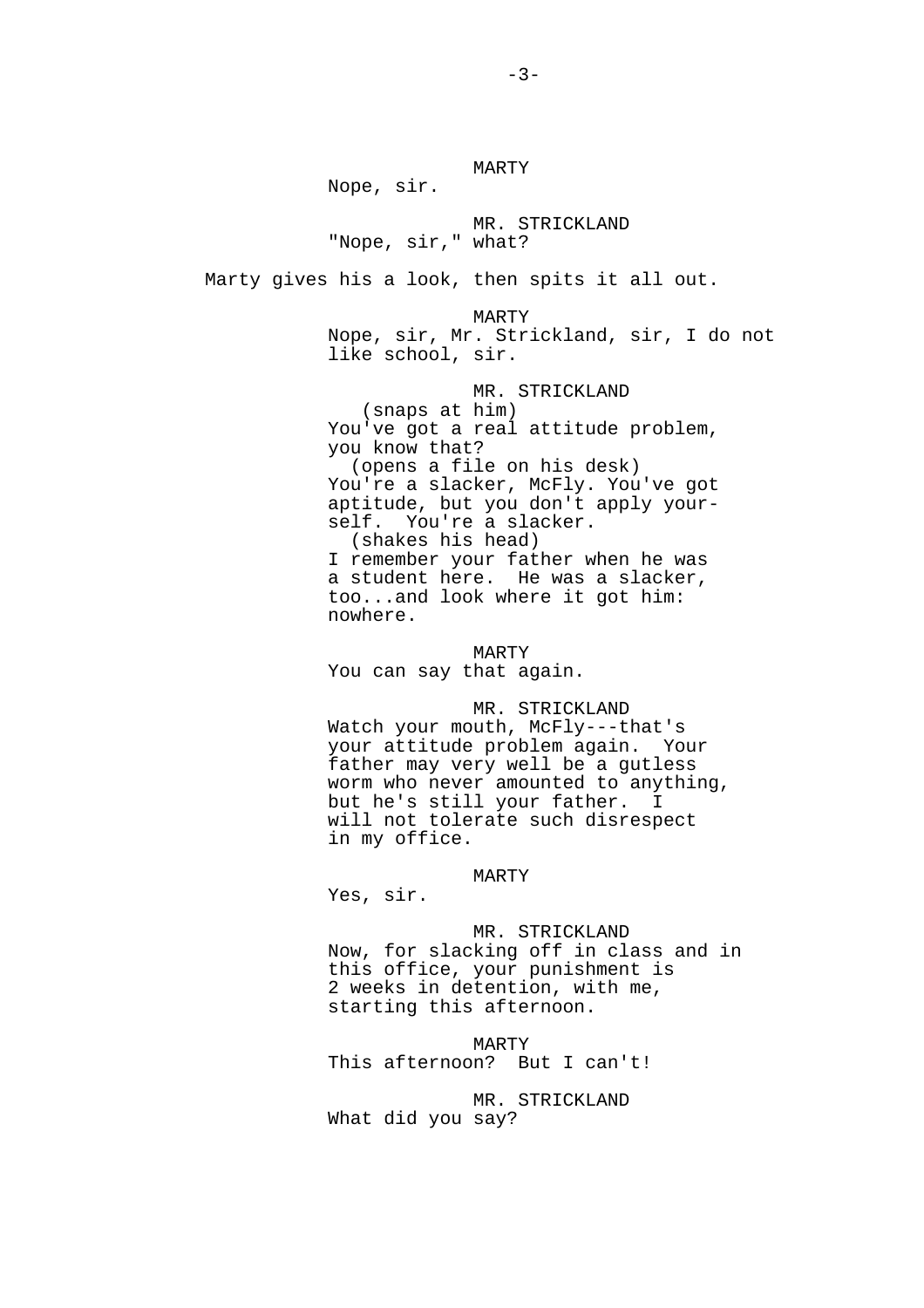MARTY Please, sir, my rock band has an audition at 4 o'clock today for the YMCA dance. It's really impor tant that I be there. Let me off just today, and I'll take detention for the rest of the month... For the rest of the year, even! Strickland eyes him, considering this. MR. STRICKLAND This audition is THAT important to you? MARTY Oh, yes, sir. MR. STRICKLAND Well, in that case, let me remind you: the penalty for cutting detention is expulsion. (a beat) See you after school. Today. (a beat) Slacker. Marty is sick. CUT TO: INT. A WALL CLOCK It's 3:38.

WIDER

A regular history classroom used as detention after hours. STRICKLAND sits at the desk, reading a book at least 50 years old entitled "Modern Discipline." He glances around the room occasionally.

8 or 10 STUDENTS are seated far apart from each other throughout the room. All are supposedly studying.

MARTY stares at the clock, then gazes longingly out the tall windows. Direct sunlight pours in...also reminding him of the time. He looks around: isn't there any way out of here?

A FAT KID, JENKINS, raises his hand.

 JENKINS Mr. Strickland, can I be excused to go to the bathroom, please?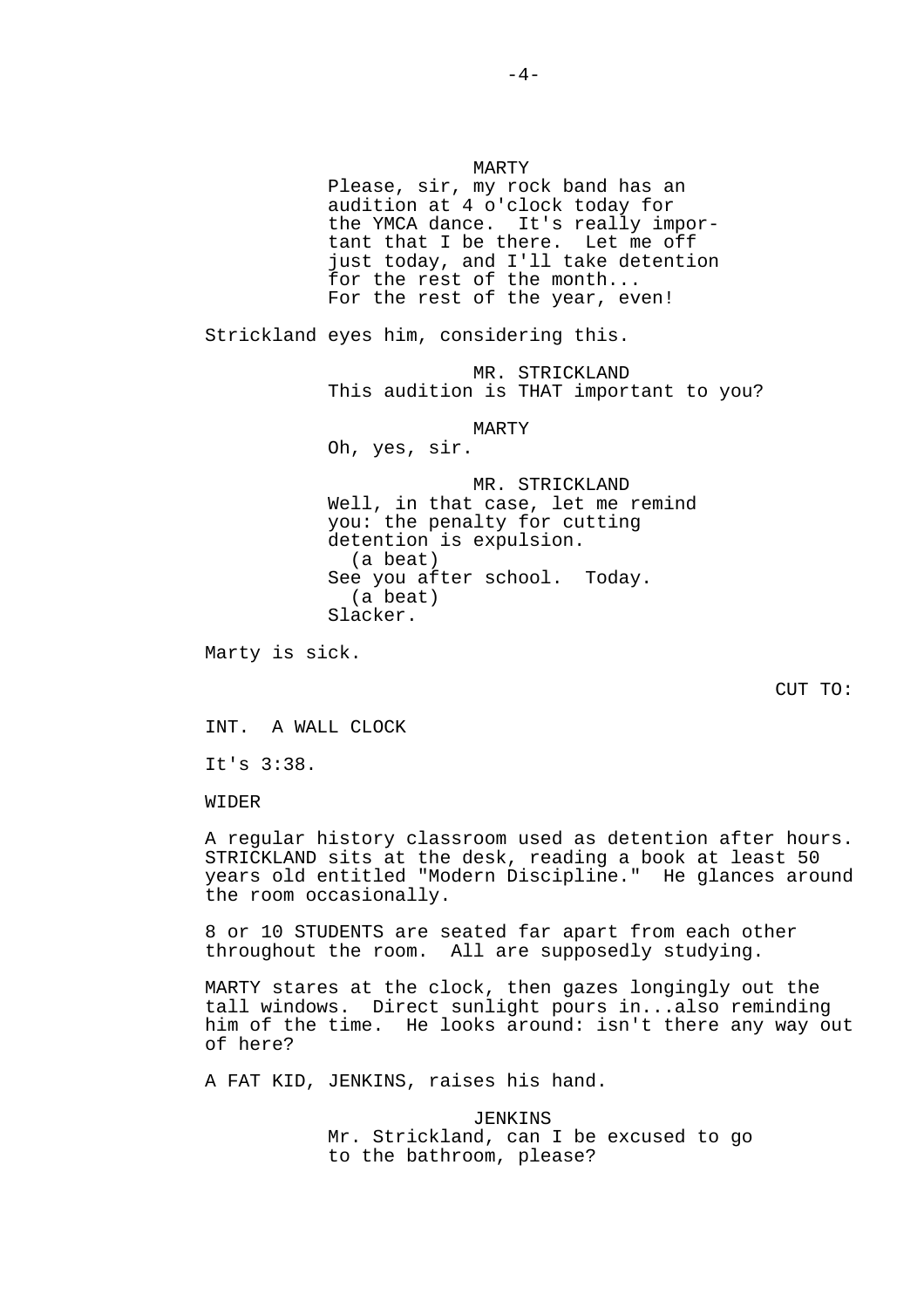# MR. STRICKLAND

No.

Marty notices the SPRINKLER SYSTEM running along the ceiling. Looking around, he sees a CAROUSEL SLIDE PROJECTOR near the pencil sharpener. Again he looks at the sun...he's getting an idea.

A GIRL COUGHS.

## MR. STRICKLAND

 Miss Fredman, any further outbursts like that will result in your receiving 5 more detentions... (notices Marty has his hand up) What is it, McFly?

 MARTY May I sharpen my pencil, sir?

 MR. STRICKLAND You have only one pencil, Mr. McFly? Only a slacker comes to school with just one pencil.

 MARTY It'll never happen again.

 MR. STRICKLAND Be quick about it.

As Marty heads for the pencil sharpener, he shoves a piece of BUBBLE GUM in his mouth and starts chewing like mad.

He steps alongside the slide projector and surreptiously sneaks the lens into his jacket pocket. He quickly sharpens his pencil and hurries back to his seat.

Now Strickland stands up and starts toward Marty! Did he see Marty swipe the lens? No, he's merely "patrolling" the room.

When Strickland isn't looking, Marty produces a matchbook and a rubber band from the pencil pouch of his loose leaf binder. He opens the matchbook cover and sticks his gum to the backside.

He waits for Strickland to walk past him, then quickly, Marty stands and, using the rubber band, fires the matchbook at the ceiling.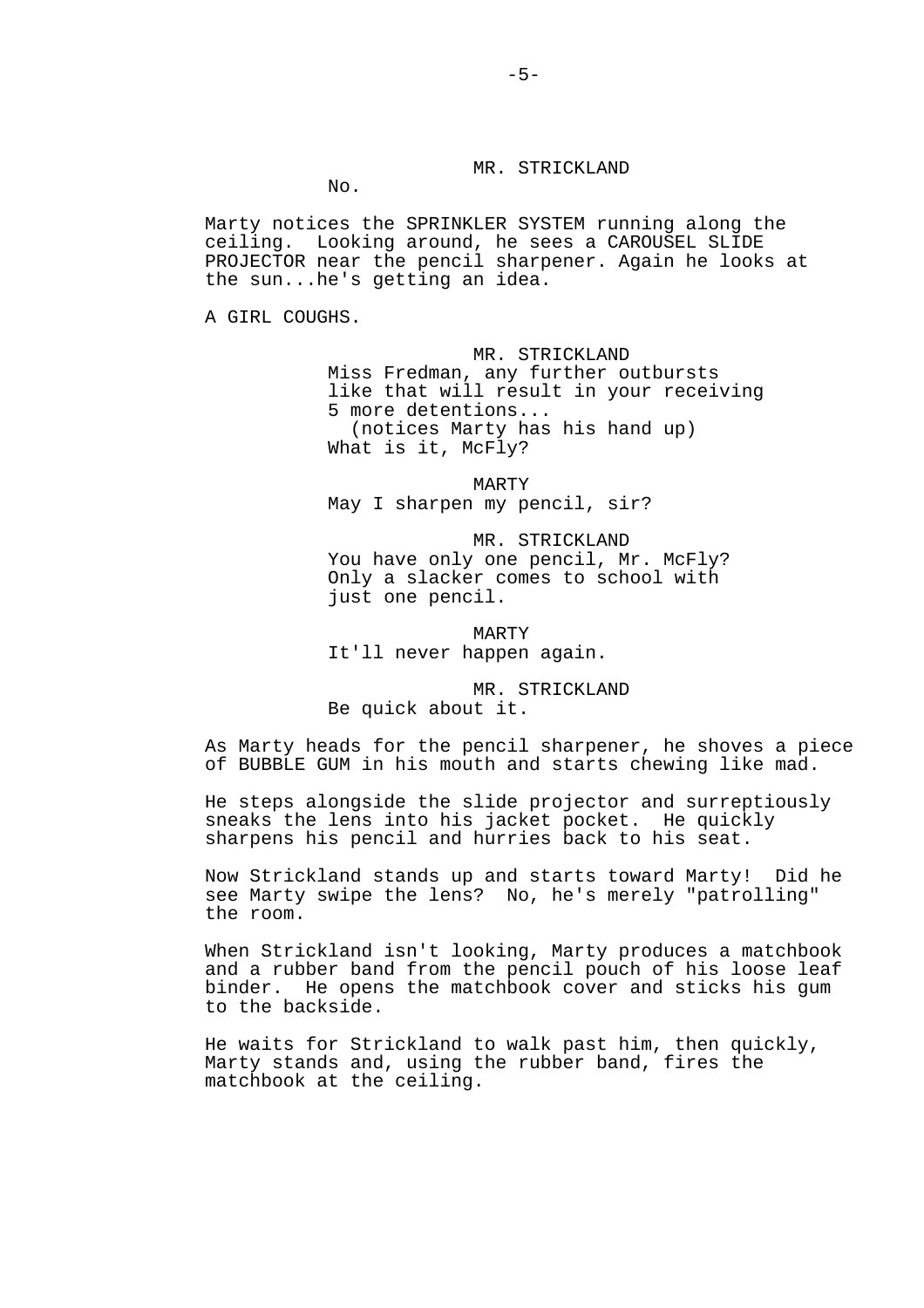Strickland whirls around upon hearing the snap, but Marty is already seated, "studying." Strickland looks around suspiciously, but sees nothing. He continues along.

Marty glances up: the gum is holding the matchbook on the ceiling, right near the sprinkler valve. He smiles.

Now Marty sets his mirrored sunglasses on his leg, positioning them to reflect the rays of the sun up at the matchbook.

That done, he pulls the lens out of his pocket and focuses the beam onto the matchbook. He adjusts the lens ever so slightly...there! Perfect! A hot white pinpoint of light is now focused on the matchbook.

THE CLOCK

reads 3:42. We LAP DISSOLVE to 3:52.

MARTY

continues holding the lens as steady as he can, watching anxiously for results.

Now, Strickland, still "patrolling," steps between Marty and the window to look over the work of another student. His shadow falls on the rim of Marty's sunglasses. If he leans back another inch, he'll block the sun completely.

Marty watches him, hoping, praying that he doesn't move.

Strickland stands there as if threatening to move back. He stares at the student's work and shakes his head.

> MR. STRICKLAND No, Mr. Willis, the capitol of Oklahoma is NOT New York City.

With that, Strickland moves onward, and Marty sighs relief.

But now the bubble gum starts to give, and the matchbook begins to peel away from the ceiling!

> MARTY (under his breath) Come on, come on...!

At last there is a faint trace of smoke...

Marty glances out the window: a CLOUD is about to pass in front of the sun.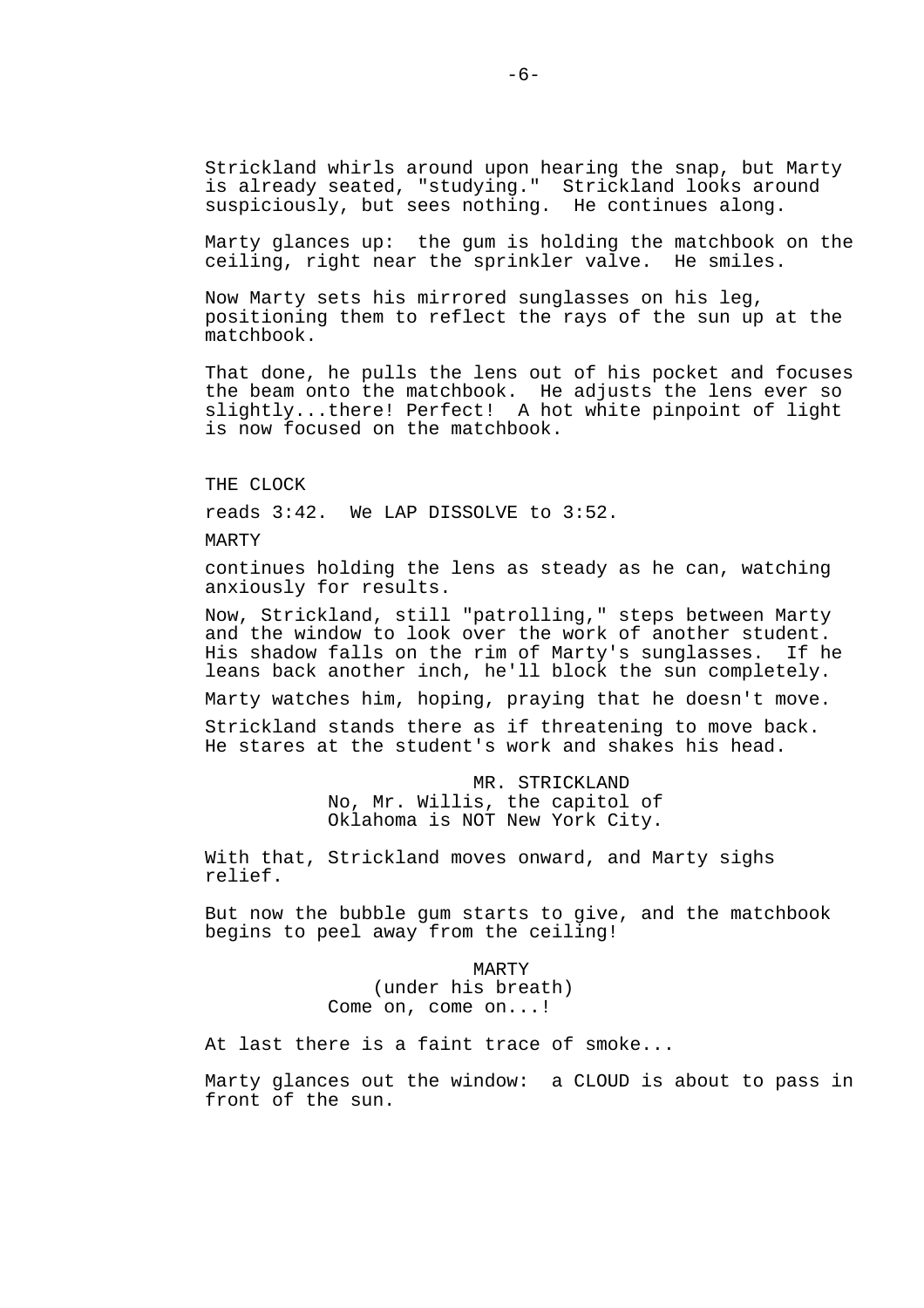## MARTY Burn, you sucker...!

The bubble gum stretches...the smoking matchbook lowers two inches...it won't hold much longer...

Suddenly, it ignites! FIRE!

Immediately the FIRE ALARM SOUNDS and the SPRINKLERS GO OFF!

## MARTY

### FIRE!!!

Students jump up and scream as water sprays all over them! They rush for the door with MARTY leading the pack.

> MR. STRICKLAND Stop! Wait! We must file out in an orderly fashion!

Another sprinkler goes off and sprays Strickland right in the face!

### MARTY'S LOCKER

opens and MARTY pulls out his ELECTRIC GUITAR CASE and SKATEBOARD. He hops on the skateboard and zooms past a hall clock: 3:56.

### EXT. ELMDALE HIGH SCHOOL

It's a classic WPA style high school, built in the 1930's. Marty dashes out, jumps on his skateboard, and skateboards down the front steps!

## EXT. STREET - CENTRAL BUSINESS DISTRICT - DAY

This is ELMDALE, a midwestern town; it's October. The town has been here a while---and its central business district is beginning to deteriorate...undoubtedly because there's a mall someplace.

The time and temperature clock on the BANK OF ELMDALE reads 3:58.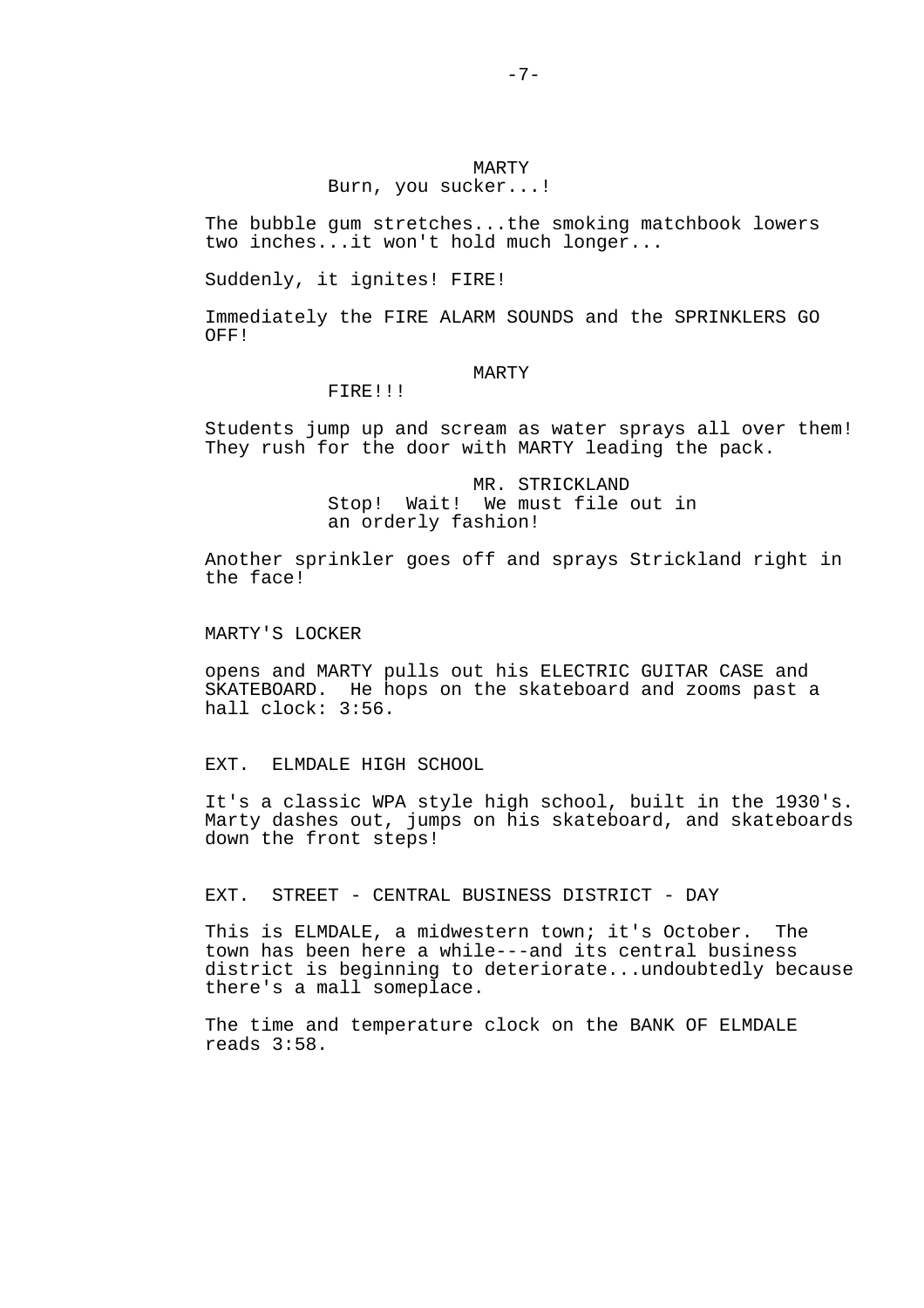MARTY skateboards down the business street and across traffic, narrowly missing being hit by a car! Even carrying his guitar case, he skateboards like a champ.

CUT TO:

### INT. YMCA - STAGE

3 MEMBERS of the PINHEADS rock band, KEYBOARDS, BASS and DRUMS, exchange nervous glances, repeatedly checking their watches. They're all set up on stage, behind the closed curtains.

Off to the side is SUZY PARKER, 17, an attractive girl, but not part of the band.

BASS sticks his head out through the curtains, calling to whoever's out there.

> **BASS**  Give us just two more minutes. He'll be here. (returning inside) I hope...

 DRUMS I told you, he got detention. We're gonna have to cancel.

 VOICE (O.S.) No, we won't!

They turn: MARTY has just arrived!

**SUZY** 

Marty!

Marty gives her a wink; she smiles.

 MARTY (to the band members) Let's get ready.

 KEYBOARDS We're waitin' on you, man.

An amp and a microphone have already been set up for Marty. He breaks open his guitar case and plugs in his instrument. Marty tunes up, then looks over at Suzy.

Suzy smiles and holds up her crossed fingers.

Marty grins back. Clearly, they're "an item."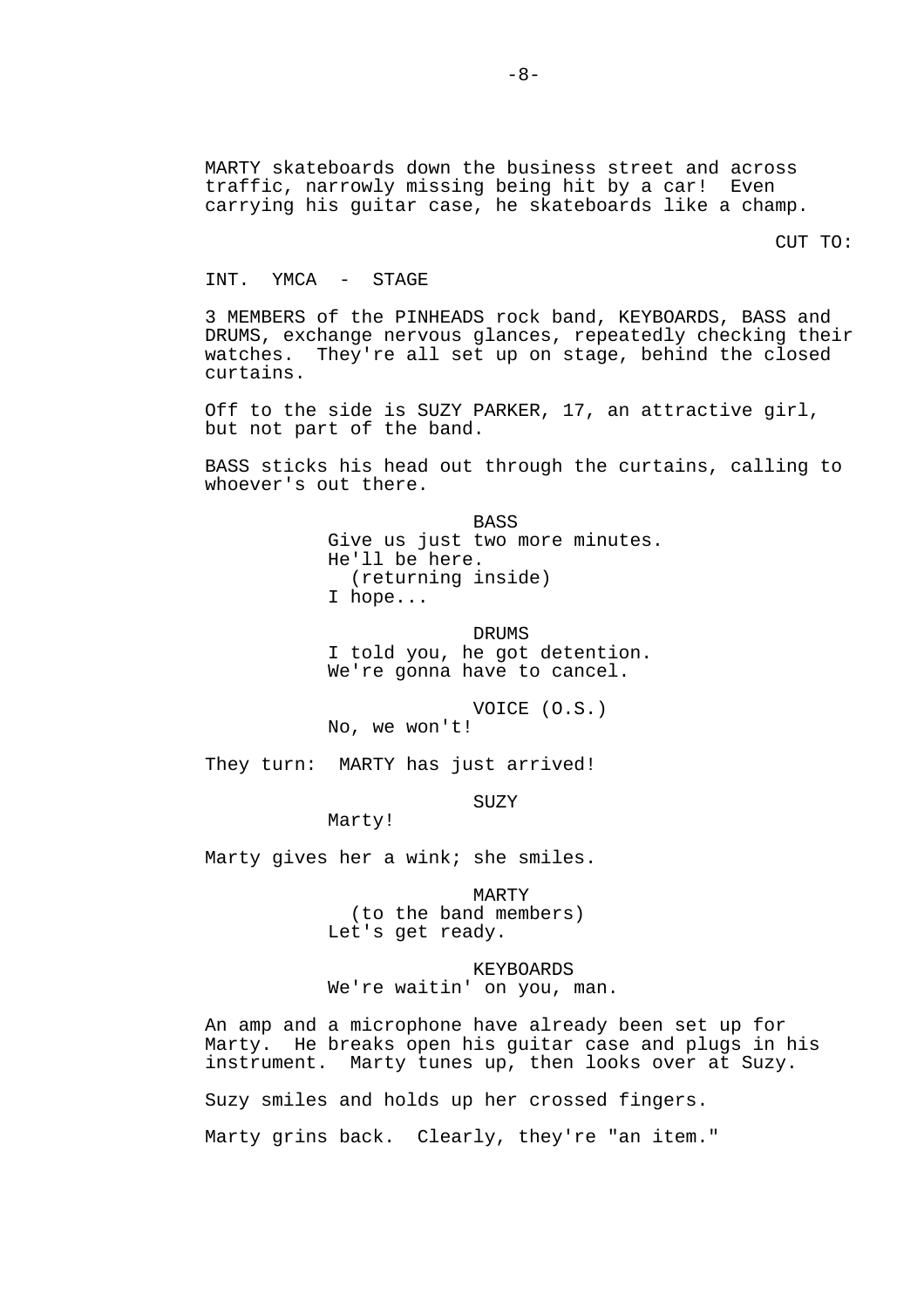Marty practices a riff...and he's great. You can't tell where the guitar ends and the man begins.

> MARTY All right, let's hit it!

They kick into a red hot number. Marty's fingers dance across the strings and frets in a complicated lead line.

Now THE CURTAINS OPEN. Several members of the YMCA DANCE COMMITTEE are seated out there.

As Marty steps up to the mike to start singing, he's hit by a SPOTLIGHT...and he FREEZES. No playing, no singing: he's frozen.

The band members exchange exasperated, knowing glances.

Suzy, watching from the wing, is crestfallen.

Marty remains motionless, utterly petrified. The music dwindles away to nothing.

> BASS All right, from the top again. One-two-three-four---

The three of them start playing again, but Marty remains frozen. He just can't function.

Suzy can't bear to watch.

The band members shake their heads hopelessly and quit playing.

> KEYBOARDS<br>Shit. I thought he was I thought he was gonna see a doctor about that.

> > DANCE COMMITTEEMAN

CUT TO:

EXT. ON A BUSINESS STREET - DAY

NEXT!!

MARTY and SUZY are walking together. She carries her schoolbooks; he has his guitar and skateboard. And he's depressed.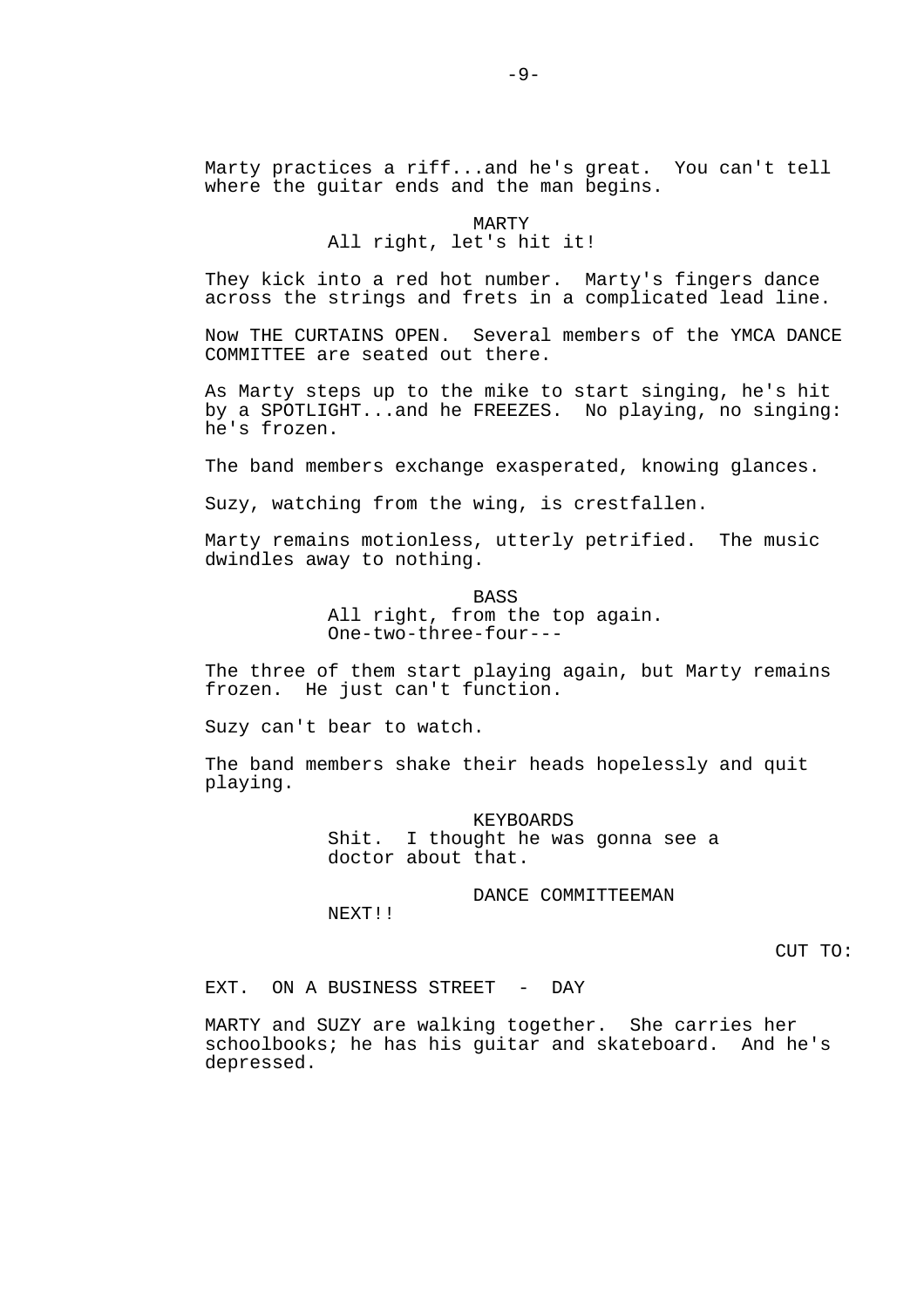I don't know what it is. I get up there and I just freeze up. Like a mental block or something. I know if I could just do it once, every thing'd be all right...

SUZY

Well, according to my shrink, all of our emotional anxieties are a direct result of the influence our parents had in our childhood.

MARTY

 In that case, you can kiss me off right now.

 SUZY Oh, Marty, I've met your parents. They're not THAT bad.

 MARTY Oh, no? Try spending 17 years with a slacker.

They are walking past a CHEVY DEALERSHIP.

SUZY

 Well, at least he's letting you borrow the car tomorrow night, isn't he?

MARTY

 Hey, I'm TAKING the car tomorrow night. If I wait around for him to make a decision, I'll be collecting social security.

Marty spots a red Camaro Z-28 in the showroom.

 MARTY Hey, check out that Z-28. Now THAT'S a car. (sighs, admiring it longingly) Someday, Suzy, someday...

**SUZY** What about your mother? Does she know?

 MARTY Are you kidding? She thinks I'm going camping with the guys. If she found out I was going camping with you, she'd freak.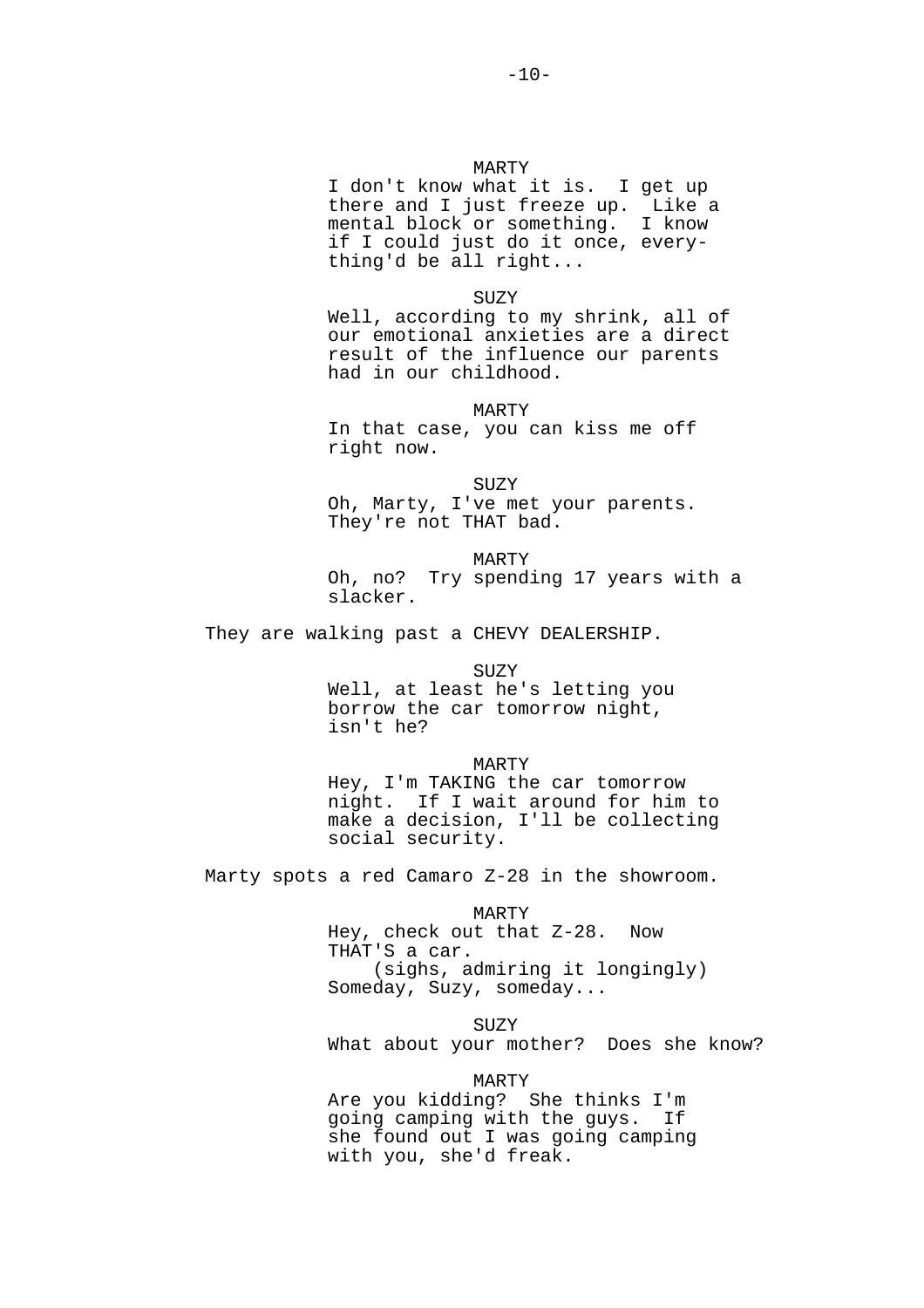## SUZY (nods knowingly) My shrink says a lot of parents are sexually repressed.

 MARTY My mom repressed? That's an under statement. If you listen to her, well, I must be living proof of immaculate conception.

They pause in front of a boarded up storefront that was once a cafe.

**SUZY** 

 (flirting) She's just trying to keep you respectable.

 MARTY (flirting back) She's not doing a very good job, is she?

They move closer...

#### **SUZY**

Terrible...

They're about to kiss...

A CAR HORN HONKS LOUDLY. Suzy turns away.

 SUZY That's my ride. See you tomorrow.

She runs over to the waiting car and hops in.

Marty watches her go.

CUT TO:

EXT. SUBDIVISION - DAY

What was the suburban American dream of the 1950's is the suburban American ghetto of the 1980's.

This development is called "Lyon Estates," and the entrance is marked with the STATUE OF A LION atop a monument engraved with the name. Beyond it, rows of boring, unimpressive single family brick houses stretch toward the high tension lines on the horizon.

MARTY skateboards past the lion toward the place he calls home.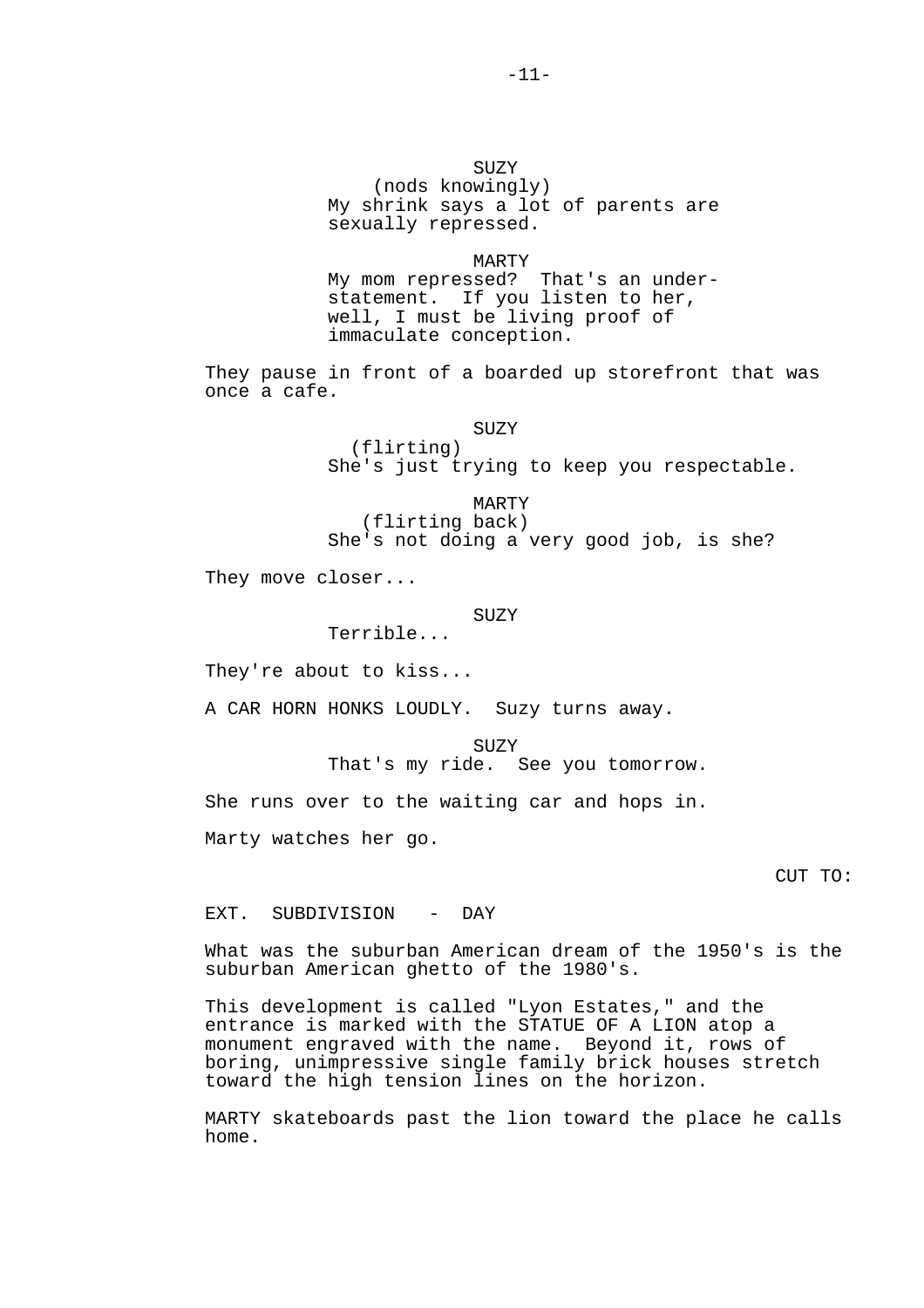## EXT. MCFLY HOME - DAY

A WRECKER has just pulled up in front of the McFly home with a 1979 Plymouth Reliant in tow: its front end is completely smashed, as if someone rammed it into a brick wall.

Looking on with horror is timid GEORGE McFLY, 47, a balding, boring, uninspired man who wears a suit he bought at Sears 4 years ago.

Next to him is BIFF TANNEN, 48, an intimidating lout, who wears gold chains and pinky rings, with sartorial taste to match.

MARTY skateboards up to the scene and is shocked. He listens as Biff lambasts his father.

> BIFF I can't believe you did this, McFly. I can't believe you loaned me your car without telling me it had a blind spot. I could have been killed! (to the tow truck driver) Just leave it right there, right there.

The wrecked Plymouth is in front of a fire hydrant. The driver shrugs and unhitches it.

> GEORGE Biff, I never noticed any blind spot before.

 BIFF That's because you don't pay attention.

 GEORGE Well, who's gonna pay for this?

 BIFF You've got insurance, don't you? I wanna know who's gonna pay for THIS! (indicates his stained suit) I spilled beer all over it when that car hit me. Who's gonna pay the cleaning bill?

George hesitates, then meekly pulls out his wallet.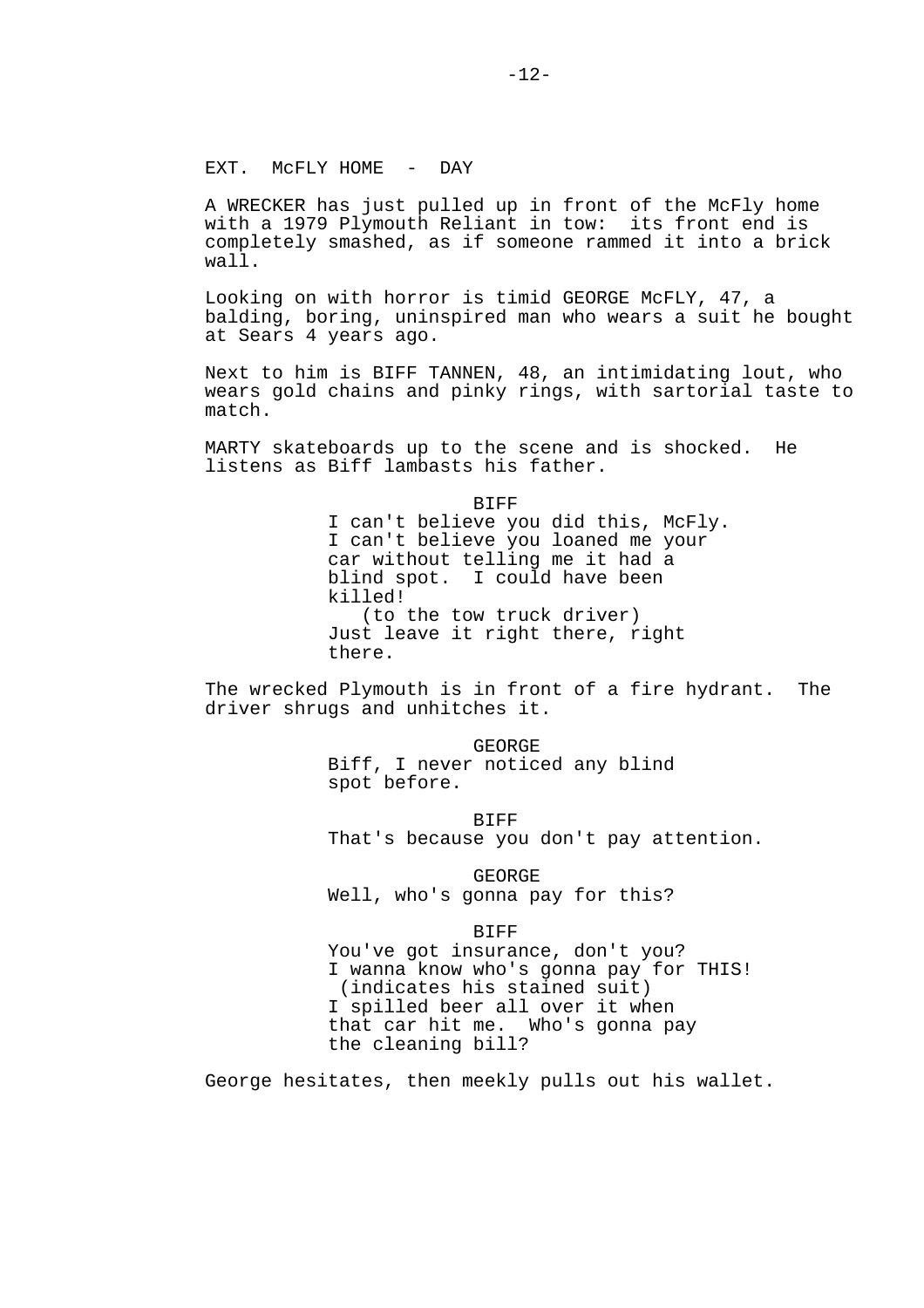## GEORGE Do you think 20 dollars'll cover it?

Biff snatches the 20 dollar bill out of George's hand.

### BIFF

 It's a start. And as long as I'm here, gimme those reports.

### GEORGE

 Well, I haven't finished them yet. I figured since they weren't due till Monday...

#### BIFF

 McFly, you never cease to amaze me. I've gotta have time to recopy 'em. Do you realize what would happen if I turned in MY reports in YOUR handwriting? I'd get fired!

## GEORGE Oh, yeah, Biff, I wasn't thinking. Well, I'll finish them tonight and run them ever first thing in the morning.

 BIFF Not too early---I sleep in on Saturday. (about to leave) Oh, hey, McFly: your shoe's untied.

GEORGE

 (falling for it) Huh?

He looks down and Biff hits him in the chin. Biff laughs loudly.

## BIFF Don't be so gullible, McFly!

Biff walks over to his sparkling year old CADILLAC in the McFly driveway. He spots Marty.

#### **BIFF**

 Hiya, kid. How do you like my new paint job?

Marty doesn't. He steps over to his father, outraged.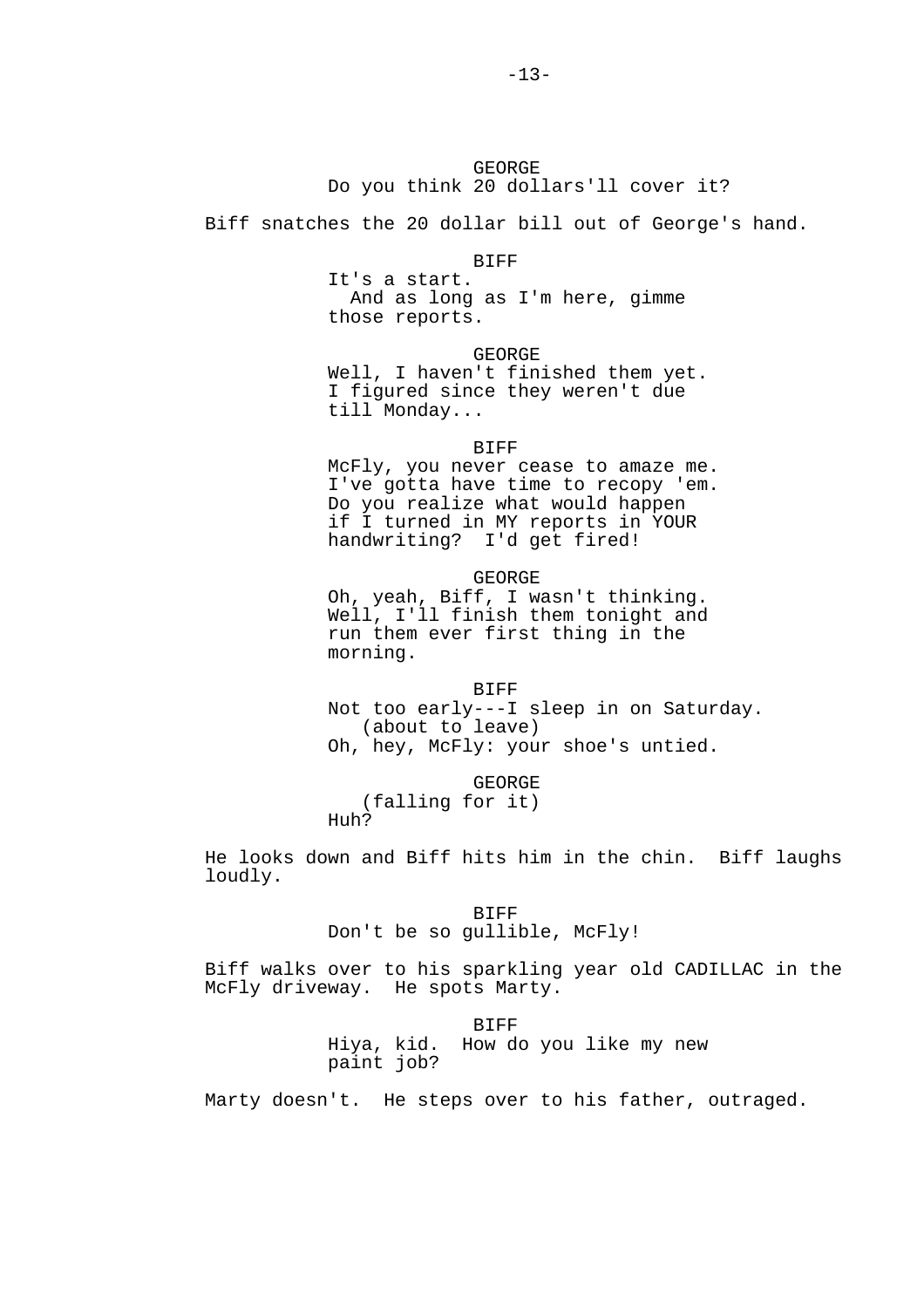MARTY Christ, Dad, what do you let that asshole walk all over you for?

 GEORGE Keep your voice down, son.

 MARTY I can't believe you let him borrow<br>the car. Look at it! It's totall Look at it! It's totalled!

 GEORGE What else could I do? He's my supervisor.

Biff screeches out of the driveway in his Cadillac.

MARTY

 You could say no for a change. Jesus, Dad, you promised me the car tomorrow night! I had a date with--- I mean, I'm going camping, this was really important to me. And you had to go and ruin it.

 GEORGE Well, son, accidents do happen. I guess you'll have to cancel.

Now a COP pulls up alongside the wrecked Plymouth. He calls to George.

**COP** Is this your car here?

GEORGE

Yes, sir.

**COP**  I'm gonna have to cite you for parking next to a fire hydrant.

Marty shakes his head hopelessly.

CUT TO:

INT. AT THE McFLY DINNER TABLE - NIGHT

The McFly family is dining on meat loaf, Kraft macaroni and cheese, Bird's Eye mixed vegetables, and French's instant mashed potatoes.

GEORGE has papers in front of him instead of food: he's doing the work Biff gave him.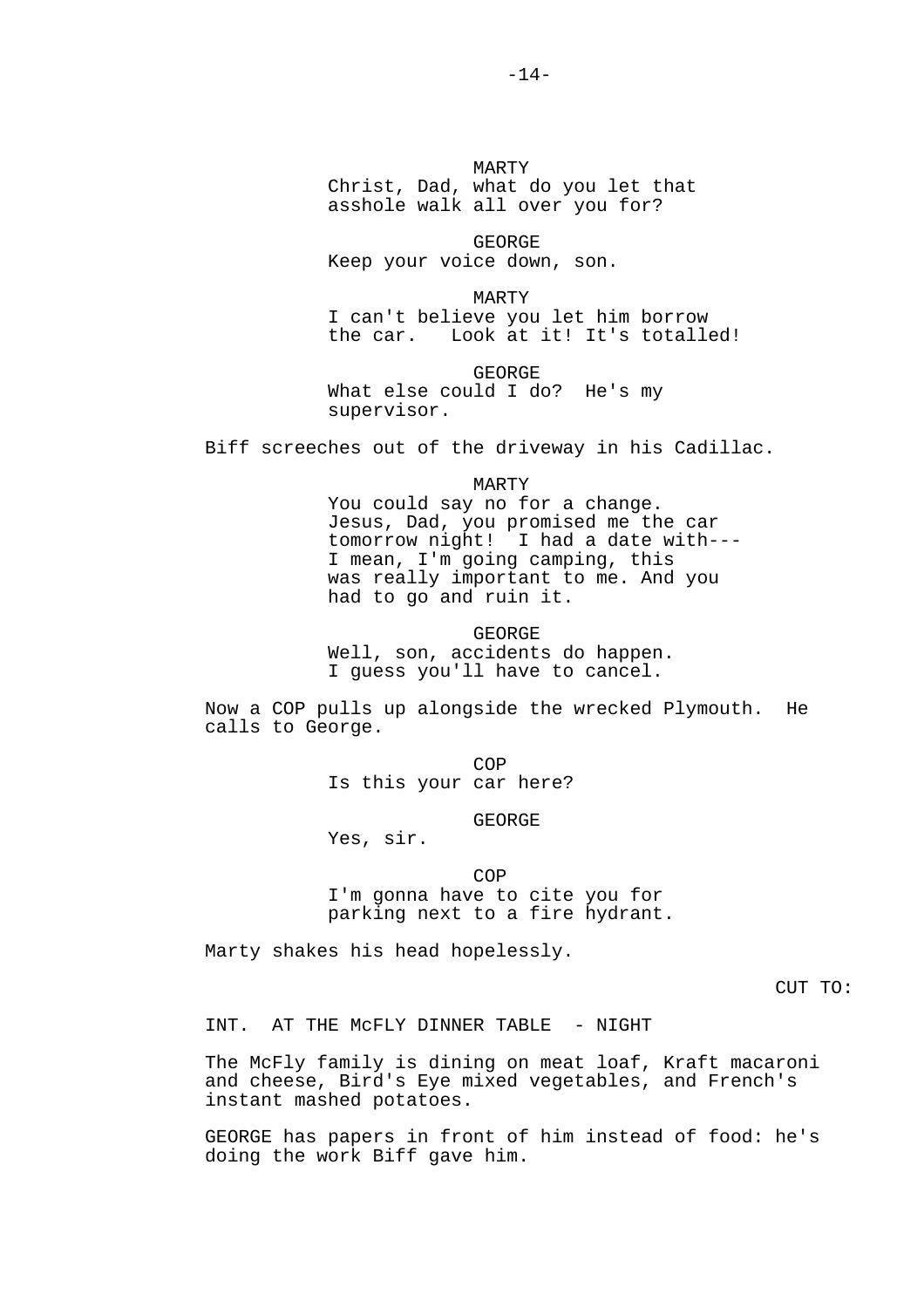Marty's mother LORRAINE, 47, was once very attractive. Now she's OVERWEIGHT, in a rut, a victim of suburban stagnation. She more food on her plate than anyone else, and a glass of vodka.

Sister LINDA, 19, is cute but wears too much eye makeup; brother DAVE, 22, wears a McDONALD'S UNIFORM and is wolfing down his food.

## DAVE (to Marty) I'd let you use my car, but I'm working tomorrow night. (checks watch) Damn, I'm late.

He wipes his mouth and hurries off.

## LORRAINE Please watch your language, David. (to Marty) Marty, you're not insured to drive your brother's car anyway. Let's face it, this just wasn't meant to be.

 MARTY Spare me the scientology, Ma.

#### LINDA

 (to Marty) Suzy Parker called...wants you to call her back.

### LORRAINE

 I don't like her, Marty. Any girl who calls up a boy... Well, girls just shouldn't do that. Pass the mashed potatoes, please.

Marty passes them and Lorraine takes a big helping.

#### LINDA

 Oh, Mother, there's nothing wrong with calling a boy.

#### LORRAINE

 Well, I think it's terrible, girls chasing boys. Boys won't respect you, Linda. They'll think you're cheap.

Linda rolls her eyes. She's heard this a million times.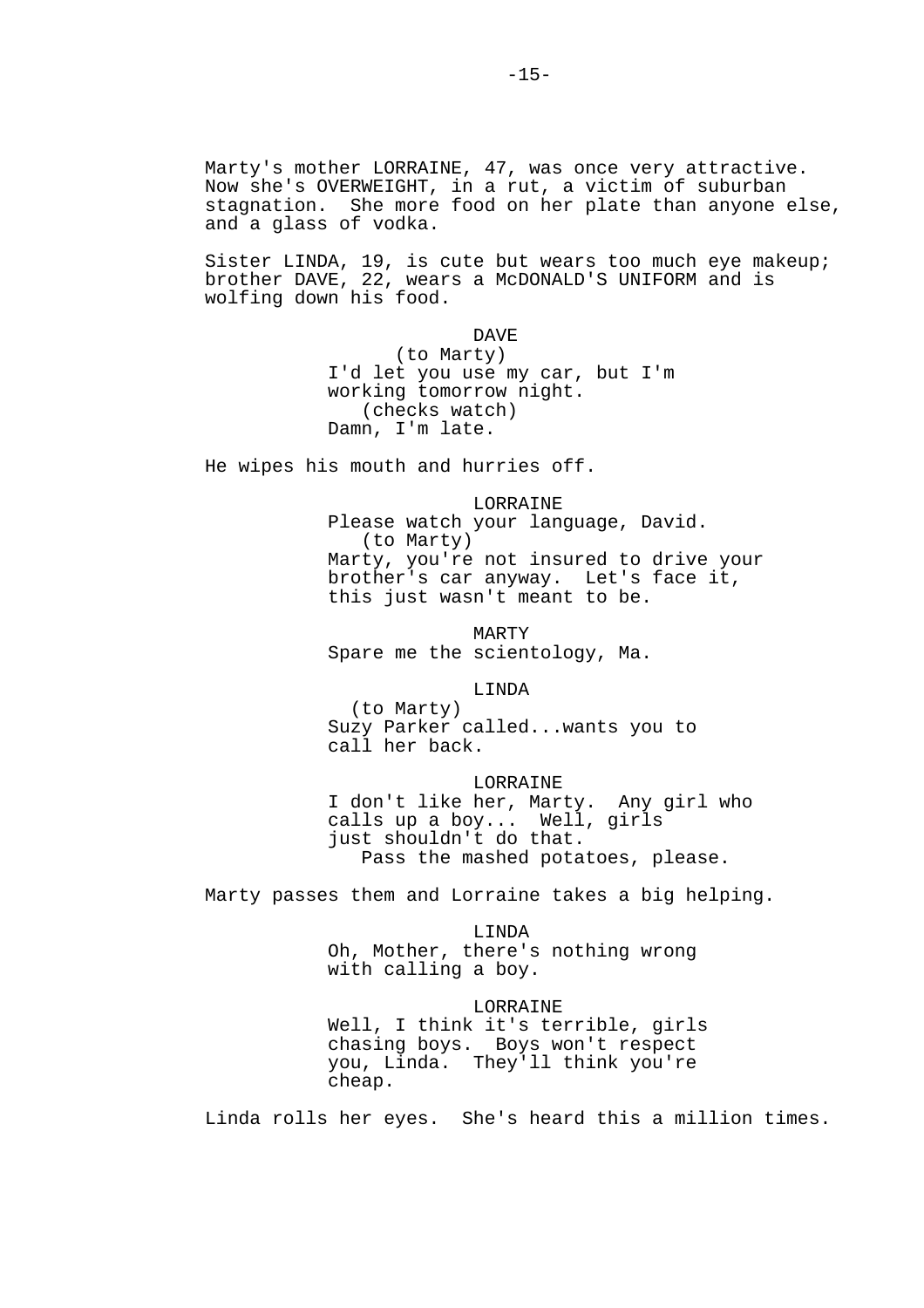## LINDA

 Then how are you ever supposed to meet anybody?

### LORRAINE

 It'll just happen. Like the way I met your father.

 LINDA But that was so stupid! Grandpa hit him with his car.

## **LORRAINE**

It was meant to be.

### LINDA

 I still don't understand what Dad was doing in the middle of the street.

 LORRAINE What was it, George? Birdwatching?

#### GEORGE

 (absorbed in his work) Huh? Did you say something, Lorraine?

### LORRAINE

 Never mind. (to Linda and Marty) Anyway, Grandpa hit him with the car and brought him into the house. Luckily he wasn't badly hurt.

#### LINDA

 Yeah, Mom, you've told us a million times: "and it was love at first sight."

### LORRAINE

 (thoughtfully, remembering) No, it was more like...interest at first sight. Actually, I fell in love with him the next week at the "Spring time in Paris" school dance...on the floor of the gymnasium... We were dancing to the music of Marvin Moon And The Midnighters.

Marty and Linda exchange a look and shake their heads.

 LORRAINE (continuing) That was the moment I knew I wanted to spend the rest of my life with him.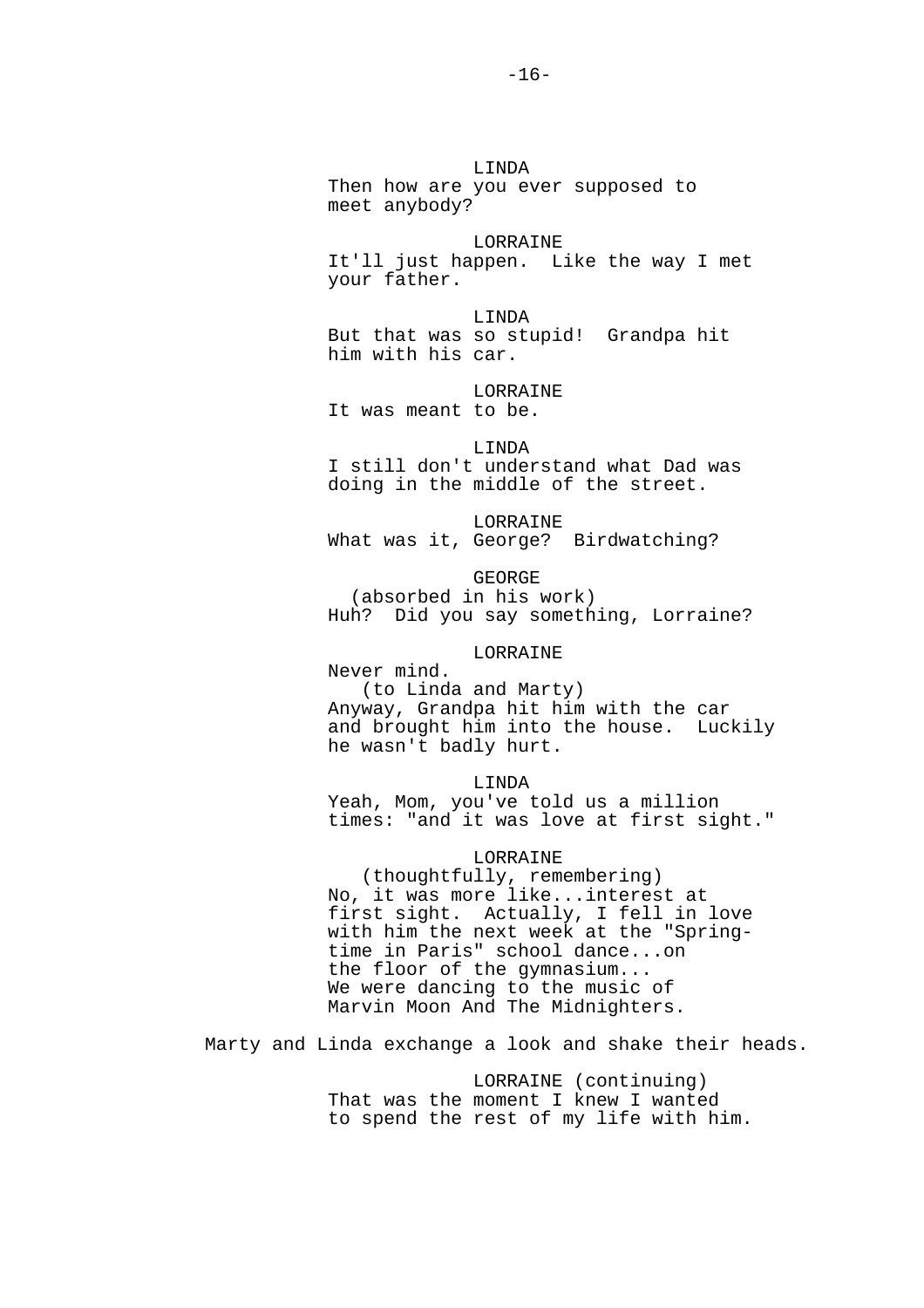LINDA Cornball city. MARTY You've been reading too many romance novels, Ma. He gets up, finished eating. LORRAINE That's exactly the way it happened. Excuse yourself when you get up from the table. Marty is already out of the room.

> MARTY (O.S.) May I be excused?

> > CUT TO: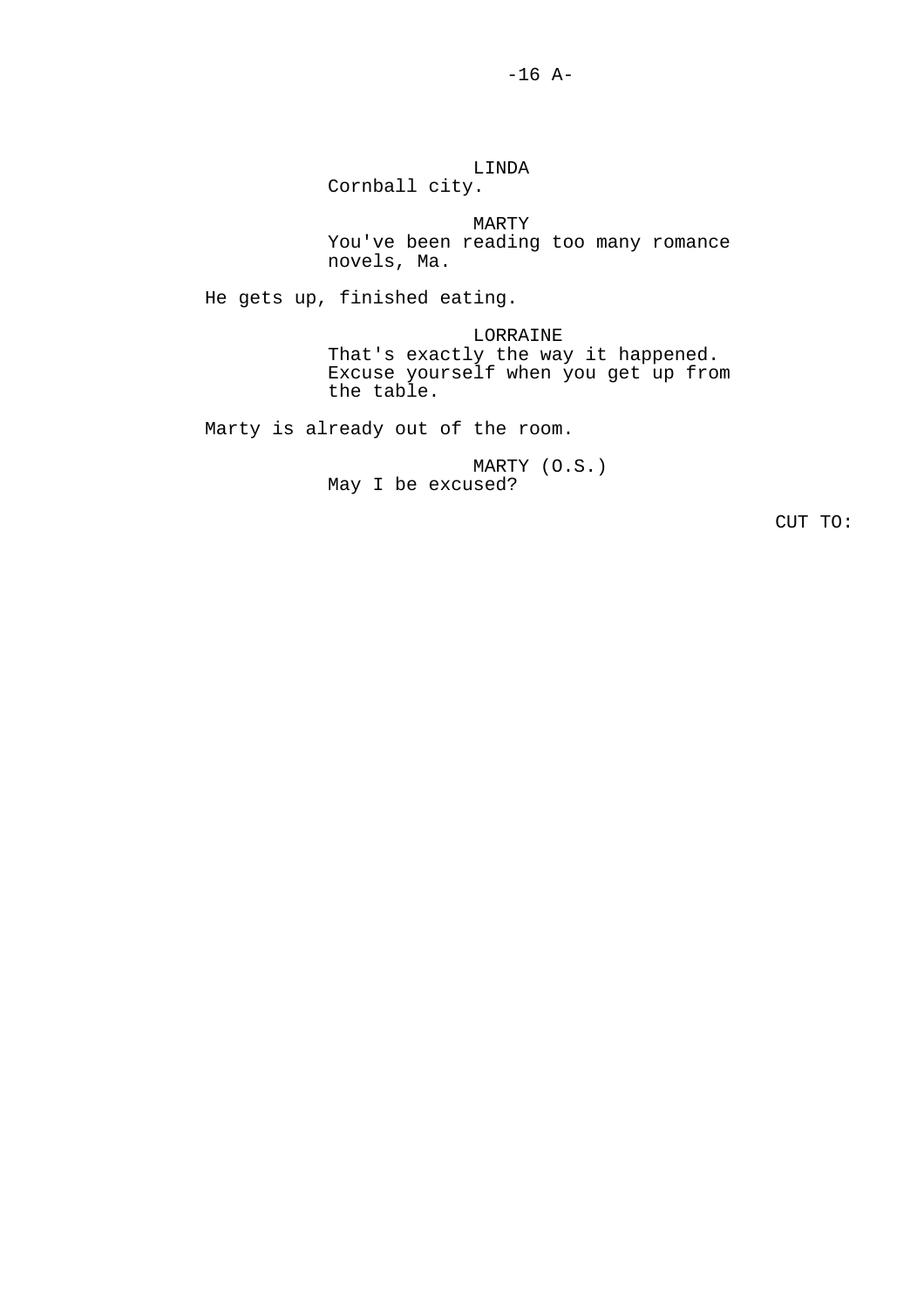INT. MARTY'S BEDROOM - NIGHT

Marty's walls are covered with posters of rock stars and cars---particulary Camaro Z-28's.

Marty sits at a desk covered with electronic parts and tools, repairing his broken Walkman with a soldering gun. He is plugged into yet another Walkman, and bops to the music. Behind him is an array of audio and video equipment.

Now a RED LIGHT on his desk starts flashing. Marty removes his headset and picks up a CORDLESS PHONE.

MARTY (into phone)

Hello?

He is answered by an adult voice, businesslike but urgent.

 BROWN (V.O. phone) Marty, can you be at my place at precisely 1 a.m.?

 MARTY Doc Brown! When did you get back in town?

 BROWN (V.O. phone) And bring your video camera?

 MARTY Well...okay...but what's going on?

 BROWN See you at 1 a.m. Precisely 1 a.m.

Brown clicks off. Marty looks at the phone...but he doesn't seem too surprised.

CUT TO: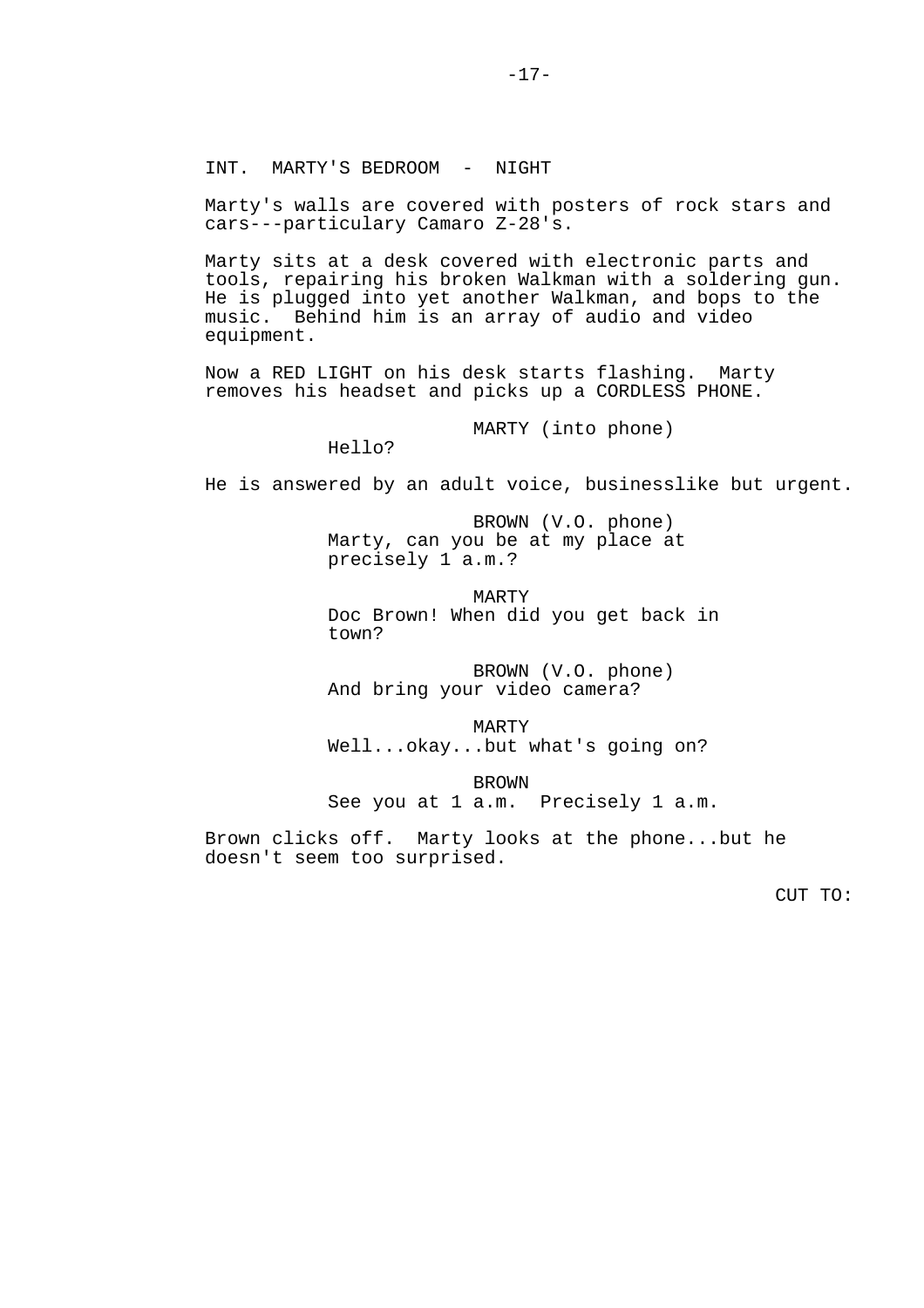Past midnight. All is quiet. Marty creeps out of the house, with a Betamovie camera on a shoulder strap, his perennial Walkman, and his skateboard.

### EXT. ANOTHER NEIGHBORHOOD - NIGHT

Marty glides along a suburban strip, past McDonald's, Dunkin' Donuts, Kentucky Fried Chicken...and up to an old VICTORIAN HOUSE set back from the street. Clearly, the owner refused to sell out, and now past and present coexist uneasily side by side.

The house itself is dark...but light emanates from the GARAGE in back. Marty heads down the driveway.

### INT. GARAGE

Marty enters. He's the only one here. The garage is filled with an eclectic array of high-tech equipment, tools, piles of circuit boards, automobile parts, and clocks. There are clocks everywhere, all kinds, from cuckoo clocks to digital models...and all appear to be in dead sync. It's 12:58:59...12:59 exactly.

Marty checks his own watch and curses under his breath: he's slow.

A short wave radio is tuned to WWV, the station that broadcasts the exact time, and time calibrations.

Marty looks around. On a workbench is some WELDING EQUIPMENT. Nearby is something that might be a low power laser; another shelf houses a miniature version of a matter accelerator. There is also a dog dish, and dog bed.

Marty opens a REFRIGERATOR. A small SAFE inside is open and empty. Marty helps himself to a beer.

It is now 12:59:58...59...1:00:00.

Cuckoo clocks go off together, an array of musical chimes sound, and digital beeps add to the cacophony.

Overiding it all comes a LOUD ELECTRONIC BEEP: Marty turns to see that a CASSETTE RECORDER has just lit up. From it, we hear the VOICE OF DR. BROWN.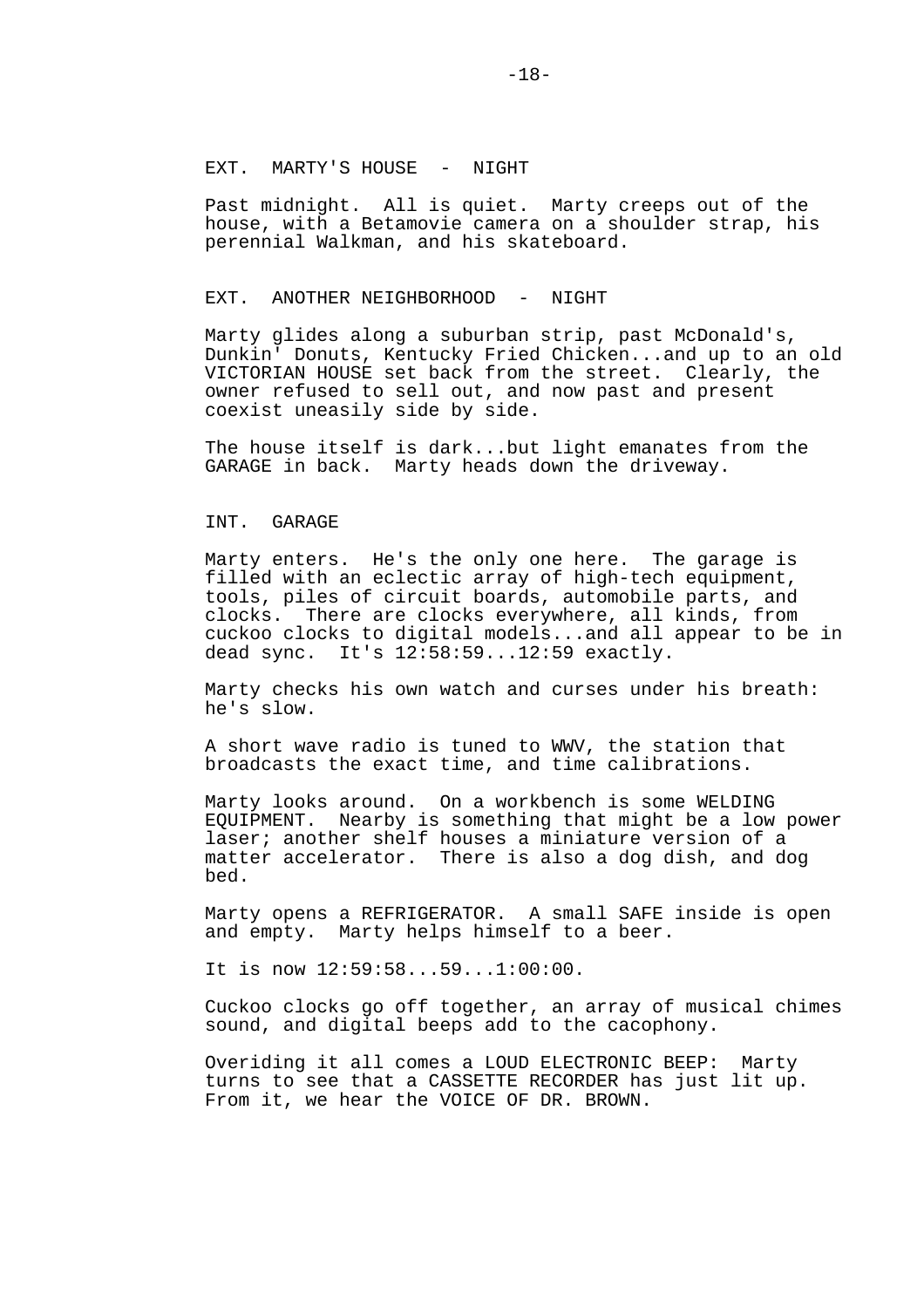BROWN (V.O. tape) Marty, forgive my communicating in this manner, but my phone is disconnected. Please proceed to the parking lot of the Three Pines Mall...and bring your camera.

Marty shrugs, then skateboards out of the garage.

CUT TO:

EXT. THREE PINES MALL PARKING LOT

MARTY skateboards around the side of this typical suburban mall to a vast parking lot, brightly lit by sodium vapor. He sees

A MAN, A DOG, and A CAR.

The man is DR. EMMETT BROWN, 60, an intense, well groomed man with wild eyes. He wears a WHITE RADIATION SUIT, hood off.

The dog is his ST. BERNARD, named EINSTEIN.

The car is a sleek, stainless steel DELOREAN. It's been modified to resemble something out of Star Wars, with circuit boards and panels mounted on the roof and sides, connected by conduit to other boards and equipment, inside the car and out.

There are also several small cases of supplies and equipment, and a piece of American Tourister luggage nearby. Marty skateboards over, totally blown away by the car.

MARTY

 Jeez, Doc, a DeLorean! When did you get it? And what's all this stuff on it? And what's with the Devo suit?

Brown never answers a question unless he wants to.

 BROWN Start taping, Marty: I'm ready to begin.

As Marty readies his Betamovie camera, Brown lifts open the driver's side gull wing door.

> **BROWN** Come on, Einstein. Get in, boy.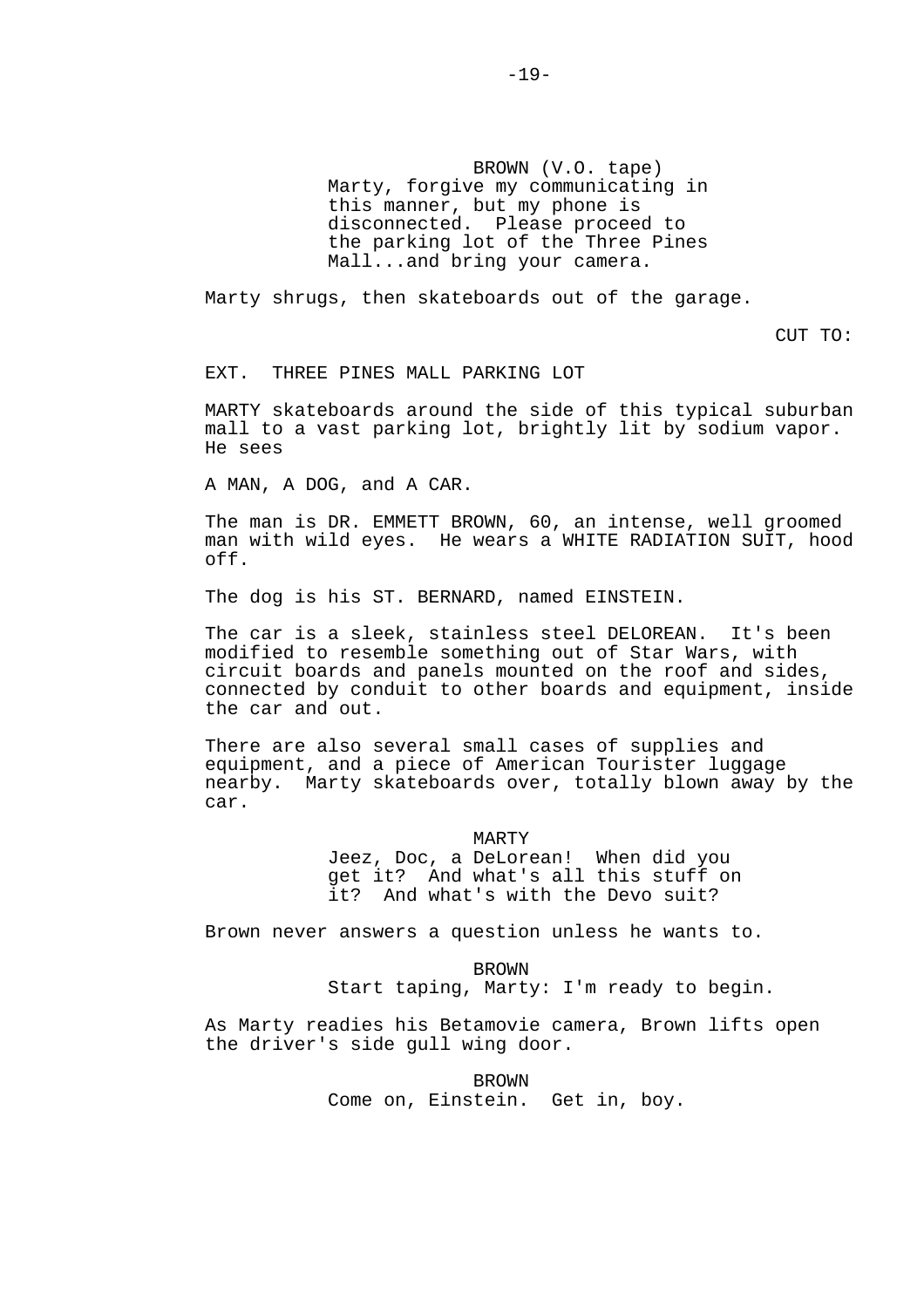The dog obediently jumps in and sits in the driver's seat. Brown buckles him in with the shoulder harness. The dog has a DIGITAL WATCH attached to his collar.

Marty begins taping, handheld, cinema verite style.

**BROWN**  (to Marty and video camera) I am Dr. Emmett Brown; this is Temporal Experiment #1. Date: October 5th; location: 3 Pines Mall parking lot, Elmdale. Please note that Einstein's watch here is in precise synchronization with my control watch.

Brown holds up an identical watch next to Einstein's; indeed, the two are in dead sync.

> BROWN And now...we begin. (to the dog) Good luck, Einie.

Brown reaches in and starts the ignition. The DeLorean engine ROARS to life. Brown turns on the headlights and lowers the gull wing door, sealing Einstein in.

He steps back and picks up a REMOTE CONTROL UNIT, similar to one for a radio controlled toy car. There are buttons Labeled "Accelerator" and "Brake," a joystick, and an L.E.D. digital readout labeled "Miles Per Hour." Brown flicks the power switch on and, using the accelerator button and joystick for steering, sends the DeLorean down to the far, far end of the parking lot. He turns the car around so that it's pointing toward them, idling.

> BROWN<br>Here we go, Marty. If my calculations are correct, Einstein will cross the threshold point at precisely 88 miles par hour.

Brown takes a deep breath, then pushes the accelerator button.

The DeLorean takes off, shifting gears automatically.

The L.E.D. speedometer passes 30.

The stainless steel vehicle zooms faster...past 40...

Marty is getting it all on tape.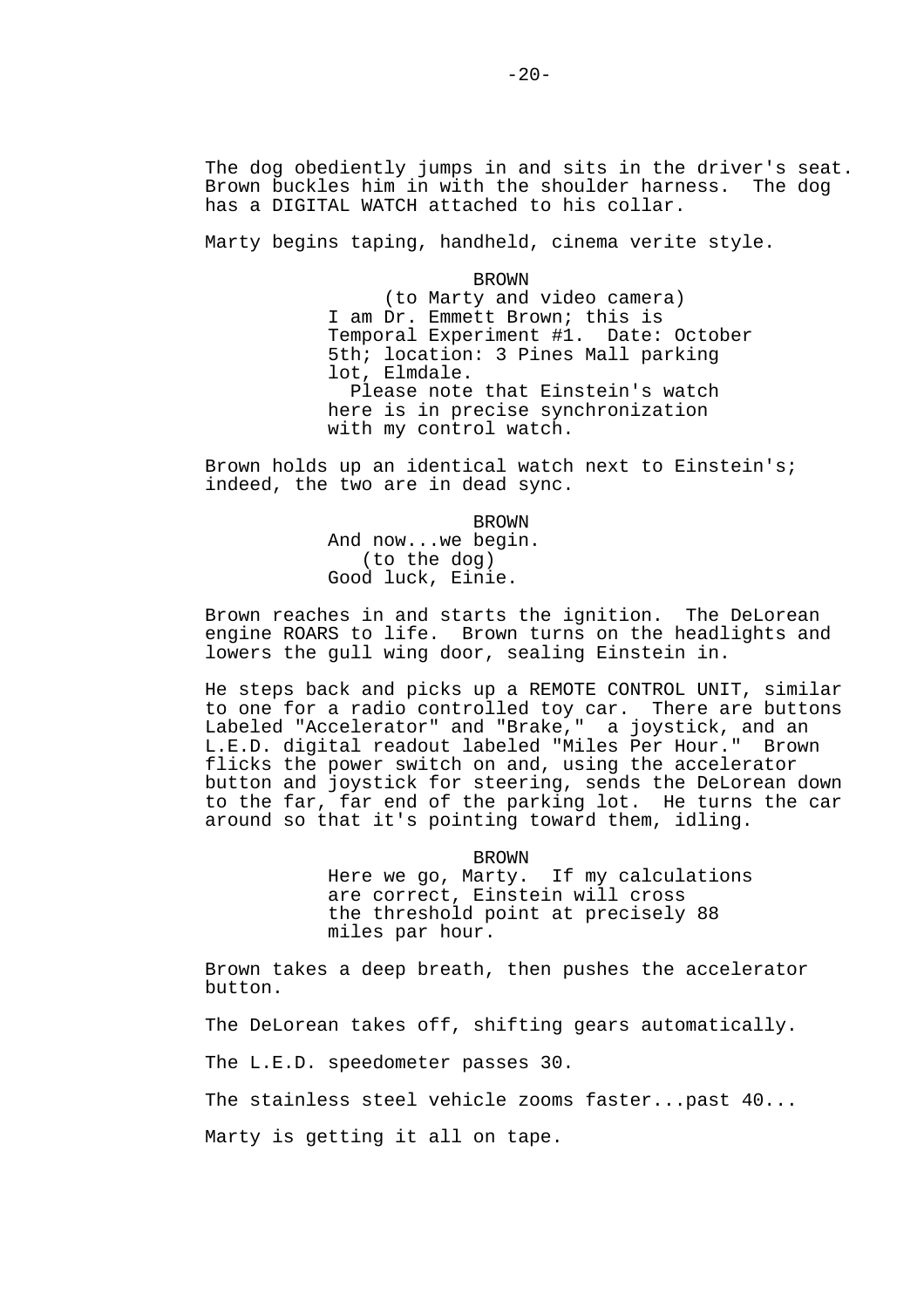IN THE CAR, Einstein remains calmly in the driver's seat.

Brown's finger holds the accelerator button down.

The meter passes 75.

The DeLorean keeps accelerating, approaching Marty and Brown.

The speedometer hits 85...86...87...88...

The automobile is suddenly engulfed by a BLINDING WHITE GLOW---then, it disappears!

Marty blinks in disbelief: it's as if the car never existed.

> BROWN (elated) Perfect! Absolutely perfect! Temporal displacement occured at (checks watch) precisely 1:28 a.m. and zero seconds.

> > MARTY

 (shocked) My God, it disintgrated! And you disintergrated Einstein!

 BROWN Not at all, Marty. The molecular structure of both Einstein and the DeLorean are completely intact.

MARTY

Then where are they?

### **BROWN**

The appropriate question is: WHEN are they. You see, Einstein has just become the world's first time traveller. I sent him into the future---precisely one minute into the future.

#### MARTY

 The future? What do you mean? Where is he?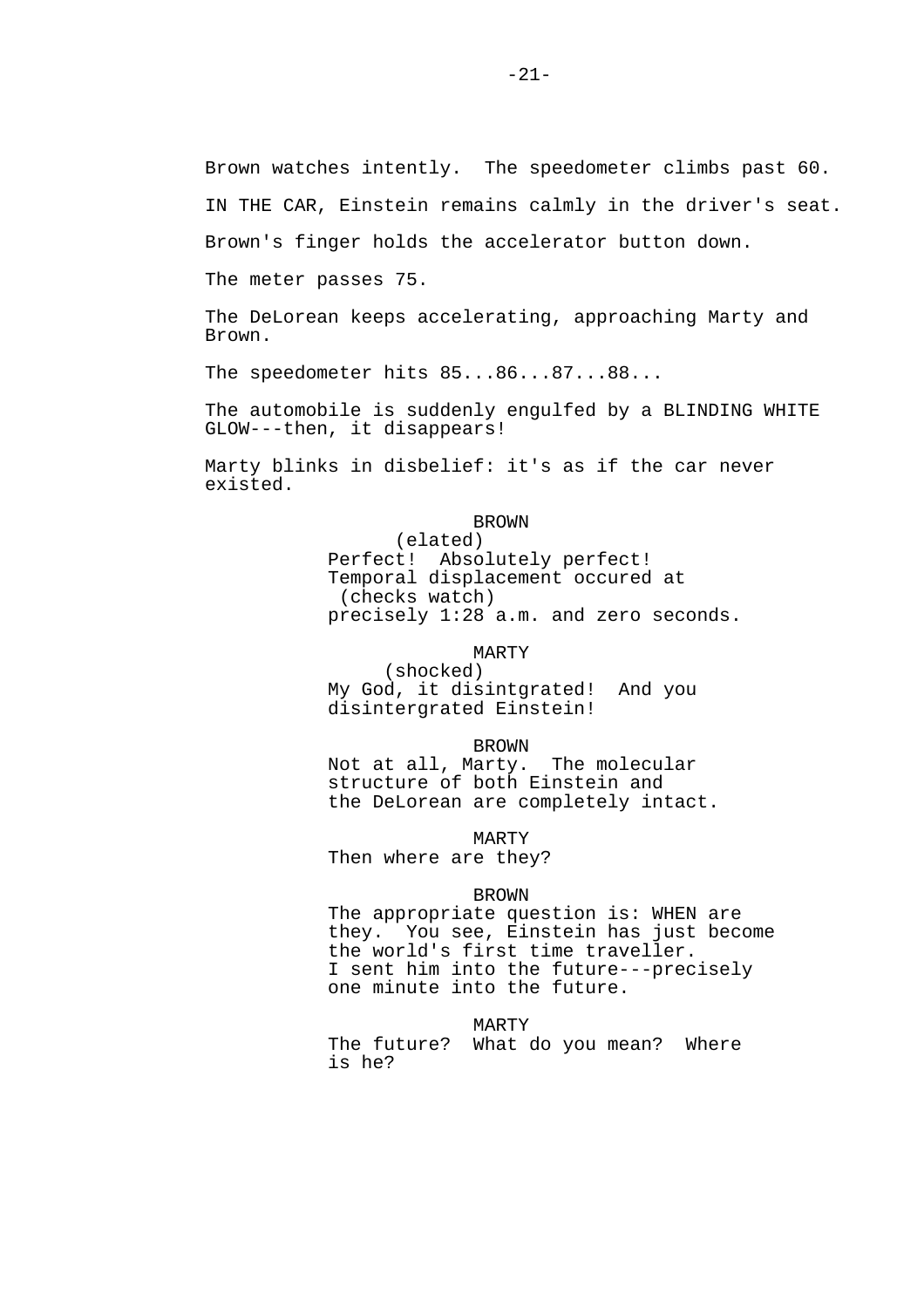### BROWN

 Einstein is right here on this parking lot, one minute from now. Of course, we're closing in on him every second, and at precisely 1:21 a.m. and zero seconds, we shall catch up to him...and the time machine.

 MARTY Are you trying to tell me that the DeLorean is a time machine?

### BROWN

Precisely.

Marty is speechless for a few moments.

#### MARTY

Jesus, that's some pretty heavy shit!

#### **BROWN**

 Well, the stainless steel construction of the DeLorean made it more practical than a Buick. (checks his watch) Ten seconds! Aim your camera at precisely the spot where the DeLorean vanished...and brace yourself for a sudden displacement of air.

Marty aims the camera.

Brown grips the remote control unit tightly and counts down.

**BROWN**  $5...4...3...2...1...$ 

Suddenly, a SHARP BLAST OF WIND comes up out of nowhere, along with a DEAFENING SONIC BOOM---and the DELOREAN REAPPEARS right where it vanished, still going 88 m.p.h.!

Brown hits the brake button, slows the car down, and guides it around to a stop right in front of them.

He runs over and raises the driver's side door: there sits Einstein, none the worse for wear. Brown again compares the two watches.

INSERT - WATCHES

Einstein's reads 1:20:10; Brown's is 1:21:10.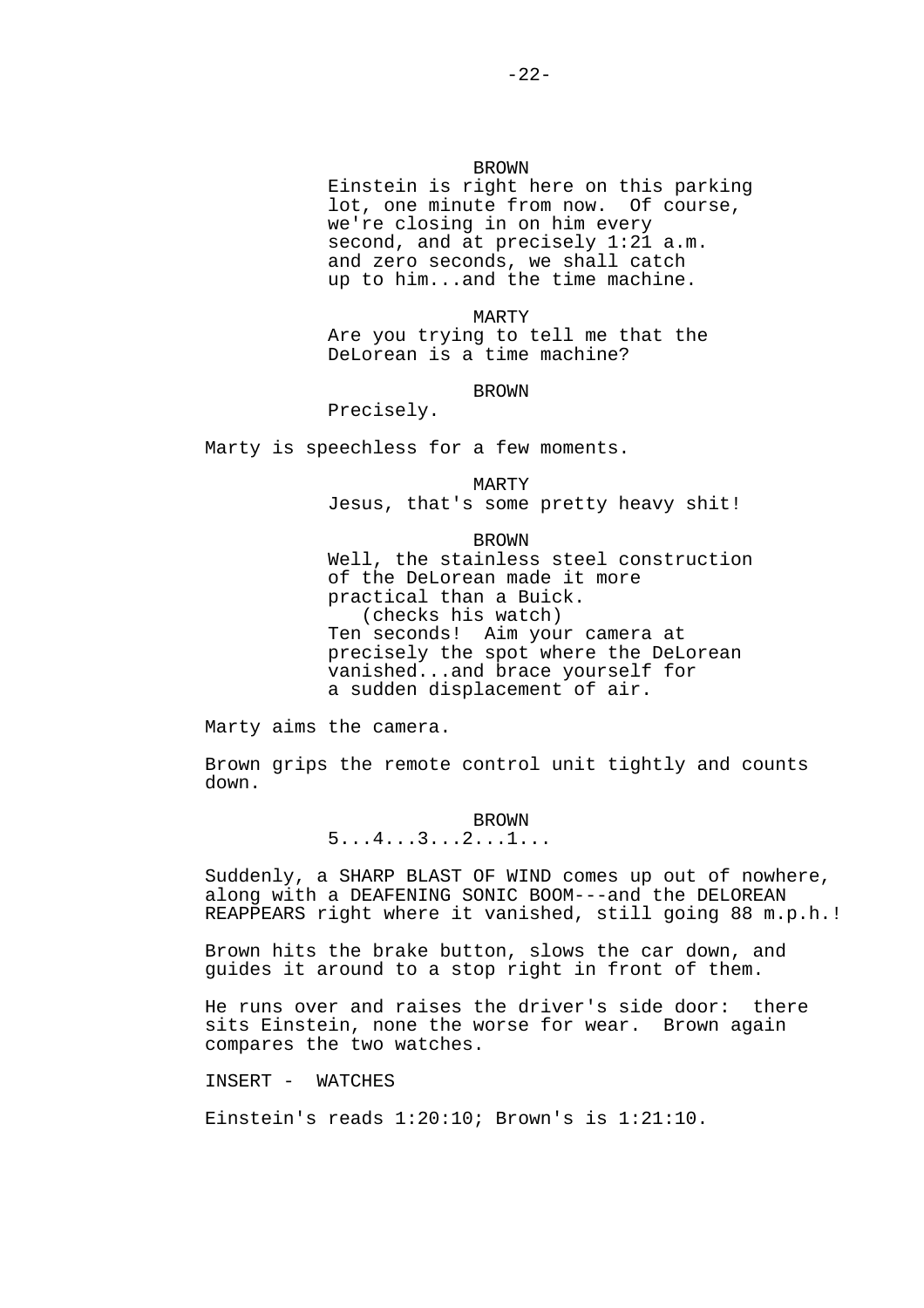## BROWN Exactly one minute difference---and still ticking!

MARTY

## Is Einstein all right?

Brown unbuckles the shoulder harness, and Einstein bounds out, happy and playful. Brown gives the dog a milk bone reward.

#### BROWN

 Good boy, Einie! (to Marty) He's fine. And he's completely unaware that anything happened. For him, the trip was instantaneous. That's why his watch is a minute behind mine---he "skipped over" that minute to instantly arrive at this moment in time.

#### MARTY

 Then you can only travel a minute into the future?

### BROWN

 Good heavens, no. That would be hardly worth the effort. No, Marty, this temporal displacement vehicle is capable of going anywhere, past or future. Look here, it's simple... (shows him the appropriate control) Simply input the destination time on this keypad. Want to see the signing of the Declaration of Independece?

He punches 7-4-1776. A dashboard L.E.D. lights up with the date.

> BROWN (cont'd) Or witness the birth of Christ?

He punches in 12-25-0.

 BROWN (continuing) Here's a red letter date in the history of science...

He punches in 3-20-1955.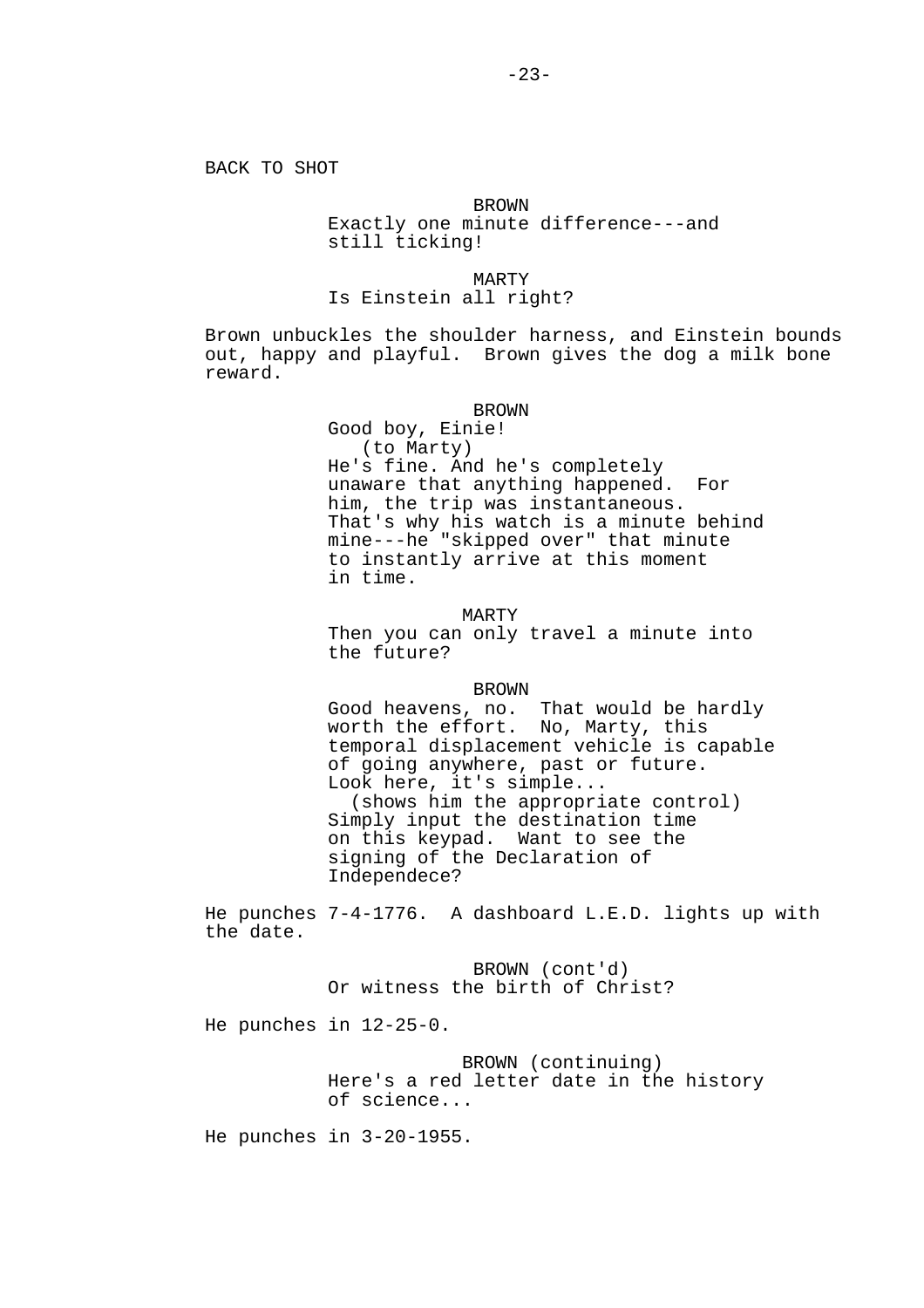March 20, 1955? What happened then?

#### BROWN

 I remember it vividly. It was morning. I was standing on the edge of my toilet, hanging a clock. The porcelain was wet; I slipped and hit my head on the sink. When I came to, I had conceived of the principle of the flux capacitance energy converter, which is the heart of the time travel unit. My God, has it been that long?

I've been working on this...

 (pulls out an abacus and calculates) ...30 years, 5 months and 14 days... excluding vacations, of course. (back to his explanation)

 You set hours, minutes and seconds over here. The built in computer automatically corrects for the Gregorian

 and Julian calendars, and for century years.

MARTY

 Heavy duty, Doc. And it runs on like, regular unleaded gasoline?

BROWN

 Unfortunately, no. It requires something with a little more kick...

Brown indicates a cannister with purple radioactivity symbols on it.

MARTY

 (reads the label) Plutonium?!

#### **BROWN**

 Plutonium pellets, actually. Oh, you'd better put on that radiation suit on before I reload. Not that there's any danger, but it never hurts to take precautions.

There is a YELLOW RADIATION SUIT next to the American Tourister suitcase. Marty puts it on.

> MARTY But it's illegal, isn't it, having Plutonium? Where'd you get it?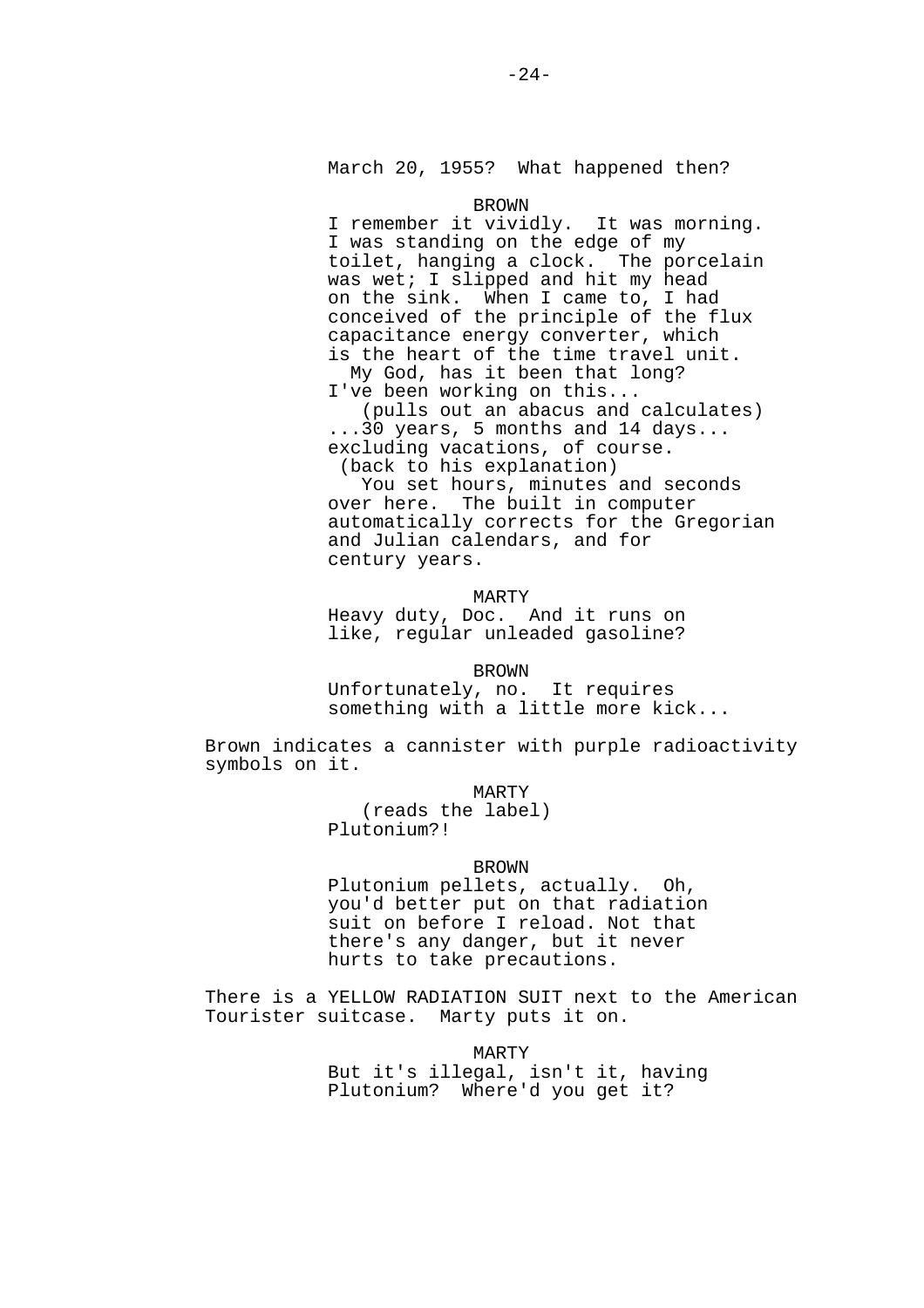### BROWN

 A terrorist group, which shall remain nameless, approached me at the University about building them a nuclear bomb. They provided me with \$100,000 capital and this case of plutonium pellets... (steps over to the case) ...I in turn built them a lovely bomb casing filled with pinball machine parts. Put your hood up, Marty, and get this on tape.

Marty and Brown both pull their hoods over their heads. Marty starts taping as Brown opens the cannister and removes a small container, like a pencil case, then closes the cannister. Brown steps over to the DeLorean and opens a panel in the left rear fender, like a gas tank.

> BROWN All I do is drop a single plutonium pellet into the flux chamber here...

He opens the lead container, removes a plutonum pellet (there are 4 altogether) and drops it in. He closes both the chamber and the container, then removes his hood.

BROWN

 It's safe now. Everything is lead lined.

Marty removes his hood and continues taping as Brown explains.

BROWN

 For some unknown reason, at precisely 88 miles per hour, an atomic reaction is triggered which is, in effect, a miniature nuclear explosion, all safely contained within the lead lined power unit. (indicates a device in the rear interior) It's as if an atomic bomb exploded inside and the radiation generated was gathered by a receiving dish, then immediately converted into electrical energy by the flux converter. This is, assuming, of course, that the time circuit is switched on.

Brown flips a switch on the console. "Time Circuit Activated" lights up on the panel. He turns it off again.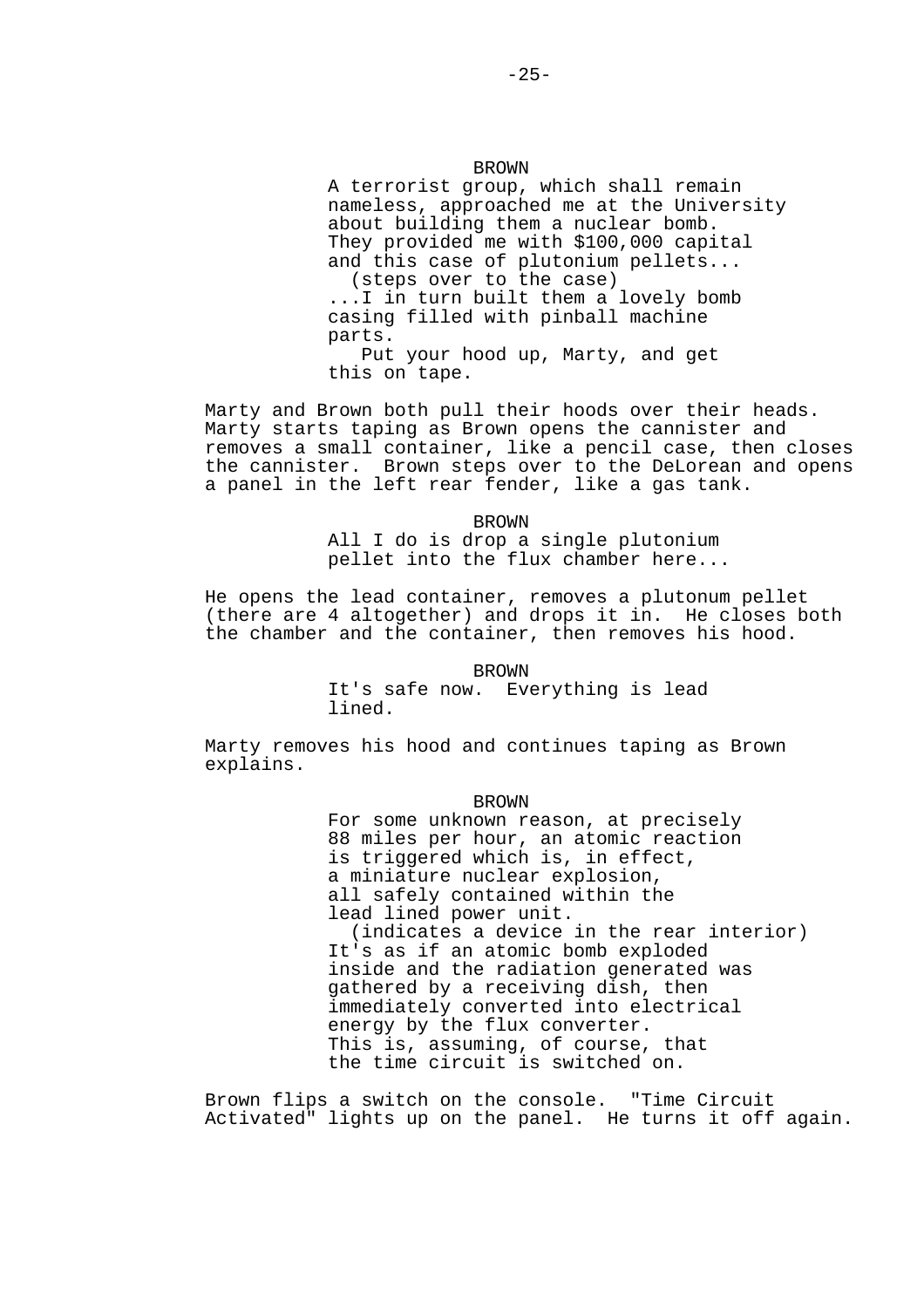#### BROWN

 One trip per pellet. That's why I'm bringing some extras with me---to make sure I'll be able to come back.

He waves the lead case.

#### BROWN

 And now, for experiment #2: I shall now personally travel 25 years into the future, so that I may observe the progress of mankind.

 MARTY How long will you be gone, Doc?

BROWN

 I intend to spend several days, a week... perhaps a month in the future---oh, musn't forget my luggage...

He grabs his suitcase and puts it in the trunk (it's in the front).

> BROWN (continuing) Who knows if they'll have cotton underwear in the future? I'm allergic to synthetics. (slams the trunk) However, to you, Marty, I'll be gone only a minute or two, because I intend to return to the present just several moments from now.

> MARTY Well, look me up when you get to the future, so you can tell me how I rich and famous I become.

Now Brown hams it up for the camera.

#### BROWN

 I, Dr. Emmett Brown, am about to embark upon an historic journey. When you next see me, I will have seen the future...

Suddenly, Einstein starts BARKING at something.

 BROWN What is it, Einie?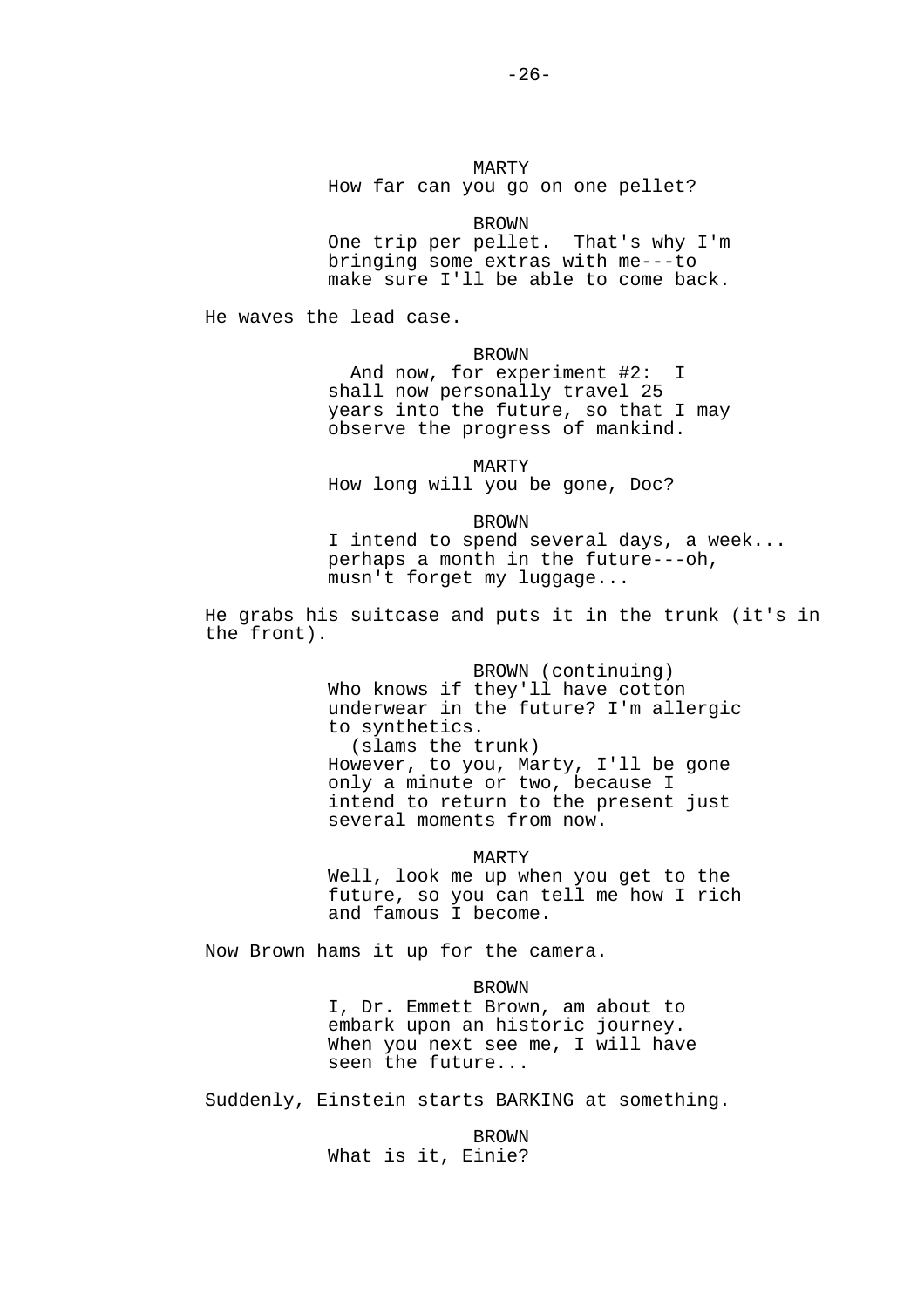Brown turns, and reacts with horror to an APPROACHING PAIR OF HEADLIGHTS: it's an ominous CAMPER.

**BROWN**  Oh, God, no---they found me. I don't know how, but they found me.

MARTY

Who?

# **BROWN**

The terrorists!

Indeed---the barrel of an AK 47 submachine gun is thrust out the camper window.

> BROWN Experiment aborted! Run for it, Marty: I'll divert their attention...

Brown throws down the small case with the additional plutonium and pulls a .45 revolver from inside his radiation suit and FIRES at the camper! He then breaks for the mall, a good 500 yards away.

The terrorist camper SCREECHES around sharply and gives chase.

### MARTY

Doc---no! Wait!

But Brown keeps running and firing---and the camper closes the distance. No way can Brown outrun it to the mall.

Now the camper door opens, and a SWARTHY CHARACTER who resembles Yasser Arafat leans out with the machine gun.

> TERRORIST Dr. Brown, you American dog, you have betrayed our cause! For that, you die!

The Terrorist FIRES A BURST at Brown.

The bullets rip through the back of Brown's radiation suit and the scientist goes down.

Marty stands frozen in horror, video camera still in hand.

 MARTY Doc! Oh my God! (at the terrorists) You bastards!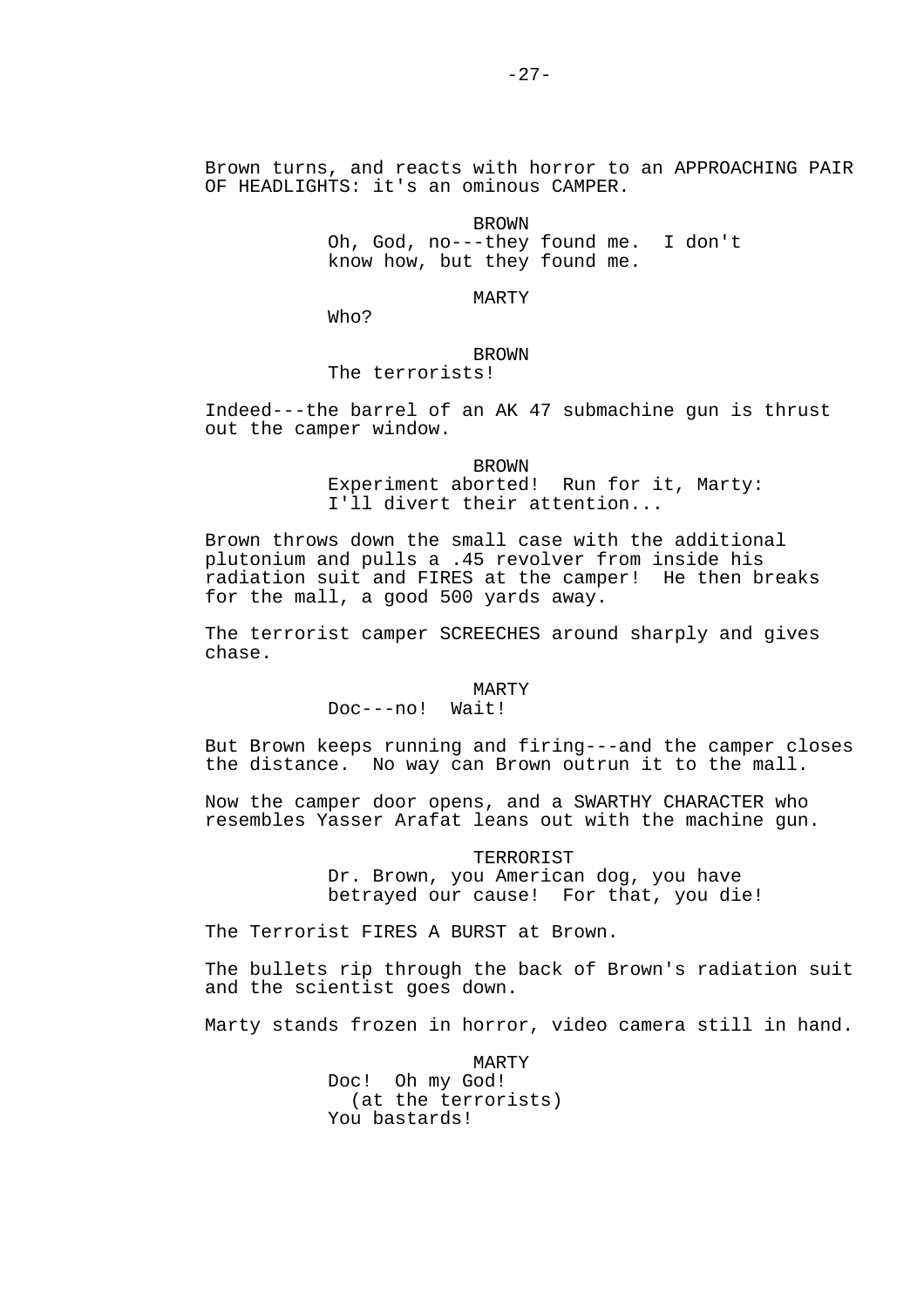As if hearing Marty, the camper makes a U-turn: it's coming for Marty!

Marty looks around. He's out in the open, and has only one chance: The DeLorean.

Marty dashes for it, even as the camper accelerates toward him, and dives into the still open driver's door.

IN THE CAR,

Marty swings the door shut, then looks over the array of switches and buttons on the console with frightened bewilderment: how do you start this thing? Then he spots the keys in the ignition on the steering column, just like any other car. He turns it over and shifts into first. He floors it.

THE CHASE

The DeLorean roars off!

The camper gives chase.

The speedometer approaches 40.

The Terrorist Gunner leans out of the camper and takes aim.

Marty sees this in the rear view mirror.

The speedometer climbs past 50.

The gunner FIRES.

Bullets pepper the back of the DeLorean: the rear window slats are cut apart and the window shatters.

Inside, a bullet impacts part of Brown's flux capacitance unit.

Instantly, "Time Circuits Activated" flashes on the dashboard!

Marty doesn't see it. He has the pedal to the metal.

The speedometer hits 75.

Marty checks the rear view mirror.

The camper is still keeping up.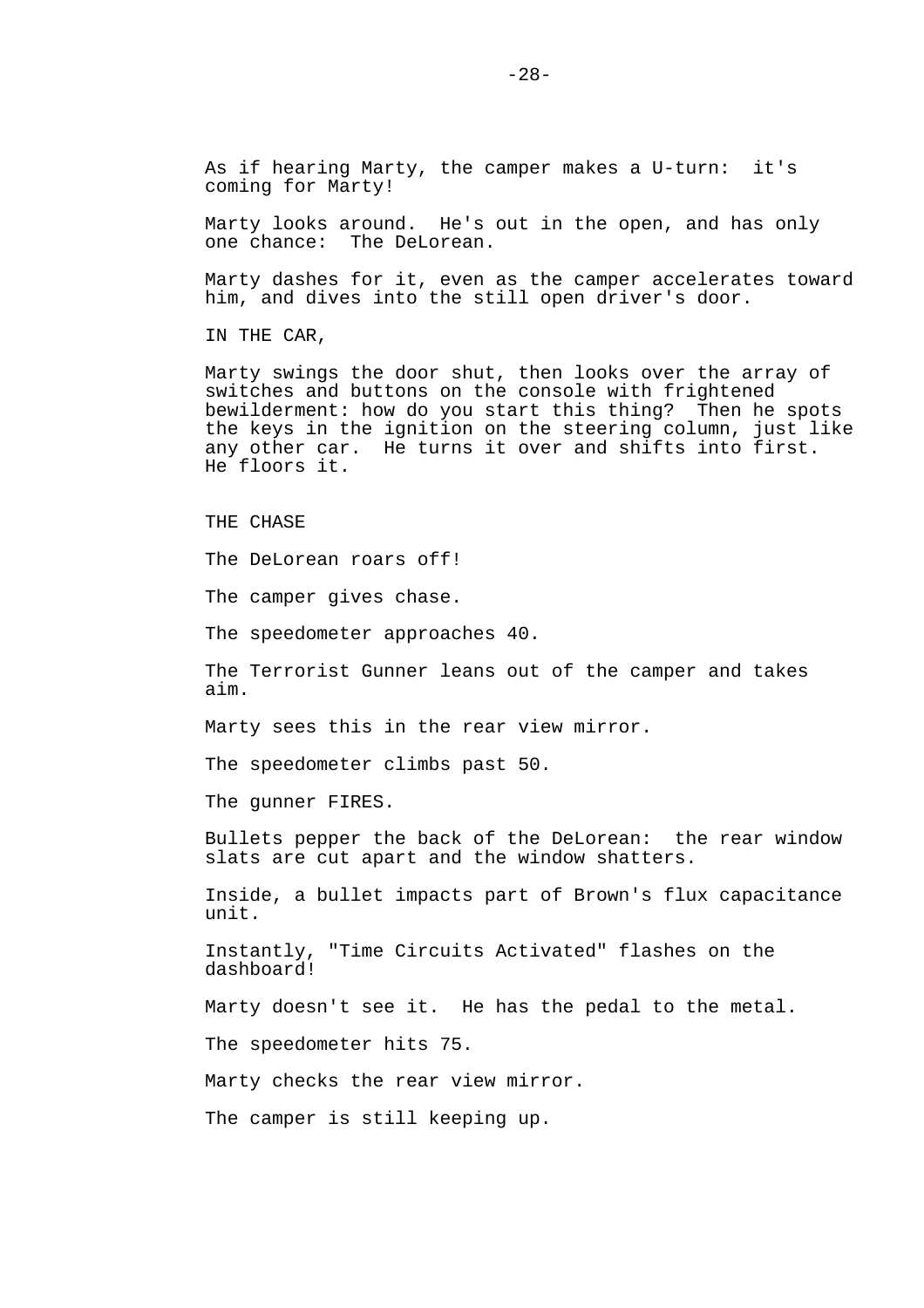MARTY Let's see if you bastards can do 90...

The DeLorean continues accelerating.

The speedometer passes 85!

Marty again checks behind him: he's gaining some distance on the camper. He smiles.

The speedometer climbs...86...87...88---

INT. MOVING DELOREAN, BEHIND MARTY, THRU THE WINDSHIELD

The mall parking lot becomes a mutated blur with a weird halo effect---then there's a sudden, intense BURST OF WHITE LIGHT, lasting only a split second---and the landscape is now CORNFIELDS!

Marty speeds through the furrows, trying to find a way out. He's completely disoriented.

Suddenly, he's out of the cornfield and racing through a clearing---right for a BARN!

Marty jerks the wheel, hoping to avoid crashing into it.

EXT. BARN AND BARNYARD - NIGHT

But the DeLorean donuts around and CRASHES SIDEWAYS THROUGH THE BARN, ripping off the barn doors! We hold a moment. We hear a DOG start BARKING.

IN THE CAR

Marty lies stunned across the wheel. His radiation suit hood has fallen over his head.

### EXT. NEARBY FARMHOUSE

A light goes on in the nearby FARMHOUSE. Now, FARMER PA PEABODY, 45, comes out in his bathrobe, carrying a lantern. Behind him is his wife, MA; their buxom 14 year old DAUGHTER, and lively 11 year old son SHERMAN.

They approach the barn, note the damage, then cautiously enter.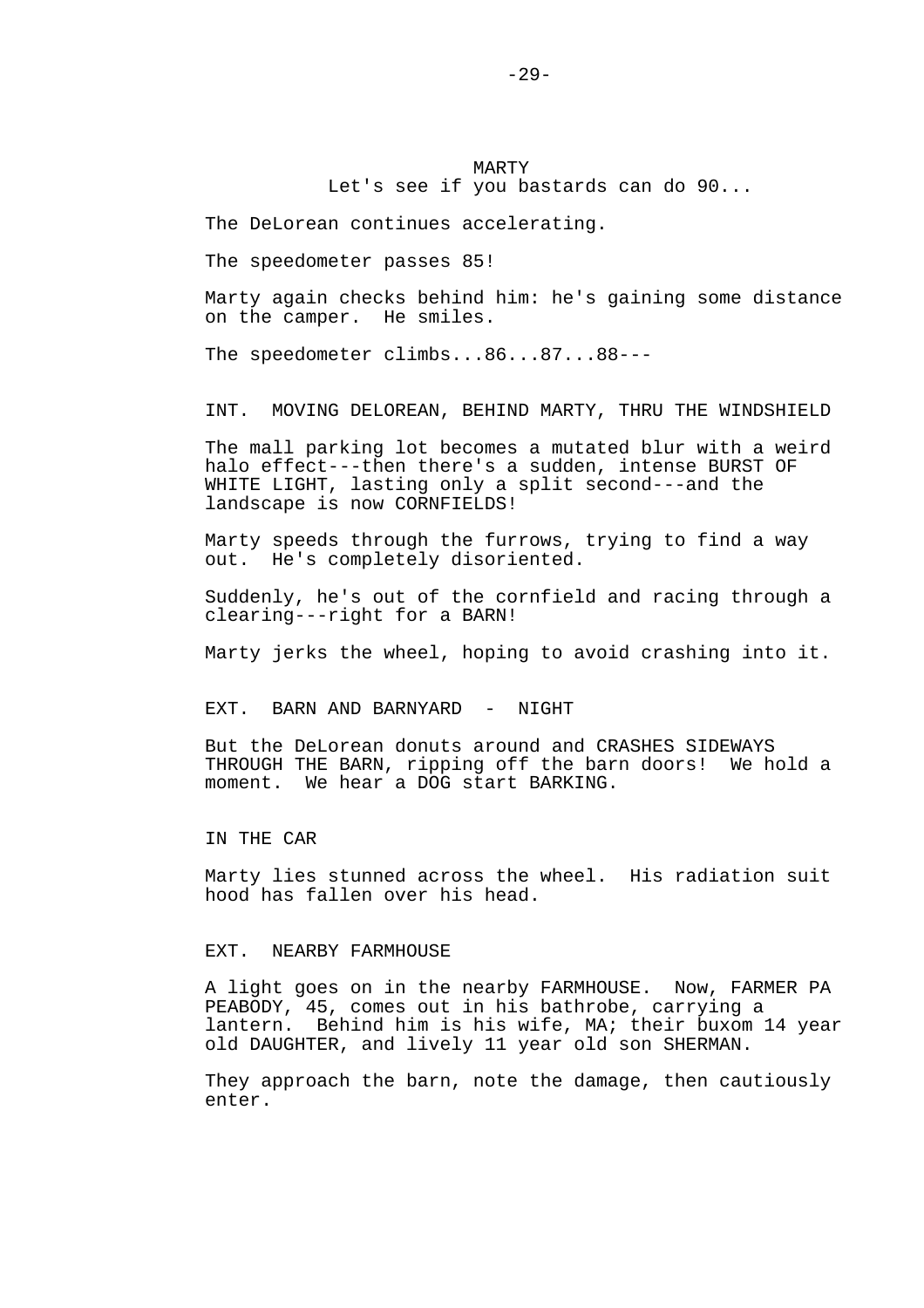INT. BARN

The Peabodys stare in open-mouthed astonishment:

The stainless steel vehicle faces them head on, headlight beams shining through the dust. With its wheels buried in the straw and amber hazard lights blinking, it looks like a SPACE SHIP!

Ma and Pa exchange an uneasy look.

**MA** What do you figure it for, Pa?

**PA** I don't know, Ma, but I don't like it.

> SHERMAN It's a flying saucer, Pa! From outer space!

Now the driver's gull wing door rises slowly...just like a hatch.

**PA** 

Stay back!

Pa motions them all back. They watch expectantly, uneasily, with expressions of curiosity mixed with fear.

Now Marty falls out, looking like a formless yellow blob.

**PA** It's a monster! A yellow blob!

Marty slowly stands, still dazed, his back to the family.

 SHERMAN It ain't no blob, Pa! It's a robot! A Martian robot!

Marty turns: with his radiation mask on, he looks like a hideous alien.

Ma SCREAMS and FAINTS!

 SHERMAN (continuing) And it just killed Ma---just by lookin' at her!

Marty mutters something that's unintelligible through the radiation hood.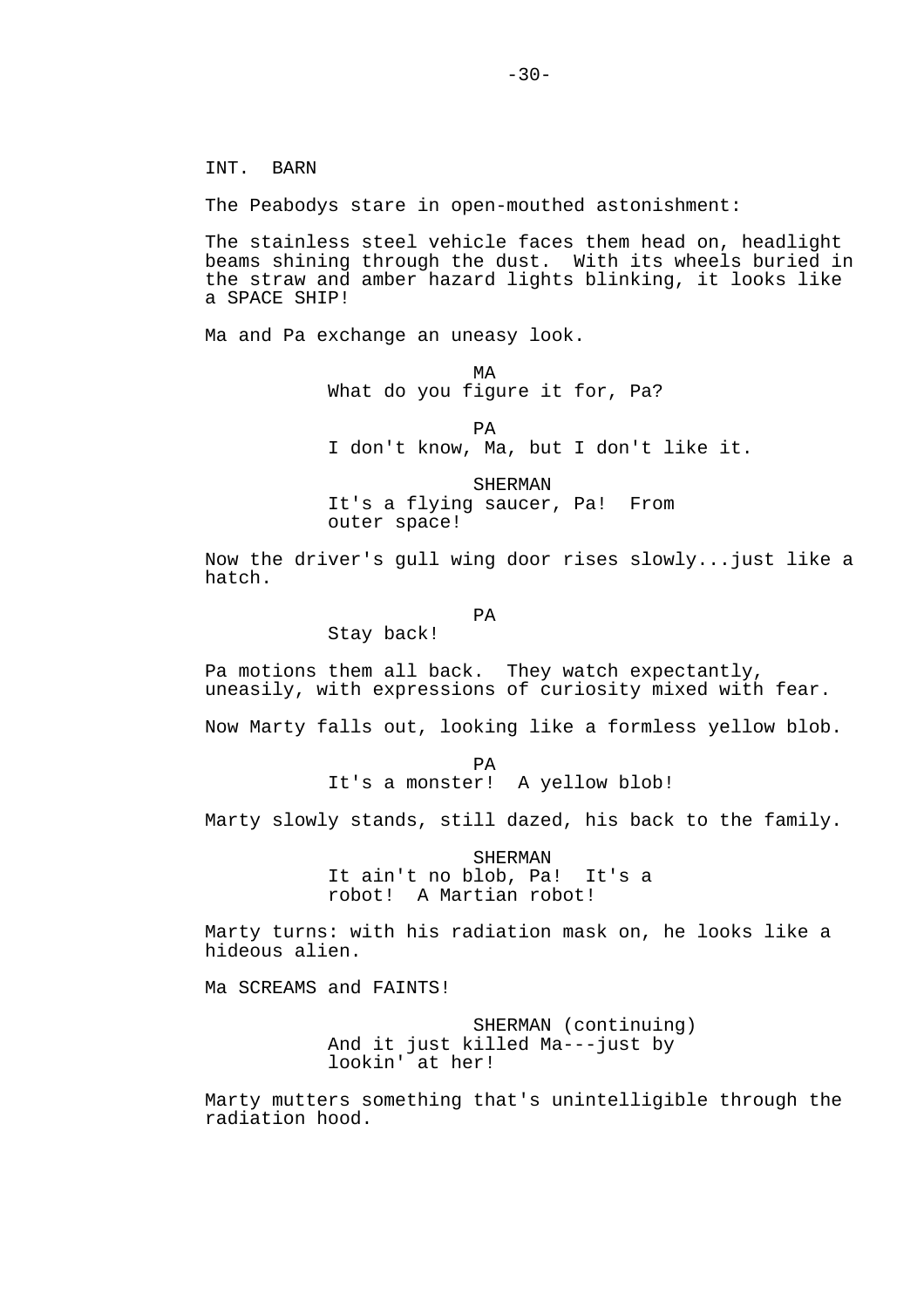## PA Run, children! Run for your life!

They all run like hell out of the barn!

Marty tries to follow, but his suit is caught on the door frame: he's stuck. He takes a few moments to free himself.

Now he stumbles toward the barn door, still shaken from the crash.

EXT. BARNYARD

Marty steps out into the barnyard: he's met by a SHOTGUN BLAST! Buckshot cracks into the barn wall behind him.

PA PEABODY is aiming a double-barreled shotgun at him from the farmhouse porch. He squeezes off the 2nd barrel.

Shot explodes in the dirt near Marty's feet! He dashes back into the barn!

Pa breaks the gun and reloads, then fires cautiously toward the barn. Just as he's about to enter, the DELOREAN THUNDERS OUT!

Pa Peabody jumps back!

The car spins around, then finds the dirt access road and ROARS AWAY.

Pa FIRES both barrels at the departing vehicle.

**PA** Take that, you Martian bastard!

Now he turns and sees Ma coming out of the barn. She's dazed, and rubs her head.

**MA** Oh...my head...!

## **PA**

Ma! You're all right!

Sherman has just come running out of the house, with something in his hand.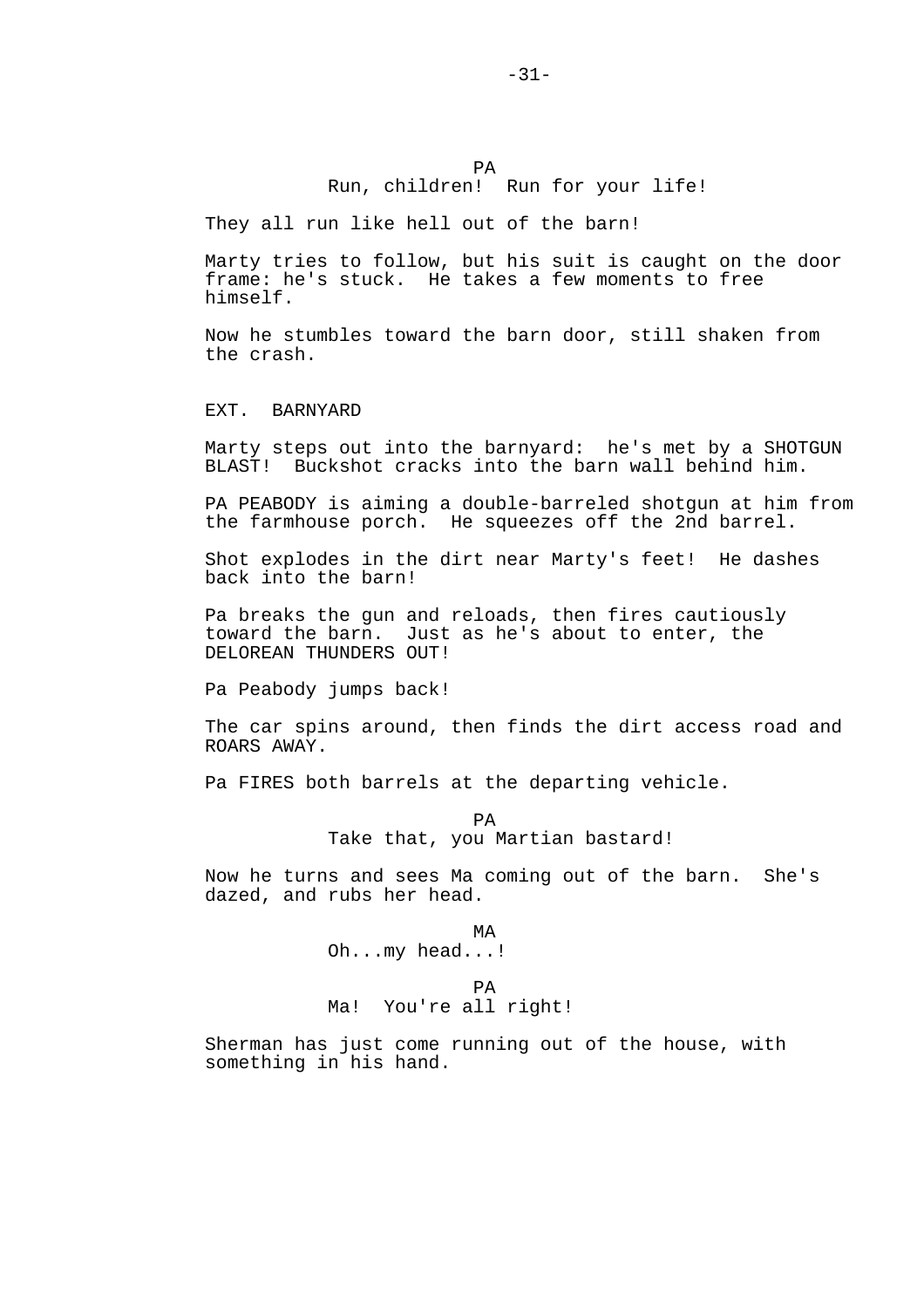## SHERMAN Pa! No! Don't go near her! She's a space zombie! She's got no more free will! The Martian took over her brain!

**PA** What the hell are you talkin', boy?

> **SHERMAN** Read this! It's all in here!

Sherman shows him a WEIRD SCIENCE comic book. On the cover is a space ship that resembles a 50's version of the DeLorean. An alien is stepping out who looks something like Marty in the radiation suit, and he appears to have enslaved several human females. The title of the story is "Space Zombies From Mars."

Peabody looks at it, then glances over at his wife with some trepidation.

CUT TO:

EXT. THE DELOREAN

tears along the dirt road and out onto a TWO-LANE HIGHWAY.

EXT. HIGHWAY

The DeLorean speeds past a large lit billboard: "Step Into The Future With The All New 1955 Studebaker!"

The DeLorean SCREECHES to a halt and backs up.

MARTY

stares up at the Studebaker billboard in disbelief. Now he looks down at the dashboard.

INSERT - DASHBOARD L.E.D.

The date on the destination time is Saturday, 3-19-1955, 4:35 a.m.

#### MARTY

frantically turns on the car radio and twists the tuner, picking up part of a commercial: "...the best value in the 48 states..."; music: Perry Como singing "Papa Loves Mambo;" and part of a newscast: "...President Eisenhower indicated he would seek re-election in 1956...".

Marty is incredulous.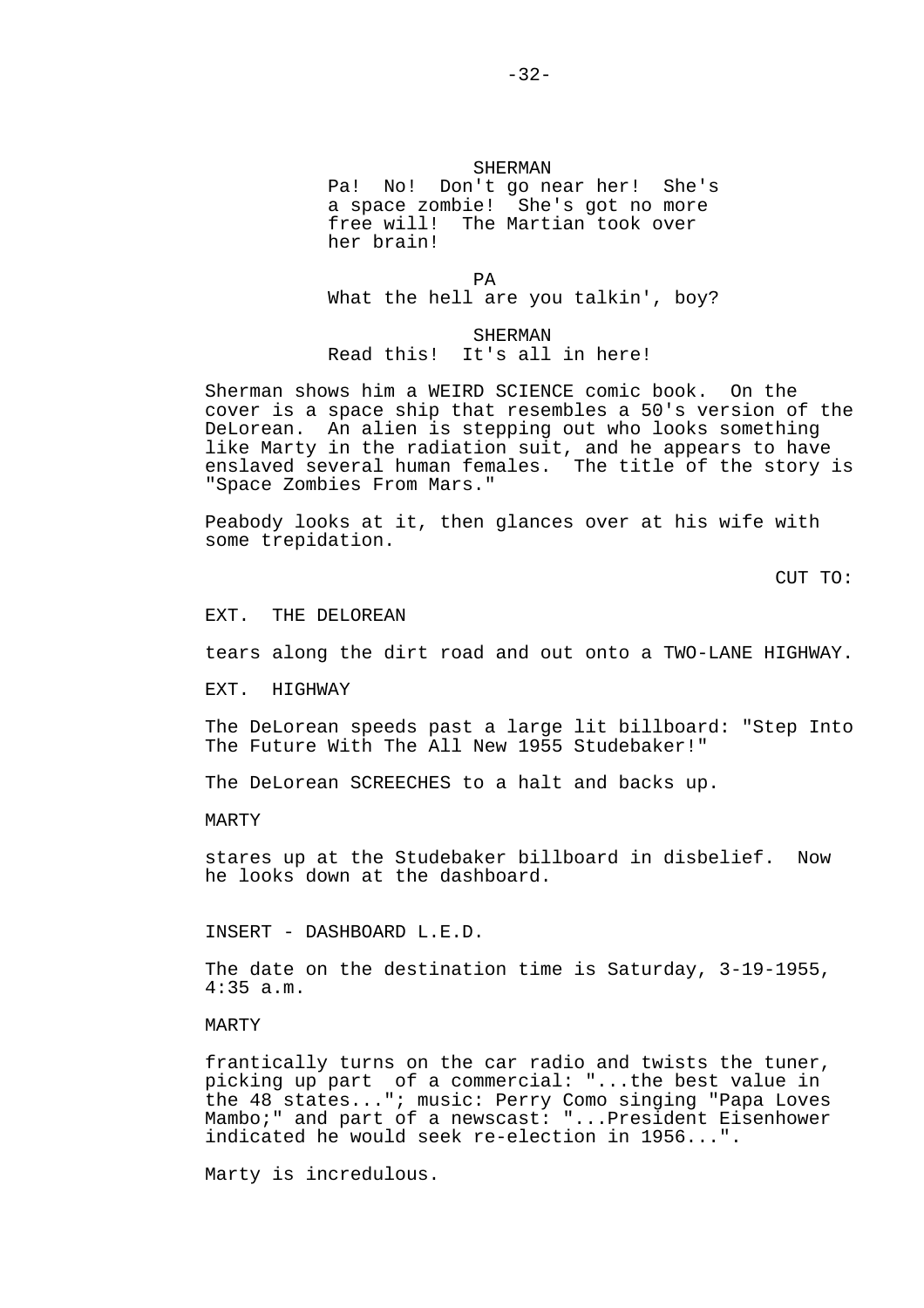MARTY Holy shit. 1955. I haven't even been born yet.

Then the car engine dies, replaced by a HISSING SOUND. Marty sticks his head out the window and looks at the rear engine.

HIS P.O.V. OF

a HUGE CLOUD OF STEAM spewing forth. The radiator is shot.

MARTY

sighs helplessly.

MARTY

Christ.

CUT TO:

EXT. HIGHWAY, BEHIND BILLBOARD - DAY

Morning light breaks. Marty is pushing the DeLorean into some tall brush behind the billboard, effectively hiding the car from view. He's wearing jeans and an ordinary light jacket, having stashed the radiation suit in the car.

Marty takes a deep breath, then leaves the car and starts walking down the highway, toward town.

CUT TO:

EXT. THE LION MONUMENT AT LYON ESTATES - DAY

Marty has arrived at the entrance to LYON ESTATES, and there is the familiar lion monument.

But beyond it is a vast expanse of cleared ground and lots---without any homes! The subdivision hasn't been built yet!

A BILLBOARD depicts an artist's rendering of what's to come: an idyllic brick home, nestled between magnificent oak trees, with a proud family of four beside their Cadillac. Below, in big block letters: "Live in the home of tomorrow...today! Lyon Estates, scheduled completion, This Winter."

> MARTY I can hardly wait.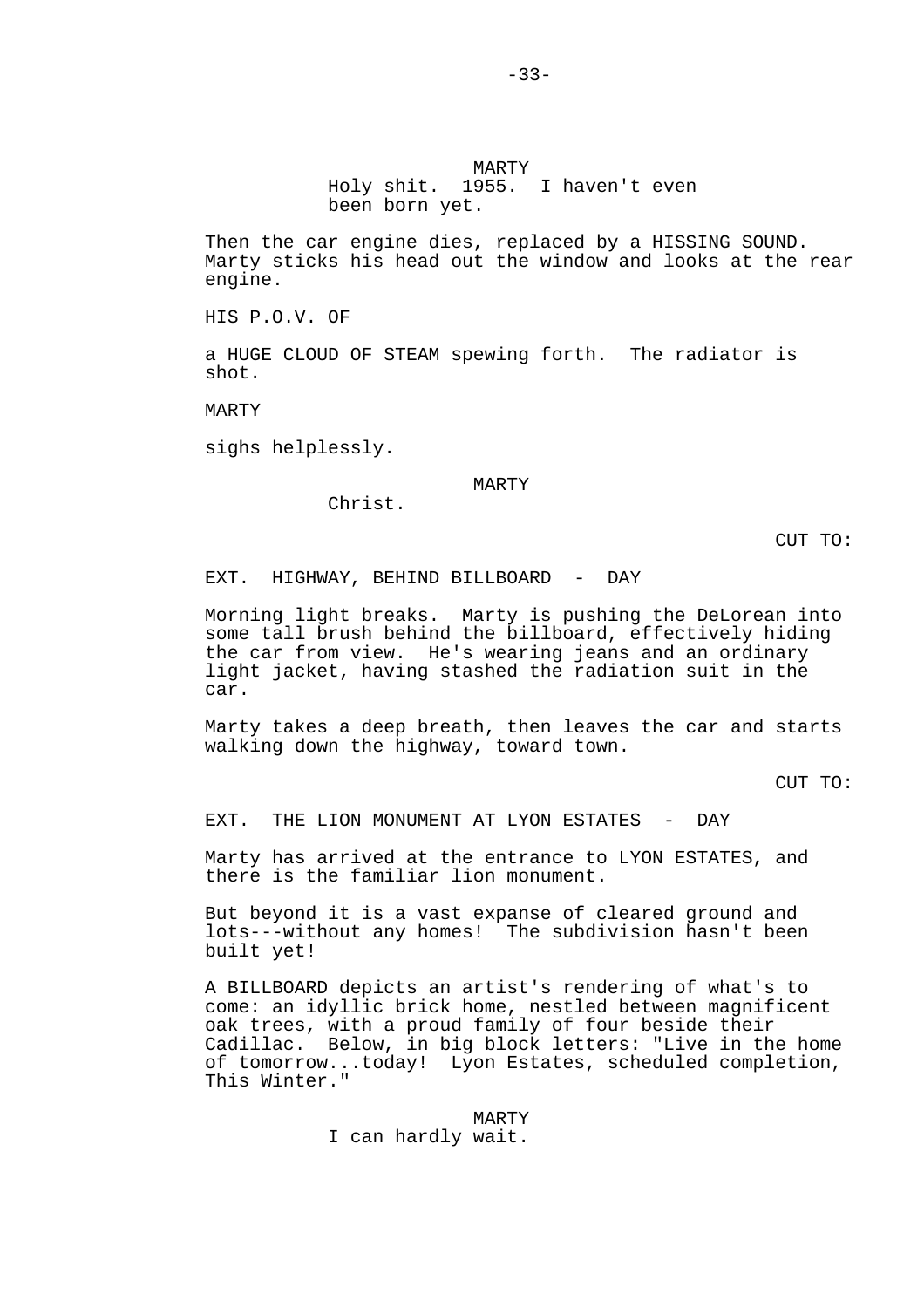## EXT. ELMDALE CENTRAL BUSINESS DISTRICT - DAY

The street is immediately recognizeable as the street Marty skateboarded down to get to the YMCA, but in 1955, it's a healthy, vibrant center of commerce. The same buildings are well kept and clean, and the street bustles with Saturday morning activity. "East Of Eden" is playing at the Orpheus, and the same Bank Of Elmdale has a standard clock instead of the digital model we saw in 1985.

MARTY walks along, staring in amazement at the differences, the cars, the clothes...and the prices.

He walks past the Chevy dealership, now showcasing "new" 1955 cars.

And next to it, the previously boarded up cafe is now open for business. Marty notices a PUBLIC TELEPHONE SIGN on the window: he's got an idea. He enters.

INT. CAFE - DAY

A typical counter joint of the period; 2 or 3 CUSTOMERS are having breakfast.

Marty stares at the signs advertising menu items: Hamburger - 25 cents. Ham & Cheese - 30 cents. Chocolate Sundae - 15 cents. A sign over the cigarette display says "All Brands 20 cents."

LOU, the counterman, spots Marty.

 LOU Lookin' for something, kid?

> MARTY Uh, the telephone?

Lou points it out, in back: a phone booth.

MARTY

goes into the phone booth and flips through the directory.

INSERT - DIRECTORY

Marty's finger comes to rest at "Brown, Emmett L."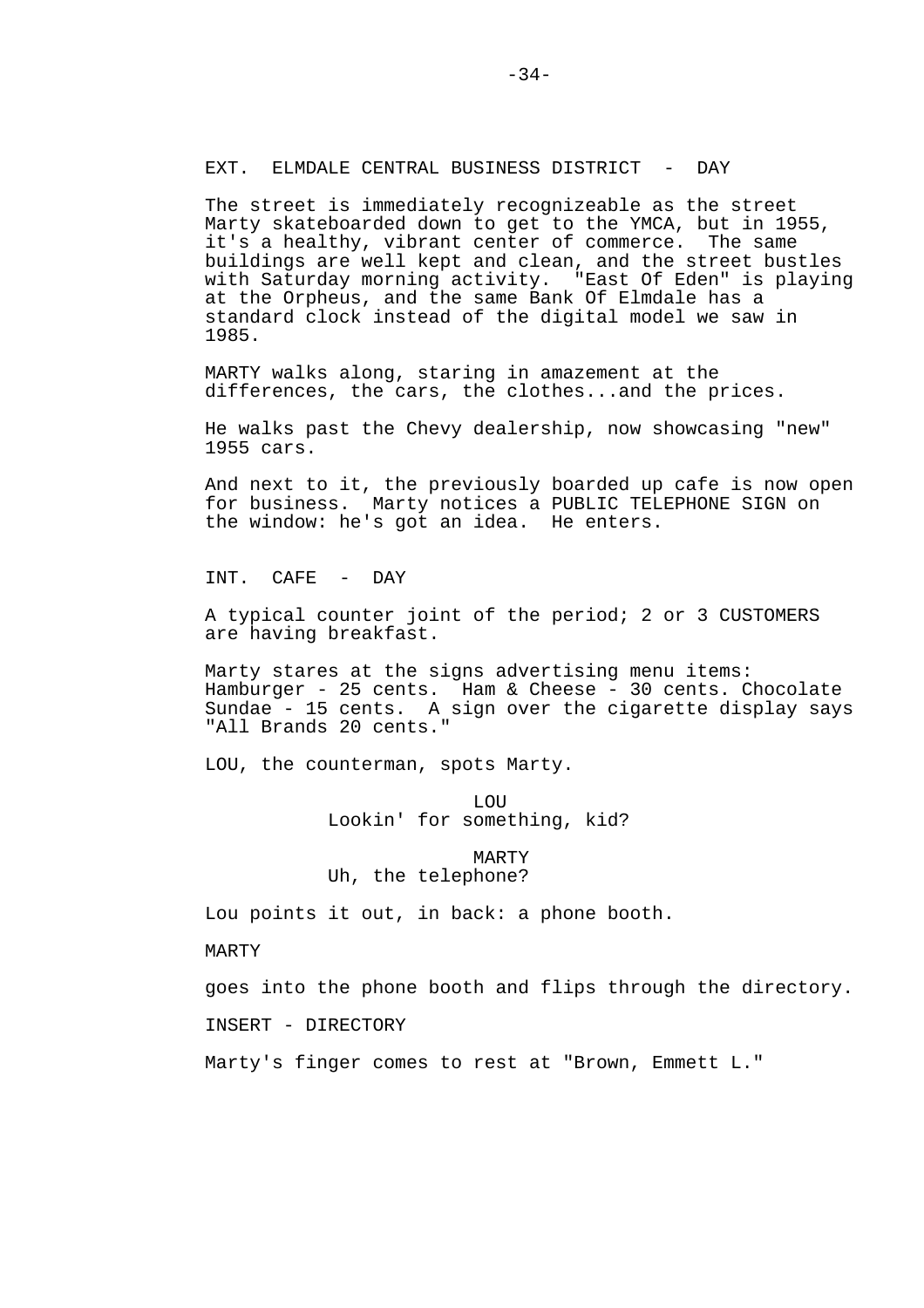smiles---just what he was hoping for. The sign on the phone says "Local Calls - 5 cents." Marty digs out a nickel and dials the number. It rings...and rings...and rings. No answer. He hangs up.

MARTY

INT. CAFE

Marty saunters out of the phone booth and takes a seat at the counter.

Lou serves the NERDY LOOKING KID next to Marty a bowl of cold cereal, then looks at Marty.

 LOU What'll it be?

MARTY

Gimme a Tab.

LOU

What?

Shit.

MARTY

A tab.

 LOU Kid, I can't give you the tab unless you order something.

MARTY

Uh...coffee.

Lou pours a cup of coffee and brings it to him. Marty looks at the bowl of sugar cubes in front of him.

> MARTY Have you got any Sweet'N Lo?

 LOU Sweet and what? (eyeing him suspciously) Kid, you'd better pay for this right now.

MARTY

Okay.

He pulls out his wallet and gives Lou a crisp, new 20 dollar bill. Lou's eyes nearly fall out of his head.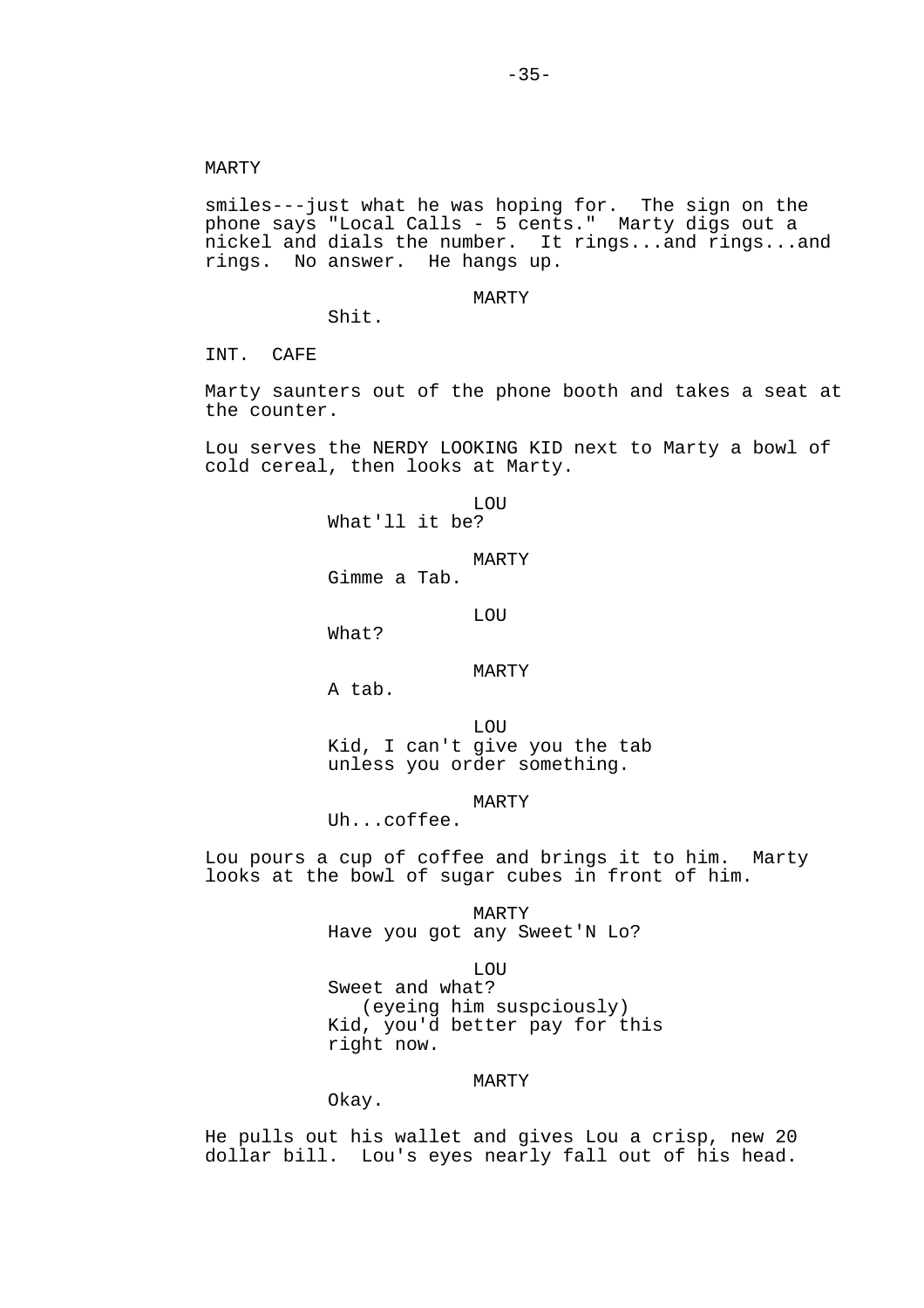LOU A 20? What do you think this is, a bank? I can't break a 20 for a nickel cup of coffee. (suddenly suspicious) Say, what's a kid your age doing with a 20 dollar bill anyway?

Marty gulps, pulls a nickel out of his pocket and takes back his 20. Lou gives him a look, then walks away.

Marty drops a sugar cube in his coffee, and just as he's about to take a sip...

VOICE (O.S.)

Hey, McFly!

MARTY

Huh?

He spins around on his stool...and the nerdy kid next to him spins around on his stool, too.

The voice came from a PUNK, 17; behind him are 3 OTHER PUNKS. The lead punk is coming right toward Marty...no, he's stepping over to the nerd.

> NERDY KID Uh, hi, Biff, how's it going?

Yes, the punk is BIFF TANNEN, aged 17! And the nerdy kid is GEORGE McFLY, also 17.

Marty watches the exchange with utter amazement.

 BIFF You got my homework finished, McFly?

 GEORGE Well, no. I figured since it's not due till Monday...

**BIFF** 

 Think, McFly, think! I've gotta have time to recopy it. Do you realize what would happen if turned in MY homework in YOUR handwriting? I'd get kicked out of school! (notices Marty staring at him) What are you lookin' at, asshole?

Marty says nothing. He just keeps staring.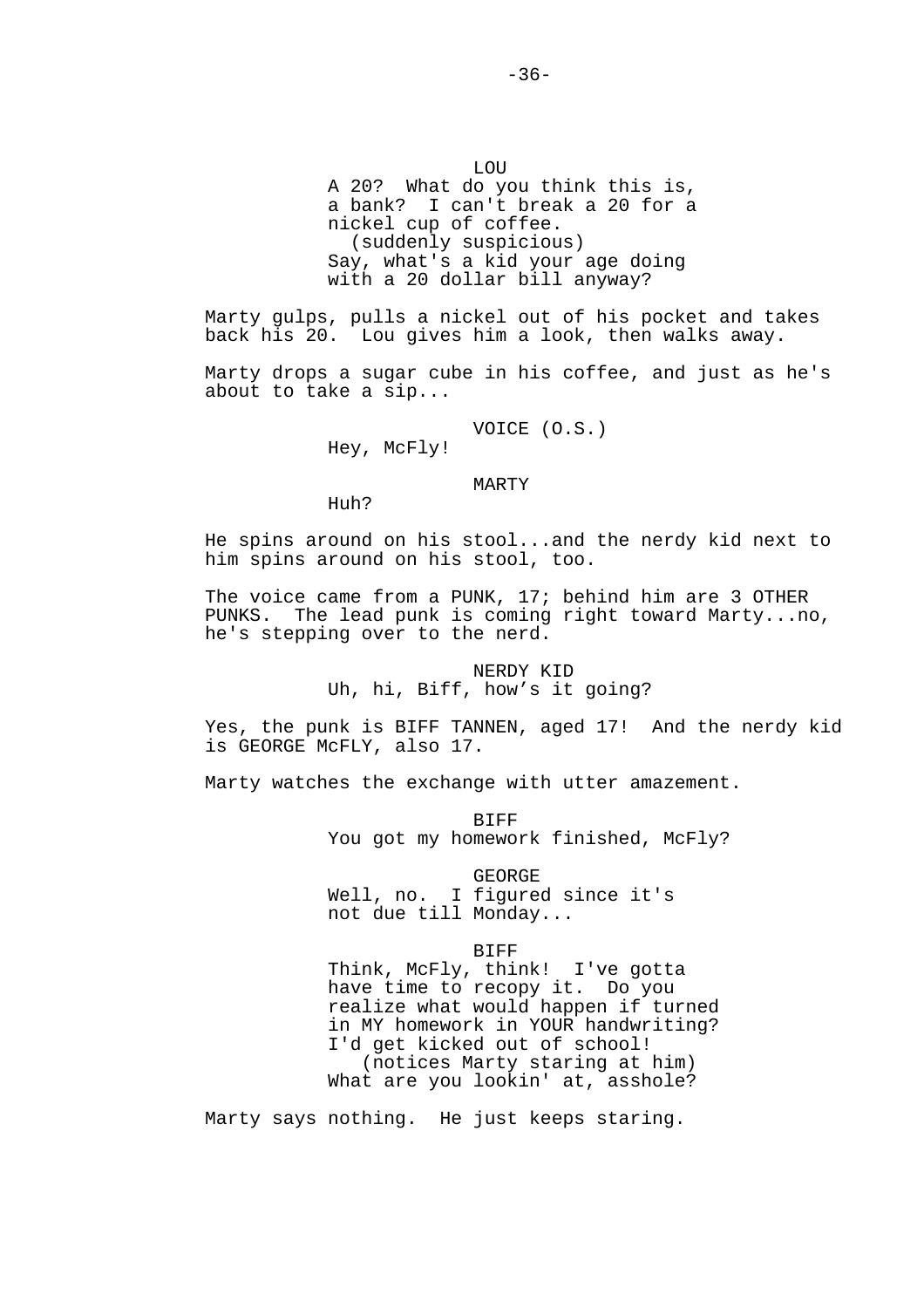GEORGE Uh, okay. Biff, I'll do it today and bring it over.

 BIFF That's more like it. Oh, hey, McFly--your shoe's untied.

 GEORGE (looks down, falls for it) Huh?

Biff hits him in the chin. He laughs loudly, as do his cronies...and they leave.

Marty, still in disbelief, turns to George.

 MARTY So you're George McFly?

GEORGE

Uh huh.

 MARTY Your birthday's August 18th, and your mother's name is Sylvia.

 GEORGE Yeah. Who are you?

 MARTY What do you let that asshole walk all over you for?

 GEORGE What else can I do? He's bigger than me.

With that, George puts 35 cents on the counter and heads out the door. Marty watches in disbelief.

> MARTY Once a wimp, always a wimp.

Now Lou looks up from the cash register at Marty.

 LOU Hey, you! What's with this phony nickel? It says "1978" on it! What are you trying to pull? (calls into the back) Doris, call the cops!

Marty bolts the hell out of there!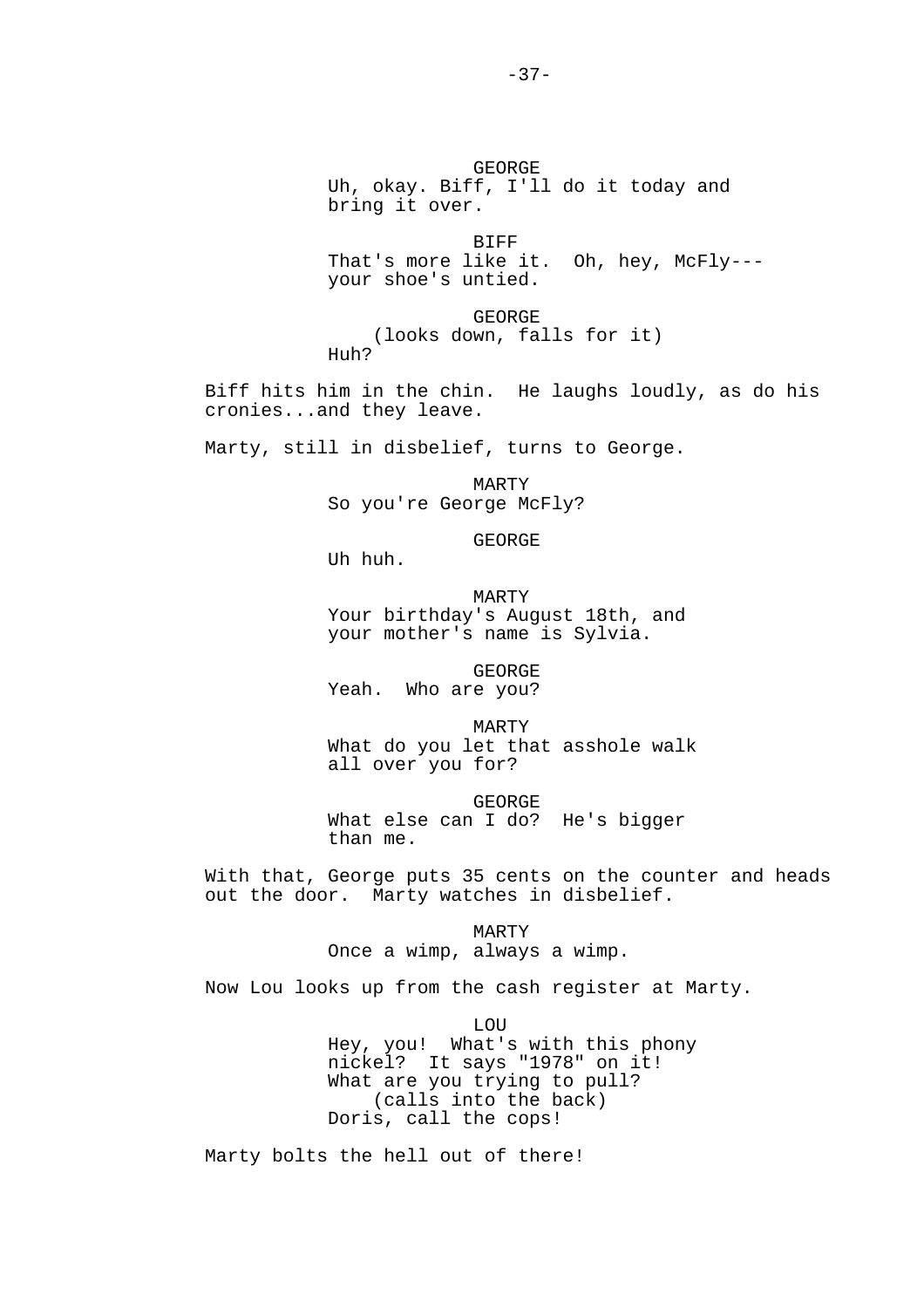ON A RESIDENTIAL STREET

The homes evoke pleasant nostalgia: front porches and white picket fences.

MARTY peeks out from behind a bush and watches as

GEORGE

begins climbing a tree.

MARTY

can't figure it out.

 MARTY What's he doing...?

GEORGE crawls out along a branch which overhangs the street, about 12 feet up, then produces a pair of binoculars from inside his Jacket.

Marty watches curiously.

George trains the binocs on a second story window in the house across the street.

Marty moves for a better view. He squints at the window.

MARTY'S P.O.V. OF

a beautiful, svelte, NAKED GIRL in the 2nd story bathroom window, drying herself after a shower.

### MARTY

absolutely cannot believe what he is seeing.

 MARTY He's a peeping tom!

## WIDER

George crawls out a little further on the branch. The branch CRACKS, then breaks, and George tumbles into the street!

Marty watches as George groans, then slowly tries to get up.

Now a CAR comes from around the corner.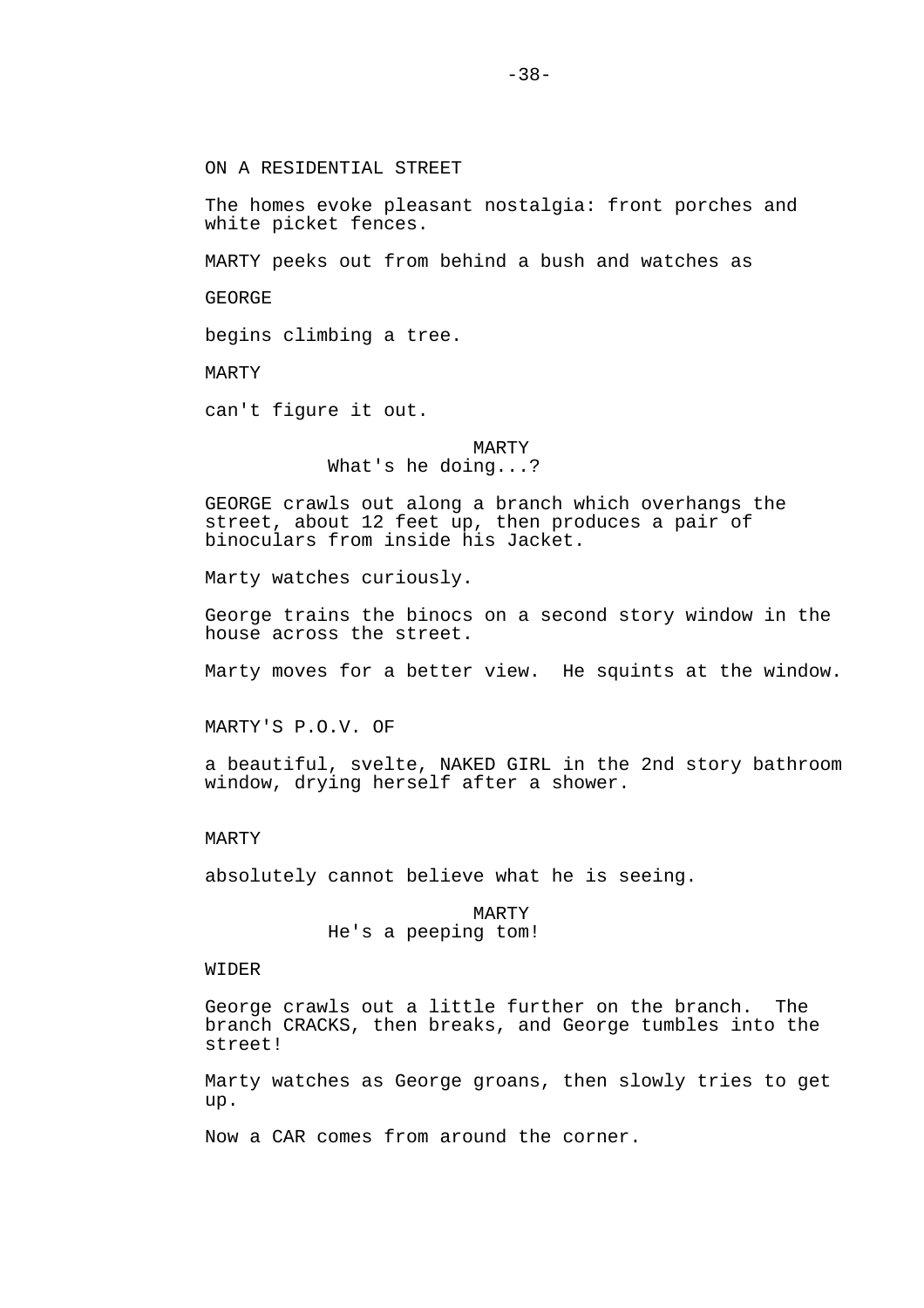### MARTY

# Dad! Look out!

But George is still dazed. Marty dashes into the street and, in a spectacular flying leap, knocks him out of the path of the oncoming car.

As Marty moves to avoid the car, the car swerves in the SAME DIRECTION---there's a screech of brakes, and the car hits Marty!

George, never one to get involved, runs off, leaving Marty lying in the street, unconscious.

DISSOLVE TO:

## CLOSE ON MARTY'S FACE

as a hand puts smelling salts under his nose. He's lying on a couch and there's a bruise on his head. Now he moans, stirs and opens his eyes.

MARTY'S P.O.V.,

slowly coming into focus, of HIS MOTHER looking down at him with concern.

# WIDER

# MARTY

 Mom! Then it was all a dream! (starts to get up)  $I---ohhh...!$ 

Marty is weak and dizzy. He rubs his bruise. From what we can see, we're in a LIVING ROOM with floral print wall paper.

MOM<sup>N</sup> Careful, now. That's quite a bump on the head you got there, young man.

Her manner is distant, as if she were talking to a complete stranger.

> MARTY Mom, it's me, Marty. Don't you know me?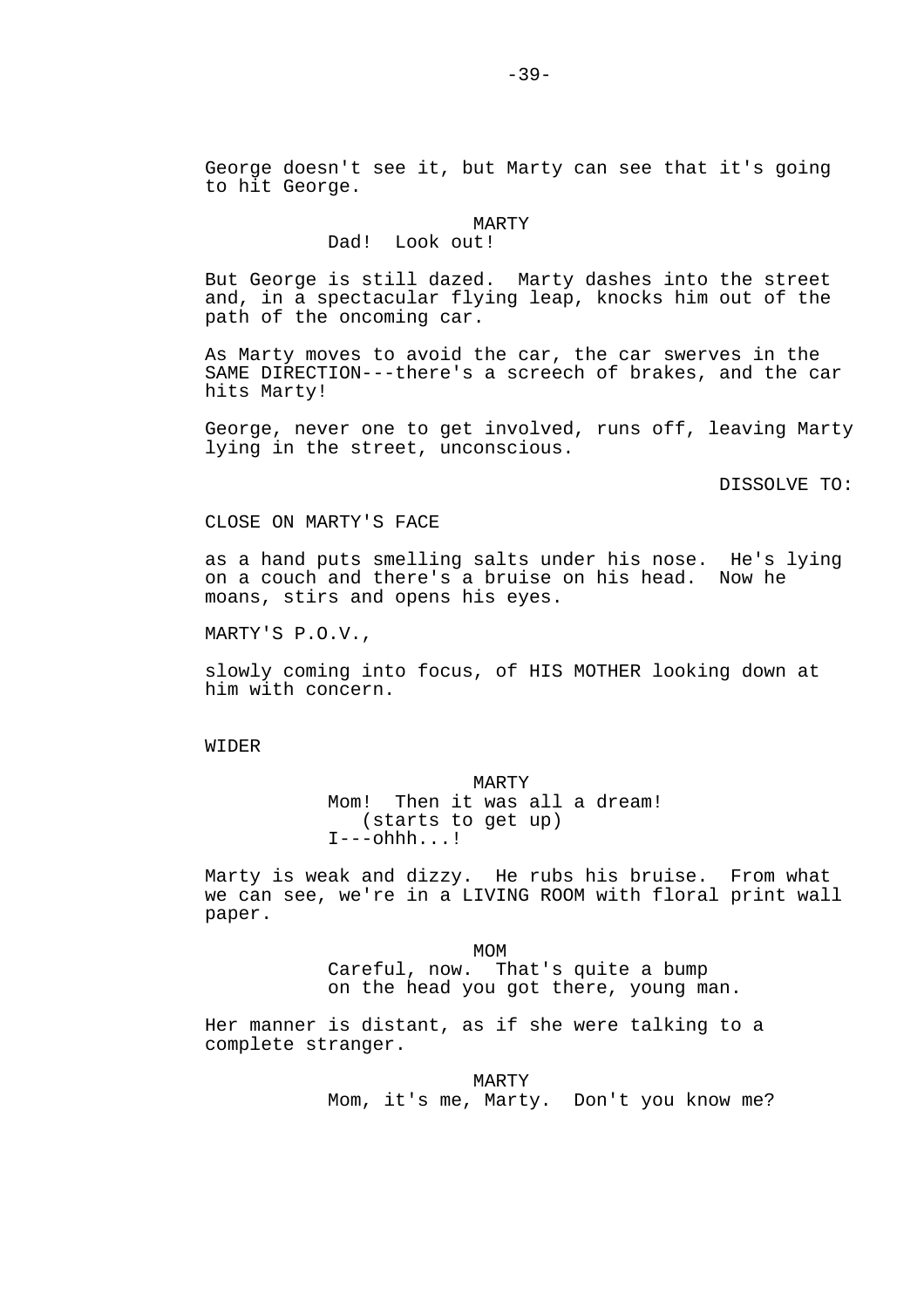MOM<sup>N</sup> I'm afraid you're delirious. I've never seen you before, and I'm certainly not your mother.

A gruff looking man, mid-40's, approaches: SAM BAINES. With him is his lovely 17 year old daughter, the GIRL George was spying on.

**SAM** Has he come around, Stella?

> MARTY (shocked) Stella? You're Grandma Stella? (sees the girl) Then who are you?

> > GIRL

I'm Lorraine.

 MARTY But you're so...so...so thin!

Marty is already weak, dizzy, tired, and hungry, so he does the only logical thing he could do upon meeting his mother under such circumstances: he passes out!

CUT TO:

INT. LORRAINE'S BEDROOM - NIGHT

MARTY is in bed, under the covers, asleep. He stirs and awakens. He looks around.

LORRAINE is sitting in a chair facing him; she's been watching, waiting. She smiles.

> LORRAINE Feeling better, Calvin? You slept for almost 9 hours.

 MARTY (looks under the blankets) Uh...where are my pants?

## LORRAINE

 (points) Over there on the chair. They seemed a little tight, so I took them off.

 MARTY Uh---where's my underwear?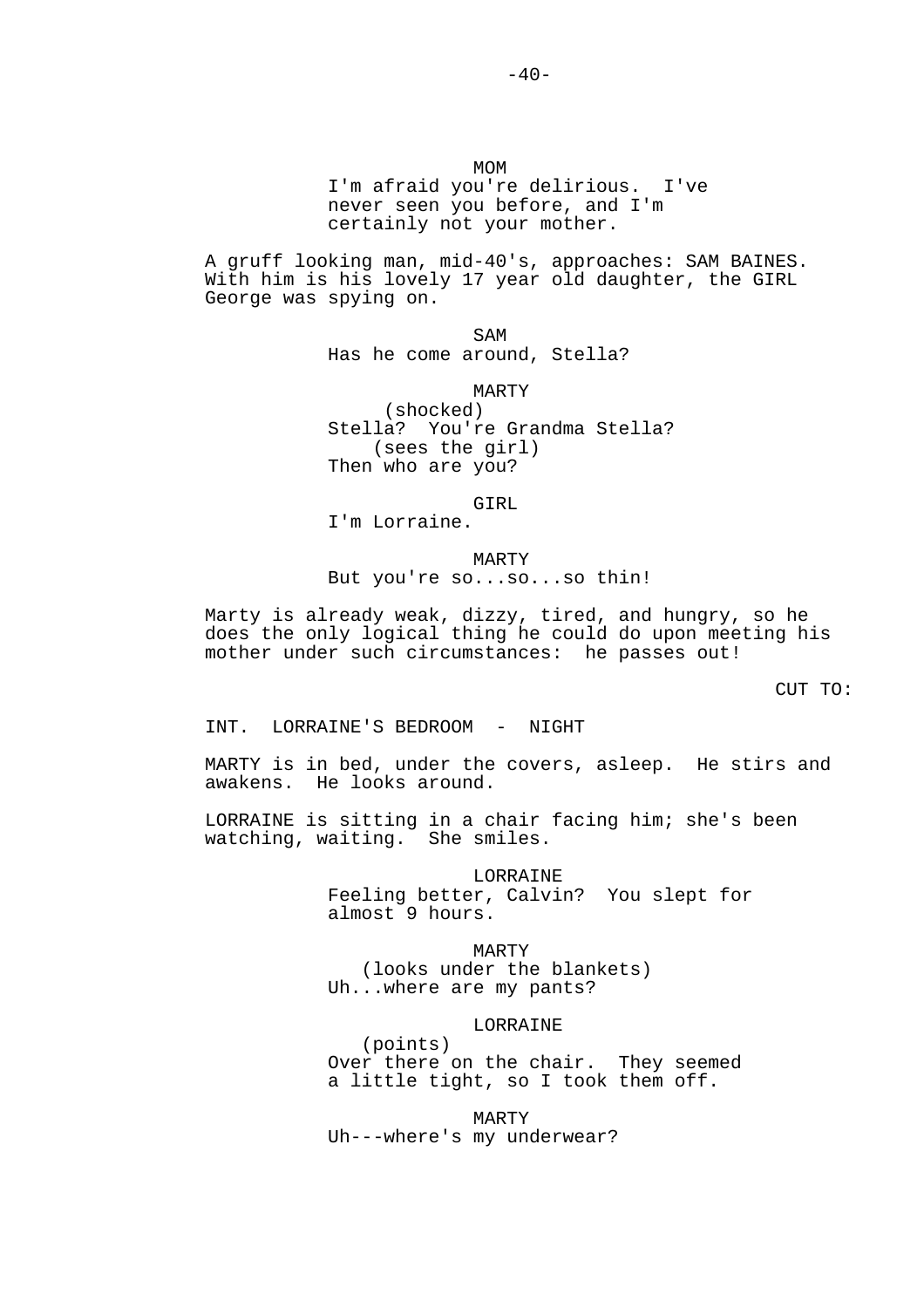# LORRAINE

With your pants.

MARTY

You took those off too?

# LORRAINE

 (smiles) I've never seen red underwear before, Calvin.

MARTY

Calvin? Why are you calling me Calvin?

LORRAINE

 Well, isn't that your name---Calvin Klein? It's written in your underwear. (suddenly realizing) Oh--I guess people call you Cal.

 MARTY No, well, actually people call me Marty.

**LORRAINE** 

 Well, I'm pleased to meet you, Marty. I'm Lorraine.

MARTY

Yeah, I know.

Lorraine comes over and sits next to him on the bed...right next to him.

> LORRAINE Mind if I sit here?

 MARTY (gulps, nervous) Uh...no...

Marty moves as far away as he can without falling off the bed. He holds the blanket tight around his waist. She looks at him, fascinated.

> LORRAINE That's quite a bruise there...

She gently strokes his bruised forehead...and then runs her hand through his hair. Marty moves even further---and falls off the bed! He covers himself with the blankets.

> STELLA (O.S.) Lorraine? Are you up there?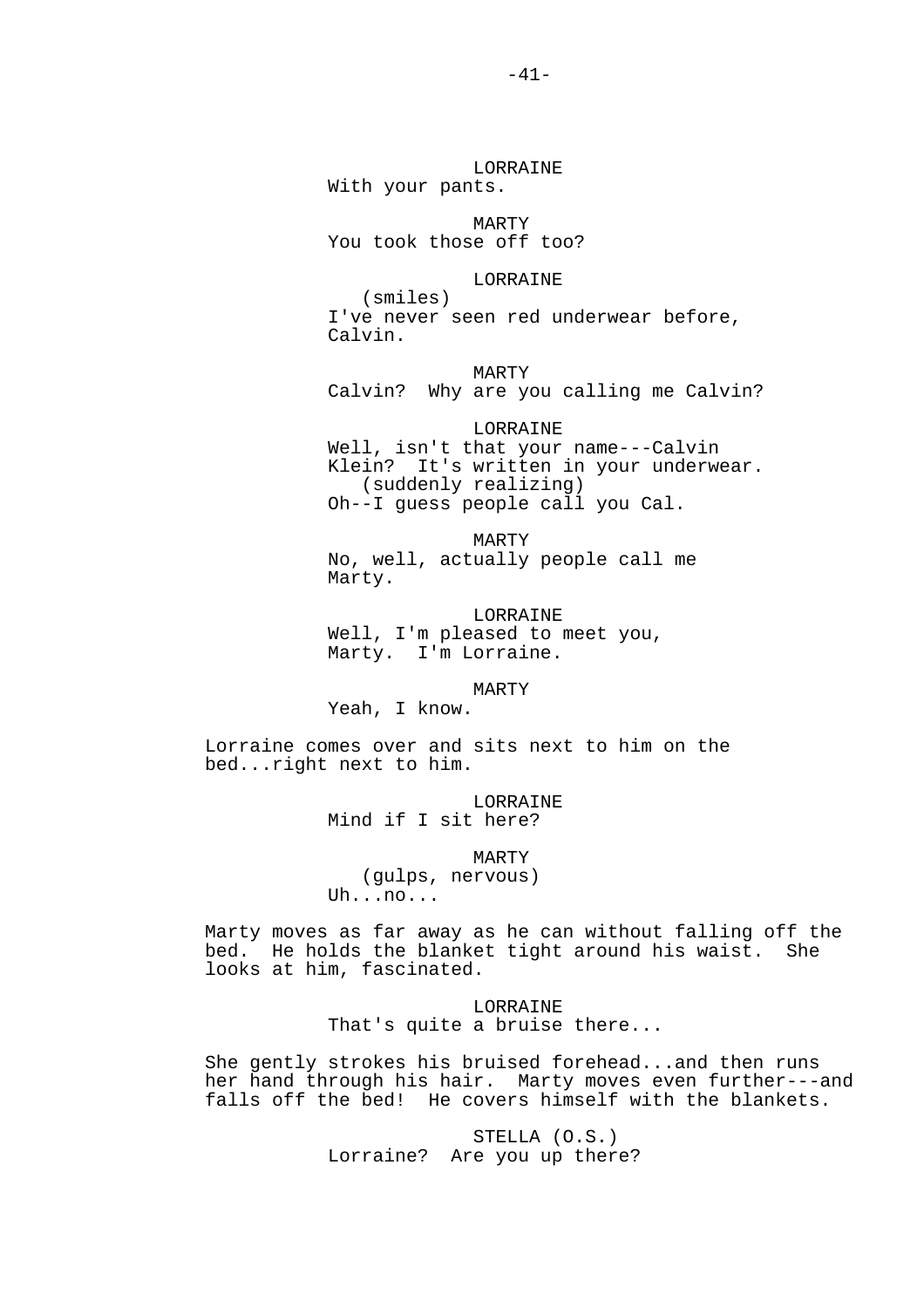We hear FOOTSTEPS coming up the stairs.

 LORRAINE (to Marty) It's my mother! Quick, put your pants back on!

She throws him his pants and underwear; Marty gets back in the bed and puts them on under the covers.

Now STELLA enters. She sees Marty and smiles.

 STELLA Well, feeling better, are you?

 LORRAINE Mother, I'd like you to meet Calvin Klein. But everyone calls him Marty.

MARTY

Hello.

 STELLA Hello. Do you feel up to joining us all for dinner?

CUT TO:

INT. DINING ROOM - NIGHT

A PLATE OF MEAT LOAF is handed to Marty by Stella. It looks like the same meat loaf he had for dinner in 1985...in fact, the whole dinner is the same!

> STELLA Have some meat loaf, Marty. (calls into other room) Sam, would you quit fiddling with that thing and come in here and eat? (to her 12 year old) Milton, don't eat so fast!

MILTON, 12, is shoveling food into his mouth.

 STELLA (cont'd) Lorraine, you're not eating enough. Have some mashed potatoes.

 LORRAINE No thanks, Mom.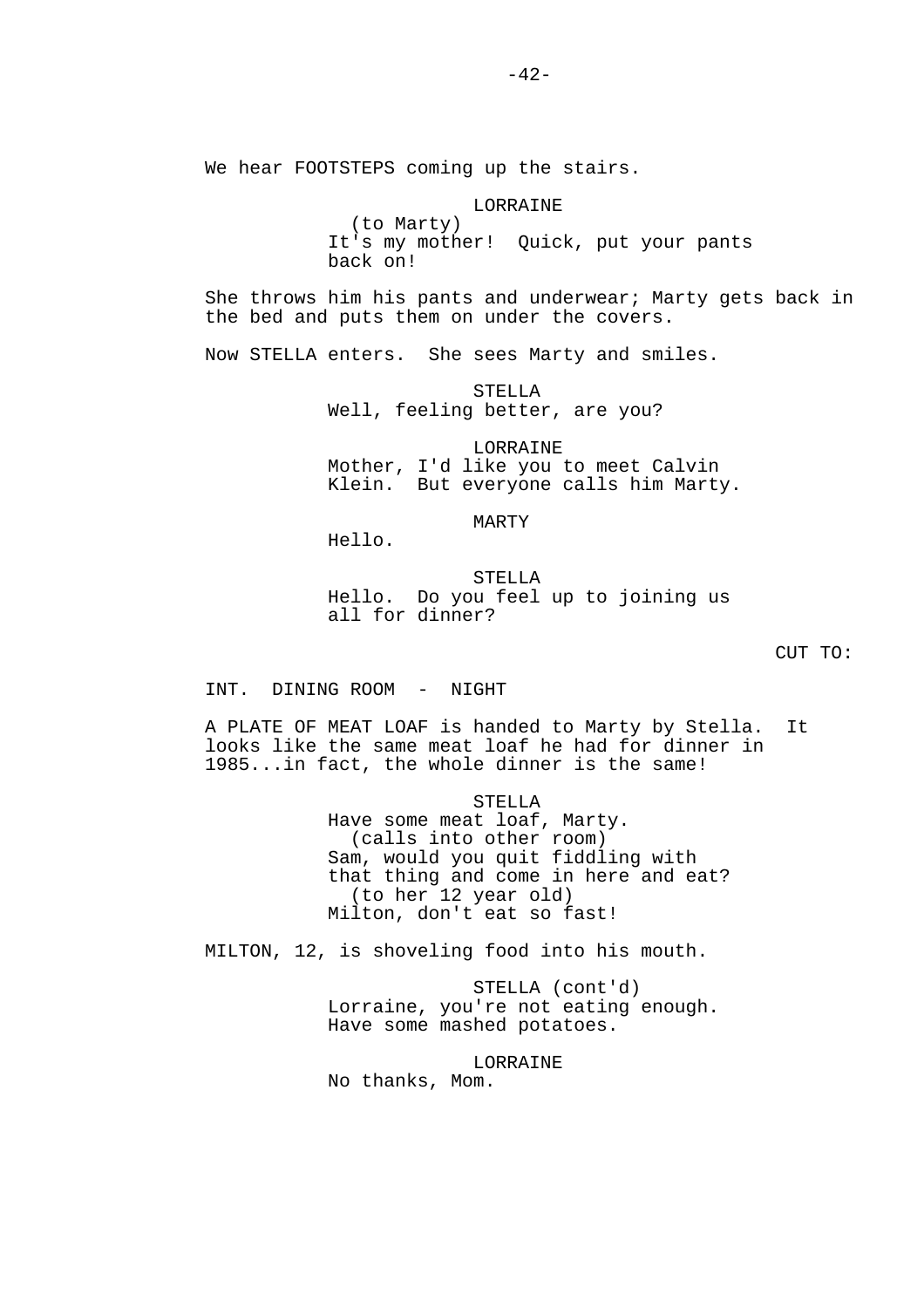Now Sam rolls in a brand new Dumont Television, on a plywood dolly of his own construction.

**SAM**  Look at this: it rolls. Now we can watch Jackie Gleason while we eat.

# MTI.TON

Oh boy!

Sam fiddles with rabbit ears and brings in a rather muddy image of a cigarette commerical. A SURGEON steps out of an operating room, lights up a cigarette, and turns to do a testimonial.

> DOCTOR (on TV) After facing the tension of doing 3 lung operations in a row, I like to relax by lighting up an Old Gold. I know its fine tobacco taste will soothe my nerves and improve my circulation...

**SAM** 

 Look at that picture: cristal clear! Why would anybody want to go to the movies when you can see this in your own home---free!

LORRAINE

 (to Marty, explaining) Our first television set. Dad picked it up today. Do you have a television?

 MARTY Uh...yeah...six of 'em.

MTI.TON Wow! You must be rich!

 STELLA Milton, he's teasing you. Nobody has six television sets.

"The Honeymooners" has resumed---the classic "Man From Space" episode.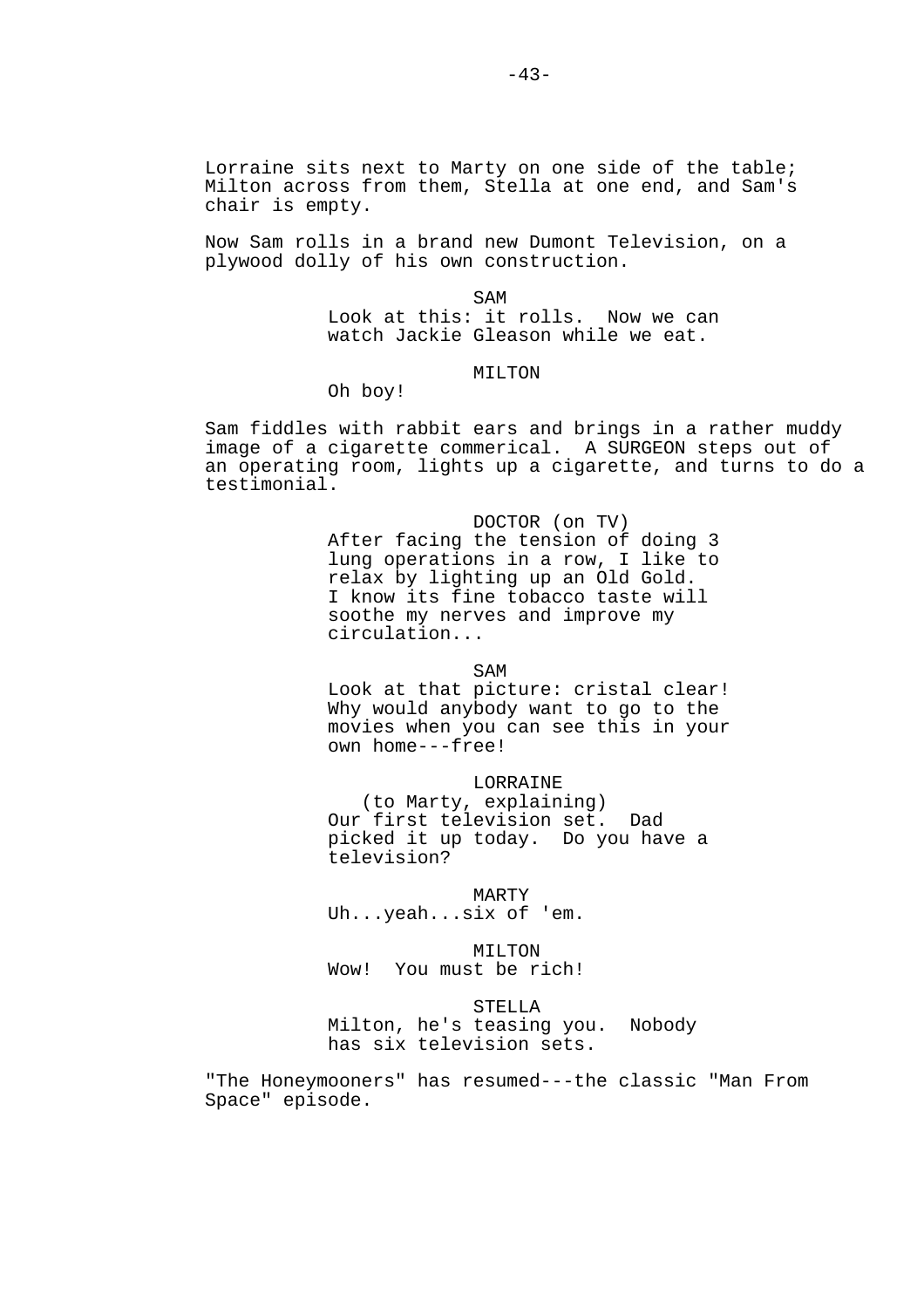MARTY

 Hey, I've seen this one--this is a good one. Norton shows up in his sewer clothes and wins the contest.

> MILTON What do you mean, you've seen it? It's brand new.

 MARTY I saw it last year on a rerun.

CONTINUED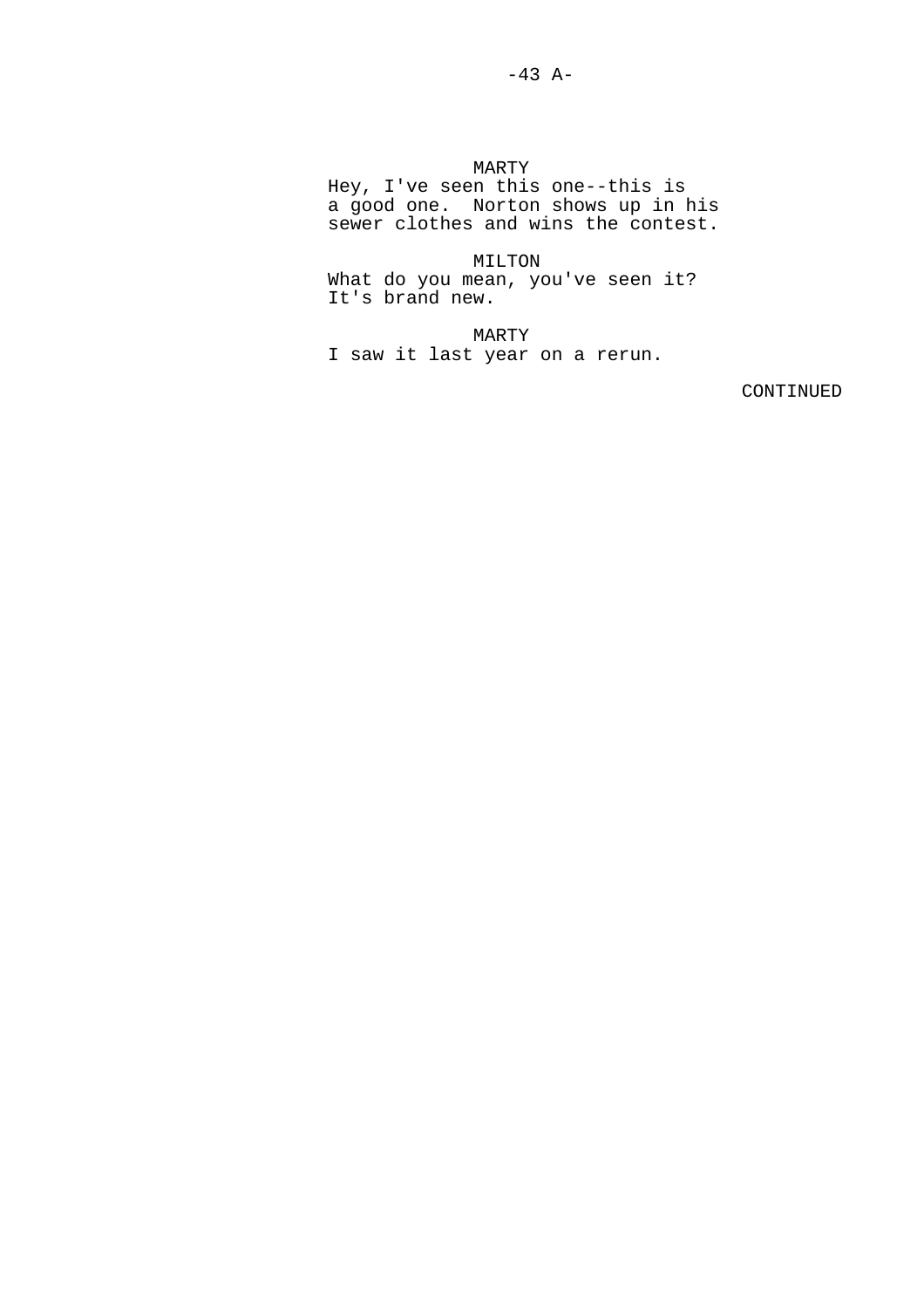MILTON What's a rerun? MARTY You'll find out. **SAM**  Quiet! I want to hear this! STELLA Marty, I'd like to give your mother a call and let her know you're all right. MARTY (gives Lorraine a glance) Uh, well, no---you can't. STELLA Why not? MARTY Uh---she's out of town. With my Dad. STELLA Then you do live here in Elmdale? MARTY Well, yes---sort of--- LORRAINE That's funny, I've never seen you in school. Do you go to Elmdale High? MARTY Well, not at the present time, but I will...in the future. LORRAINE (moving her chair a little closer) That's wonderful news, Marty. Maybe we'll be in some classes together. MARTY Somehow I don't think it'll work out that way.

# LORRAINE

 Mother, with Marty's parents out of town, don't you think he should spend the night here? I'd hate for anything to happen to him with that bruise on his head.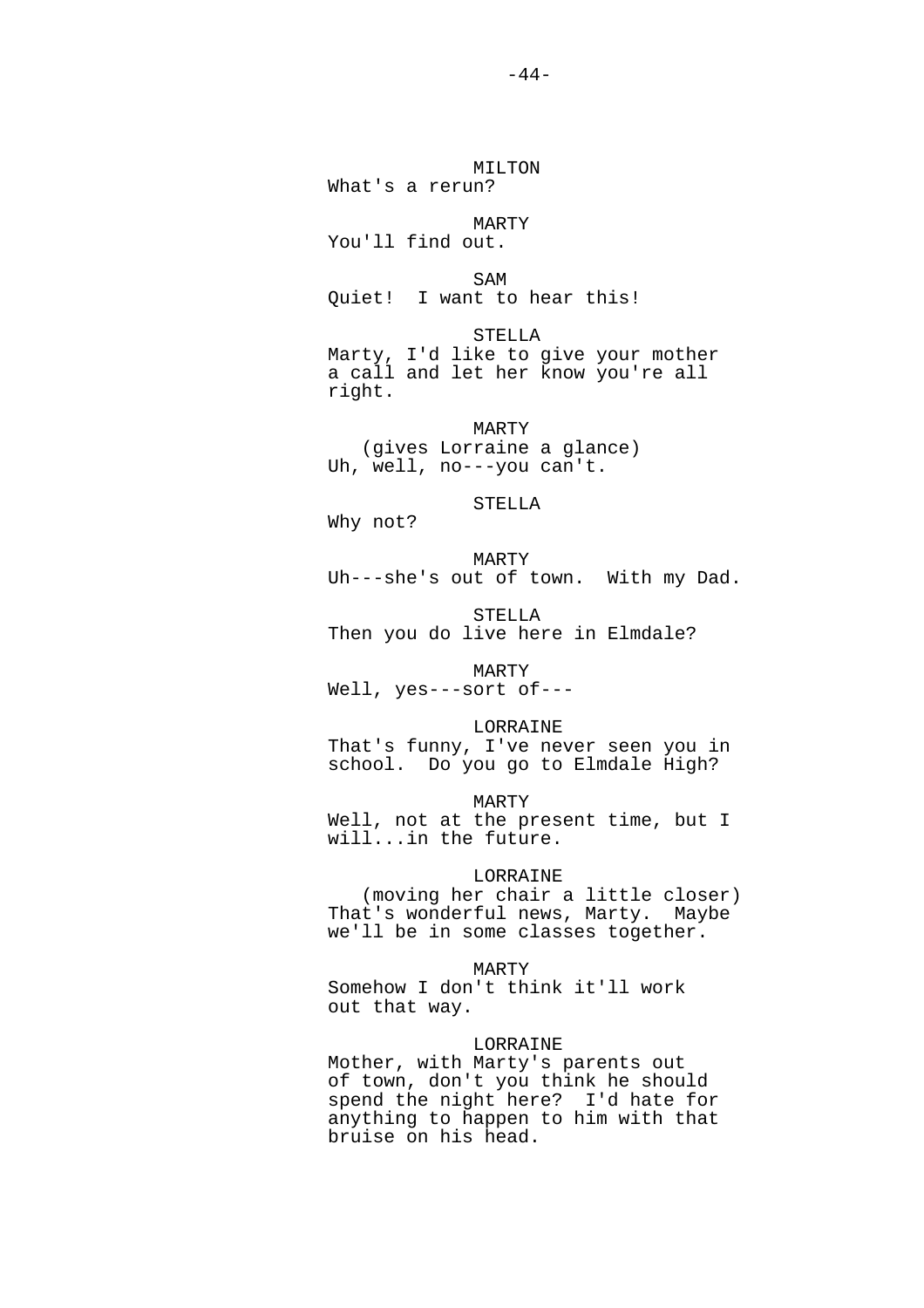She gives him a flirtatious smile.

 STELLA Marty, Lorraine is right. You must spend the night. You're our responsibility.

 MARTY Uh, gee, I don't know...

 LORRAINE And he can sleep in my room.

UNDER THE TABLE, Lorraine puts her hand on Marty's leg.

Marty immediately jumps to his feet.

MARTY

 Look, it's very kind of you, but actually I'm, uh, supposed to spend the night with my Uncle Emmett... in fact he's expecting me right now. (he's backing out toward the front door) So, thank you for everything, and I'll see you all later. Much later.

He turns and hurries out of the house.

Lorraine goes after him.

EXT. BAINES HOUSE

Lorraine comes to the door as Marty is going out of the front gate.

> LORRAINE Marty, wait! Please don't go.

> > MARTY

I have to.

 LORRAINE But will I ever see you again?

 MARTY Oh yeah, I guarantee it. You'll be seeing a LOT of me.

With that he takes off down the street.

Lorraine sighs romantically.

CUT TO: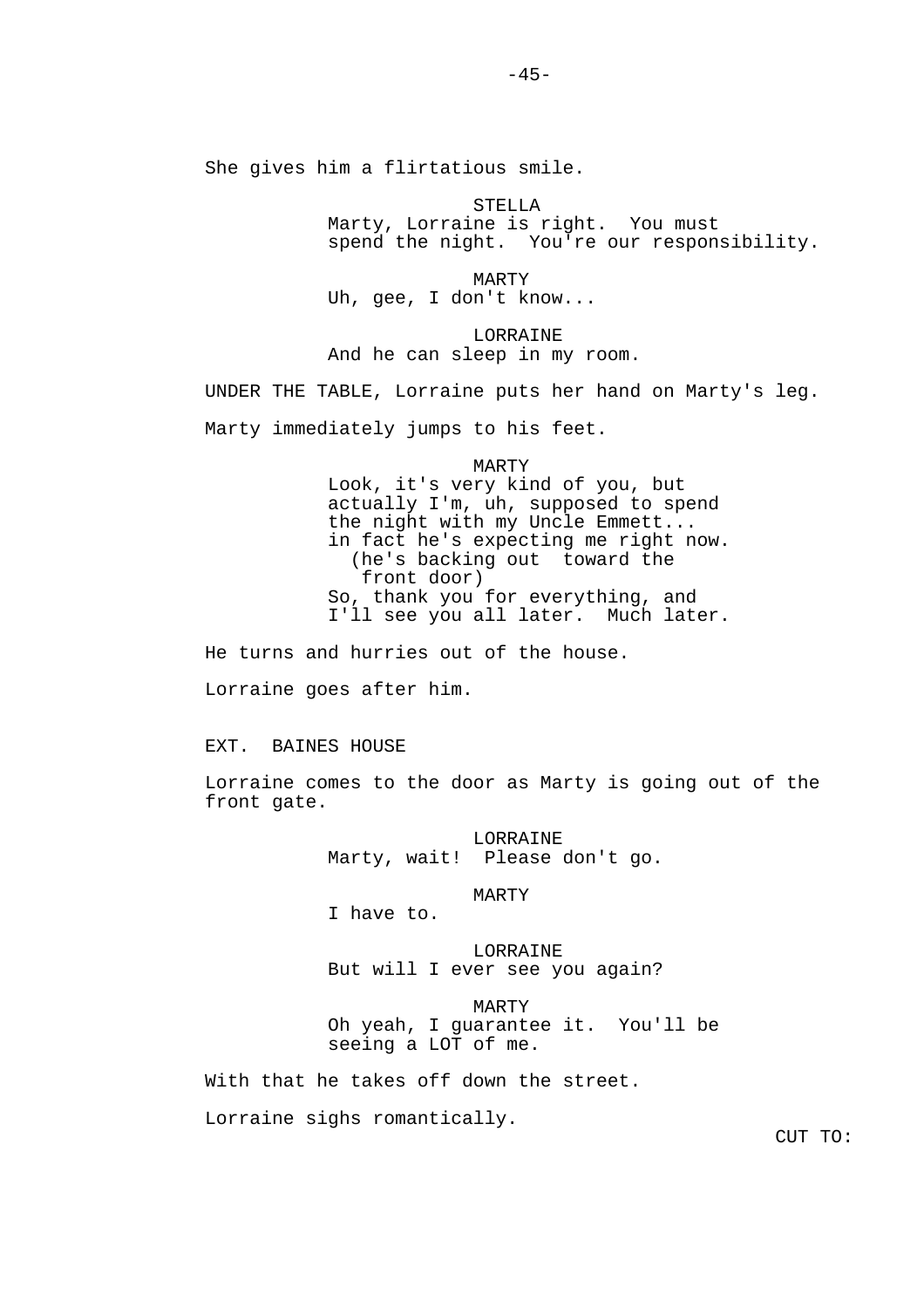It's the same house Marty went to in 1985, only it is no longer surrounded by the fast food strip. Now, it is stands alone, a vast estate, the only building on the block.

Marty spends little time admiring it. He rushes up the front stairs and pounds on the door knocker.

We hear a BARKING DOG from within; then YOUNG DOCTOR BROWN opens the door. He's wearing an OUTRAGEOUS CONTRAPTION on his head, a bizarre conglomeration of vacuum tubes, rheostats, gauges, wiring and antennas; but there can be no doubt that it's the same Dr. Brown, some 30 years younger. Beside him is another ST. BERNARD.

Marty stares at Brown's weird head gear.

 BROWN Don't say a word! (to the barking dog) Quiet, Copernicus! Down, boy!

Brown attaches a suction cup to Marty's forehead which is connected to a wire into Brown's contraption.

> MARTY Dr. Brown, I really---

> > BROWN

 No, don't tell me anything: I'm going to read your thoughts.

Marty indulges him. Brown flips a switch on his "Brain Wave Analyzer." Tubes hum to life, and sparks jump from antenna to antenna. Brown concentrates, as if picking up he's picking up brain waves.

BROWN

 Let's see now...you've come here... from...a great distance...

Marty nods, wondering if maybe the thing does work.

 BROWN (continuing) ...because you...want me...to buy a magazine subscription!

MARTY

 $N_O---$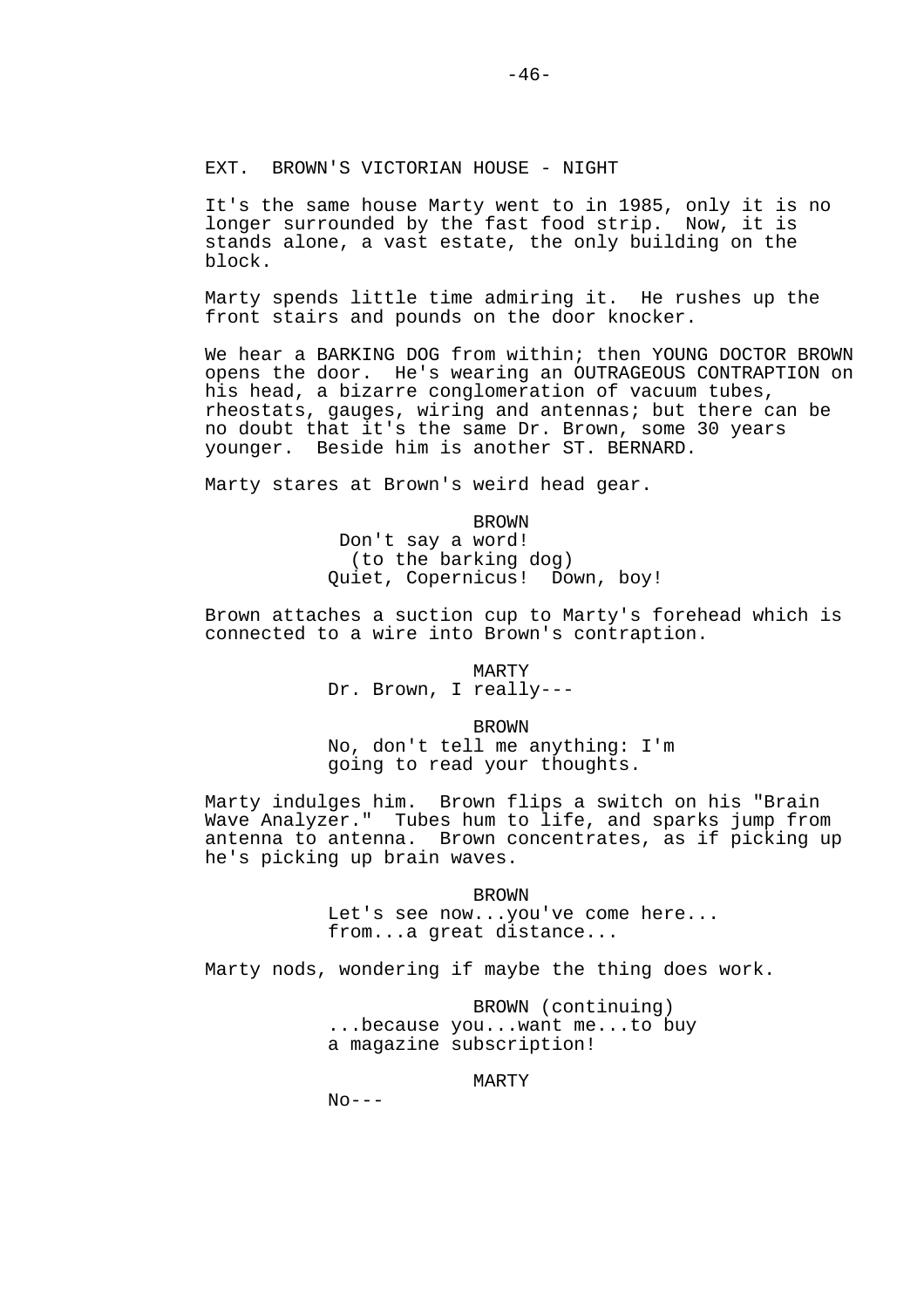# MARTY

No.

## BROWN

 Are you here because you want to use the bathroom?

### MARTY

 Dr. Brown, listen: I'm from the year 1985. I came here in a time machine you invented---and now I desperately need you to help me get back to the future.

Brown stares at him in utter amazement for a moment.

# BROWN

 My God. (removes the contraption from his head) That means that this damned thing doesn't work at all! (throws the machine down) 6 months labor for nothing! Where did I go wrong?

## MARTY

 Dr. Brown, you've gotta help me get back to the future! You're the only one in the world who knows how your time machine works!

Brown knits his brow and rubs a BANDAGE ON HIS FOREHEAD.

 BROWN My time machine works?

 MARTY It works like a mother!

# BROWN

 (skeptical) All right then, if you really are a time traveller, prove it.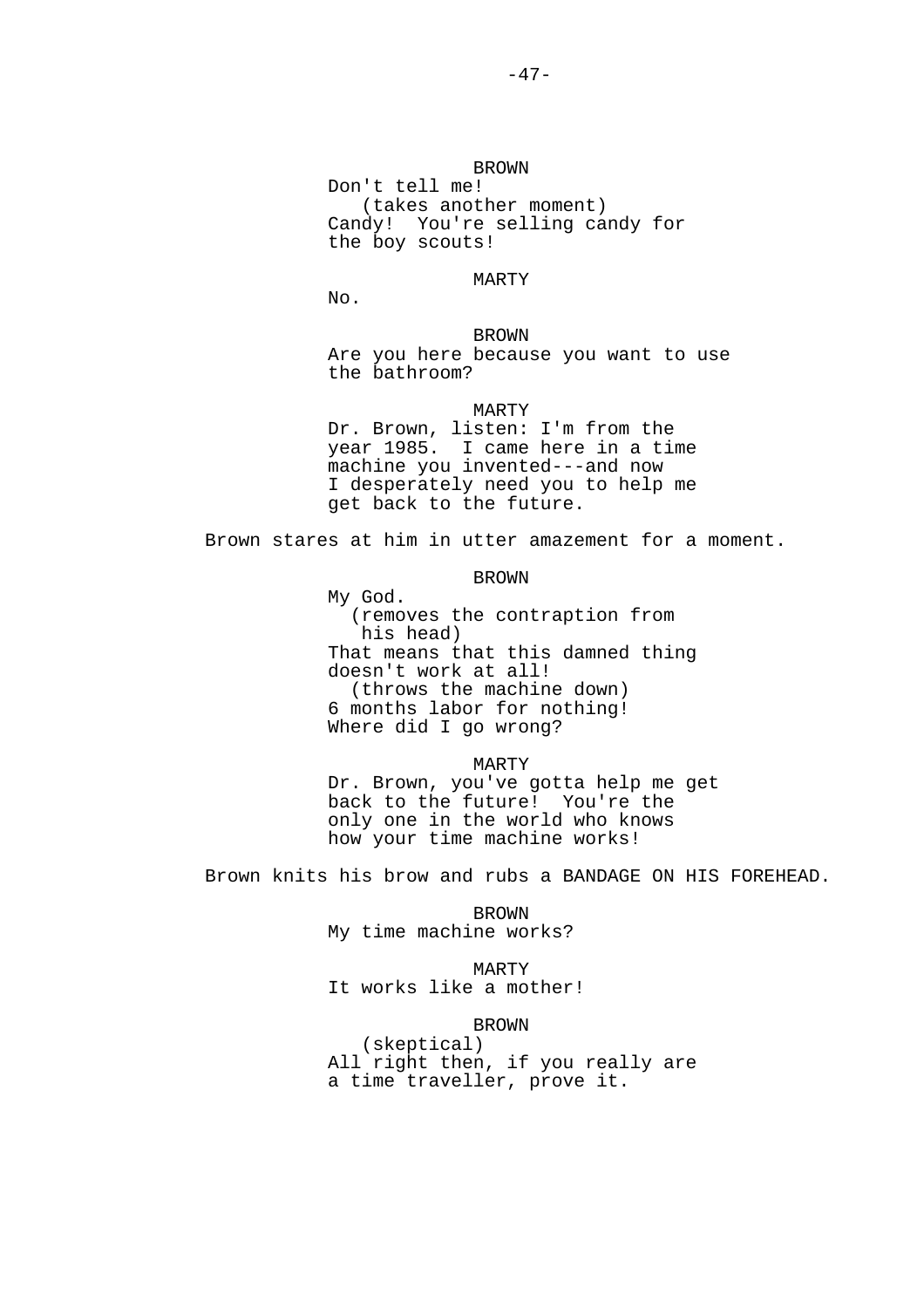Marty thinks a moment, then pulls out his wallet and shows it to him.

> MARTY Look, here's my driver's license. Expires 1987. See my birthdate? I haven't even been born yet! (pulls out the 20 dollar bill) Look at this money. "Series 1981." (pulls out a color snapshot) Here's a picture of me, my sister and my brother. Look at her sweatshirt: it says "Class of '84."

Brown looks the items over.

 BROWN Very interesting, but it could all be faked. Who's the President of the United States in 1985?

MARTY

Ronald Reagan.

 BROWN Ronald Reagan, the actor?

Marty nods.

**BROWN** 

 Why, that's the most insane thing I've ever heard! Surely you could have made up a better answer than that!

Brown goes back inside and SLAMS THE DOOR behind him.

Marty thinks, then gets an idea. He opens the mail slot and yells in.

MARTY

 Dr. Brown! Listen to me! That bruise on your head---I know how you got it! It happened this morning! You fell off your toilet and hit your head on the sink. And then you came up with the idea of the flux capacitor, which is the heart of the time machine!

A long moment, then BROWN opens the door again. He looks at Marty quizically, as if he wants to believe him.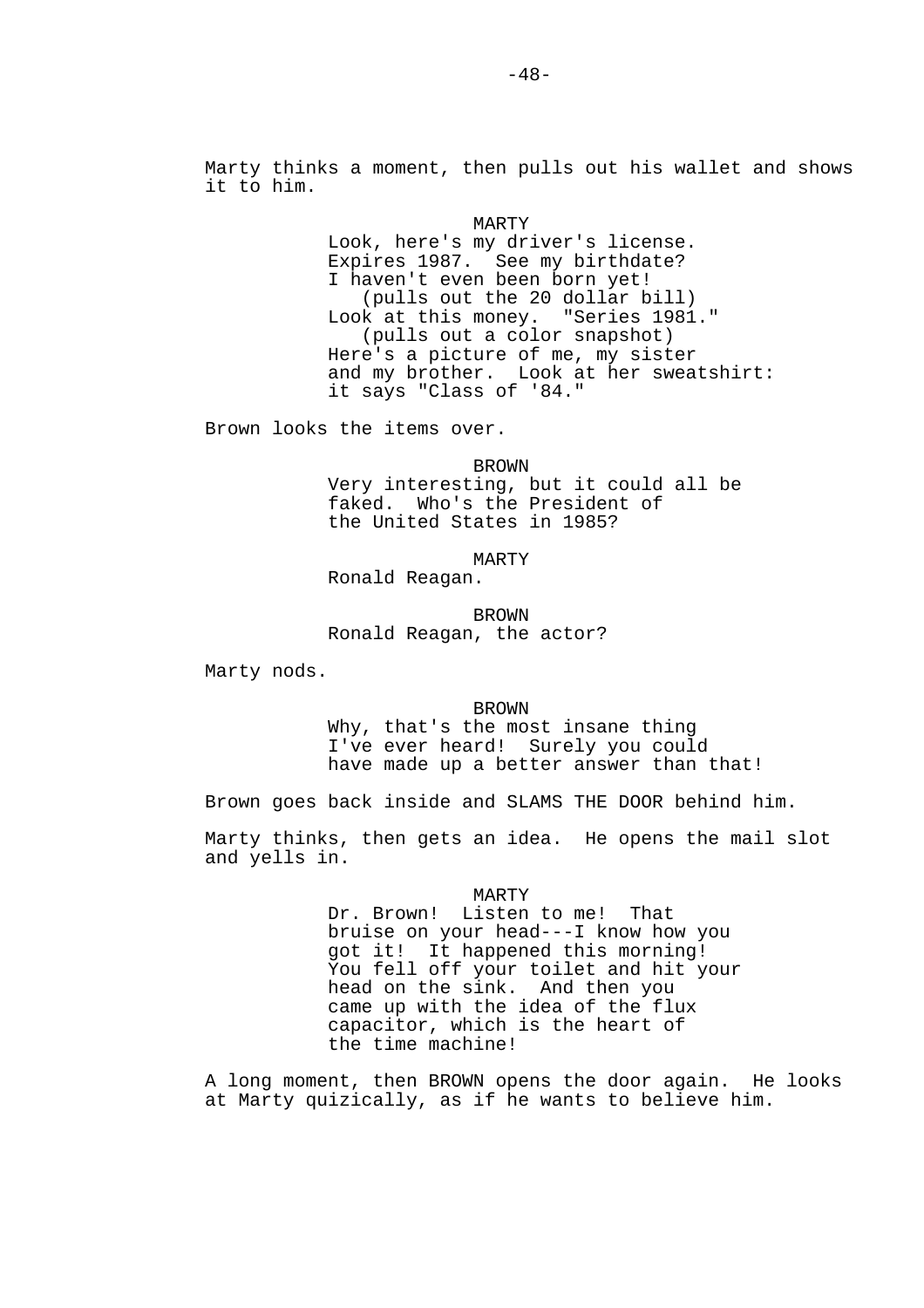# MARTY Now, how could I possibly know that unless I was from the future?

 BROWN Where is this time machine now?

CUT TO:

EXT. BEHIND THE STUDEBAKER BILLBOARD - NIGHT

The scene is illuminated by the headlights of a PANEL TRUCK with the company name "Dr. E. Brown Enterprises, Inc. Atomic Engineering, Technical Guidance, Clock and Refrigerator Repair."

The DeLorean has been pulled out of its camoflauge, and Brown walks around it, studying it, fascinated. Marty is busy rigging up something at the console.

> BROWN I must say, this is a major disap pointment: the car of the future runs on gasoline and rubber tires. Where are the wings? The ailerons?

> > MARTY

Ailerons?

BROWN

 You mean to tell me that in 1985, cars don't fly? What happens, do we have another "Dark Ages?" Never mind, I don't want to know. How does this thing work?

MARTY

Watch...

Marty has tied his Betamovie into the video screen in the DeLorean console. He runs the tape, and the image of Brown at age 60 appears, explaining the operation of the time machine.

BROWN

 Why---that's me! I'm an old man! Incredible! Thank God I've still got my hair...baldness runs in my family, you know. But what on earth am I wearing?

 MARTY A radiation suit.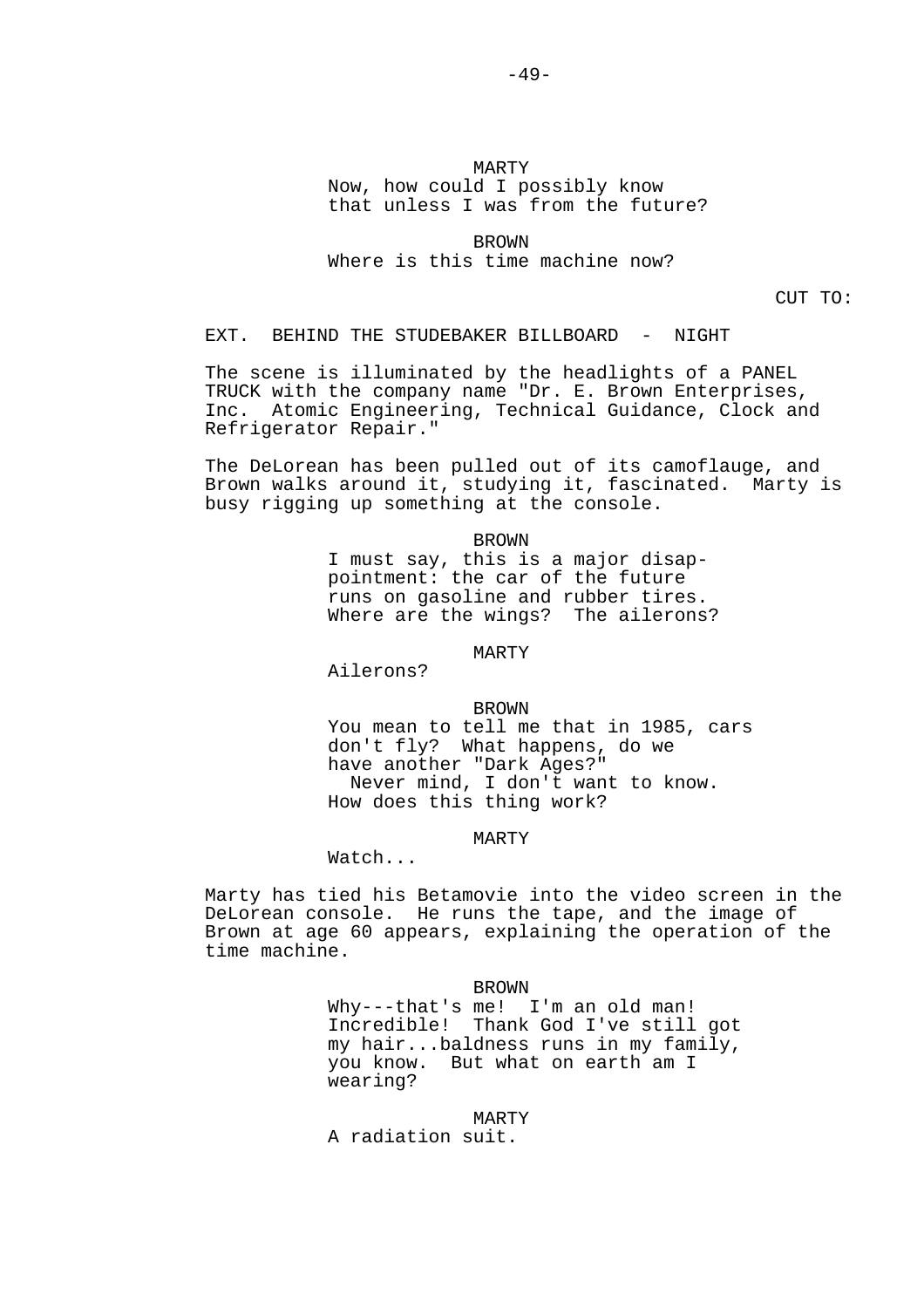**BROWN**  Of course. Because of all the fallout from the Atomic Wars.

 MARTY No, it's just a precaution---here, watch, it's coming up now.

The part of the tape comes up about the plutonium.

 OLD BROWN (ON TAPE) ...I drop a single plutonium pellet into the flux chamber...

**BROWN** 

 Damn, we need plutonium? That's a major problem. I'm sure that in 1985 plutonium is available in any corner drug store. But in 1955, the only source of nuclear energy that I know of is on an atomic test site... Wait a minute---play that last part back again.

Marty rewinds it a bit and plays it.

# OLD BROWN (ON TAPE)

 "...It's as if an atomic bomb exploded inside and the radiation generated was gathered by a receiving dish, then immediately converted into electrical energy by the flux converter..."

## BROWN

 That's it! There's our answer! It's obvious, because of the operating principle of the flux capacitor. All I have to do is build a gamma radiation receiving device and connect it to the flux converter. Then we drive you out onto an Atomic Test Site, and when the bomb goes off, you go home.

## MARTY

 Hold the phone, Doc. I want to go back to the future, not get blown into the stone age. An atomic bomb would melt me to the frame of this car.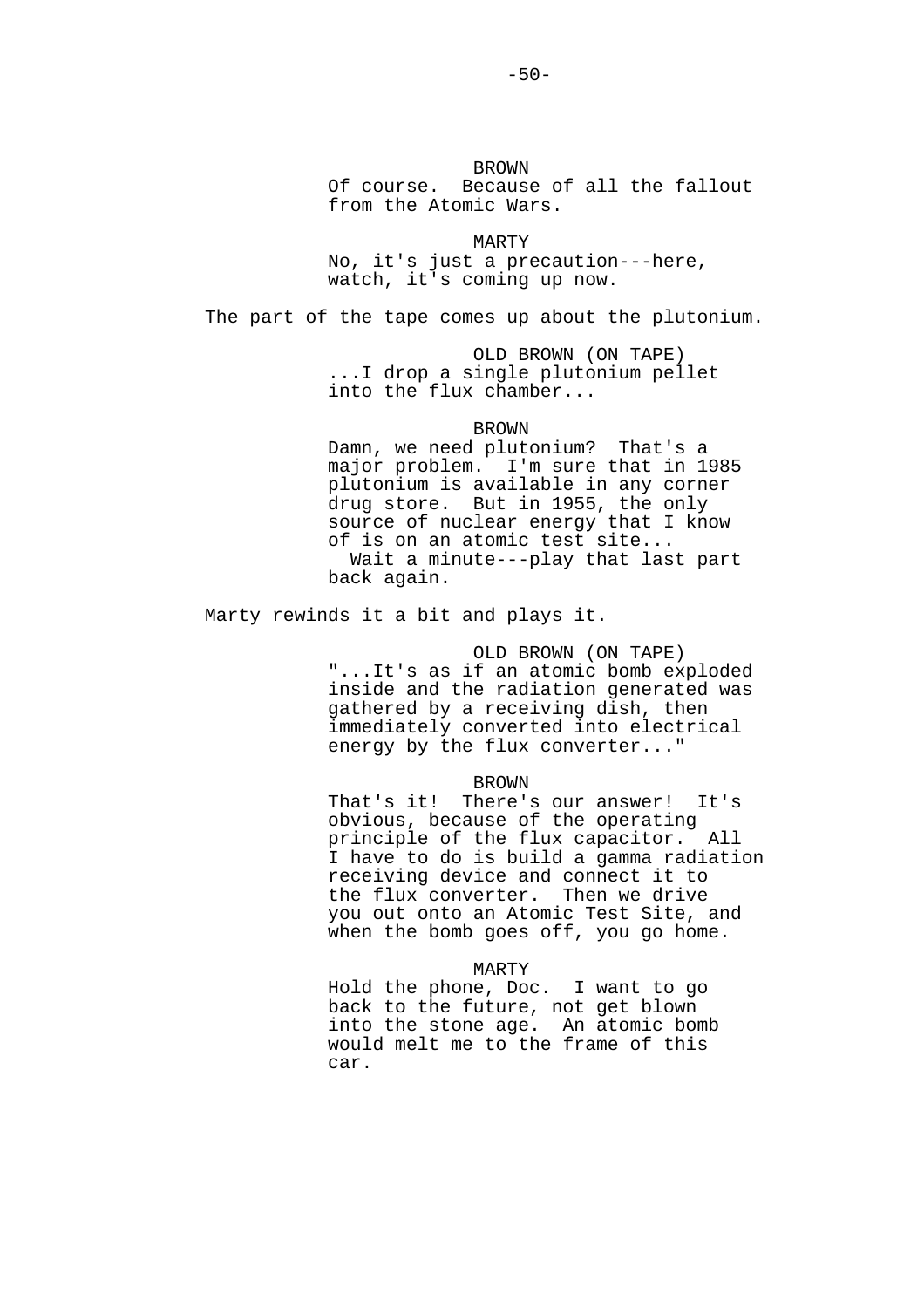No, it wouldn't. You're forgetting that time travel is instantaneous. You'll be zipping along through time before the destructive heat rays ever get to you.

 I'm sure I can get the details about the next atomic test from my contacts at the University. I know it'll work. After all, I

said so myself, 30 years from now.

 MARTY I don't know, Doc. Driving around on a nuclear test site...I mean, that's pretty heavy.

**BROWN** What does weight have to with it?

CUT TO:

INT. BROWN'S GARAGE - THE SAME NIGHT

The DeLorean and Brown's truck are now parked in the garage. (Brown's own PACKARD is also here.) MARTY is going through the contents of the suitcase from the trunk. There are clothes, toilet articles, a battery powered HAIR DRYER, and a crossword puzzle book.

#### MARTY

There's no plans in here either.

BROWN is studying the flux capacitance unit at his work bench. Nearby is a receiving dish.

### BROWN

 Amazing. This flux capacitance unit is almost precisely the way I envisioned it this morning. But it sickens me to think that it'll take me almost 30 years to build it. I have to wait for the invention of---what's this thing called?

Brown holds up a computer board.

#### MARTY

The microchip.

**BROWN**  Microchip. And you say it's made in Japan, huh?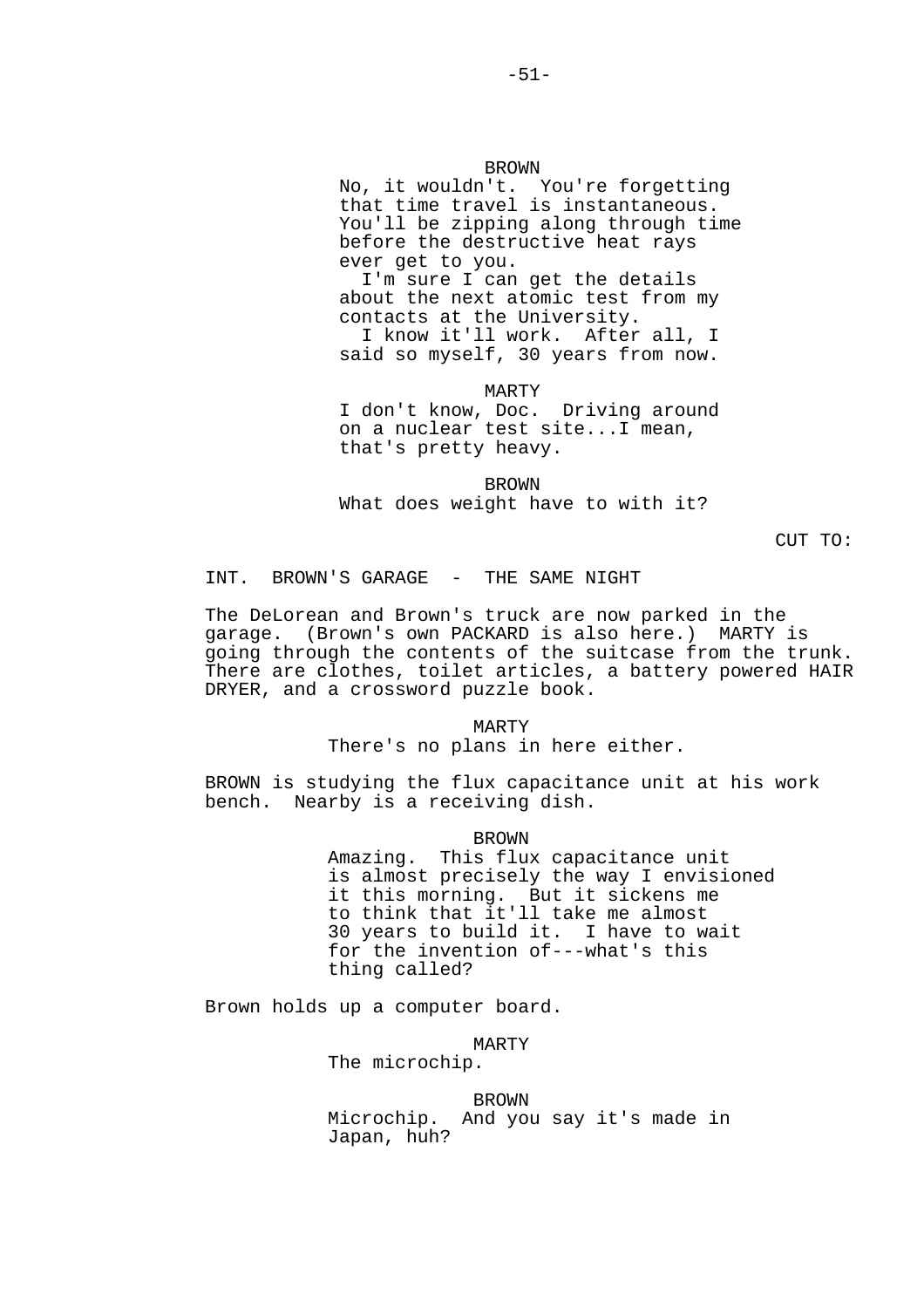MARTY All the best electronic components are made in Japan.

## BROWN

 (shakes his head) Unbelievable. (a beat) You know, there's still something I<br>don't understand. This so-called don't understand. accident that brought you here... How could I be so careless? What was I doing? What was I thinking?

MARTY

 Doc, there really wasn't any way out. These terrorists showed up, and they started shooting, and you started running, and then you...got... (the memory is very painful) Well, it all got pretty heavy.

### BROWN

 There's that word again...why is everything so "heavy" in the future? Is there a problem with the gravita tional pull of the earth?

#### MARTY

 Doc, I'm not sure I should be telling you all this. I mean, if you know too much about the future, couldn't it change history or something?

Brown considers this, then nods.

## BROWN

 Perhaps you're right. No man should know too much about his own destiny. It could have grave consequences.

#### MARTY

 Yeah---that's exactly what Rod Serling said. Something just like that happened on a Twilight Zone.

#### BROWN

 Twilight zone? Interesting phrase ology. In fact, it's a perfect description of where you are: a zone of twilight, neither here nor there.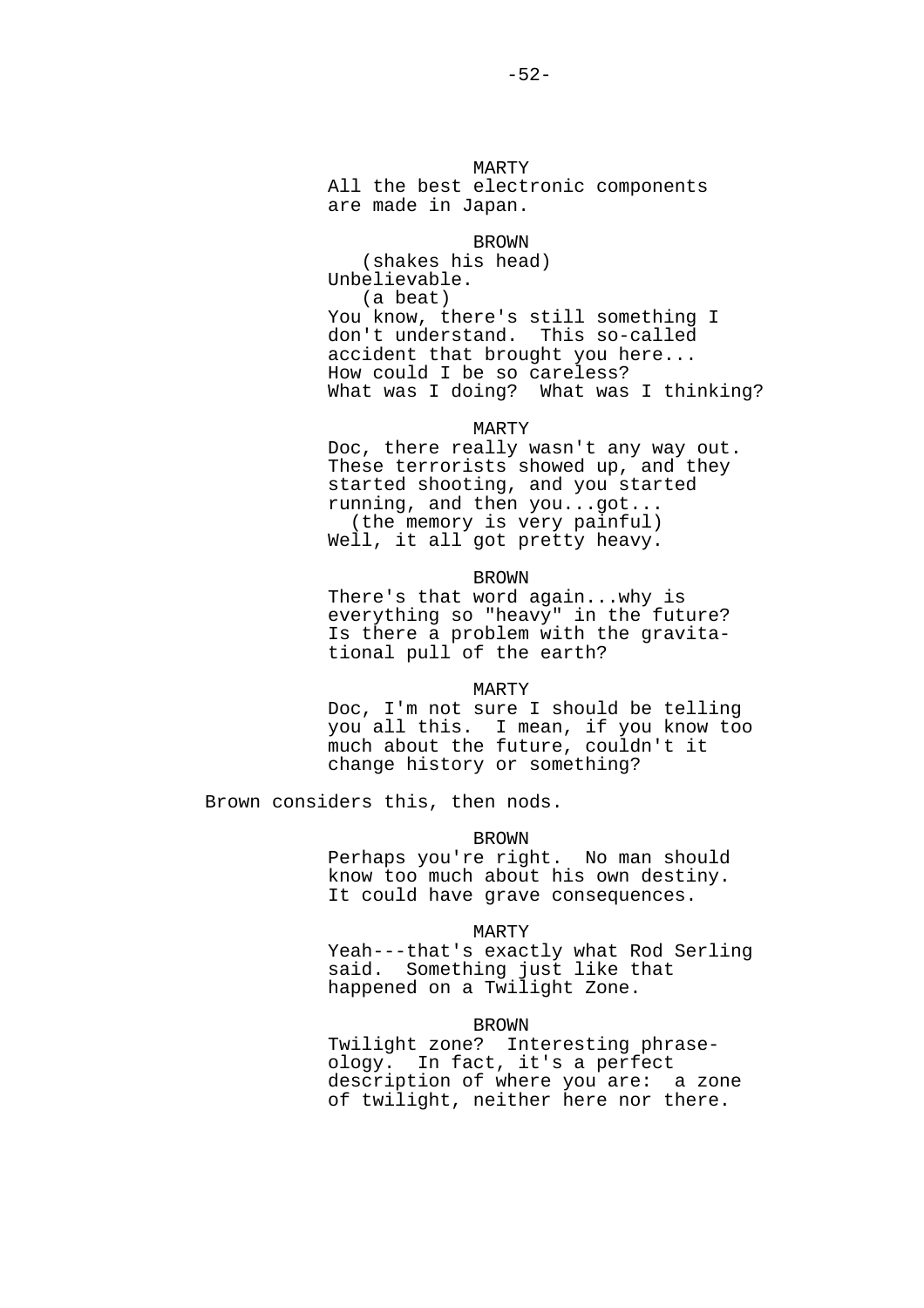MARTY Yeah, I know, "there's the signpost up ahead...your next stop..."

 BROWN Pardon me?

Marty is rearranging the contents of his wallet, and now he scares at his color snapshot curiously.

> MARTY Hey, Doc, did you spill something on this picture? It's like my brother's fading out.

He hands it to Brown. Brown looks.

INSERT - SNAPSHOT

The photo shows Marty, Linda and Dave---but Dave's face is only a pale blur...and then it literally disappears before our eyes.

BACK TO SHOT

# BROWN No, I didn't touch it. Now his head's entirely gone!

Brown and Marty both look at it together.

 MARTY And look---his hand is disappearing. Like it's being erased.

 BROWN (thinking, developing a theory) Erased from existence...

MARTY

Huh?

**BROWN**  Marty, you told me you interracted with your parents yesterday. Precisely what happened?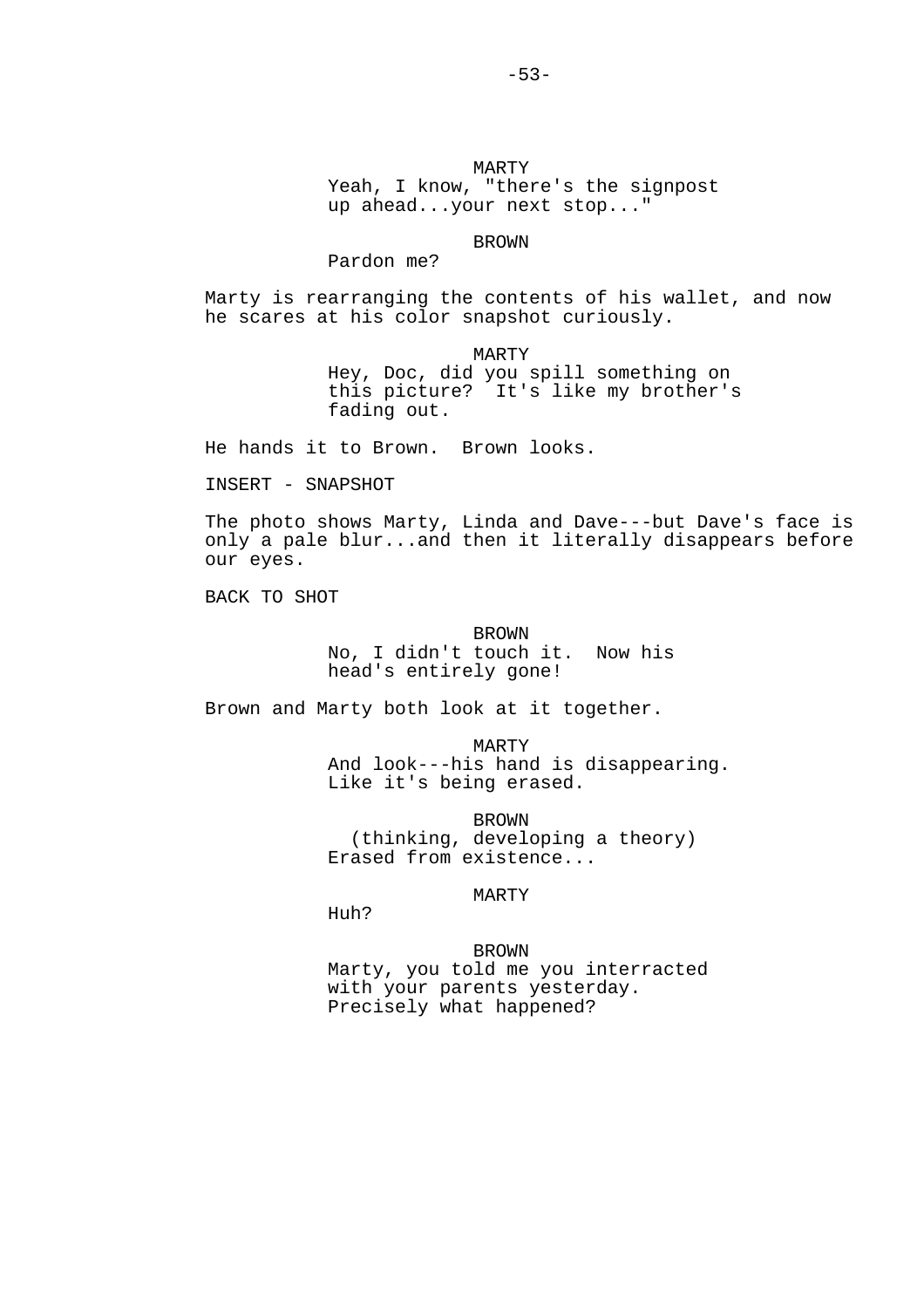MARTY Well, like I said, my father, George, was about to get hit by this car, so I pushed him--- (stops short in a shocking realization) Holy shit! George was SUPPOSED to get hit by that car. That's how he met my mother. But I took his place. Which means that now...

**BROWN**  Your mother's amorous infatuation with your father has been transferred to you!

 MARTY Doc, are you trying to tell me that my mother's got the hots for me? But that can't happen---it's...it's illegal!

 BROWN It HAS happened, and here's the proof.

 (indicates snapshot) You interfered with your parents first meeting. Since they haven't met, they can't fall in love. If they don't fall in love, they won't get married; if they don't get married, they won't have children. Thus, your brother is being erased from existence. He's first, since he's the oldest. Your sister will follow...and unless you repair the damage, you'll be next.

# MARTY

 (horrified) Well, can I stop it? Can I fix it? Can I get 'em back together?

# BROWN

 Unfortunately, I can't answer that question: I'm a scientist, not "Miss Lonelyhearts."

CUT TO: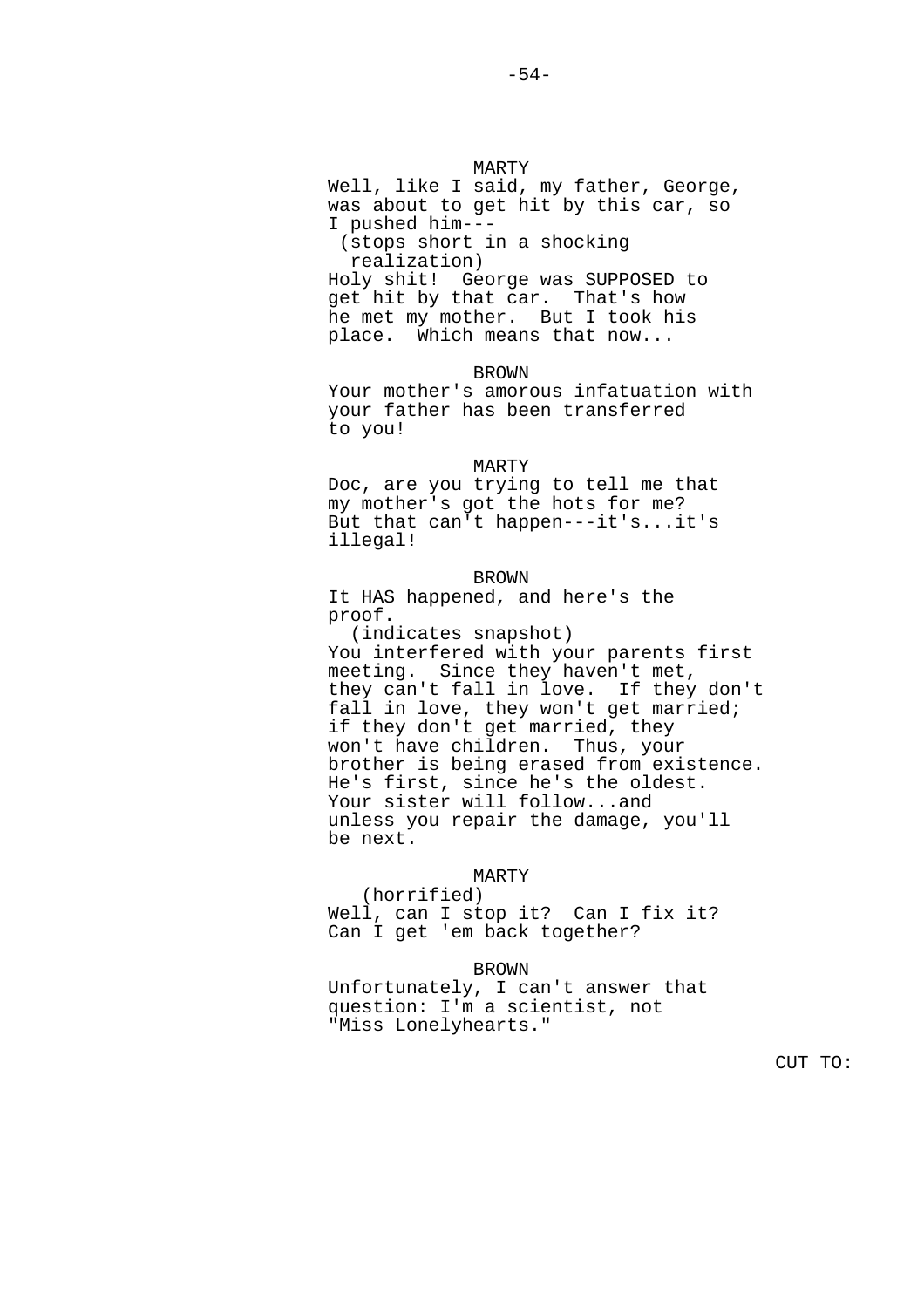# EXT. ELMDALE HIGH SCHOOL - DAY

Good old Elmdale High in 1955 is pretty much the same as it is 1985. There is little activity in front, as school is in session. The BELL RINGS.

INT. SCHOOL HALL - BOYS' BATHROOM DOOR

The door opens and MARTY steps out, sporting a real 1950's look. His hair is slicked back and he wears period clothes.

He joins the students in the hall and looks around: he's searching for someone. He notes a large poster announcing the "Springtime In Paris Dance" this Friday. He nods knowingly.

GEORGE McFLY

now comes stumbling out of a classroom. His shirt tail is out, his hair is poorly combed, papers are practically falling out of his 3 ring binder.

As he walks through the hall, students LAUGH at him behind his back. Some of the boys kick him in the ass.

George turns, and we see he has a "Kick Me" sign hooked on his shirt collar.

Marty sees this and shakes his head. What a pathetic sight!

Now a hand yanks George by the arm: MR. STRICKLAND. And he looks exactly the same! Marty stares in amazement.

> MR. STRICKLAND<br>McFly! Shape up, man! Shape up, man!

He pulls the sign off George's shirt and shows it to him.

MR. STRICKLAND (cont'd)

 You're a slacker! Do you want to be a slacker for the rest of your life? I remember your father when he went here. He was a slacker too, and look where it got him: nowhere.

George nods in weak acknowledgement of Strickland's words, then hurries down the hall.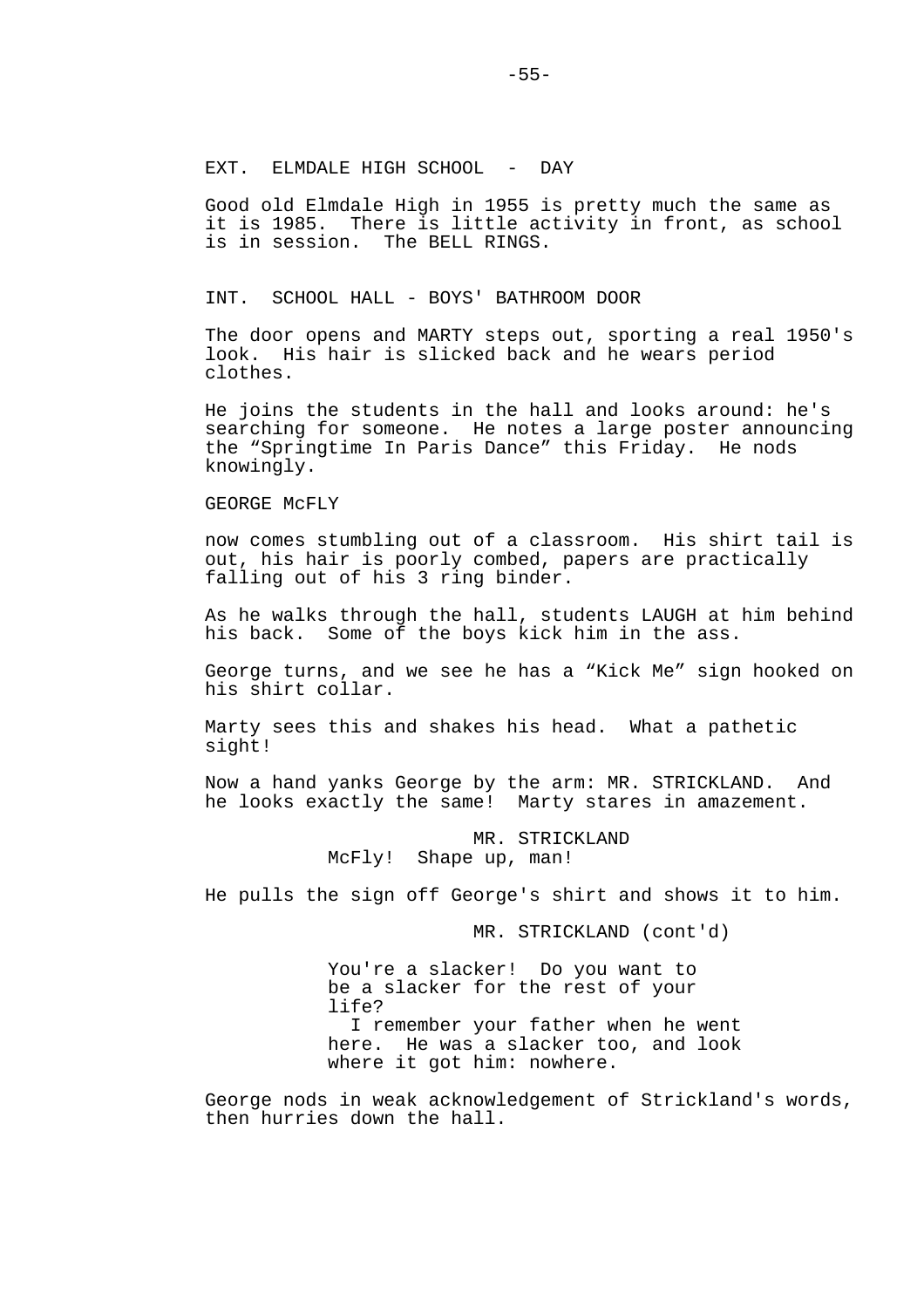MARTY George! Hey, buddy, you're just the guy I wanted to see.

GEORGE

Huh?

 MARTY Remember me? From Saturday? I saved your life.

GEORGE

Oh, yeah...

He stops short and peeks around a corner at LORRAINE, walking down the hall, heading for the cafeteria. She doesn't see either of them. We get the feeling that George has gone out of his way to catch this glimpse of her. George sighs.

Marty looks at George looking at her.

MARTY

 Quite a girl, isn't she George? You like to watch her, don't you? I'll bet you've got a crush on her.

GEORGE

How did you know?

MARTY

 I know a lot about you, George. I know a lot about her, too. For example, I happen to know she has a crush on you.

## GEORGE

 (excited) Really? (suddenly less enthusiastic) But she doesn't even know I exist.

MARTY

She knows, George. She told me.

GEORGE

Yeah? You know her, huh?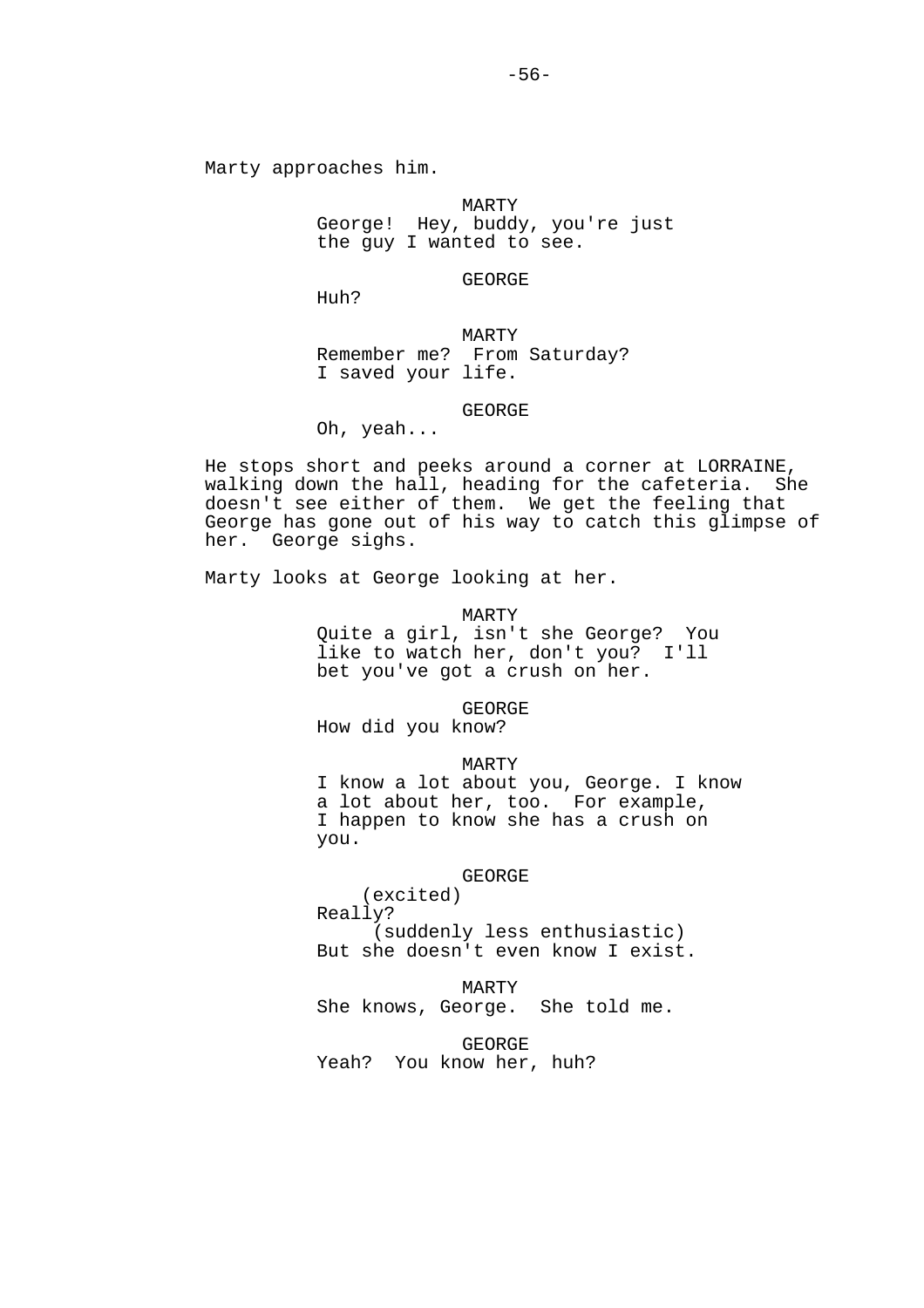Yep. And you know what else she told me? There's nothing she'd like more than to go to the "Springtime in Paris" Dance with you.

-57-

They are now standing in front of the poster announcing it. George gulps.

CUT TO:

INT. SCHOOL CAFETERIA

Marty follows George out of the cafeteria line. George's tray is full of the usual school slop: stewed tomatoes, creamed corn, and unidentifiable meat under gravy.

> GEORGE I just can't do it, that's all.

> > MARTY

Sure you can.

 GEORGE But what if she says no?

MARTY

 She won't say no. She likes you. Just go up to her and ask her.

 GEORGE Right now? Here in the cafeteria?

 MARTY Why not? No time like the present. Look at her...

Marty points her out. She's sitting alone, at the far end of the cafeteria.

> MARTY (cont'd) Sitting there all alone. It's like she's waiting for you. Go on. What have you got to lose?

 GEORGE Well...I'll try...

MARTY

Thataboy!

Marty gives him a gentle push in the right direction, then follows a safe distance behind.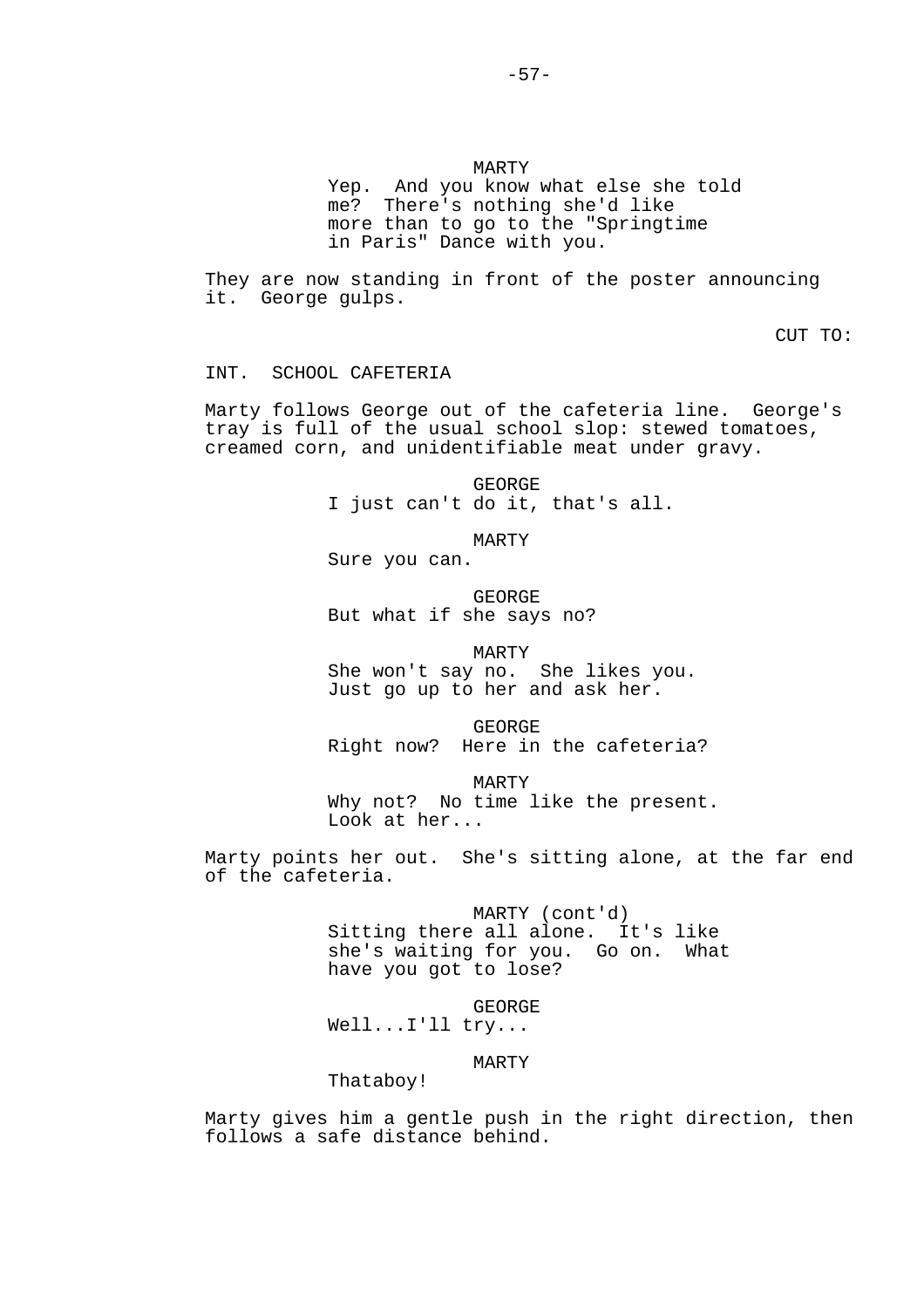George passes a GROUP OF GUYS at a table: it's BIFF and his 3 cronies; GUMS, so named because he's missing his two front teeth; MATCH, who is perpetually chewing on wooden matchsticks; and SKINHEAD, who has a crewcut just this side of being bald.

Biff sees George go past.

 BIFF Hey, look---there's McFly. Gimme that banana peel.

Gums hands it to him.

Biff is about to whip it at George's feet, but MARTY snatches it out of Biff's hand.

> MARTY Leave him alone, Biff.

**BIFF** Hey! Who the hell are you?

 MARTY Just lay off, all right?

**BIFF** 

 Listen, asshole, I don't even know you, but already I don't like you.

George continues toward Lorraine, still two tables away. His tray is shaking like crazy.

> MARTY Look, you've got the rest of your life to kick the shit out of him, so give him a break today.

 BIFF Oh yeah? Well, I'll give YOU a break...

Biff picks up an apple and throws it at Marty's head---but Marty is just as fast and picks up a book to deflect it.

The apple bounces off the book and arcs back...toward George...and downward...

It impacts the floor right in front of George's feet!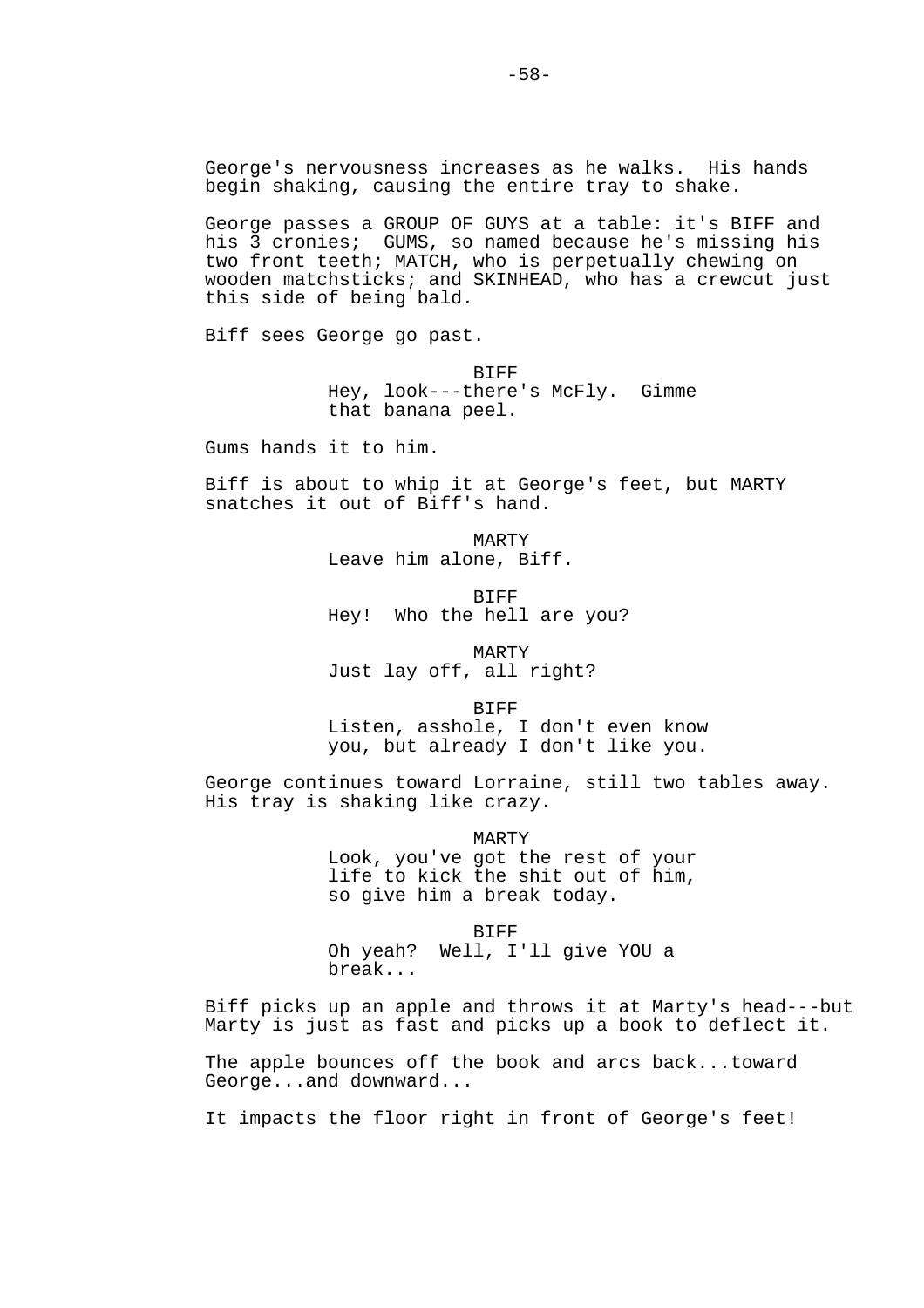The entire cafeteria bursts into applause and laughter, with shouts of "Way to go, McFly!"

## MARTY (sick)

Damn!

CUT TO:

EXT: STREET - MALT SHOP - DAY

Marty is dragging George (now cleaned up) down the street toward the MALT SHOP just ahead, the local teen hangout. TWO KIDS on homemade scooters (roller skates nailed to a 2 x 4 with an orange crate on top) cruise down the sidewalk past them.

GEORGE

 I think we should just forget about this. She's not gonna go out with me---it's just not meant to be.

MARTY

 That's the whole point, George: it IS meant to be. It's your destiny.

GEORGE

My what?

## MARTY

 Your destiny, George. Your future. Don't you ever wonder about your future? Like whether you'll get married, or have kids...or if you'll ever amount to anything in this world?

## GEORGE

No.

 MARTY I'm not surprised.

 GEORGE You sound just like my father.

# MARTY

 (to himself) This is getting weird. (points thru Malt Shop window) Look, there she is...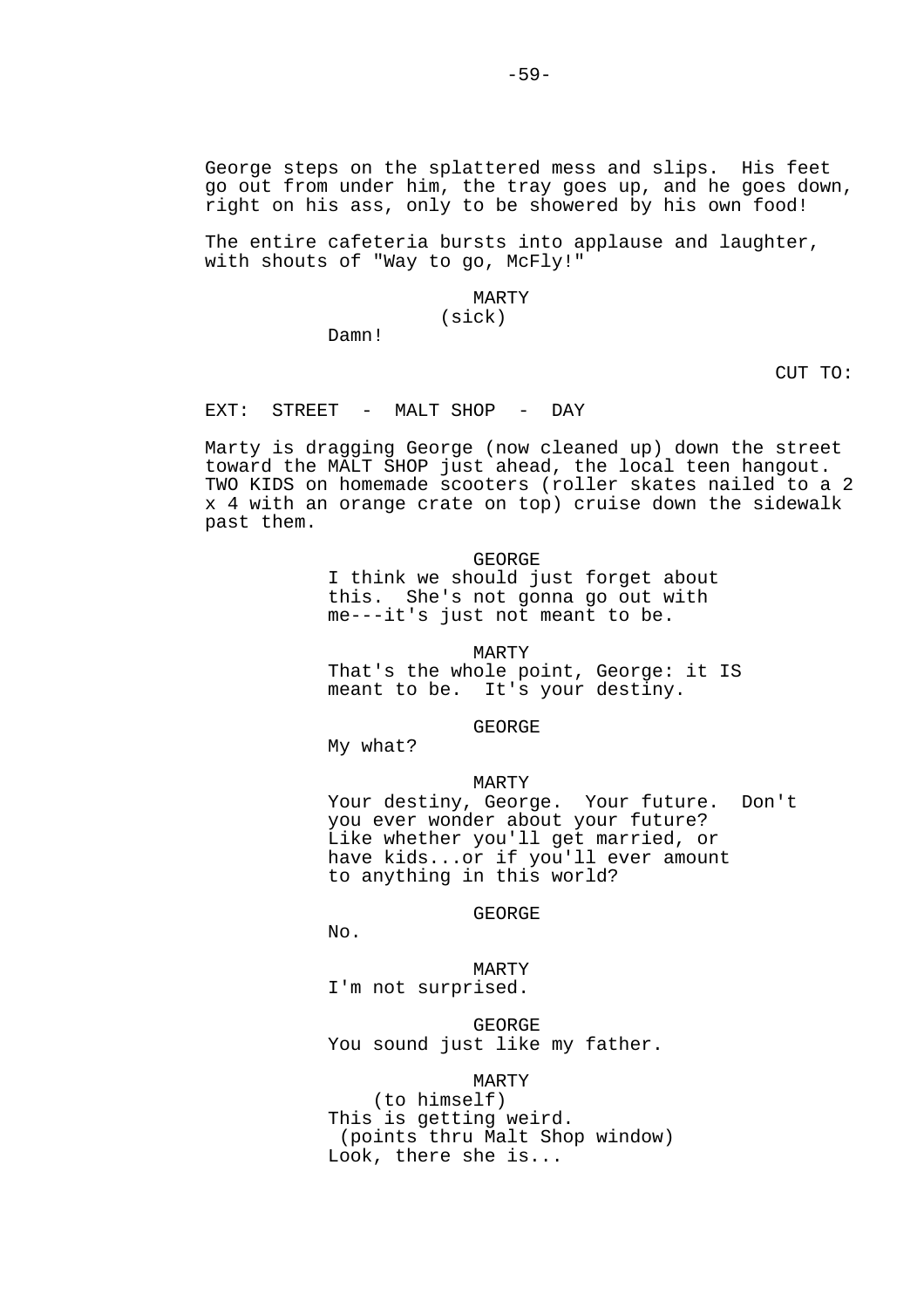THEIR P.O.V. THRU THE WINDOW OF

LORRAINE, seated with 2 GIRLFRIENDS (BETTY and BABS) in a booth, sipping ice cream sodas and talking.

BACK TO SHOT

 MARTY Just go in there and invite her.

 GEORGE I still don't get this. I barely know you---what are you making me do this for?

 MARTY Let's just say I have a vested interest in you and Lorraine going to that dance. Besides, I saved your life. You owe me.

 GEORGE All right...but what do I say?

 MARTY Say what you were going to say in the cafeteria!

 GEORGE Oh, no! That was for the cafeteria! This is different!

 MARTY Christ, it's a miracle I was even born.

GEORGE

Huh?

 MARTY Nothing. Just tell her you think she's the most beautiful girl you've ever seen. Girls like to hear that---what are you doing, George?

George has taken out pencil and paper and is writing.

 GEORGE I'm writing it down so I don't forget.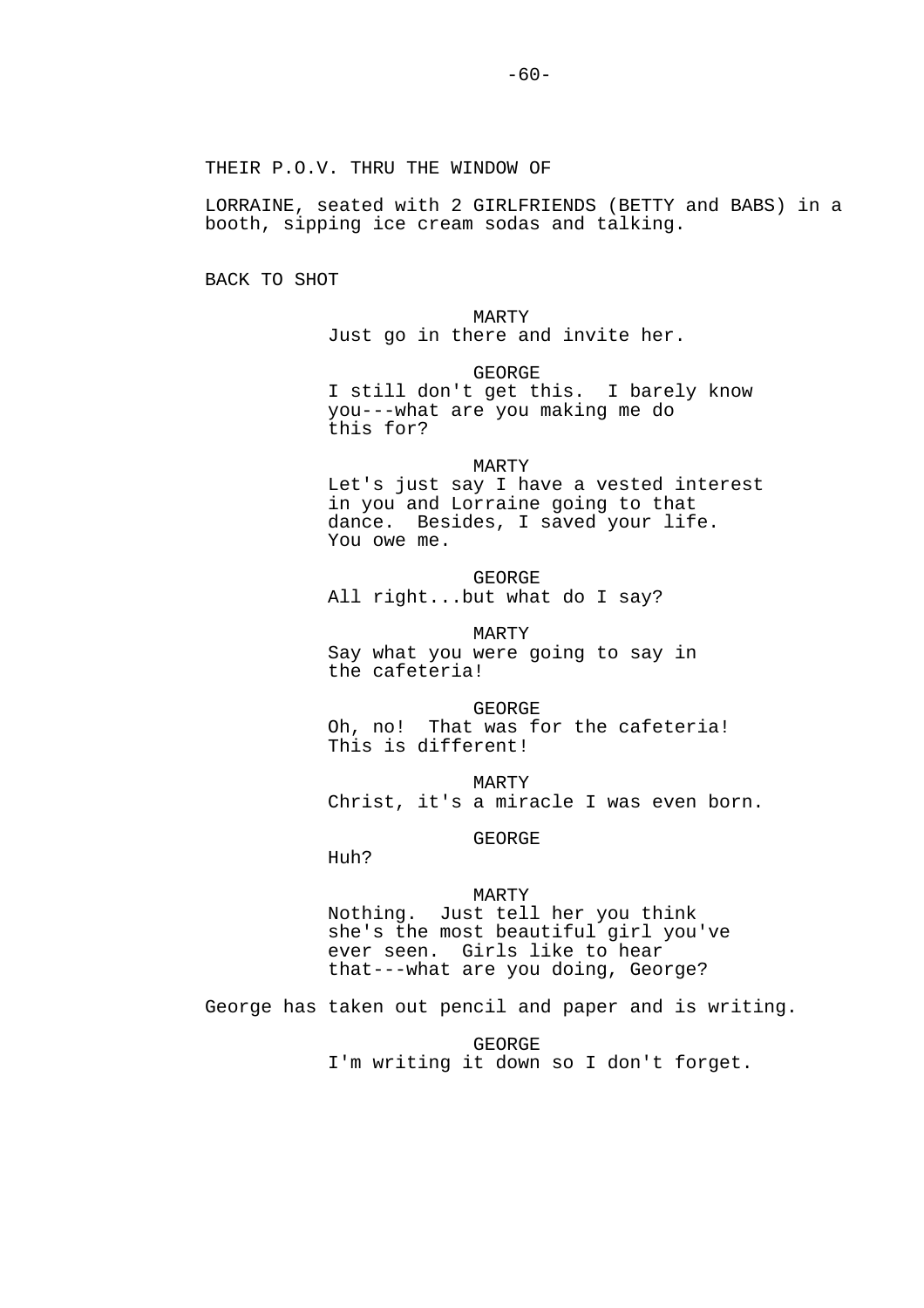MARTY (rolls his eyes) Okay, tell her she's prettier even than Christie Brinkley---

## GEORGE

Who's that?

 MARTY Oh yeah...uh, Marilyn Monroe.

# GEORGE

Who's that?

### MARTY

 Never mind. Just tell her, "destiny has brought you to her, and you won't take no for an answer."

George writes, then Marty pulls George into the Malt Shop.

INT. MALT SHOP

#### MARTY

 There she is. Just go and see her. I'll be sitting right here.

Marty points George in the right direction, and takes a stool at the counter, out of Lorraine's immediate view.

George takes a deep breath, takes two steps forward, hesitates, then turns to the SODA JERK at the counter.

> GEORGE Gimme a strawberry malted.

Marty shakes his head.

George looks at his "script" and mouths the words to himself. The Soda Jerk brings him his malted. George takes a slug; he gets up his nerve and approaches Lorraine, unaware that he now has a pink moustache. Despite his awkwardness and fear, there's something endearing about him, like a lost dog.

GEORGE

 Uh, Lorraine... (reads) "My density has brought me to you."

 LORRAINE I beg your pardon?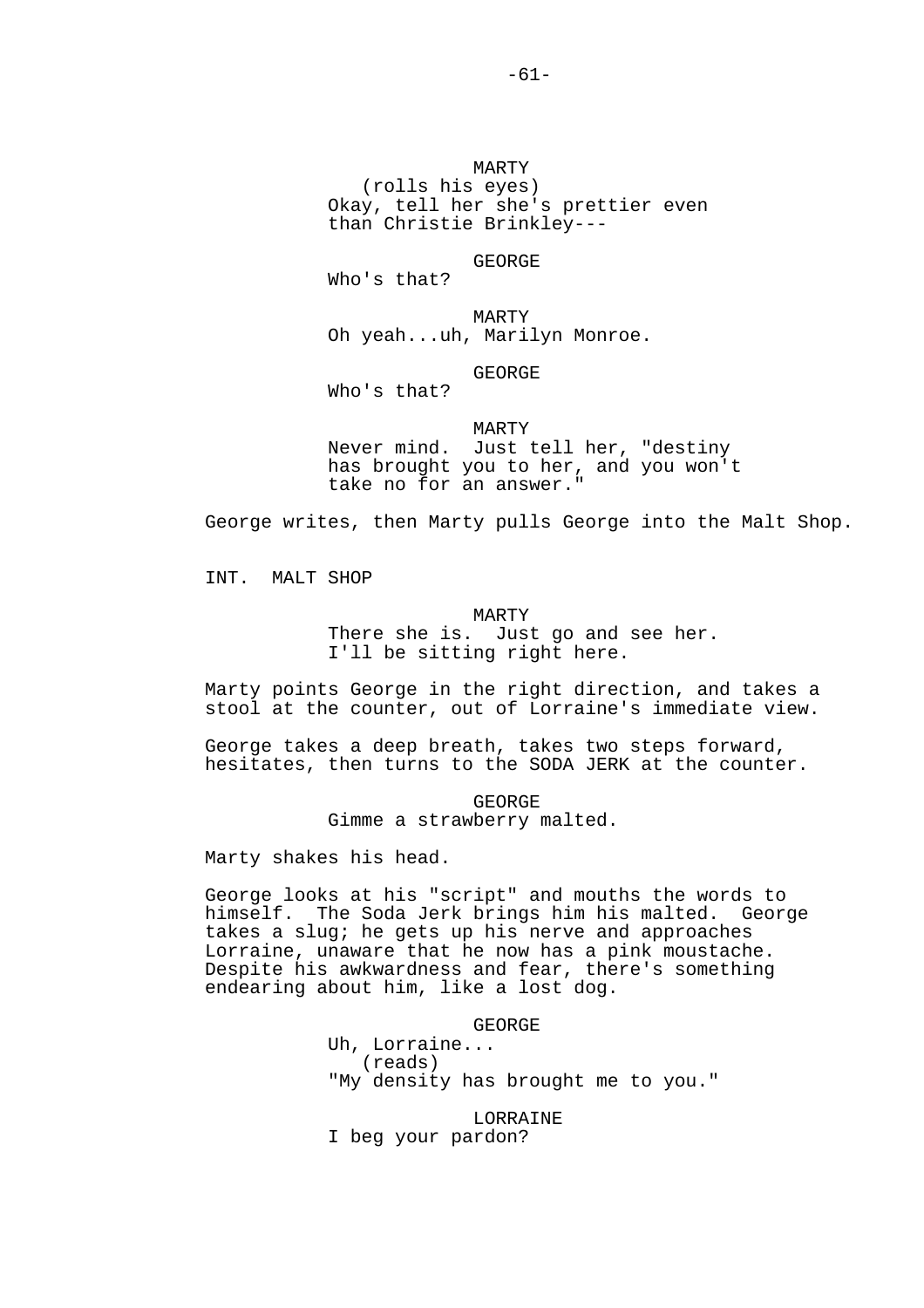GEORGE Oh---what I mean to say is...

 LORRAINE (looks at him curiously) Haven't I seen you somewhere?

 GEORGE (big smile) Yes! I'm George. George McFly. I'm your density---I mean, destiny.

 LORRAINE (remembering) You fell down in the cafeteria today! That was so funny-- especially when the creamed corn fell on your head!

She giggles with her girl friends.

We hear the sound of the door being thrown open and a familiar VOICE calls to George.

> BIFF (O.S.) McFly, I thought I told you never to come in here!

George turns and see Biff and his gang standing there. He shudders.

Marty drops his head in his hands and sighs.

**BETTY**  (to Lorraine) I think Biff is so cute.

Lorraine nods in agreement.

**BIFF** Well, it's gonna cost you, McFly. How much money you got on you?

 GEORGE (quickly pulls out his wallet) How much do you want, Biff?

As Biff starts to walk toward George, Marty sticks out his leg and TRIPS HIM! Everyone in the malt shop laughs, but Biff doesn't think it's very funny. Now Biff sees who tripped him.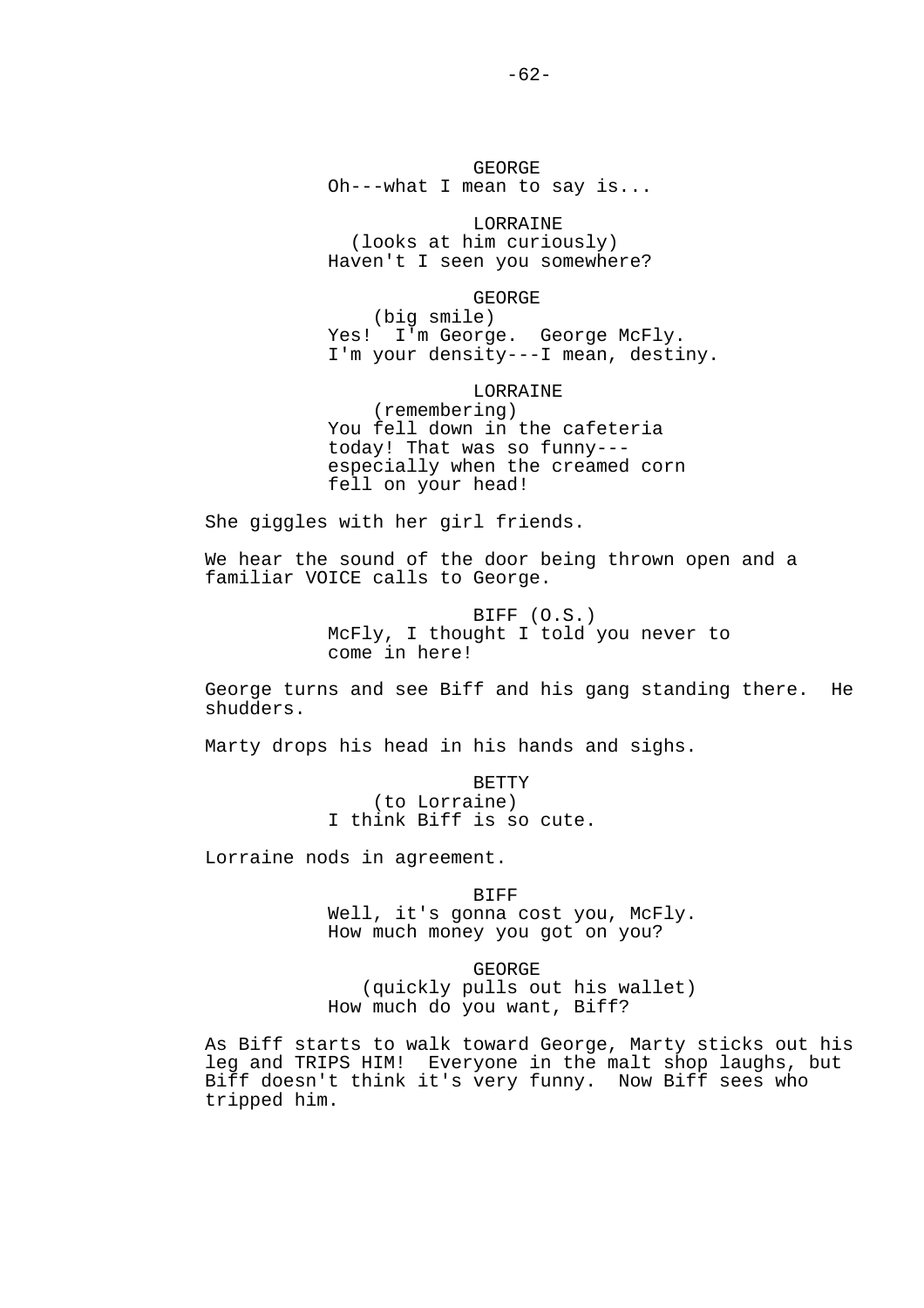# BIFF

 (getting up) All right, wise ass, you've been askin' for this...

Marty jumps off his stool, ready for action. Biff throws a punch which Marty easily avoids; then Marty delivers a left jab to Biff's gut, and slams a right into his face, sending Biff reeling backward into a table.

Match, Gums and Skinhead rush Marty.

Marty doesn't like the odds. He bolts out.

The 3 guys pull Biff to his feet and they all run out after Marty.

> LORRAINE (to her girlfriends) That's Calvin Klein! Oh, God, he's a dream!

EXT. MALT SHOP AND STREET

You!

Marty dashes down the street, followed by Biff and the boys.

Most of the kids in the Malt Shop hurry outside to watch, including LORRAINE and her friends.

Marty looks behind him---Biff and company are gaining.

Then one of the kids on the scooters comes by. Thinking quickly, Marty yanks the scooter out from under him, kicks off the oange crate and creates a homemade SKATEBOARD! Marty hops on it and sails off down the sidewalk!

Biff and the boys have never seen anything like it---nor has the kid whose scooter it was! Biff stares as Marty whizzes down the sidewalk.

### **BIFF**

In the car!

Biff and the gang jump into Biff's covertible parked nearby. Biff peels out after Marty.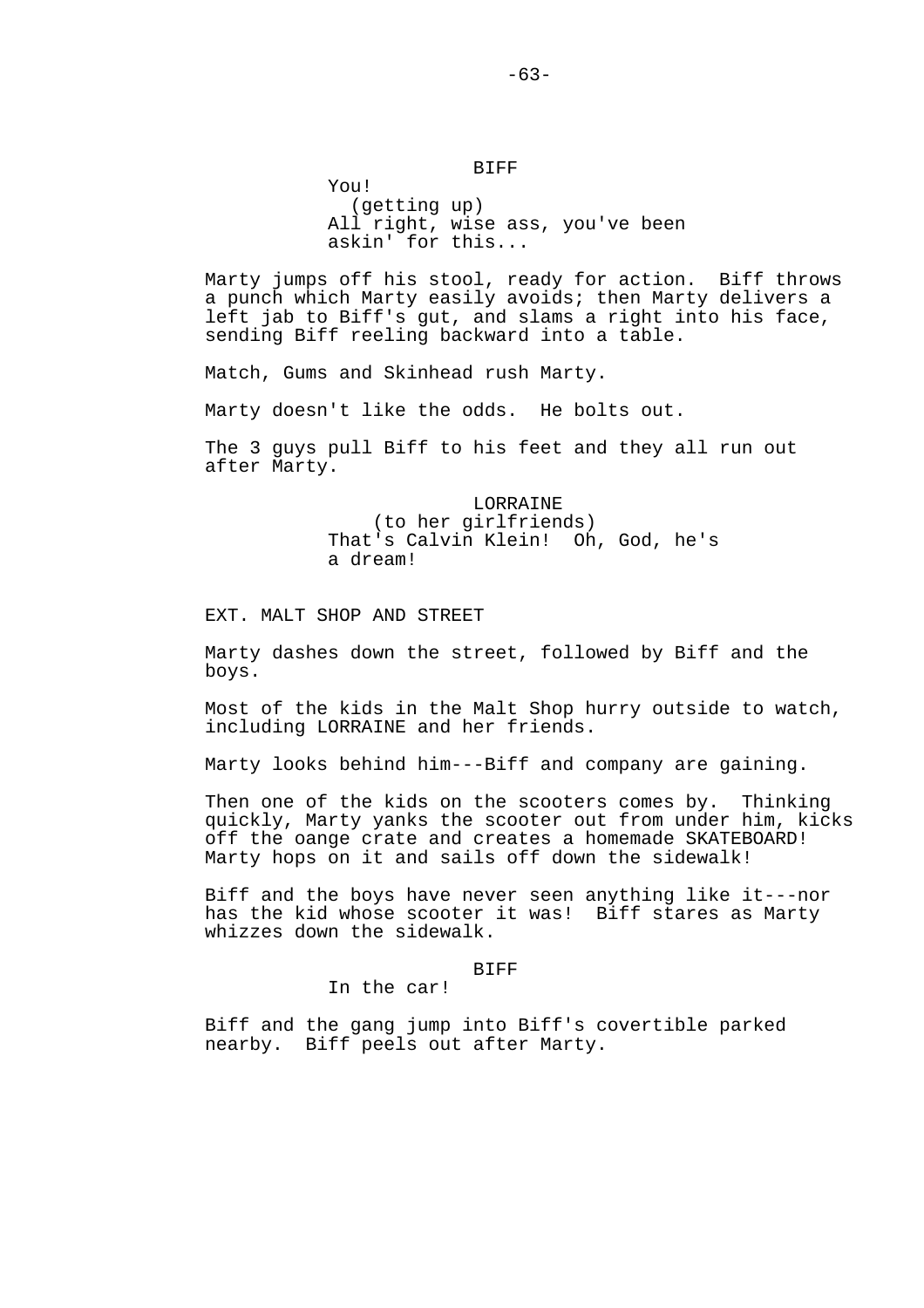# FURTHER DOWN THE STREET,

Marty looks over his shoulder and sees the convertible closing in. He cuts a sharp turn into the street, crossing right in front of Biff's car, and heads back in the opposite direction.

Another car comes up from behind Marty. As it passes, Marty grabs onto the back and hooks a ride!

Biff and the boys are stunned! Biff cuts a U-turn and continues the pursuit.

EXT. MALT SHOP

Marty, towed by the car, zooms past the Malt Shop. The spectators are truly amazed. Lorraine stares in open-mouthed awe.

> **LORRAINE** He's an absolute dream...!

Now Biff's convertible comes racing after Marty.

MARTY

again looks over his shoulder and sees that Biff is closing in, fast. Things don't look good.

Up ahead is an intersecting street: Hill Street. Marty lets go of the car and cuts a sharp left onto Hill Street.

**BIFF** 

is coming too fast to make the turn. He overshoots the intersection and has to make another U.

EXT. HILL STREET

It's an incredibly steep hill, and at the bottom is a railroad crossing. Marty accelerates as he coasts down.

Now Biff's convertible shoots onto Hill Street, actually lifting off the ground as it comes over the hill!

Biff drives like hell after Marty and he's closing fast.

Then Marty drops into a crouch, cuts his wind resistance, and speeds away!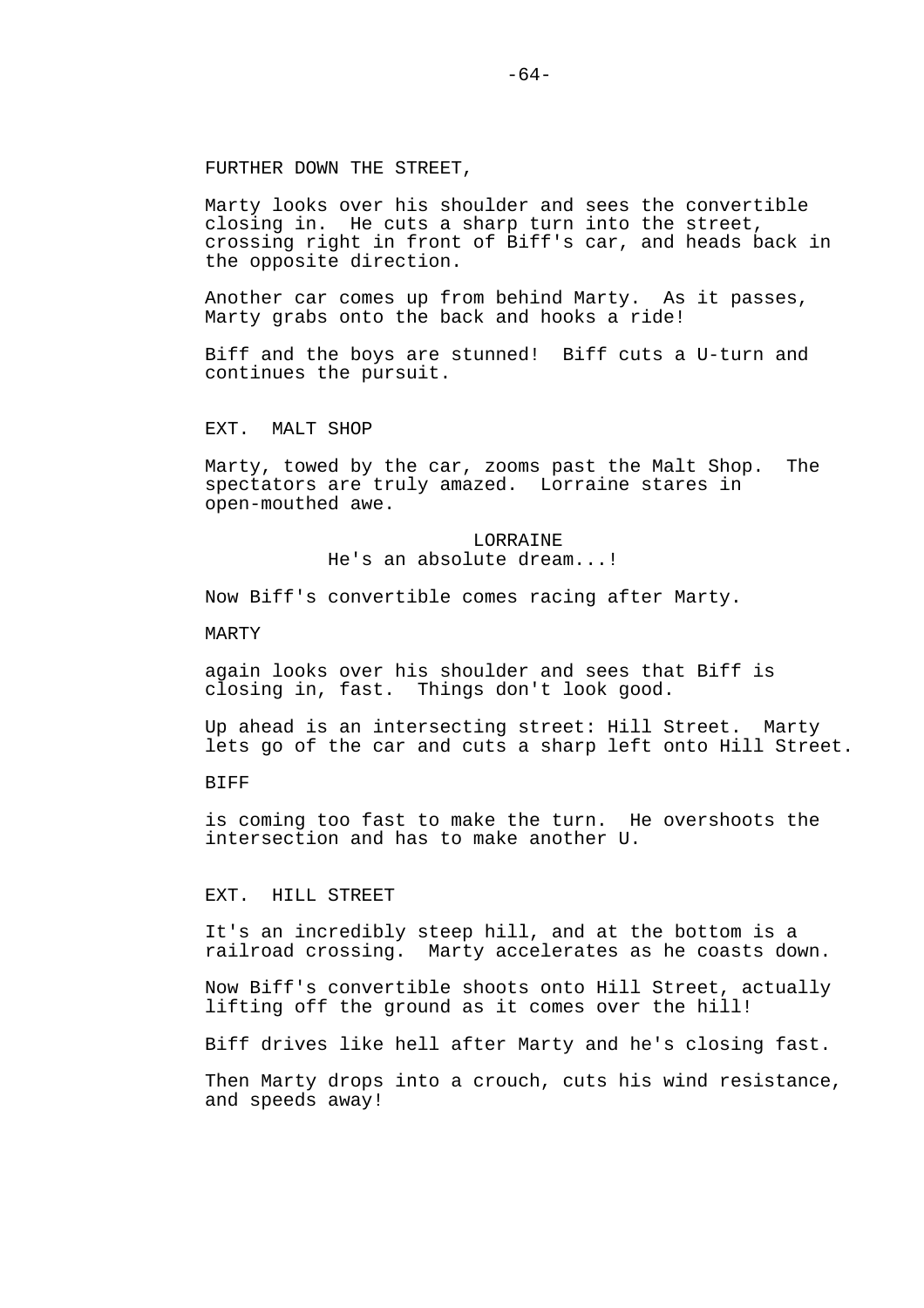AT THE RAILROAD CROSSING,

the warning bells start ringing and the gate begins to lower.

Marty reacts with fear.

A Diesel Freight is approaching.

The gate drops all the way down.

Biff speeds up to stay on Marty's tail.

Marty has no choice---he ducks under the crossing gate and corsses the tracks, passing just inches in front of the barreling Diesel!

Biff slams on his brakes. His wheels lock up and rubber SCREECHES aross the pavement...but nevertheless, he CRASHES through the crossing gate, coming to a stop right at the edge of the tracks...and the Diesel engine rips off his front bumper!

## MARTY

continues on with a euphoric yell as the train roars on behind him, completely cutting off Biff's pursuit.

ON THE OTHER SIDE OF THE TRACKS,

BIFF is pissed.

**BIFF** I'm gonna get that son of a bitch.

CUT TO:

EXT. MALT SHOP - LATER

Time has passed; things are quiet at the Malt Shop.

Marty comes gliding down the street on his "skateboard," looking around for somebody. He hops off and enters the Malt Shop.

INT. MALT SHOP - DAY

The place seems deserted, except for the Soda Jerk. Marty looks around.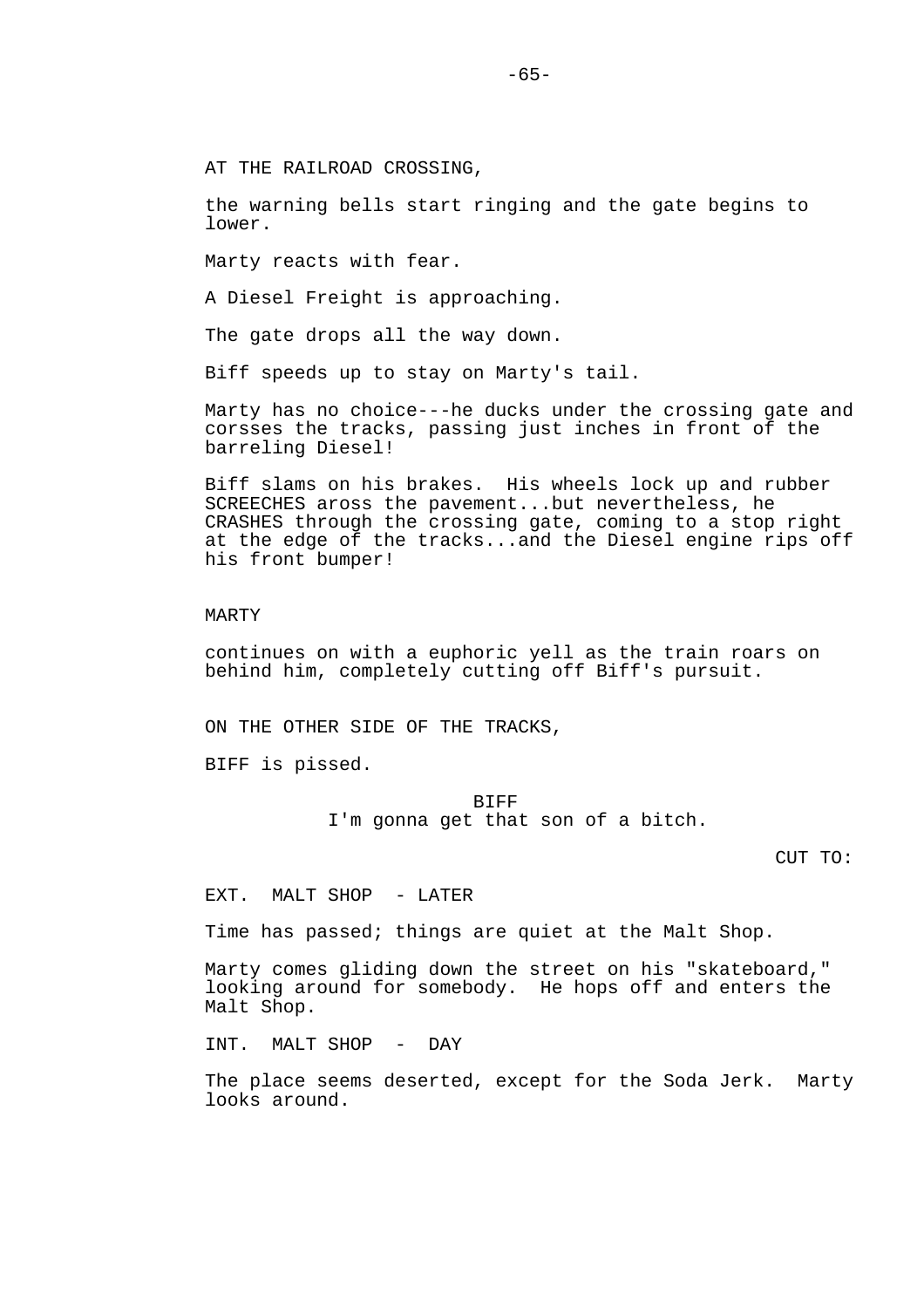MARTY

George?

# VOICE (O.S.) Hi, Calvin---I mean, Marty.

Marty turns: LORRAINE is sitting in a booth behind him.

### MARTY

Oh, hi.

# LORRAINE

 You know, you're the first person who's ever stood up to Biff? I was really impressed.

 MARTY Well, it wasn't anything, really.

She stands and moves toward him.

# LORRAINE

 Marty, this may seem a little forward, but I was hoping you might take me to the "Springtime In Paris" Dance on Friday.

#### MARTY

 Uh, well, funny you should bring that up,a¶cause you know who really wants to take you, and I really think you'd hit it off with him, is George McFly.

#### LORRAINE

 George McFly? Me, hit it off with that chicken? Are you kidding? He's not my type. He wouldn't even stand up for himself today. (moving closer to him) You're more my type, Marty...because you stood up for him. Just like I know you'd stand up for me. I think a man should be strong...so he can protect the woman he loves. Don't you?

She moves even closer. Marty gulps. This is REALLY getting out of hand!

> **LORRAINE** So what do you say about Friday?

CUT TO: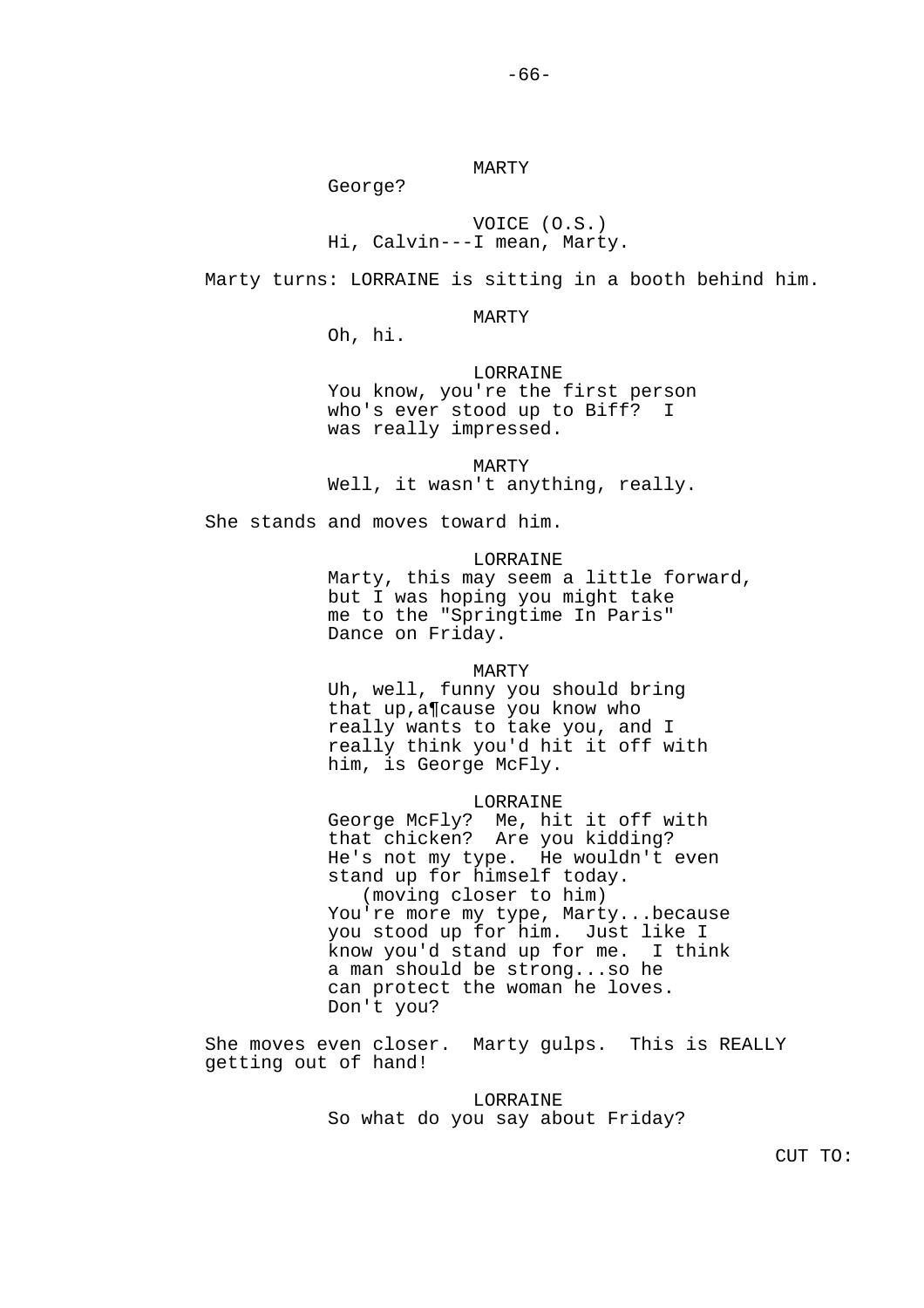# INT. BROWN'S GARAGE - NIGHT

BROWN rolls out from under the DeLorean on a "sliding boy" garage dolly, reacting with shock at what Marty has just told him. (The car is up on blocks end he's been working on it; a radiation gathering dish has been welded to the car roof.)

## **BROWN**

You did WHAT??

# MARTY

I turned her down. I had to.

#### **BROWN**

 Isn't this the critical dance? The one where they fall in love?

# MARTY

Yeah.

#### BROWN

 Then you've got to pick up that phone and invite her. That way you'll be guaranteed she'll at least be there.

#### MARTY

 What good's that gonna do? She's gotta fall for my old man.

### BROWN

 It's a simple logistical exercise. You take her to the dance, and then you figure out some way to get her and your father to interact. Hopefully, nature will then take its course.

#### MARTY

 I can't ask my own mother out on a date! That's sick!

#### **BROWN**

 She's not your mother yet, and she won't be, either, unless you use every oppurtunity you can to get her interested in your father.

# MARTY

 (sighs) Christ, my life has become a soap opera.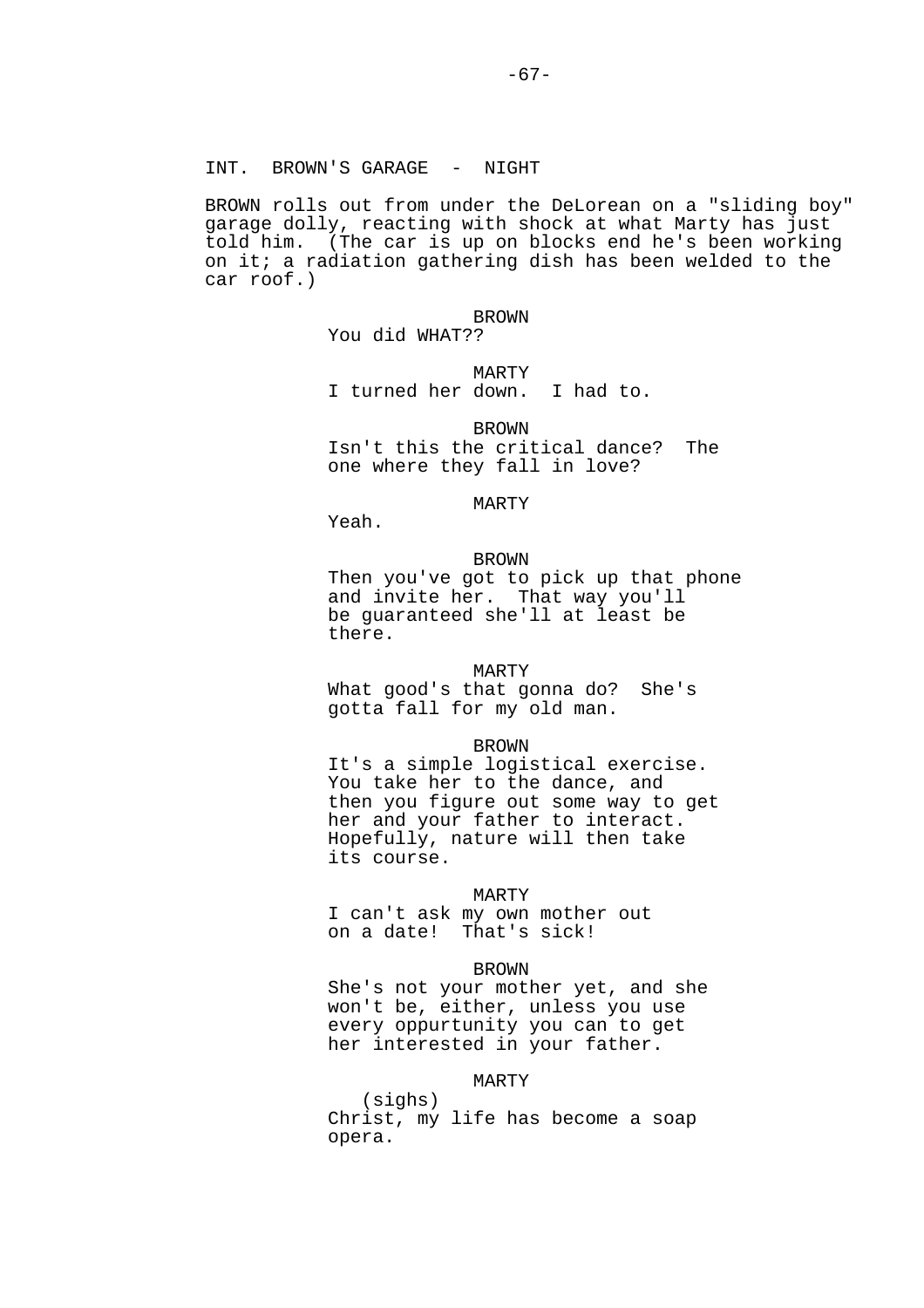Brown has picked up the family snapshot from a workbench. He hands it to Marty.

INSERT - SNAPSHOT

Brother Dave has entirely vanished from the photo, and sister Linda is beginning to fade.

BACK TO SHOT

Marty turns white.

 MARTY How much time have I got, Doc?

BROWN

 The next Atomic Test is on the 28th, in New Mexico. To get there in time... (picks up an abacus) ...let's see, approximately 1450 miles, average speed of  $44$  miles an hour... (mumbles and calculates) We must leave no later than Friday night, at midnight.

 MARTY But that's the night of the dance!

 BROWN Then I'd say you've got your work cut out for you.

Brown hands him the telephone and phone book.

Marty looks up the number, takes a deep breath, and dials.

 MARTY (into phone) Hello, Lorraine? This is Marty. Marty Mc---uh---Klein. Listen, uh, about that dance Friday...well, I really would like to take you after all.

 LORRAINE (V.O. phone) I'm sorry, Marty, but I already have a date.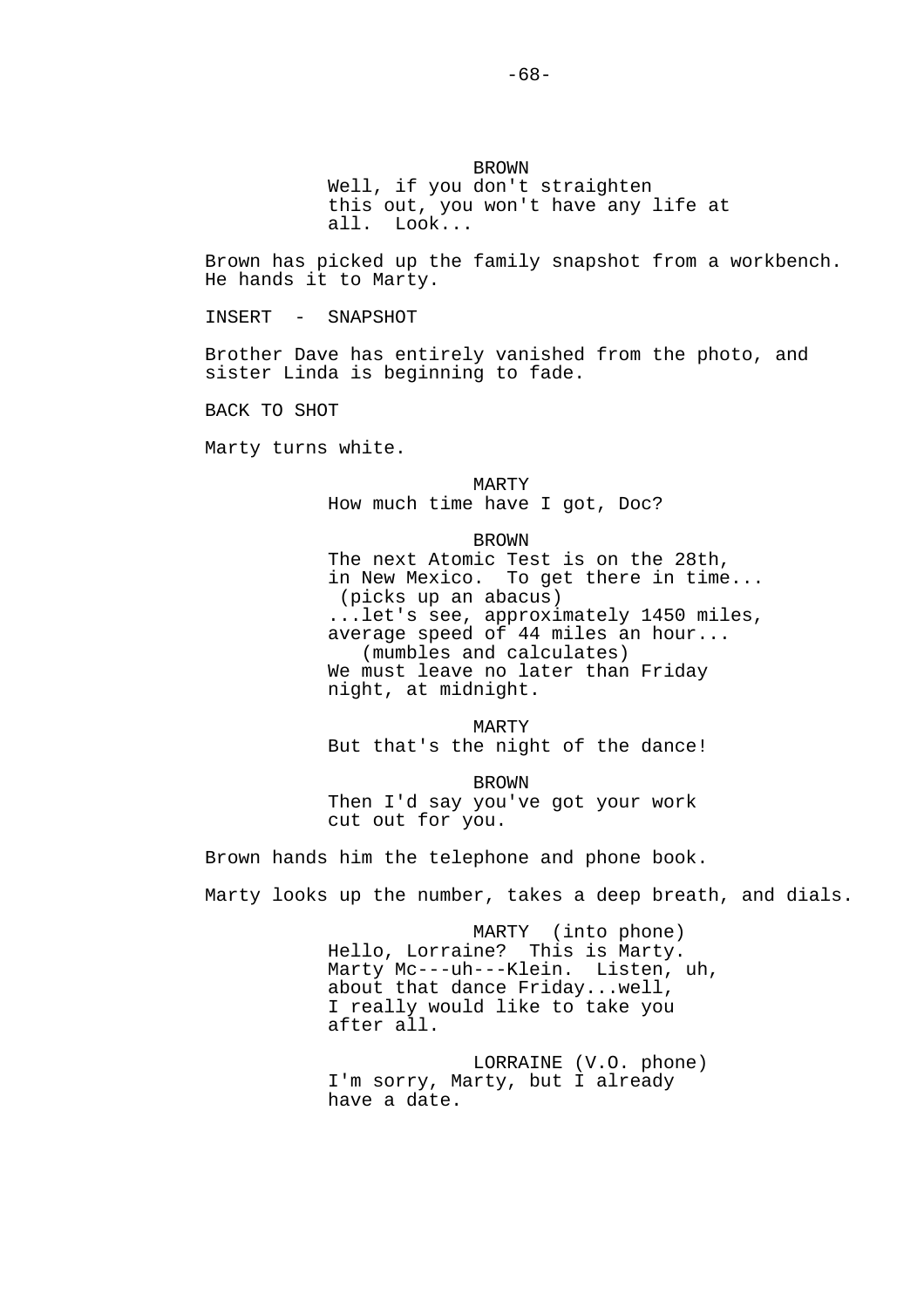MARTY (excited, hopeful) You mean George? LORRAINE (V.O. phone) No. Biff. MARTY Biff! You can't go to the dance with Biff! LORRAINE (V.O. phone) He asked me, Marty. It's true, he wasn't my first choice... MARTY Well, couldn't you get out of it? LORRAINE (V.O. phone) And show up with you instead? I'm not that kind of girl. Sorry, Marty, but you're too late. MARTY Yeah. I'll see you. (hangs up) Shit! She's going with Biff. That's all I need: to get back to the future and end up with Biff for my old man. BROWN Obviously you're going to have to sit down with this Biff character and reason with him. MARTY Reason with him? He just tried to run me over with his car. BROWN If he takes your mother to that dance, it could throw the entire space time continuum out of balance. You're just going to have to explain that to him.

## MARTY

 Doc, it's gonna take a lot more than a science lecture to deal with Biff Tannen.

CUT TO: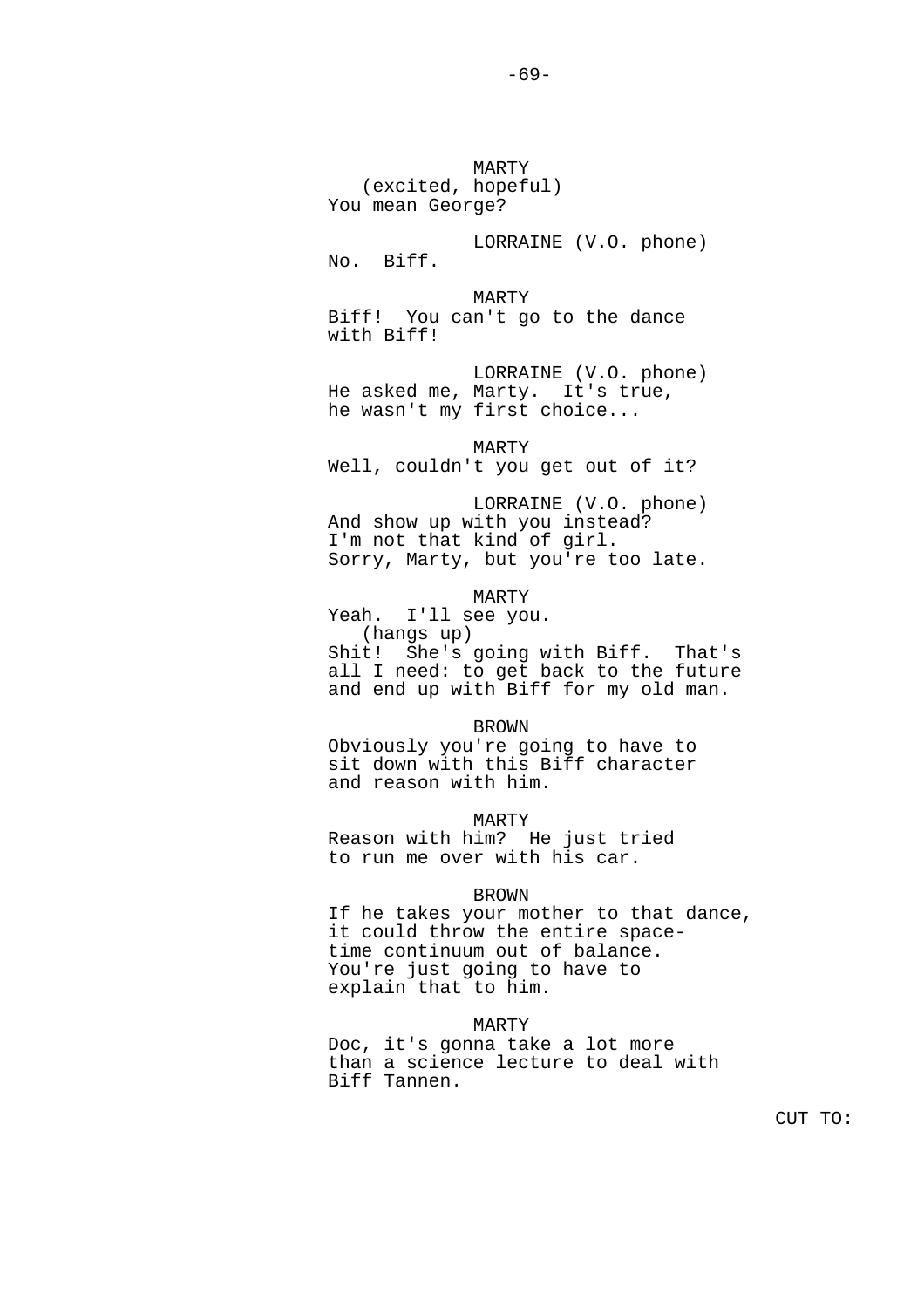EXT. A HOUSE - NIGHT

A dark house on a residential street. The name on the mailbox is "Tannen." It's late, quiet...the wee hours.

INT. BIFF'S BEDROOM

CLOSE ON BIFF'S FACE, sleeping soundly, in bed.

A PAIR OF GLOVED HANDS place FEATHERWEIGHT HEADPHONES on Biff's ears. Biff doesn't stir.

THE SAME HANDS now insert a cassette tape labelled "VAN HALEN" into a walkman. A finger dials the volume level to "10," then presses "PLAY."

BIFF AWAKENS SCREAMING! He opens his eyes and reacts in further terror: He sees

A FRIGHTENING YELLOW MONSTER...Marty, in full radiation suit...at the foot of his bed!

WIDER

Marty turns off the music. When he talks. his voice is distorted through the mouth filter in the hood. An open window indicates how Marty got in.

> MARTY Silence, Earthling!

> > **BIFF**

Who---who are you?

MARTY

 (imitating Darth Vader) My name is Darth Vader. I am an extra-terrestrial from the planet Vulcan!

**BIFF** I must be dreamin'...

MARTY

 This is no dream! You are having a Close Encounter of the 3rd Kind! You have reached the Outer Limits of the Twilight Zone!

BIFF

I gotta get outta here!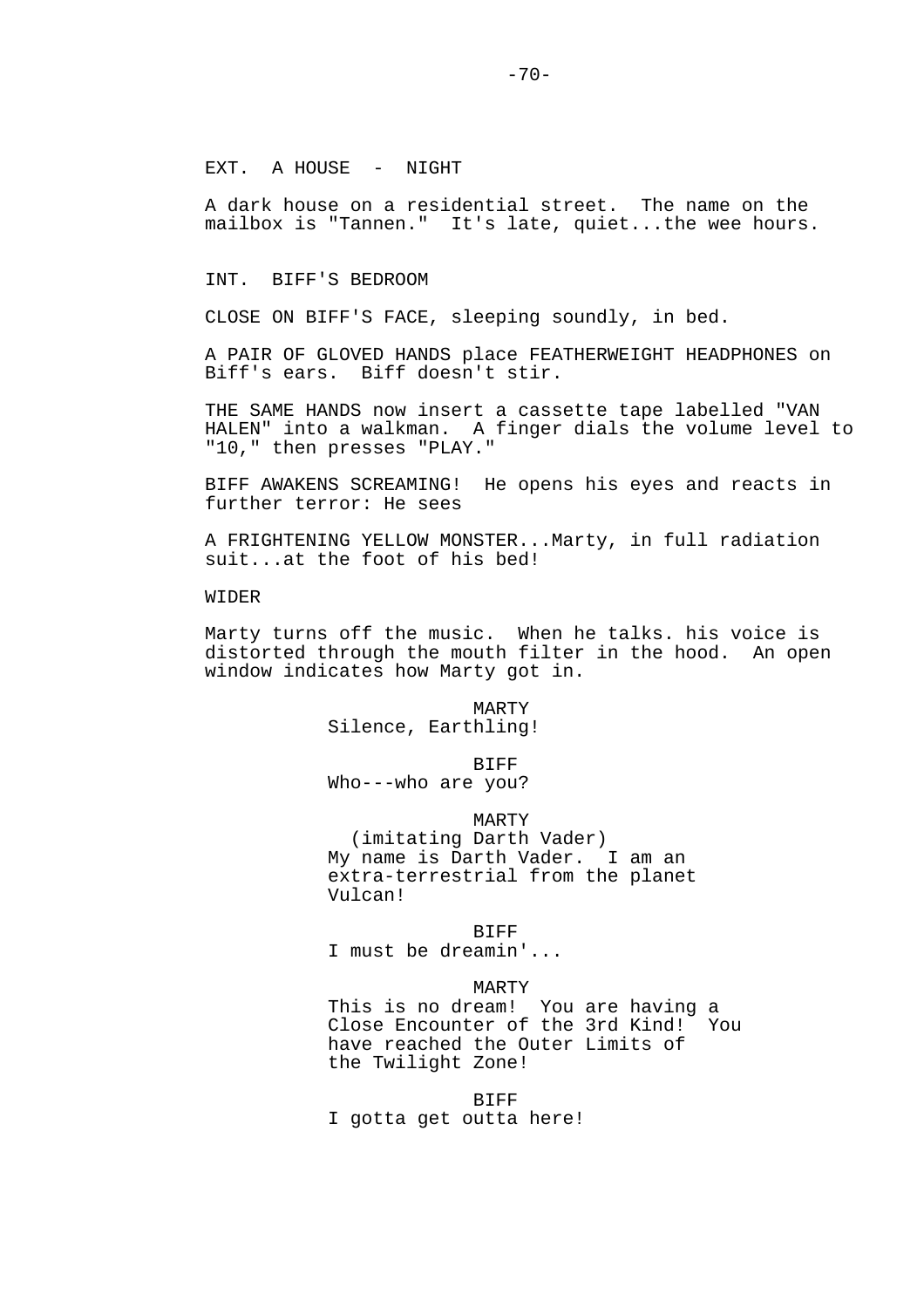Biff throws off the covers, but Marty pulls the portable hair dryer (from Brown's suitcase) out of his belt like a gun. He fires a blast of heat at Biff.

> MARTY Halt! My heat ray will vaporize you if you do not obey me!

Biff stops short and raises his hands in surrender.

**BIFF** 

All right! Turn it off! Turn it off!

Marty lowers it. Now his digital watch alarm begins BEEPING. Marty raises his wrist as if it were a radio.

 MARTY Silence! I am receiving a transmission from the Battlestar Galactica! (after several more beeps) You, Biff Tannen, have been selected by the Supreme Klingon to rendezvous with our Mother Ship upon its arrival 4 Earth Cycles from now...

> Friday night in your language. BIFF

 Friday night? But I've got a hot date Friday night!

 MARTY "Hot date?" Explain "hot date."

**BIFF** You know, I was gonna get laid!

Marty turns on the walkman again. Biff SCREAMS!

 BIFF Turn it off! Please, turn it off!

Marty turns it off.

 MARTY Insolent Earthling! Do you wish me to melt your brain?

BIFF

 No! Please! I'm sorry, I'll do anything---but don't turn that noise on again!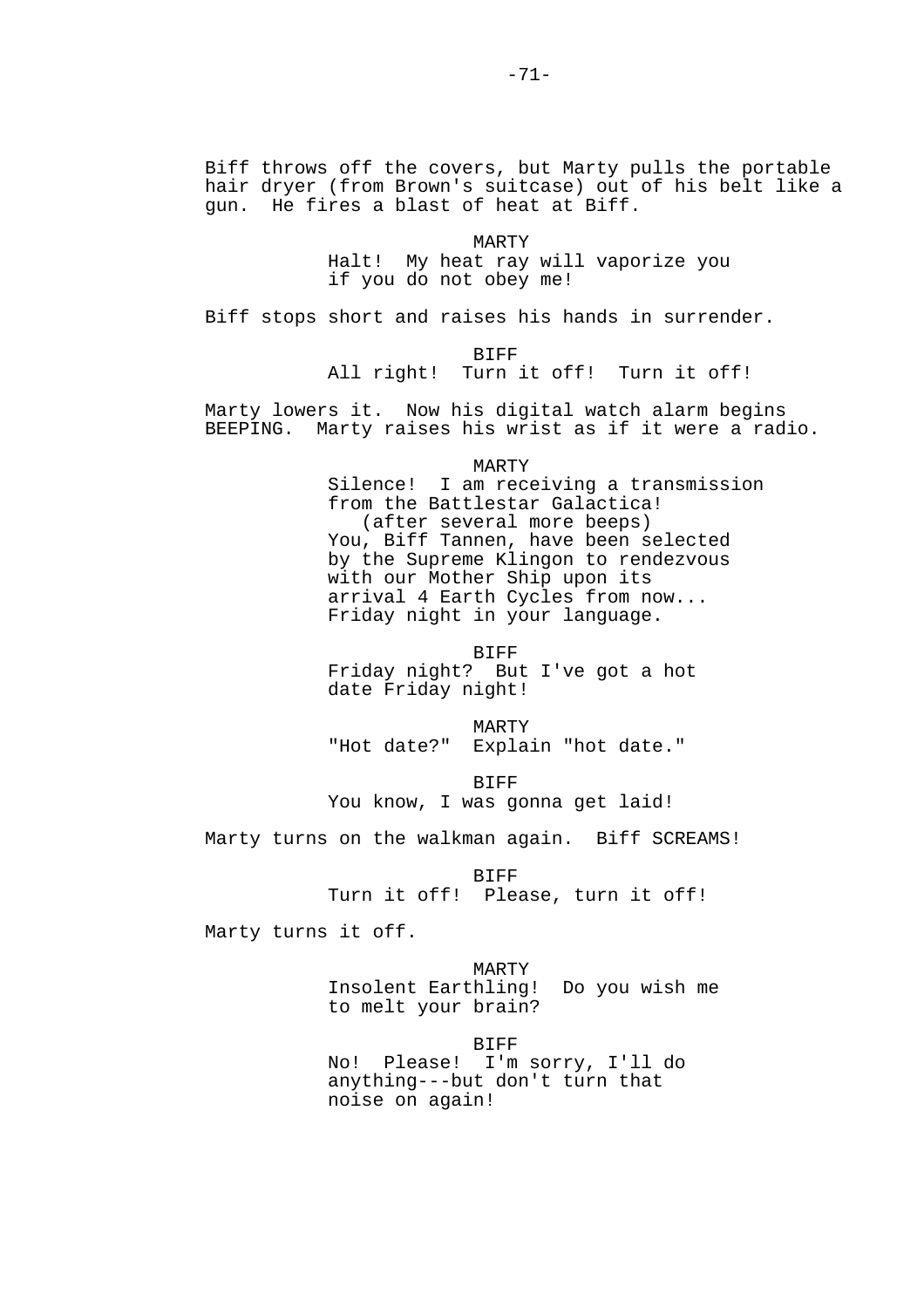MARTY You will cancel your so-called "hot date." You will cancel it now!

Marty shoves the phone on the desk at him.

 BIFF But it's the middle of the night!

Marty plays the Van Halen tape again.

 BIFF All right, stop! I'll do it!

Marty stops the tape and Biff hurriedly dials the phone. He listens as it rings...many, many times.

**BIFF** 

 (to Marty) It's ringing... (into phone) Hello, Mr. Baines? Uh, this is Biff Tannen. Could I talk to Lorraine, please? (pause, listens) Uh, yes, sir, I know what time it is, but it's kind of urgent. (listens) Well, could you wake her up, sir? It's very important. (Long pause, waits) Hello, Lorraine? This is Biff. I have to cancel our date Friday night. (listens) Yeah, I know what time it is, but it couldn't wait---I had to tell you right now. I'm sorry.

Biff has to move the phone away from his ear because Lorraine is yelling so loud.

> LORRAINE (V.O. phone) Why couldn't this wait till tomorrow? You're a jerk, Biff Tannen! And I never want to see you again!

We hear Lorraine hang up.

Biff hangs up and looks at Marty fearfully.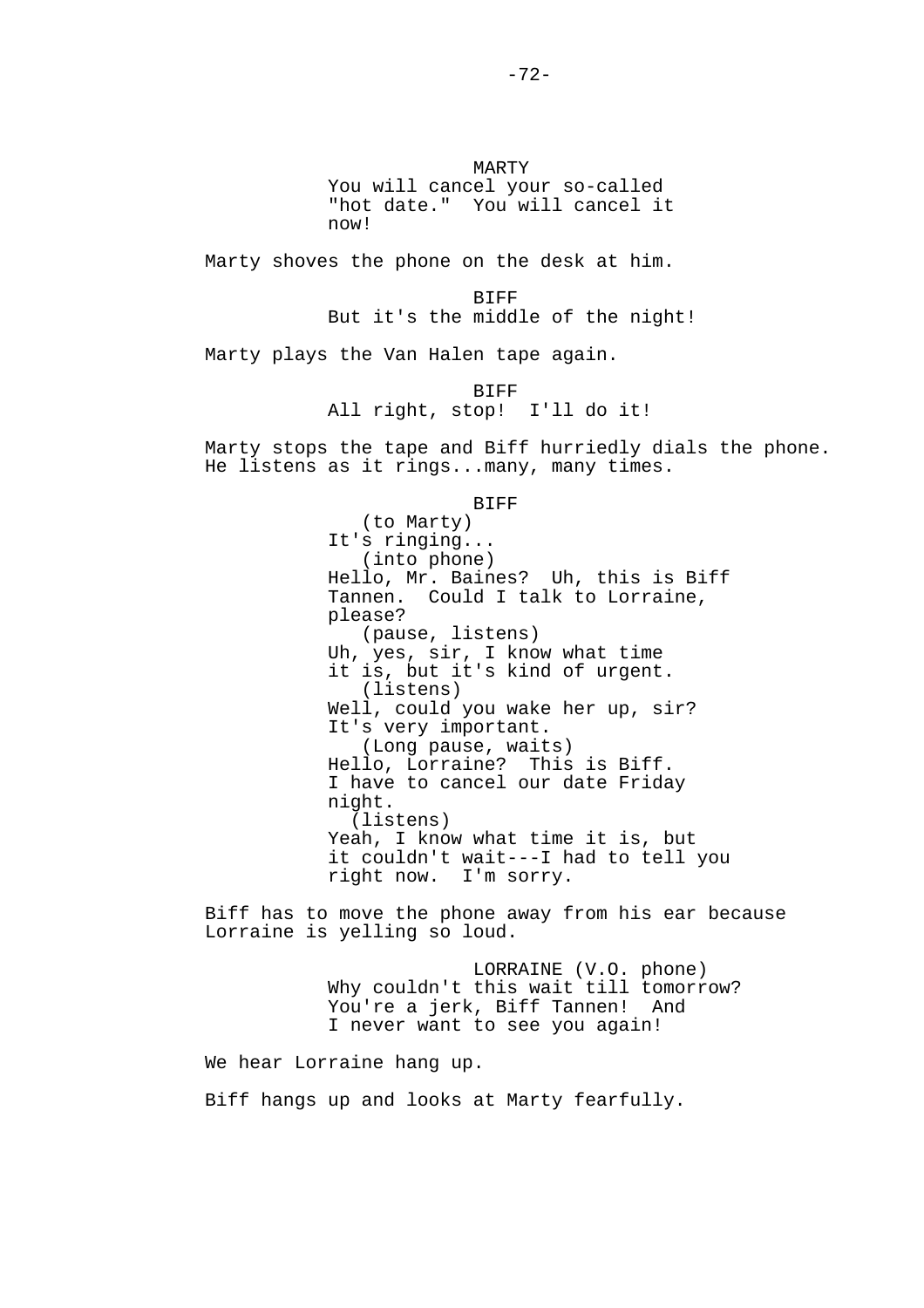# MARTY Well done. Earthling! (throws him pencil and paper) Write this down: on Friday night at 8 o'clock earth time, you will await the arrival of the Millenium Falcon at the junction of Highway 43 and State Route 12.

 BIFF But that's 80 miles from here!

# MARTY Be there---or suffer the consequences!

With that, Marty grabs his headphones back and disappears out the bedroom window.

Biff just sits there in bed, in open mouthed amazement.

EXT. BIFF'S HOUSE, PARK ACROSS THE STREET - NIGHT

The yellow garbed figure of Marty dashes across the street, into a park facing Biff's house.

Marty Leaps over a hedge, and falls right on top of a TEENAGE COUPLE NECKING on a blanket!

The GIRL SCREAMS in horror on seeing Marty in full radiation suit! And the RED HAIRED GUY grabs his shoe and starts beating Marty with it!

Marty yanks off his hood.

 MARTY It's okay---I'm human! It's just a costume, just a joke! A practical joke!

The girl stops screaming and her red haired boyfriend stops pummeling him. Marty runs off into the night.

<u>RED States of the States of the States of the States of the States of the States of the States of the States o</u> (shaking his head) This neighborhood's going all to hell.

CUT TO: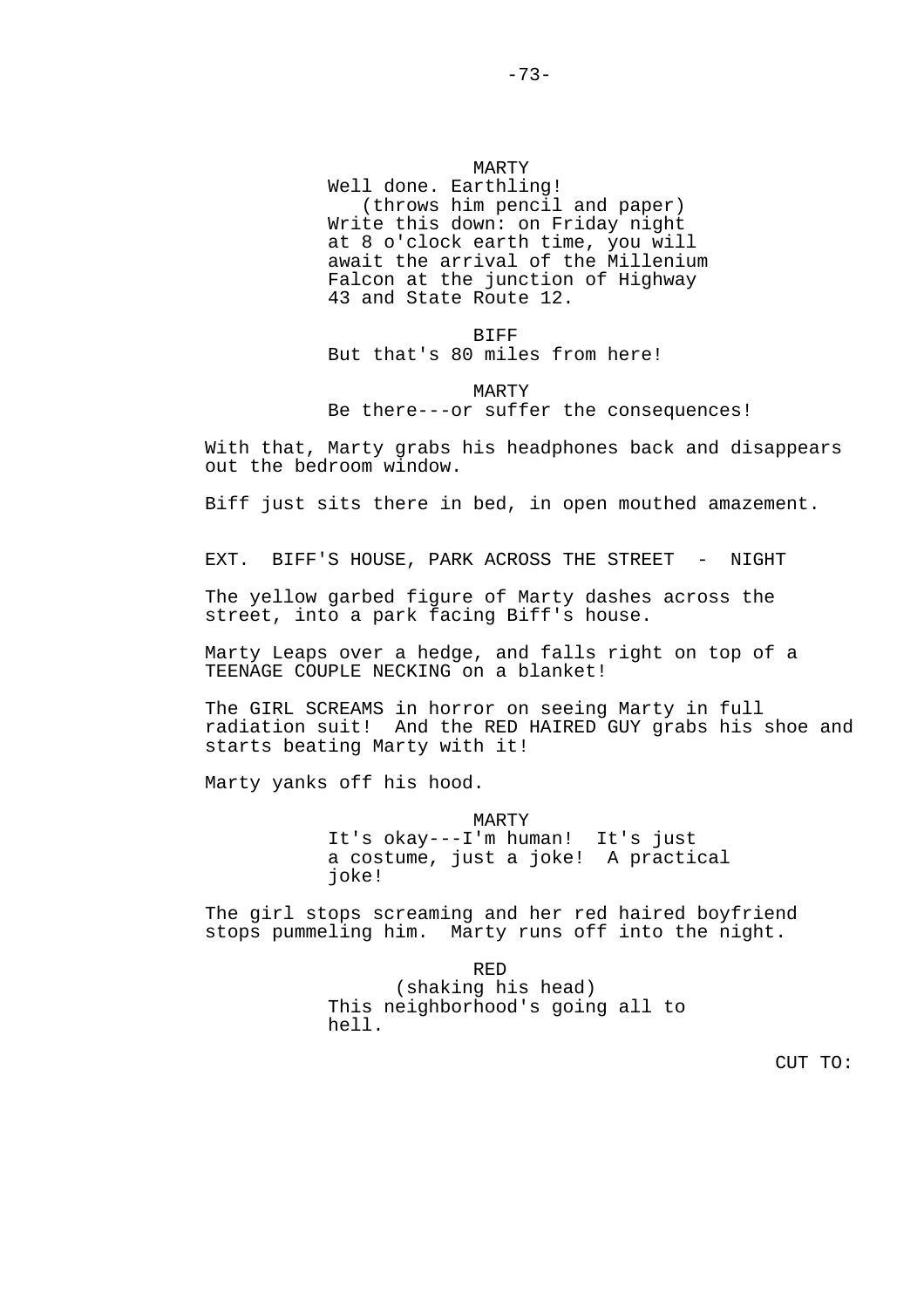MARTY is facing GEORGE, challenging him.

 MARTY Come on, George, don't be such a chicken. Hit me in the stomach. Right here, go ahead.

Marty makes himself a target, but George seems quite unwilling. In the background, a homemade body bag (a duffel bag filled with clothes) is hanging from a tree.

> GEORGE I don't want to hit you in the stomach.

 MARTY You're not gonna hurt me. Just give me a punch.

 GEORGE Look, I'm just not a fighter.

MARTY

 How many times do I have to explain it to you? We know you're not a fighter. You know it, I know it... but she doesn't know it. That's why we've gotta make you look like a fighter, somebody who'll stand up for, somebody who'll protect her. And you're not gonna look like a fighter if you can't hit me in the stomach.

 GEORGE But I've never picked a fight in my life!

MARTY

 You're not picking a fight, you're coming to her rescue. Maybe we'd better go over the plan again. Where are you gonna be at 8:55?

GEORGE

At the dance.

 MARTY And where am I gonna be?

 GEORGE In the parking lot, with her.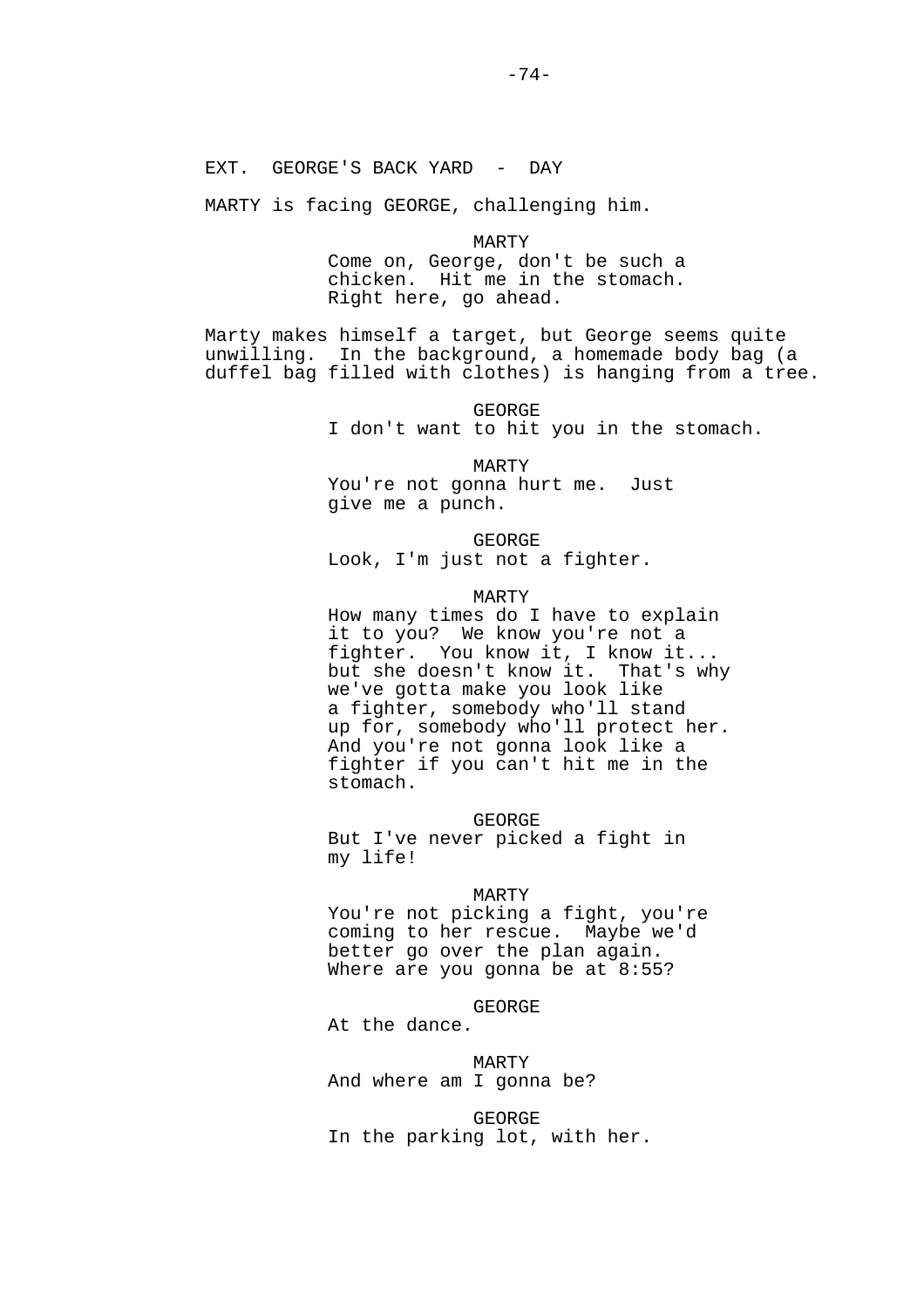Why?

GEORGE

 MARTY Why what?

 GEORGE Why is she gonna get angry with you?

MARTY

 (it's hard for him to say) Well...because...well, nice girls get angry at guys who...who try to take advantage of 'em.

 GEORGE You mean you're gonna---

### MARTY

 George, don't worry about it. Just remember that at 9 o'clock, you'll be strolling through the parking lot and you'll see us... (gulps) ...struggling in the car, you'll run over, open the door, and say...?

George doesn't say anything.

MARTY

Your line, George.

GEORGE

 Oh. Uh..."Hey, you! Get your damn hands off her." You really think I should swear?

#### MARTY

 Yes, definitely, George, swear. Then you hit me in the stomach, I go down for the count, and you and Lorraine live happily ever after.

GEORGE

 You make it sound so easy. I wish I wasn't so scared.

 MARTY But there's nothing to be scared of.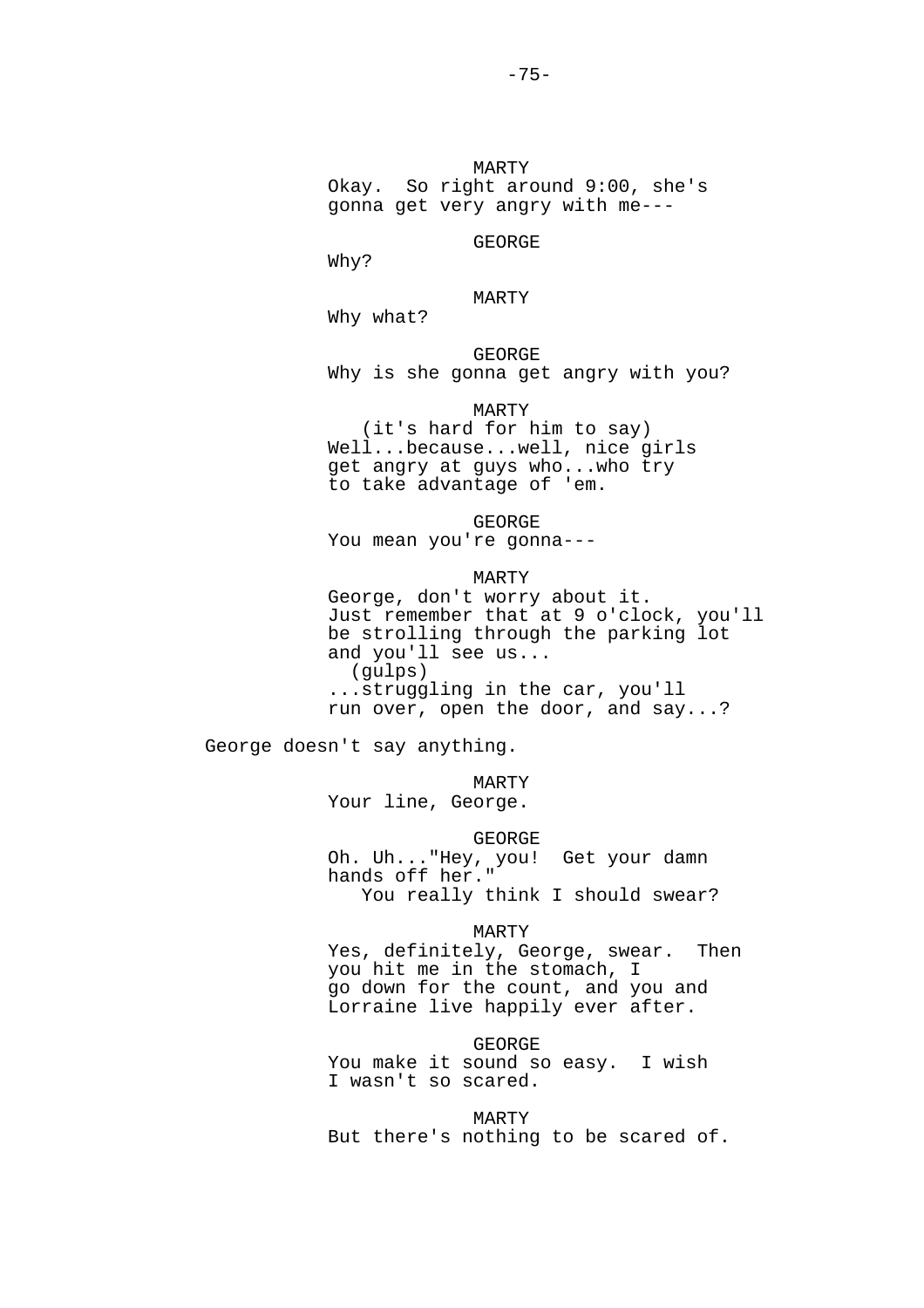GEORGE Oh, you wouldn't understand.

 I'll bet you've never been scared of anything in your life.

# MARTY

Sure I have.

 GEORGE Yeah? Like what?

MARTY

Going on stage. Stage fright.

 GEORGE How'd you get over it?

Marty hesitates, trying to decide whether to tell him.

George looks at him, anxious to learn the secret.

MARTY

 Well... (takes a deep breath) One day it was just important for me to stop being scared, to stop letting other people down. So, I got over it.

George nods, as if he understands.

For one moment, Marty sees his father as he's never seen him before: as himself.

> MARTY (sighs) Listen, George, I get a little impatient sometimes. I don't mean to get on your case so hard. I'm sorry.

 GEORGE Oh, you don't have to worry about my briefcase.

 MARTY All right, now come on and hit me in the stomach.

George takes a deep breath and throws a flimsy punch into Marty's gut.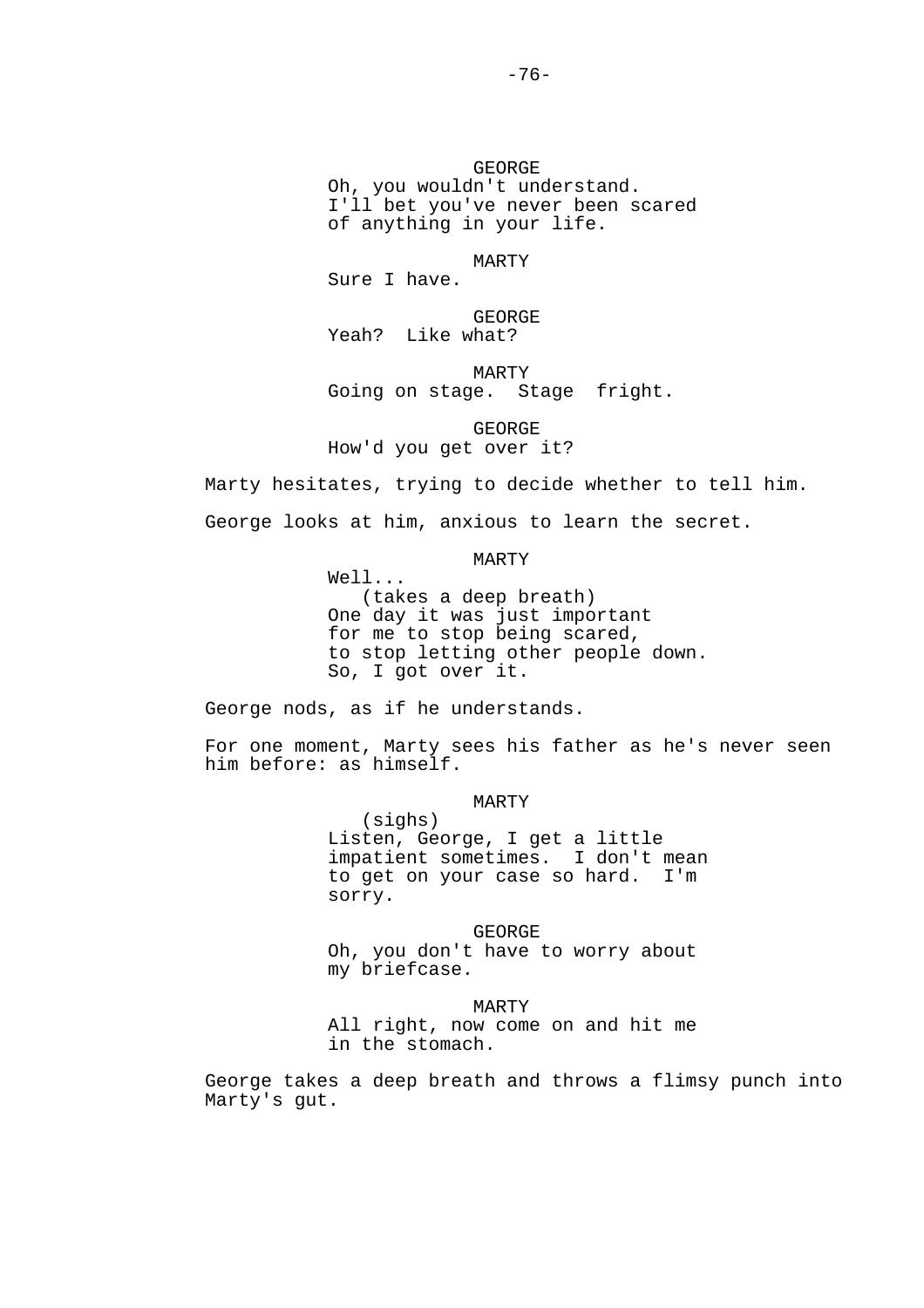George tries to get himself angry. He makes some faces and throws another punch. It's not much better.

> MARTY Anger, George, anger.

 GEORGE Maybe if I used my left...

 MARTY No, George, just concentrate on the anger. Anger.

George throws another punch. This one is slightly better than the last one.

MARTY

 (sighs) Well...I think you're starting to get the hang of it. Just keep on practicing. I'll see you tonight. Remember, anger, George. Anger.

Marty walks off, leaving George with the body bag. He stares at it, trying to make himself mad.

GEORGE

Anger...anger...

He hits it. He hits it again, harder...again.. harder...again---he hits the tree! George howls in pain!

> GEORGE Yeeeowww!! Goddammit!!

He's really angry now, and he socks the bag with his left---and KNOCKS IT CLEAR OFF THE TREE!

George is astonished!

CUT TO: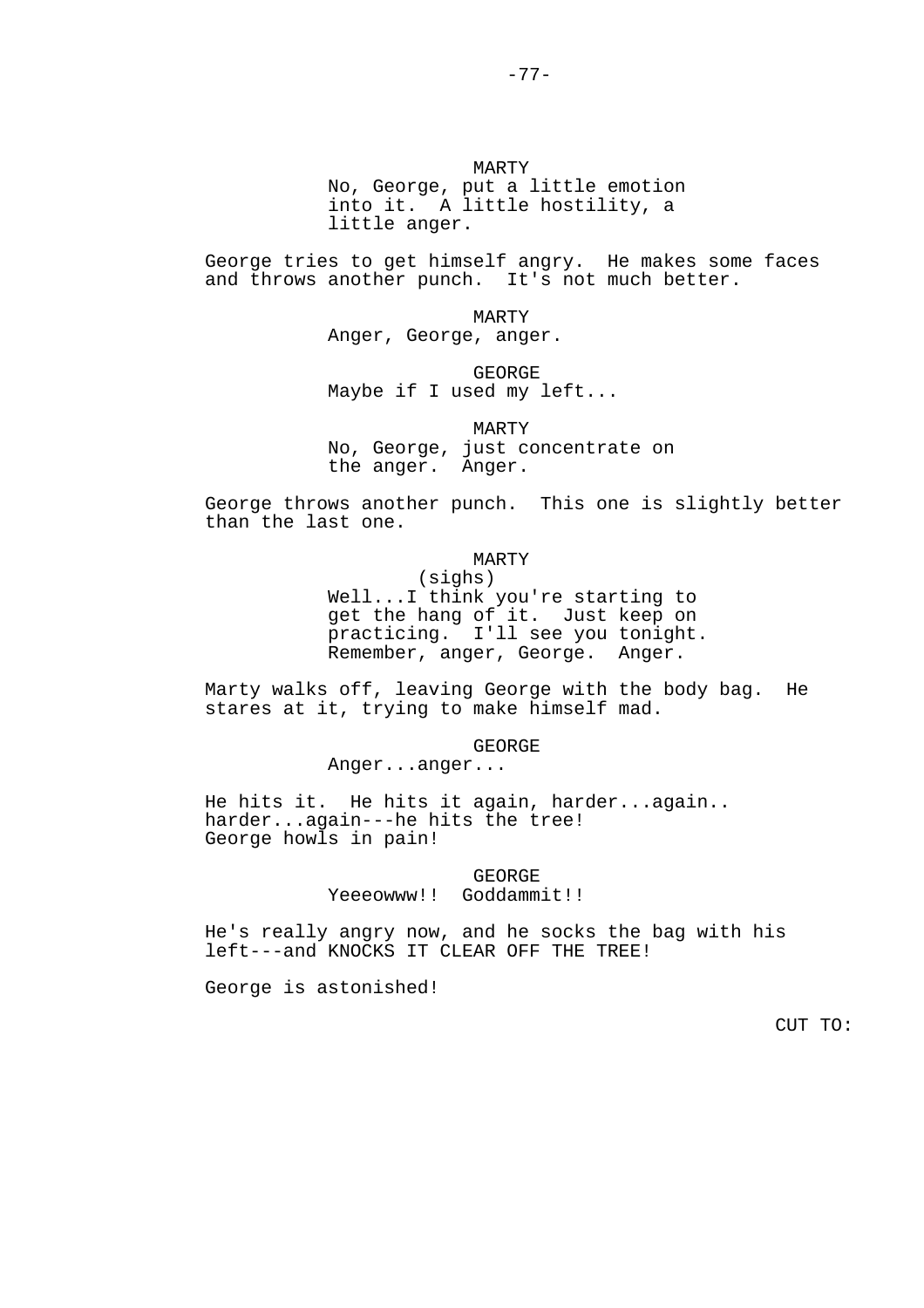### INT. BROWN'S GARAGE - NIGHT

The modified DeLorean has been loaded into Brown's truck. As noted before, there is a dish antenna on the car roof, plus some additional conduit, and several large vaccuum tubes to do the job of non-existant transistors and circuit boards.

Brown closes up the cargo doors. Marty stands nearby, dressed in coat and tie for the dance.

Also in the garage is Brown's PACKARD.

 BROWN Well, everything's ready to go, including our Security Clearance to enter onto the test site...thanks to some friends in high places.

Brown shows him the necessary government forms.

 BROWN (continuing) Remember, I'll pick you up in front of the school precisely at midnight. Don't be late---we're cutting it close as it is. We've got a long drive ahead of us. Are you all right, Marty?

Marty is uneasy, a bit distant...scared.

MARTY

 I don't know, Doc. This whole thing with my mother---I don't know if I can go through with it. Hitting on her, I mean.

 BROWN Nobody said anything about hitting her. You're just going to take a few liberties with her.

MARTY

Yeah...

Marty is about to get into the Packard. He hesitates and pulls the snapshot out of his pocket.

INSERT - SNAPSHOT

Marty is the only one in the picture now. It's as if his siblings never existed.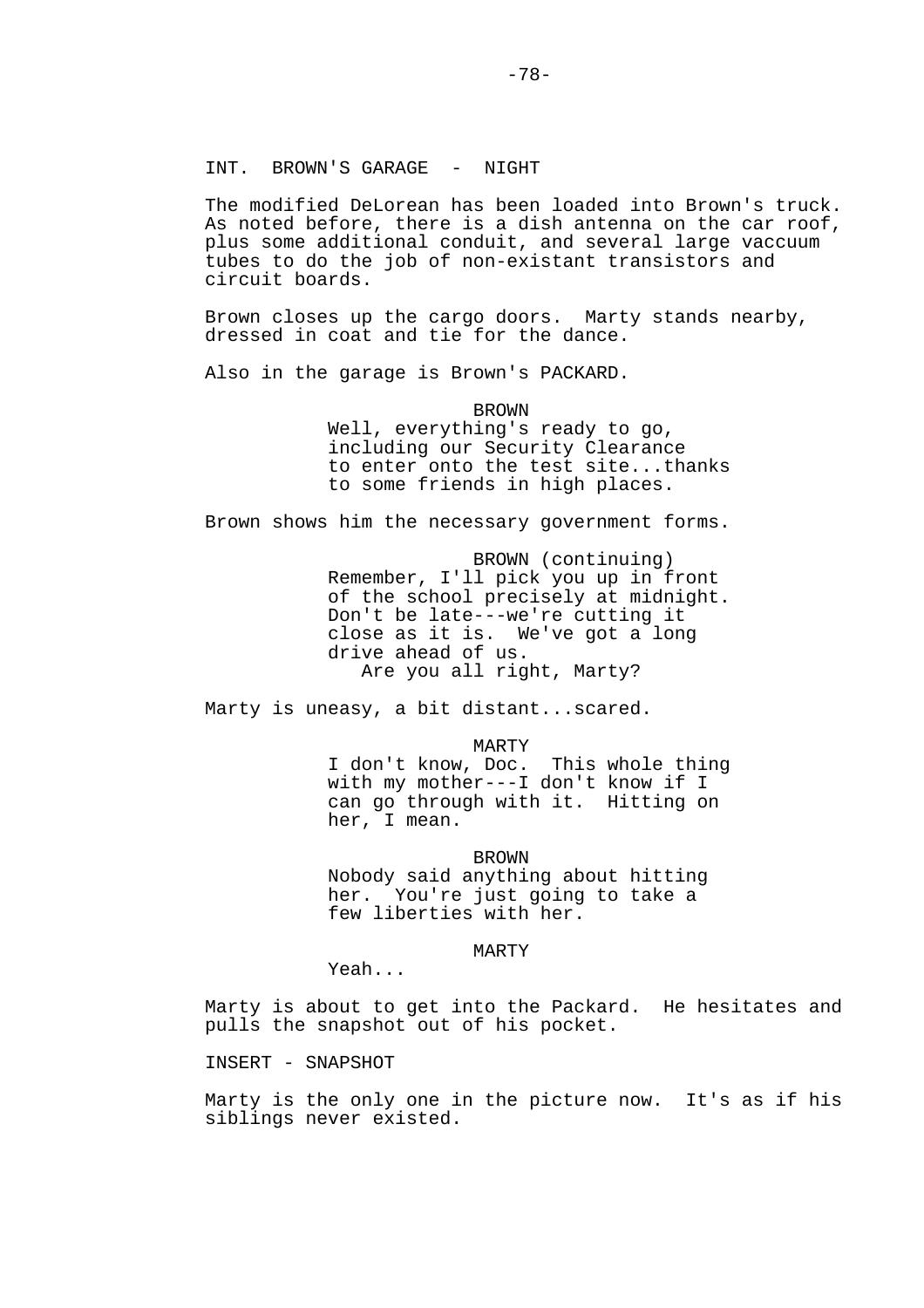BACK TO SHOT

Marty stares at it, then puts it back in his pocket.

 MARTY Doc, if something does go wrong tonight, if I don't get my folks back together...when do you think I'd cease to exist?

Brown thinks a moment, then sighs.

 BROWN Sure beats the shit out of me.

CUT TO:

INT. SCHOOL GYMNASIUM - DANCE - NIGHT

"Springtime In Paris" is well underway.

On stage is the band: Marvin Moon and the Midnighters. They're all black. Marvin plays lead quitar and sings; there is also a drummer, piano player, sax and bass. They're playing "3 Coins In The Fountain."

The gym floor has a paper mache Eiffel Tower in the center; students dance around it.

As usual at school dances, there are teacher acting as chaperones (including Mr. Strickland), a busy refreshment table, and wallflowers on the sidelines.

GEORGE is on the sidelines, bopping out of time to the music. He's quite nervous.

EXT. SCHOOL PARKING LOT

Brown's Packard pulls into the lot and parks.

INT. PACKARD - MARTY, LORRAINE

Marty, at the wheel, is very uneasy; Lorraine next to him looks beautiful in her best party dress. Marty glances at the clock on the dashboard. It's 8 minutes before 9.

> MARTY Uh, you don't mind if we, uh, park for a few minutes...?

**LORRAINE** Why do you think I'd mind?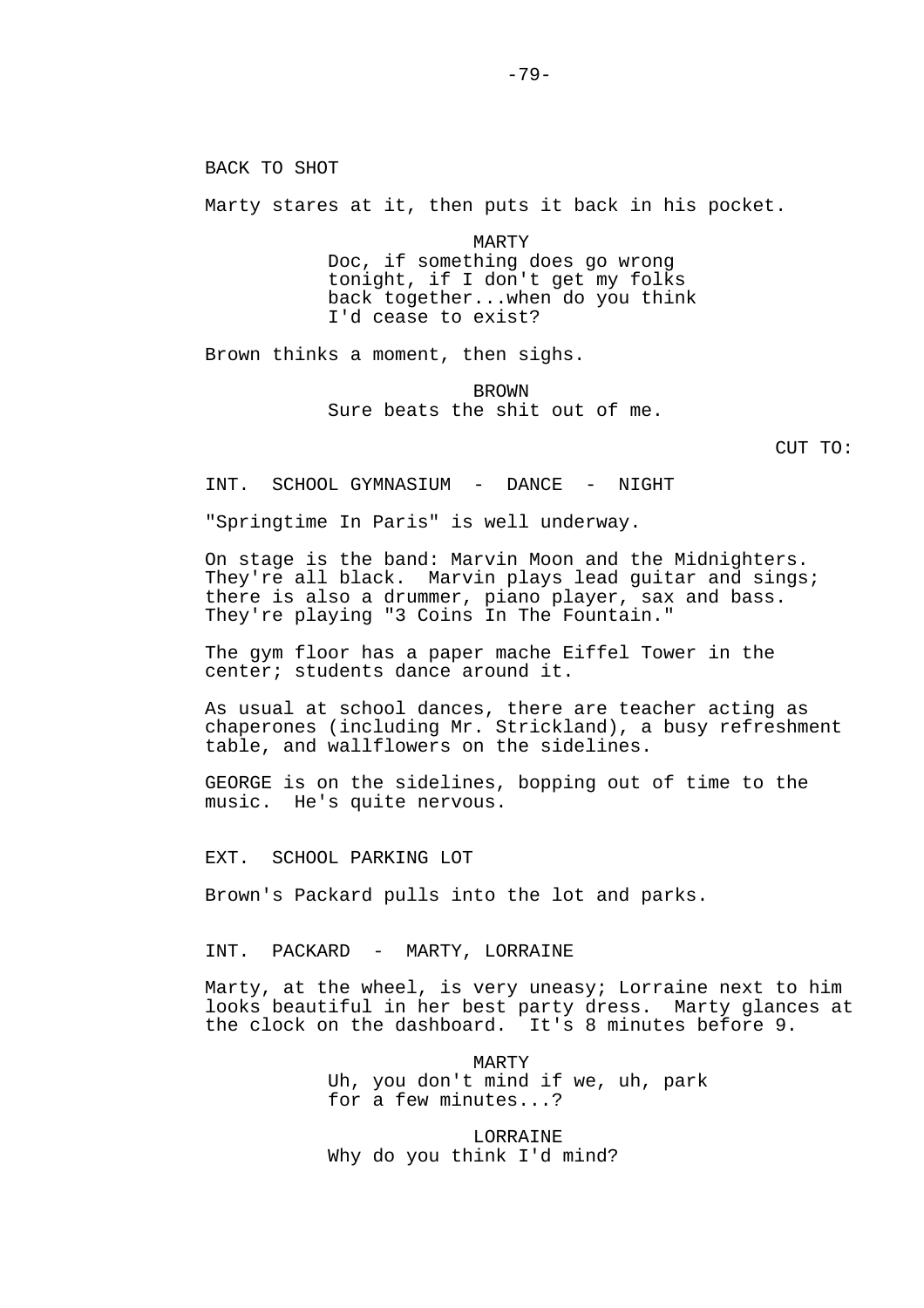MARTY Well, I don't know, some girls just don't like to... LORRAINE Marty, I'm almost 18 years old. It's not like I've never parked before. She scoots over, very close to him. Marty fidgets. Boy, is he nervous! LORRAINE You seem nervous, Marty. Is anything wrong? MARTY Uh, no... LORRAINE Have some of this---it'll help you relax. She pulls a pint bottle of gin out of her purse. Marty is shocked. MARTY What are you doing with that? LORRAINE I swiped it from the old man's liquor cabinet. She takes a nip. MARTY Lorraine, you shouldn't drink! LORRAINE Why not? MARTY Well, it's just not healthy. LORRAINE Don't be so square, Marty. Everybody who's anybody does it. She hands it to him.

> MARTY Maybe I need it...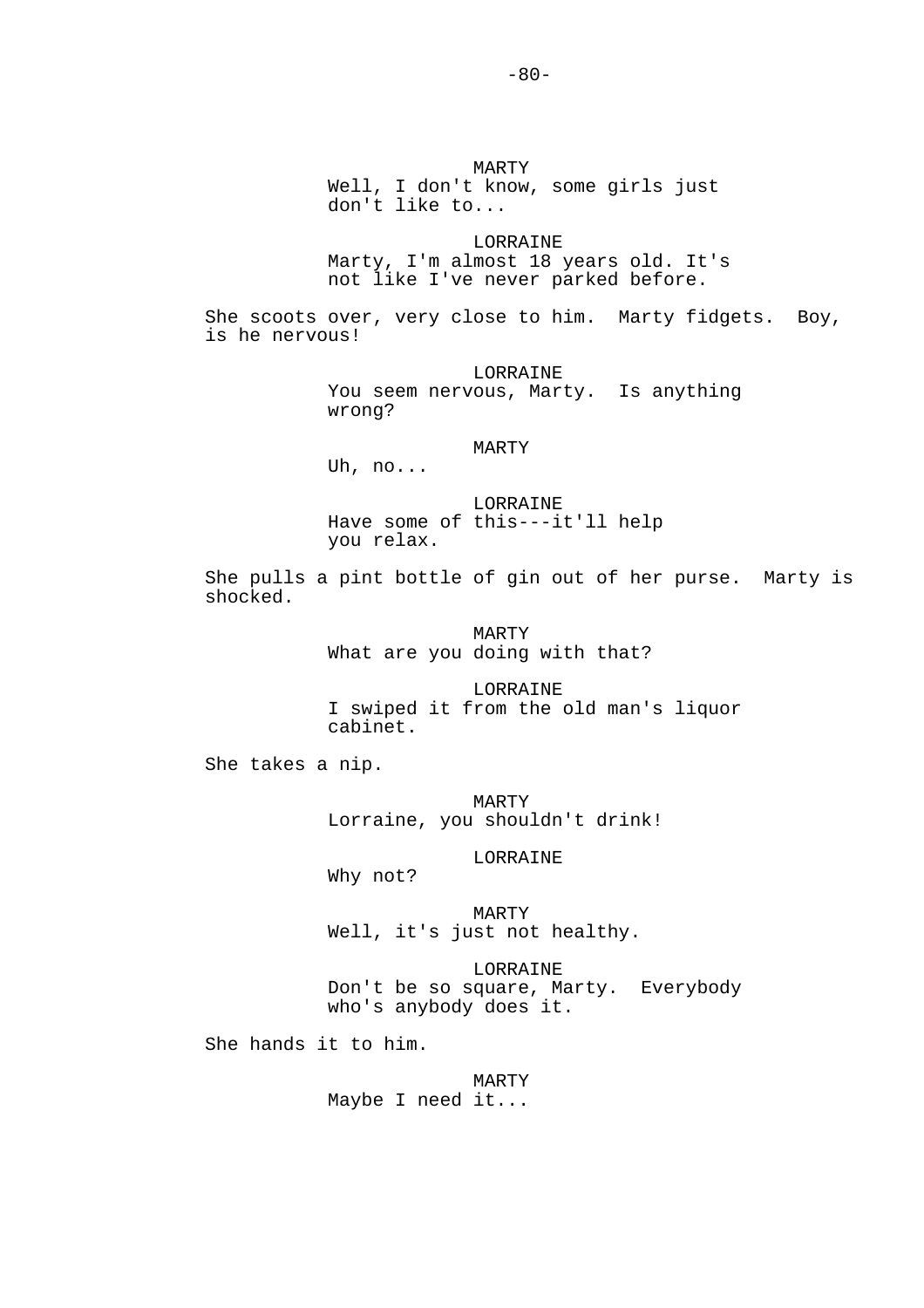Just as he takes a swig, she pulls out a pack of cigarettes and lights up. Marty spits out the gin in surprise.

> MARTY Jesus---you smoke, too?

### LORRAINE

 Now, Marty, you're not going to tell me that smoking is unhealthy. Everyone knows that it calms your nerves and it's good for the circulation.

MARTY

It'll give you cancer!

#### LORRAINE

 You know, you sound just like my mother. When I have kids, I'm gonna let them do anything they want. Anything.

> MARTY I'd sure like to have that in writing.

The comment goes right past Lorraine.

# LORRAINE So what are your parents like?

Are they as square as mine?

MARTY

 Lorraine, lately I've come to the conclusion that I don't know anything about 'em.

INT. SCHOOL GYMNASIUM - THE DANCE

Marvin Moon and the Midnighters finish up a number. Everyone applauds. Marvin steps up to the microphone.

### MARVIN

 We're gonna take a break now, but we'll back in just a little while, so don't go away.

The band members leave their instruments on stage and head out a side door.

GEORGE now glances at the clock in the gym. It says "8:59." Alarmed, he checks his own watch.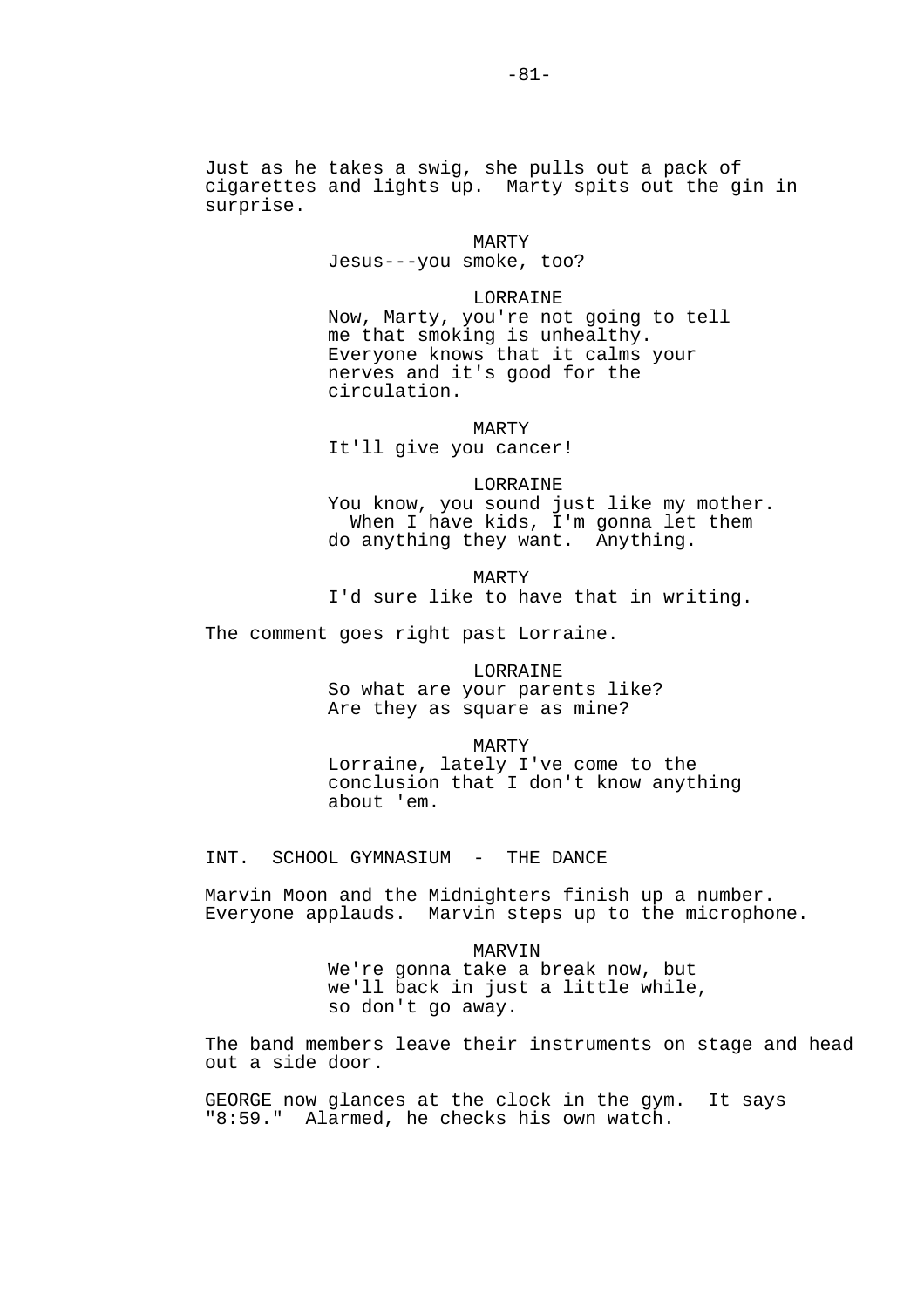INSERT - GEORGE'S WATCH

which reads "8:55."

GEORGE

is even more alarmed. He runs over to a nearby STUDENT.

 GEORGE What time do you have?

# STUDENT

Five after nine.

George is panic stricken! He runs like hell out of the gym!

INT. PACKARD - MARTY, LORRAINE

Marty fidgets and looks at the clock again.

 LORRAINE Marty, why are you so nervous?

Marty takes a deep breath.

#### MARTY

 Well, have you ever been in a situ ation where, well, you know you have to act a certain way, but when you get there, you don't know if you can go through with it?

 LORRAINE You mean like how you're supposed to act with someone on a first date?

MARTY

Well, sort of...

 LORRAINE I think I know exactly what you mean.

### MARTY

You do?

# LORRAINE

 (nods) And you know what I do in those situations?

Marty looks at her.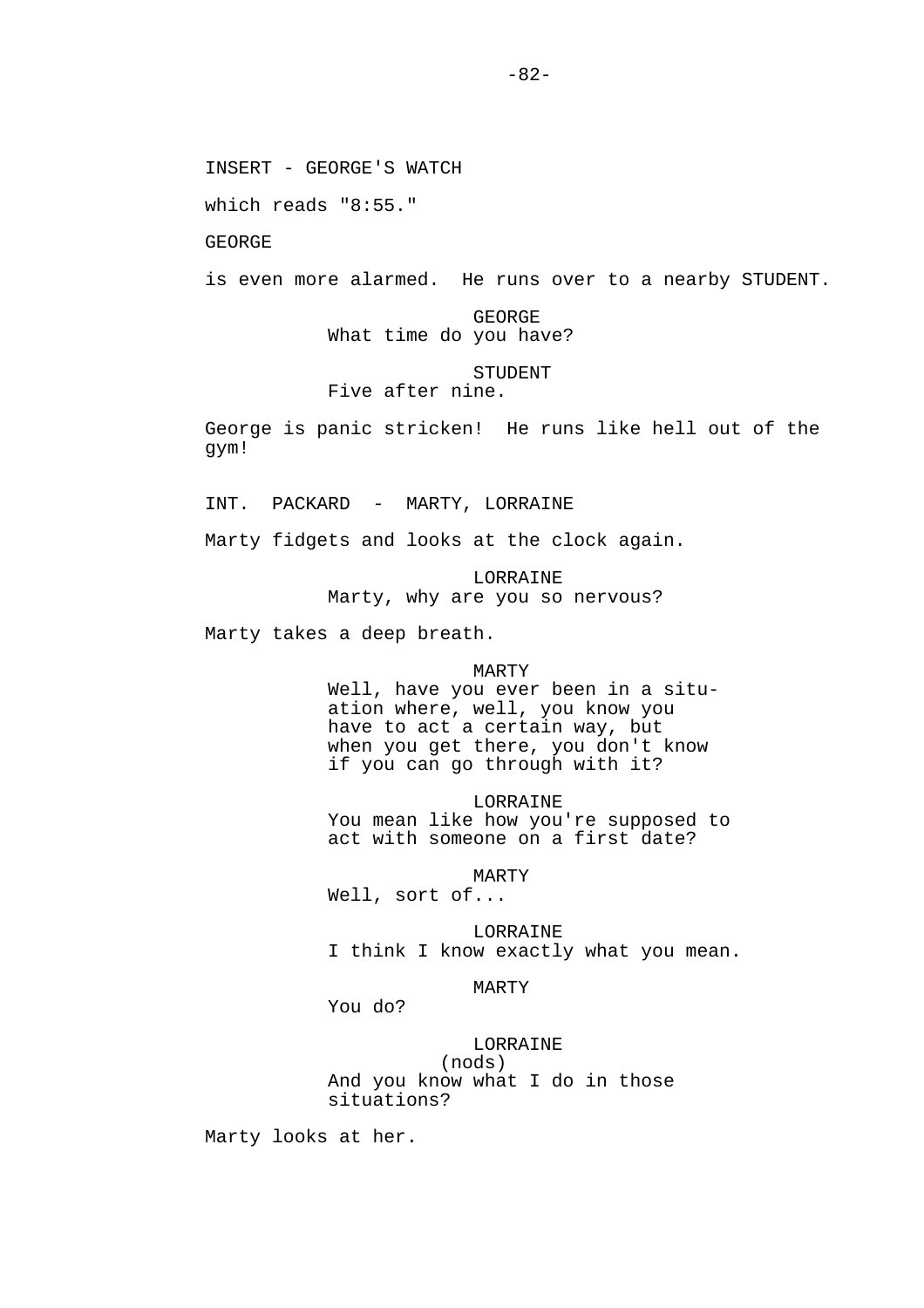## LORRAINE I don't worry about it!

And with that, she throws herself on him, kissing him passionately, climbing all over him, putting his hands on her breasts! Marty is absolutely shocked!

INT. SCHOOL HALL

George is at a pay phone, dialing a humber. It rings and a WOMAN answers.

> WOMAN (V.O. phone) At the tone, the time will be nine o'clock, exactly.

George doesn't wait for the tone---he takes off down the  $hall.$ 

INT. PACKARD

Lorraine, her blouse partly undone and her bra exposed, continues her passionate assault of Marty---then abruptly stops and pushes him away. She's very confused.

> LORRAINE This isn't right.

INT. SCHOOL HALL - GEORGE

George runs down the hall to the front door. He throws it open and runs out---only to get his jacket caught on the door jamb! He tries like hell to get his jacket undone.

INT. PACKARD - MARTY, LORRAINE

 LORRAINE (continuing) I don't know what it is, but... when I kiss you, something's wrong. I almost feels like..like I was kissing my brother...or my father. I don't understand it, but I just know it's wrong. I guess that doesn't make any sense, does it?

 MARTY Believe me, it makes perfect sense.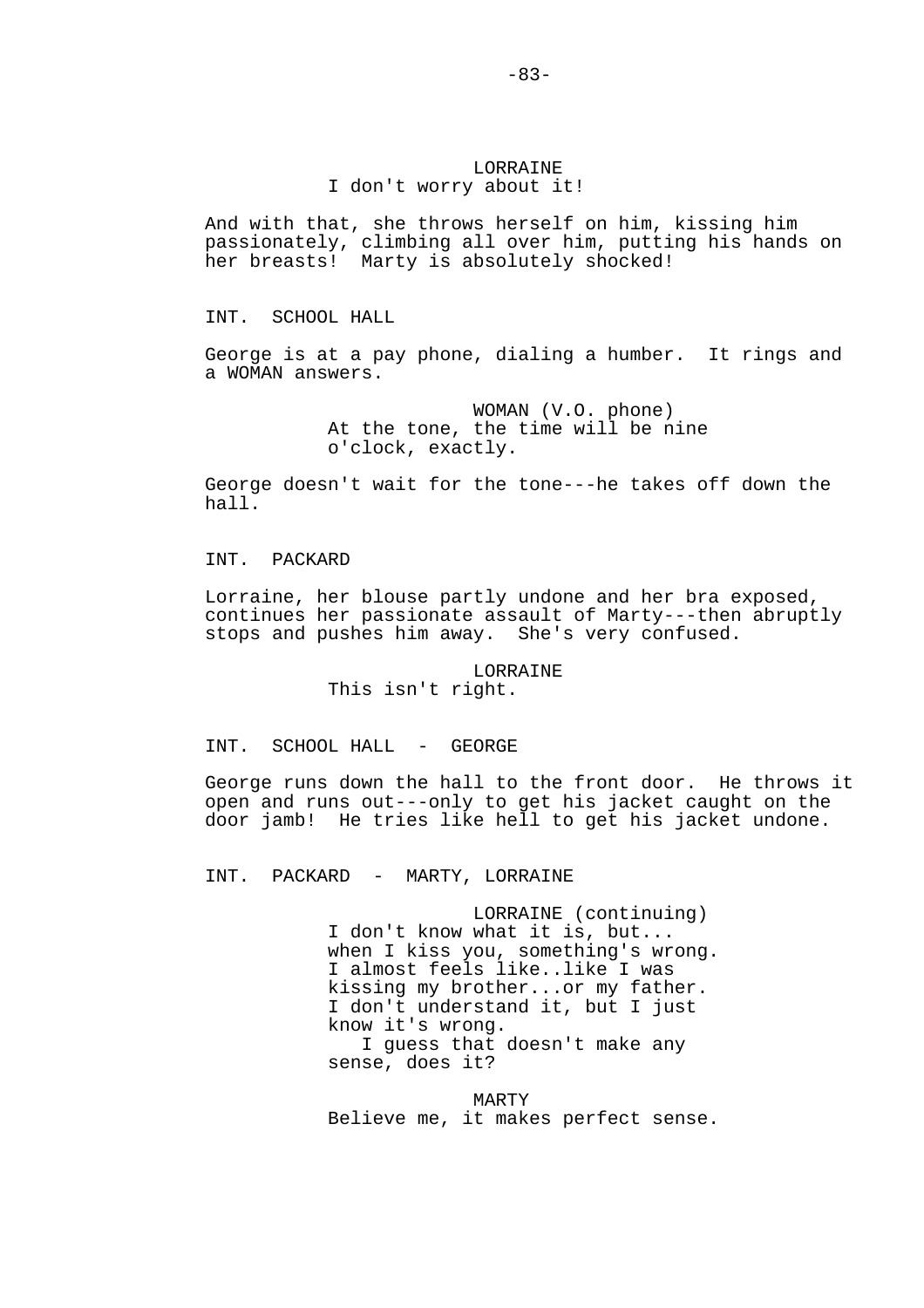We hear the sounds of APPROACHING FOOTSTEPS on gravel.

## **LORRAINE** Sounds like somebody's coming.

Marty hears it too. He looks at the dashboard clock:  $9:00.$ 

> MARTY (to himself) Not now, George. Not now...

Suddenly the driver's door is opened, an arm reaches in, yanks Marty out, and Marty finds himself face to face with

BIFF!

Match, Gum and Skinhead are also with him.

**BIFF**  Well, well, well. If it isn't "Dark Invader." Where's your space suit, space man?

 MARTY I don't know what you're talking about.

 BIFF Like hell you don't. (to someone behind him) Is this the guy, Red?

The RED HAIRED GUY Marty fell on top of in the park steps forward.

<u>RED States of the States of the States of the States of the States of the States of the States of the States o</u> That's him, Biff.

BIFF

Hold him, guys.

Biff shoves him roughly into the arms of Skinhead. Marty struggles, but Skinhead and Match grab him and restrain him.

LORRAINE

Let go of him! Leave him alone!

Biff takes a look at Lorraine in the car.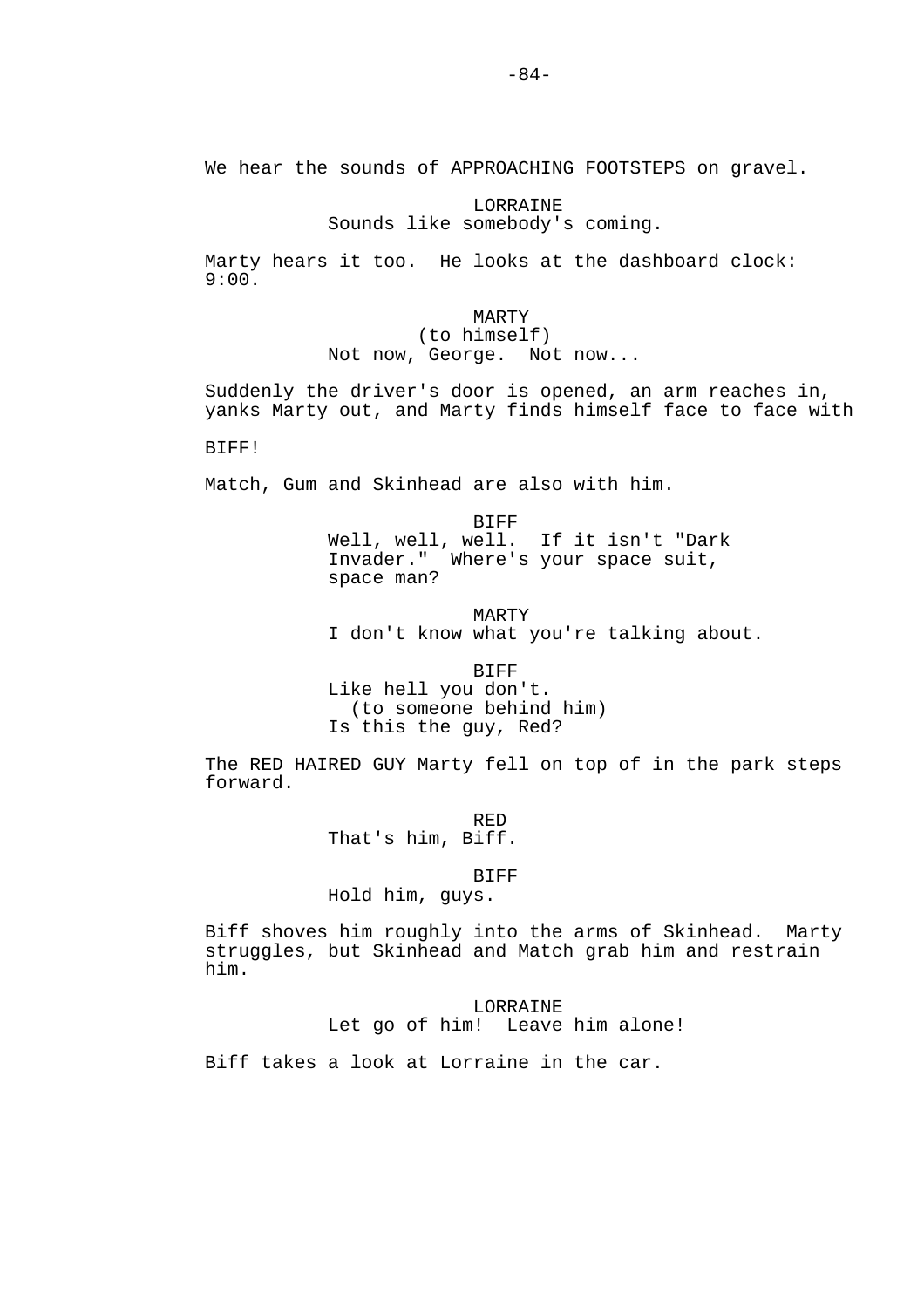**BIFF**  Well, lookee what we have here. (notices her exposed bra) I see you're expecting me.

She lunges at her door to escape, but Biff grabs her and climbs into the car.

> **BIFF**  Oh, no, you're stayin' right here with me.

Biff pulls her toward him.

 MARTY Get your hands of her, you son-of a-bitch.

Biff leers at Marty.

**BIFF**  I'll take care of you after I take care of her. (to his boys) Take him around back. I'll be there in a minute. (a beat) Go on! This ain't no peepshow!

They drag Marty away. Biff shuts the car door and tries to kiss her. She struggles, and in a moment, all we can see through the windshield are tussling arm's and legs, accompanied by Lorraine's muffled screams.

EXT. SIDE OF SCHOOL

Skinhead, Match and Gums drag Mart around the corner to the side of the school where a CADILLAC is parked with its trunk open.

> SKINHEAD Hey---let's lock him in that trunk!

They throw Marty into the car trunk and slam the lid shut.

Then, the Cadillac's driver's door is thrown open and the DRUMMER from the band steps out. He's smoking a reefer.

> DRUMMER Say, what you messin' with my car for?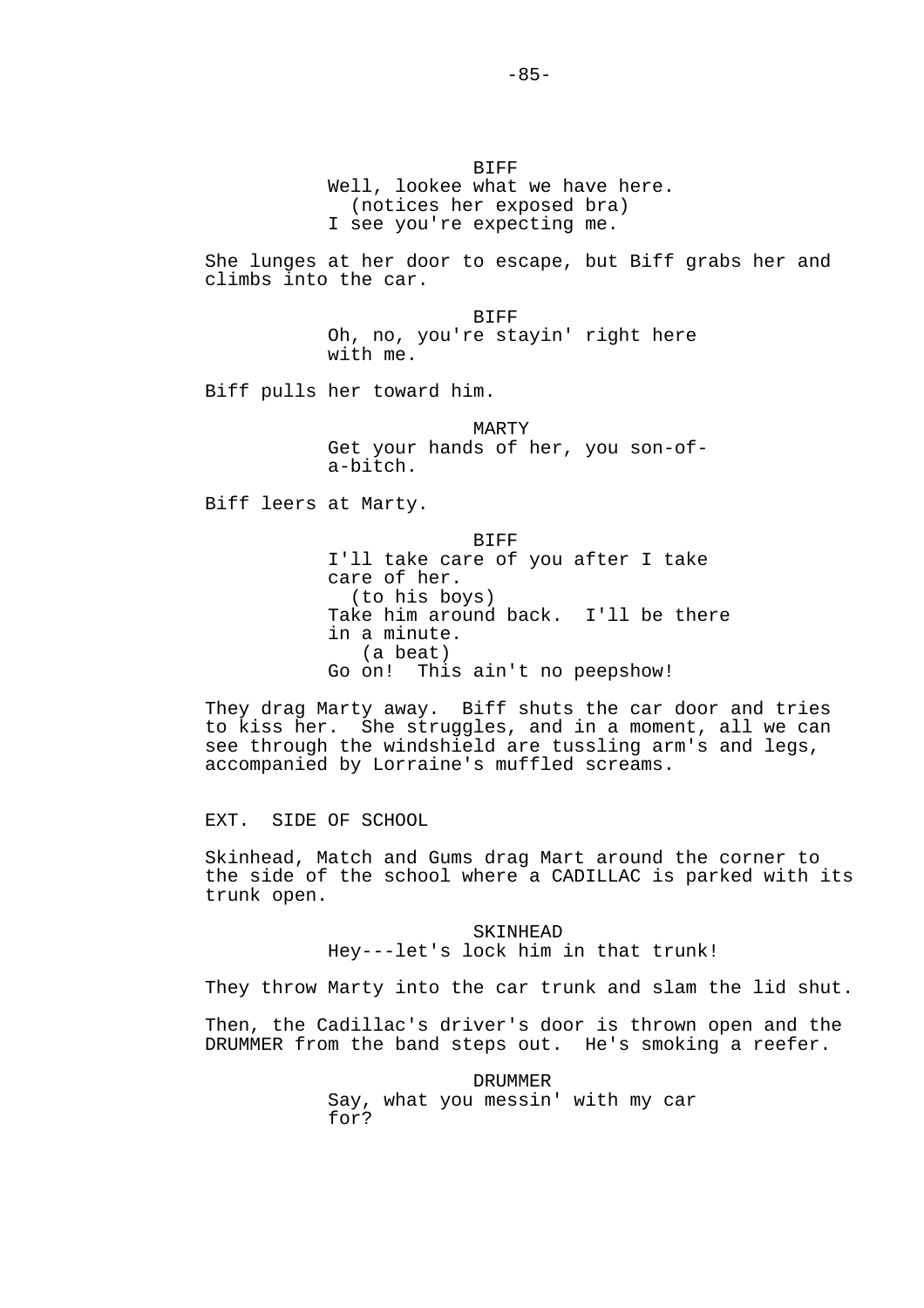# GUMS Beat it, spook, this don't conern you!

The other 3 cars doors open, and MARVIN MOON and the OTHER BAND MEMBERS get out. They look real "bad" with their processed hair.

> MARVIN Who you callin' "spook," peckerwood?

Biff's boys exchange worried looks as the band members advance on them.

#### SKINHEAD

 Hey, Gums, I don't want to mess with no reefer addicts!

Biff's boys take off (in the opposite direction from the Packard), but Marvin and the band manage to kick 'em all in the ass as they run away.

Now we hear beating on the trunk from the inside, and Marty's muffled voice.

> MARTY'S VOICE Lemme out! Lemme out!

 MARVIN Hey, Reginald, where's your keys?

The drummer checks his pockets, and inside the car. He can't find them.

> MARTY'S VOICE They're in here! The keys are in here!

 MARVIN Dammit, boy, you left them suckers in the trunk!

EXT. FRONT OF SCHOOL

George finally gets his jacket loose from the door jamb and hurries down the front steps, over to the parking lot. There are a few COUPLES hanging around.

GEORGE

runs frantically through the parking lot, looking for the right car. His eyes open wide upon seeing it.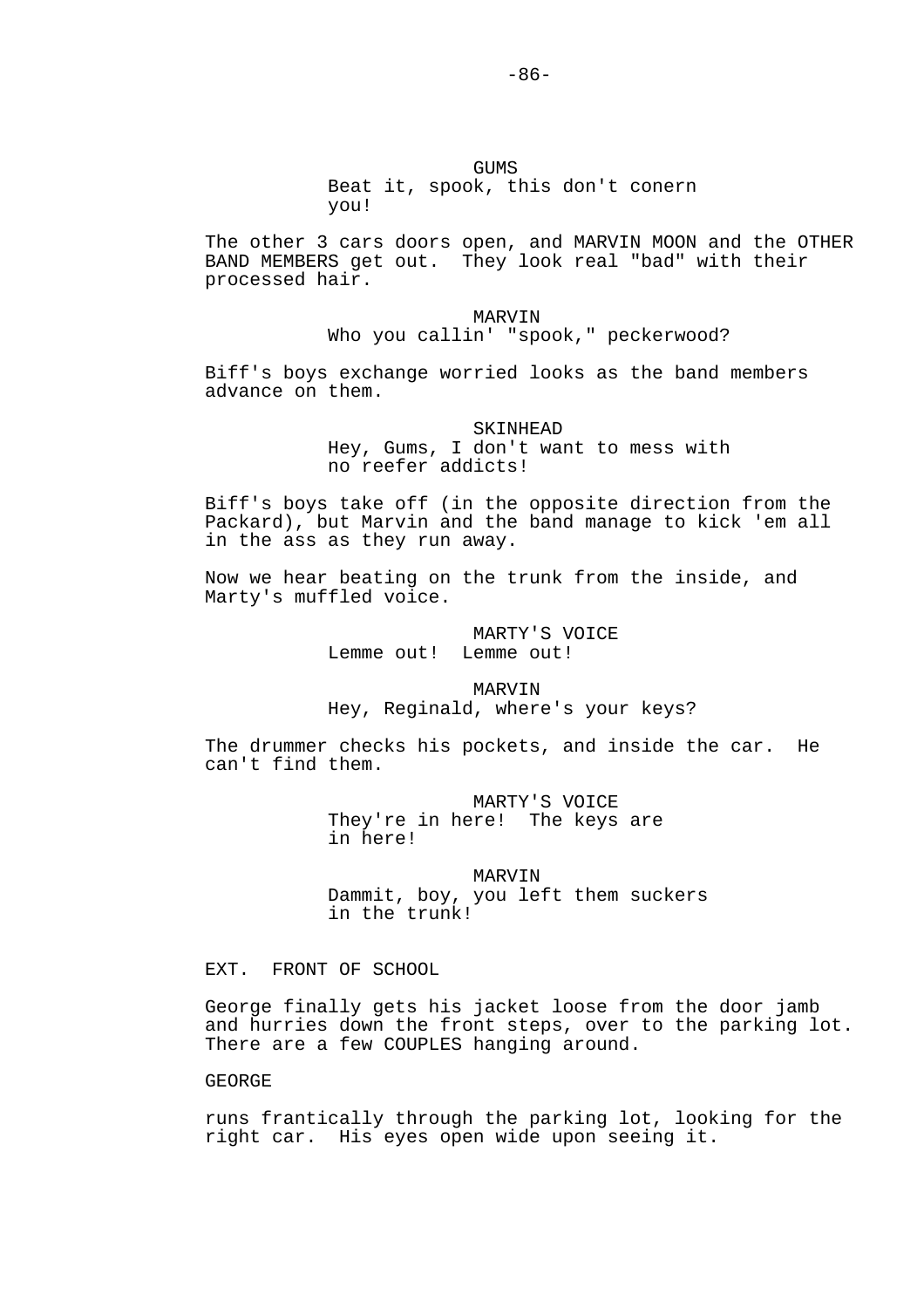the Packard. Through the windshield we see arms and legs flailing about in a struggle. We hear SCRAMING.

GEORGE

goes into his act. He adjust his pants, strides to the car like John Wayne, and opens the driver's door.

> GEORGE Hey, you! Get your damn hands-- uh, oh!

George realizes he's facing Biff. Now he's really scared.

 BIFF I think you got the wrong car, McFly.

LORRAINE<br>George! Help me! Help me!

George doesn't know what to do. He stares in dumbfounded amazement.

> BIFF Just close the door, McFly, and walk away.

 LORRAINE George! Please! Help me!!

EXT. AT THE CADILLAC

Meanwhile, Marvin is trying to pop the trunk lock with a Stiletto Knife. He's not having much luck.

EXT. PACKARD

George is still facing Biff, traped in his moment of indecision.

> BIFF All right, McFly, I asked you to leave. Now I'm gonna have to teach you a lesson.

Biff steps out of the car, grabs George's right arm, and starts twisting it.

George grimaces.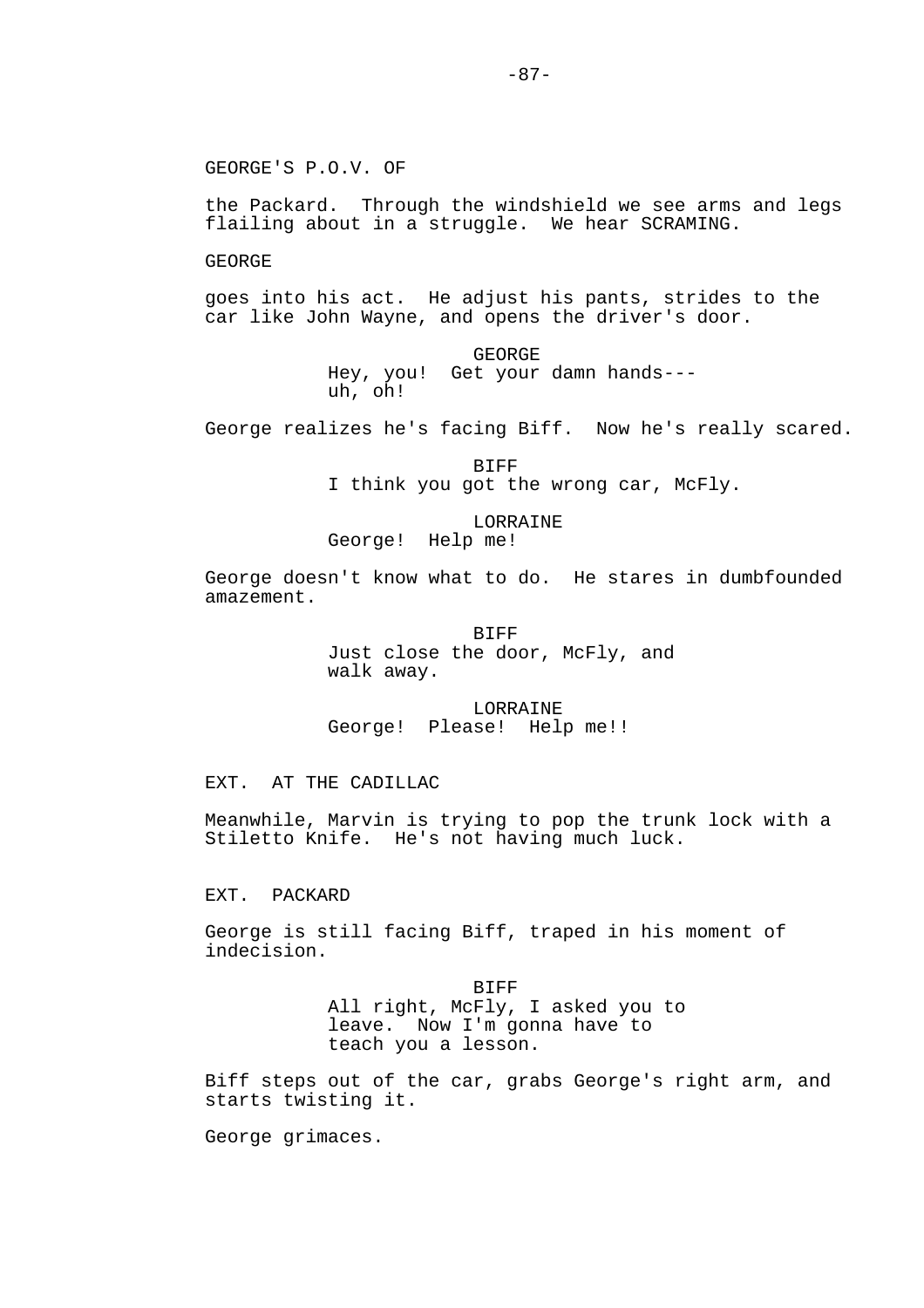We see the pain on George's face...pain and anger...building anger...then, almost by reflex action. George lets go with a TREMENDOUS LEFT HOOK, SMACK INTO BIFF'S FACE!

Biff hits the ground, out cold!

George can't believe he did it! He looks at his fist, looks down at Biff, and grins widely.

# LORRAINE Oh, George, you were wonderful!

She looks at him with adoring eyes.

# AT THE CADILLAC

Marvin has his knife in the lock. He gives it a hard jerk: the trunk pops open, but he puts a big gash in his hand.

### MARVIN Dammit---I sliced my hand!

Marty jumps out of the trunk.

### MARTY

# Thanks a lot!

He dashes back toward the Packard.

### MARTY

rushes onto the parking lot and is astonished to see GEORGE AND LORRAINE EMBRACING...and Biff out cold on the ground. He keeps his distance, allowing them to have their moment.

Nearby, a few bystanders are discussing what they just saw.

> BYSTANDER #1 Never knew McFly had it in him.

 BYSTANDER #2 Laid him out cold with one punch!

 BYSTANDER #3 Somebody better call an ambulance.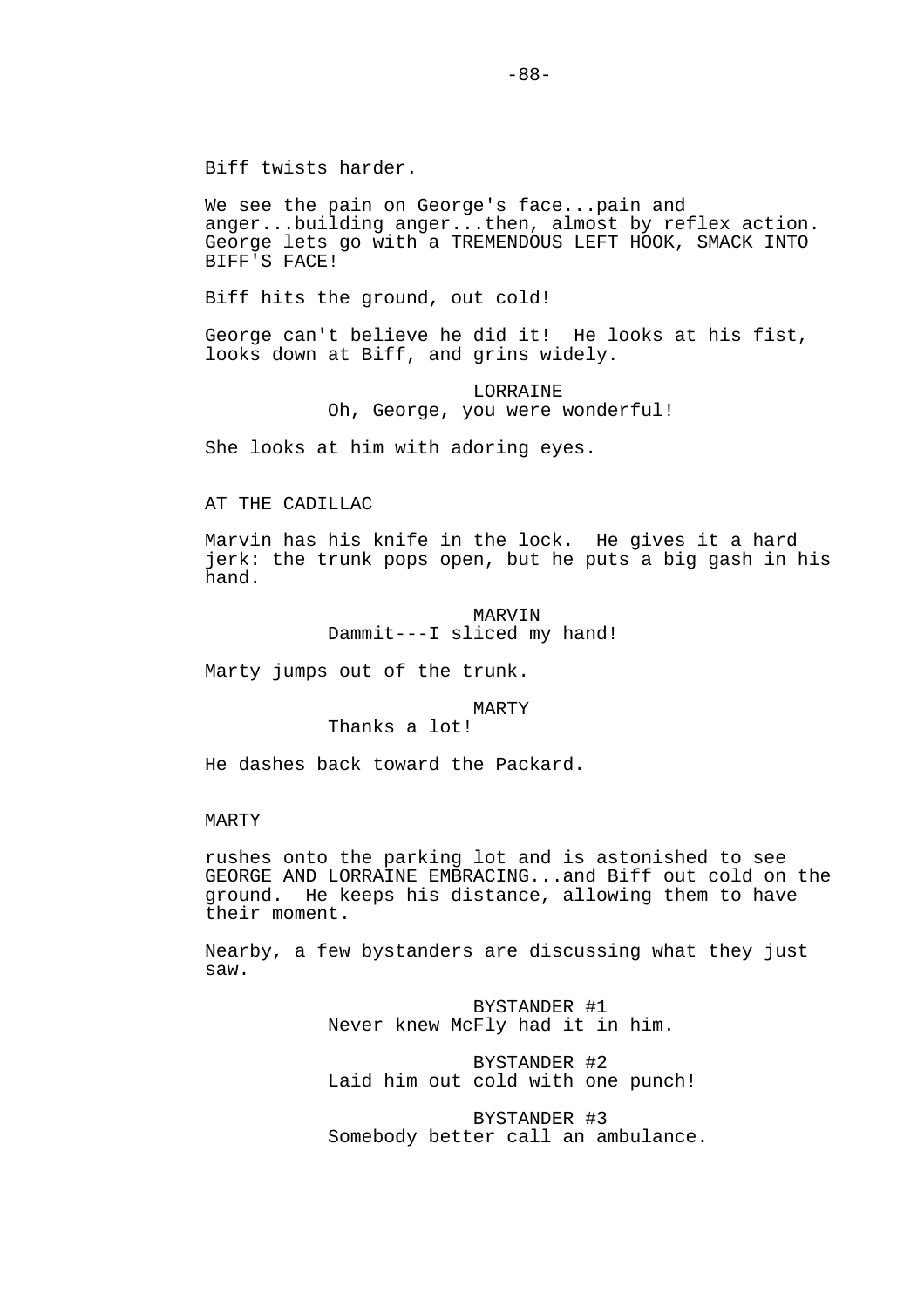Marty can't believe what he's hearing.

Now George and Lorraine head for the school.

EXT. FRONT OF SCHOOL

George and Lorraine go up the front stairs. Marty watches from a safe distance away. Just as they're about to go in, Lorraine turns and sees Marty. She smiles. He smiles back.

Now Marty pulls out the snapshot and takes a look.

INSERT - SNAPSHOT

Marty's own image is beginning to fade.

MARTY

is shocked. He considers the situation a moment, then realizes the answer. He runs back toward the Cadillac.

AT THE CADILLAC

Marvin is wrapping a handkerchief around his cut hand while the band looks on.

Marty runs over to them.

 MARTY Hey, you guys, you've gotta get back in there and finish the dance!

MARVIN

 Sorry, my friend, but we're through for tonight.

MARTY

What do you mean, you're through?

DRUMMER

 Look at Marvin's hand! He can't play with it like that. And we can't play without Marvin.

MARTY

 But you've gotta play! That's where they fall in love---on the dance floor! If there's no music, they won't dance!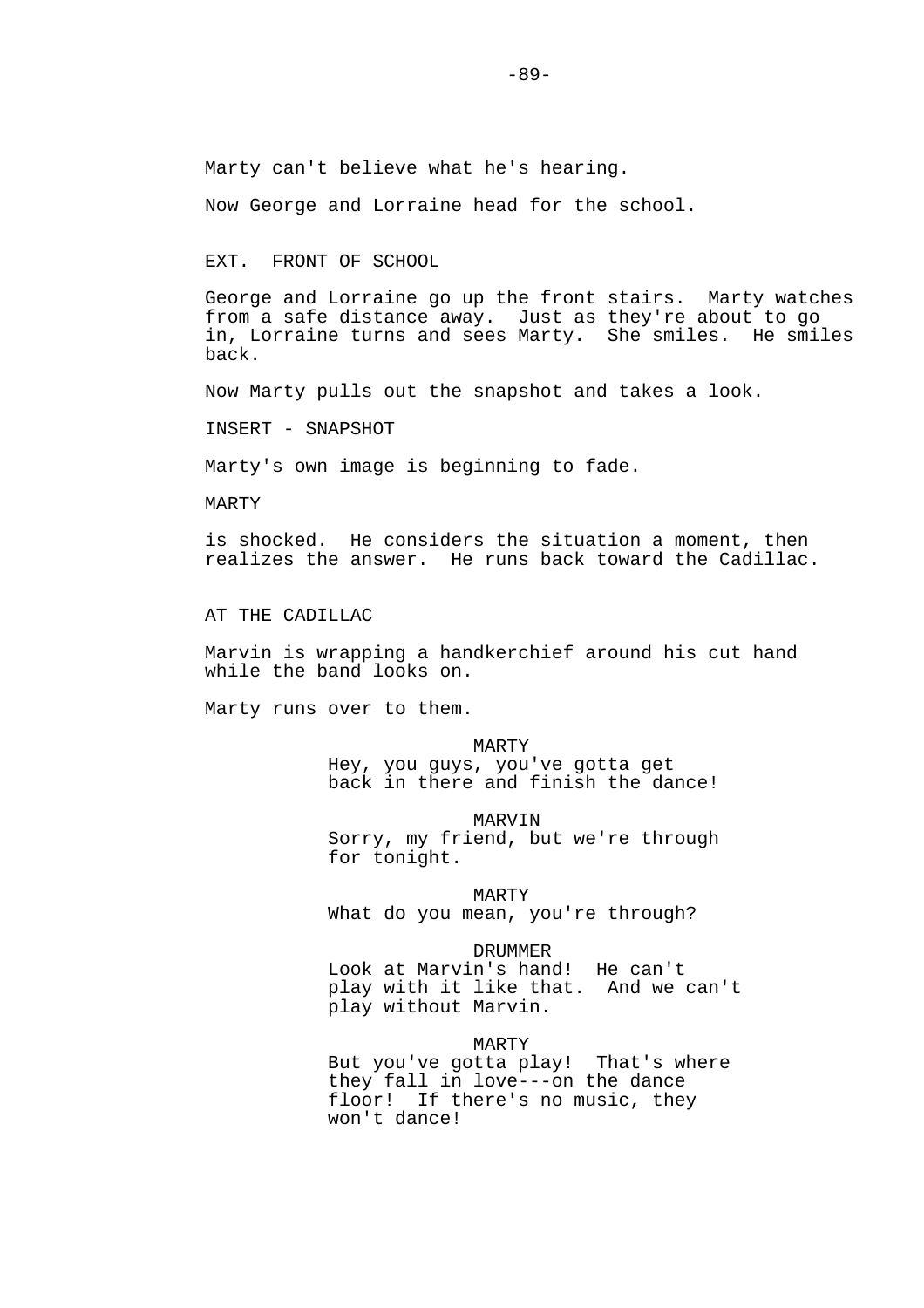DRUMMER Hey, man, the dance is over...unless you know somebody who can play guitar.

 MARTY As a matter of fact, I do...

CUT TO:

INT. SCHOOL GYM - ON STAGE

The band returns on stage, along with Marty who has Marvin's guitar.

Mavin steps up to the microphone.

MARVIN

 Ladies and gentlemen, due to an unforseen accident to my hand, I will be unable to play during the last set. However, taking my place is a young man I just met, who I believe will do just fine. Let's have a round of applause for young Marty Klein!

There's APPLAUSE as Marty is hit by a spotlight.

Marty gulps...it could be the YMCA all over again.

GEORGE AND LORRAINE step out on the dance floor. Marty sees them; they see Marty and smile.

> MARVIN All right, let's hit it! (singing) 1-2-3 o'clock, 4 o'clock rock!

Marty freezes. He misses the downbeat.

 MARVIN (cont'd) 5-6-7 o'clock, 8 o'clock rock!

Again Marty misses his cue. The band members exchange looks.

> MARVIN (cont'd) 9-10-11 o'clock, 12 o'clock rock, We're gonna rock! Around! The Clock tonight...

Marty still hasn't played a note---he's too scared. The band plays without him.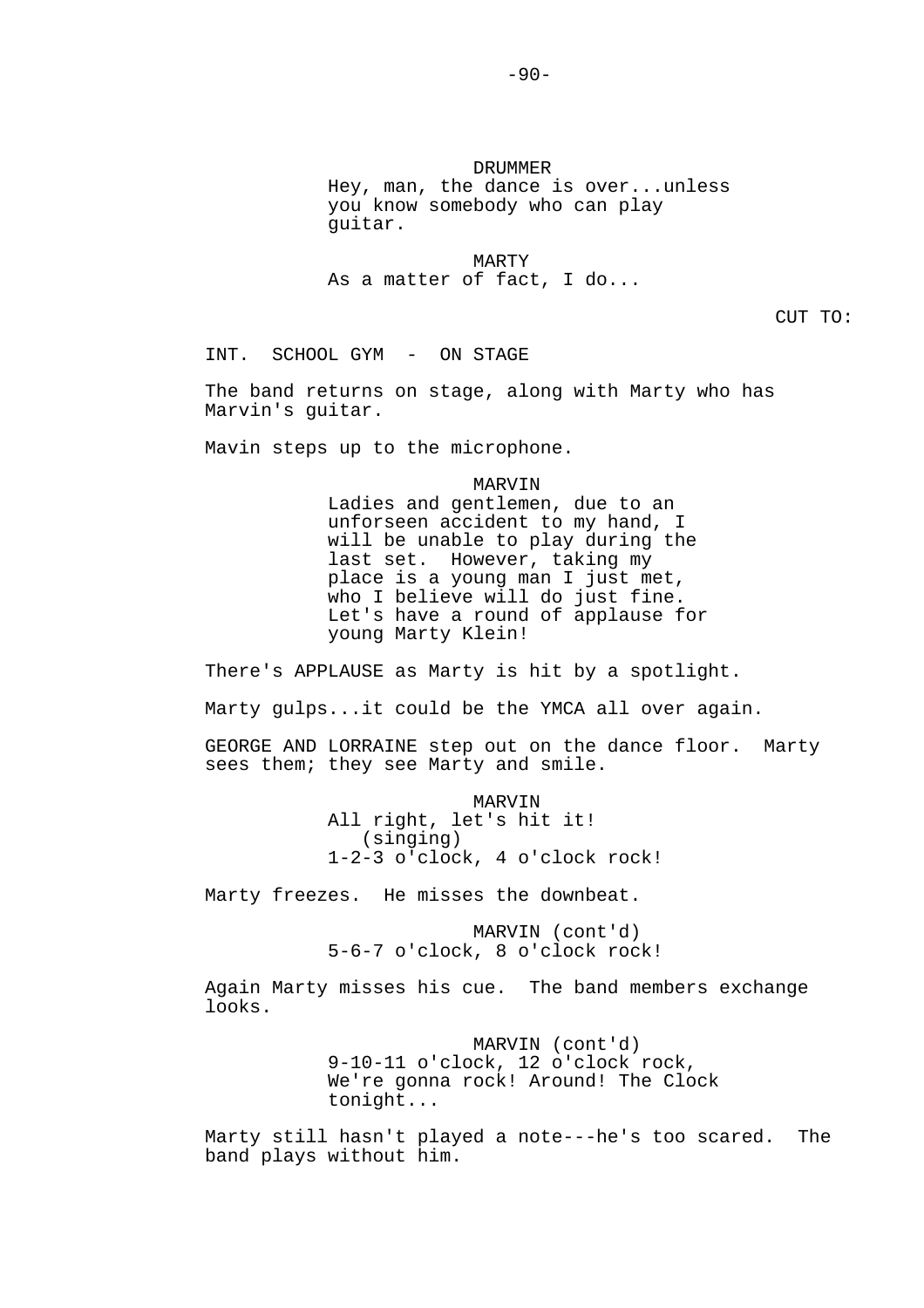George isn't dancing. He's looking up at Marty, with an expression of "say it ain't so."

Marty sees him, sees the disappointment and disillusionment written on his father's face. All he can do is react with shame.

George turns away. He can't even look at Marty now. He starts to walk away from Lorraine.

Marty's face takes on a determined look: he won't let George down, he can't. His right hand fingers grip the guitar frets tightly. He closes his eyes...takes a deep breath...his left hand moves toward the strings...closer...closer...and at last, MARTY PLAYS! And oh, how he plays---he's never sounded better; "Rock Around The Clock" never sounded better.

The band members exchange approving looks.

George turns around and sees for himself: Indeed, Marty is playing like he's never played before. Now he joins Marvin at the microphone and SINGS with him.

Marty sees George and winks at him.

George grins. He runs back to Lorraine, grabs her up and they start dancing! Lorraine is delighted!

And Marty is delighted. He now looks at the back of his guitar where he has attached the SNAPSHOT with chewing gum.

INSERT - SNAPSHOT

Marty's image is now sharp and clear, and his sister and brother are fading back in!

ON THE DANCE FLOOR

George and Lorraine are dancing their hearts out, and from the looks on their faces, there can be no doubt: they're in love.

INSERT - SNAPSHOT

The photo is now as it was originally, with Marty, Linda and Dave all "back in existence."

ON STAGE

Marty euphorically begins cavorting around like Little Richard!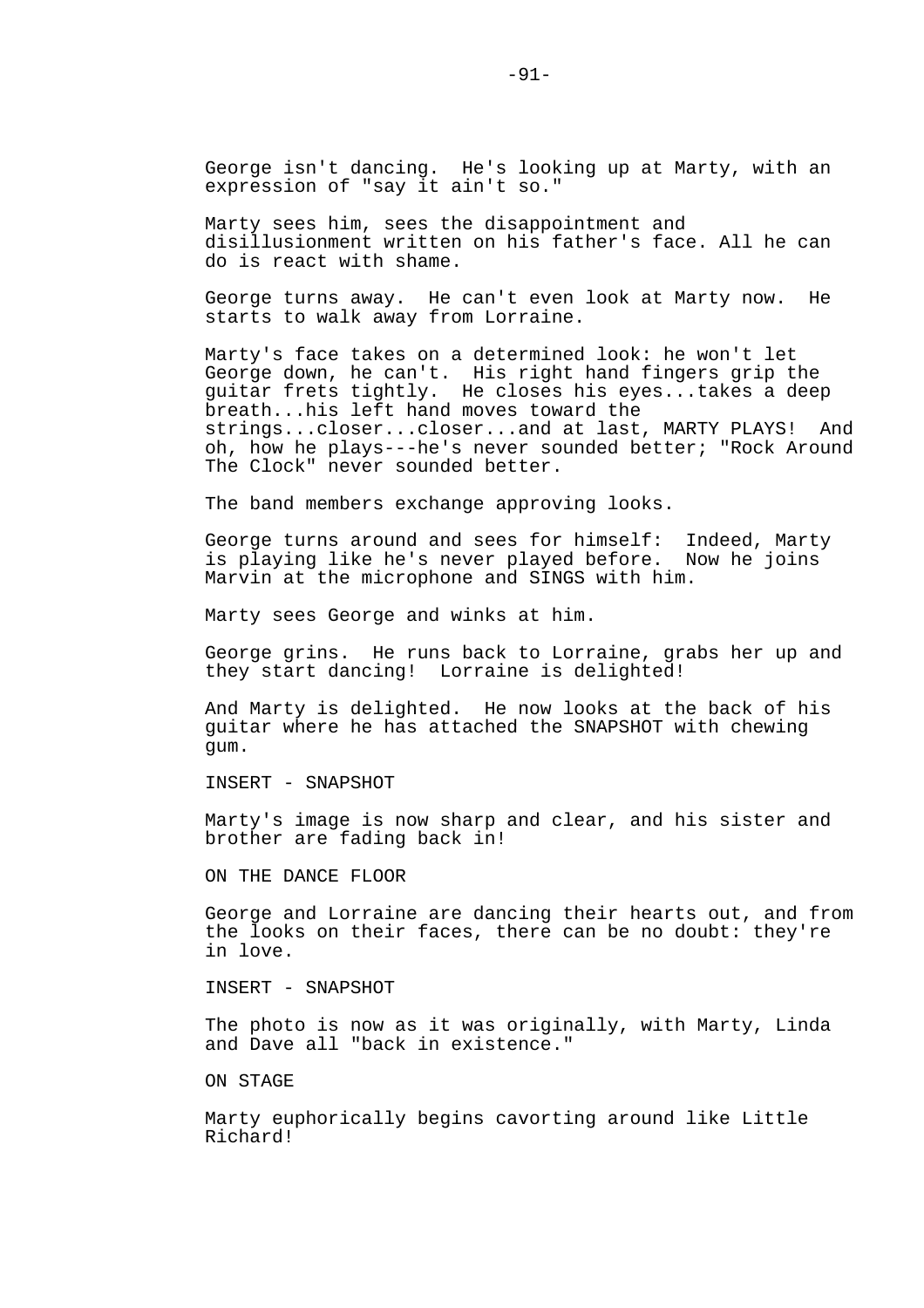Marvin is impressed...as are the other musicians.

And the kids all go nuts, jumping and screaming.

Mr. Strickland, however, just shakes his head with disgust.

How Marty tears open his shirt and does some Elvis pelvis moves!

Girls scream!

Marty wraps up the song with a final riff, and the students all go berserk with applause!

Marty grins widely: his rock 'n roll dream has come true.

CUT TO:

### EXT. ELMDALE HIGH

Brown's truck pulls up in front of the school. Marty comes running out and jumps into the cab.

INT. TRUCK - BROWN, MARTY

Brown looks at Marty with questioning eyes.

#### MARTY

 Everything's cool! They're in love, and here's the proof.

Marty hands Brown the snapshot. Brown has a look. Satisfied, he puts the truck in gear and pulls out.

#### MARTY

 Yes, sir, old George really came through. Laid out Biff with one punch...cold cocked him...and I had to miss it. I never knew he had it in his.

### **BROWN**

No?

 MARTY No. My old man's never stood up to Biff in his life.

**BROWN**  (with concern) Hmmmmm....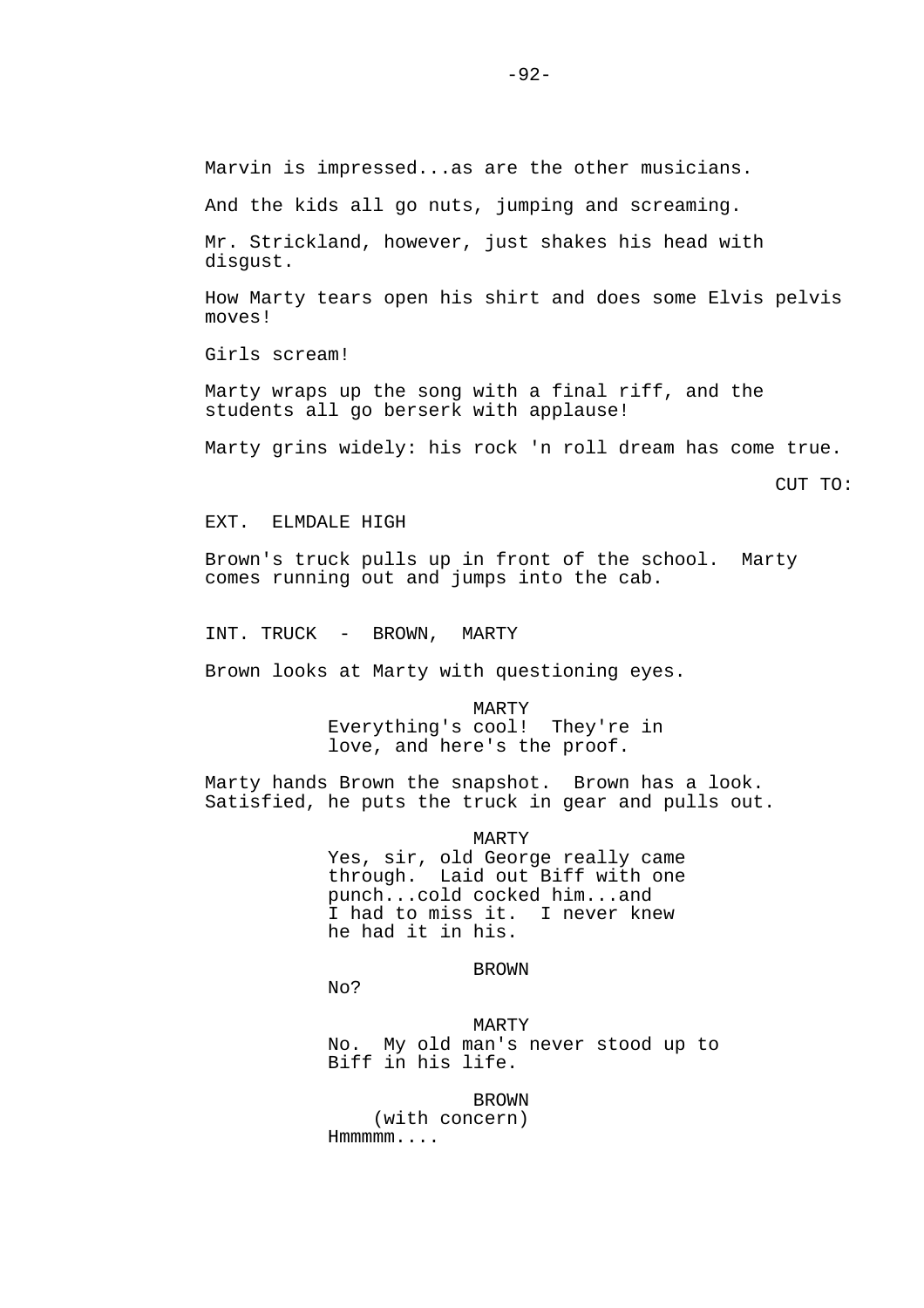MARTY (oblivious to Brown) I just wish I could have seen it.

EXT. STREET

The truck drives off into the night.

DISSOLVE TO:

EXT. NEW MEXICO DESERT - TEST SITE ENTRANCE - DAY

A sign on the barbed wire fence reads "Restricted Area, U.S. Army Atomic Test Site, Authorized Personnel Only."

Brown's truck is at an intimidating looking gate, awaiting entrance.

CLOSER ANGLE

In the truck, Marty and Brown are both wearing white technician's coats.

An M.P. is looking over Brown's papers.

 M.P. (referring to the cargo) Radiation equipment, eh? You guys are sure cuttin' it close. Zero hour's in 93 minutes.

**BROWN** We'll be out of here.

 M.P. You'd better be.

He hand Brown back the papers and waves them through.

The truck proceeds.

CUT TO:

EXT. P.O.V. THRU BINOCULARS OF THE BOMB TOWER

The bomb tower looks something like an oil derrick...the A-Bomb suspended from the top. We are looking at it from a good distance away.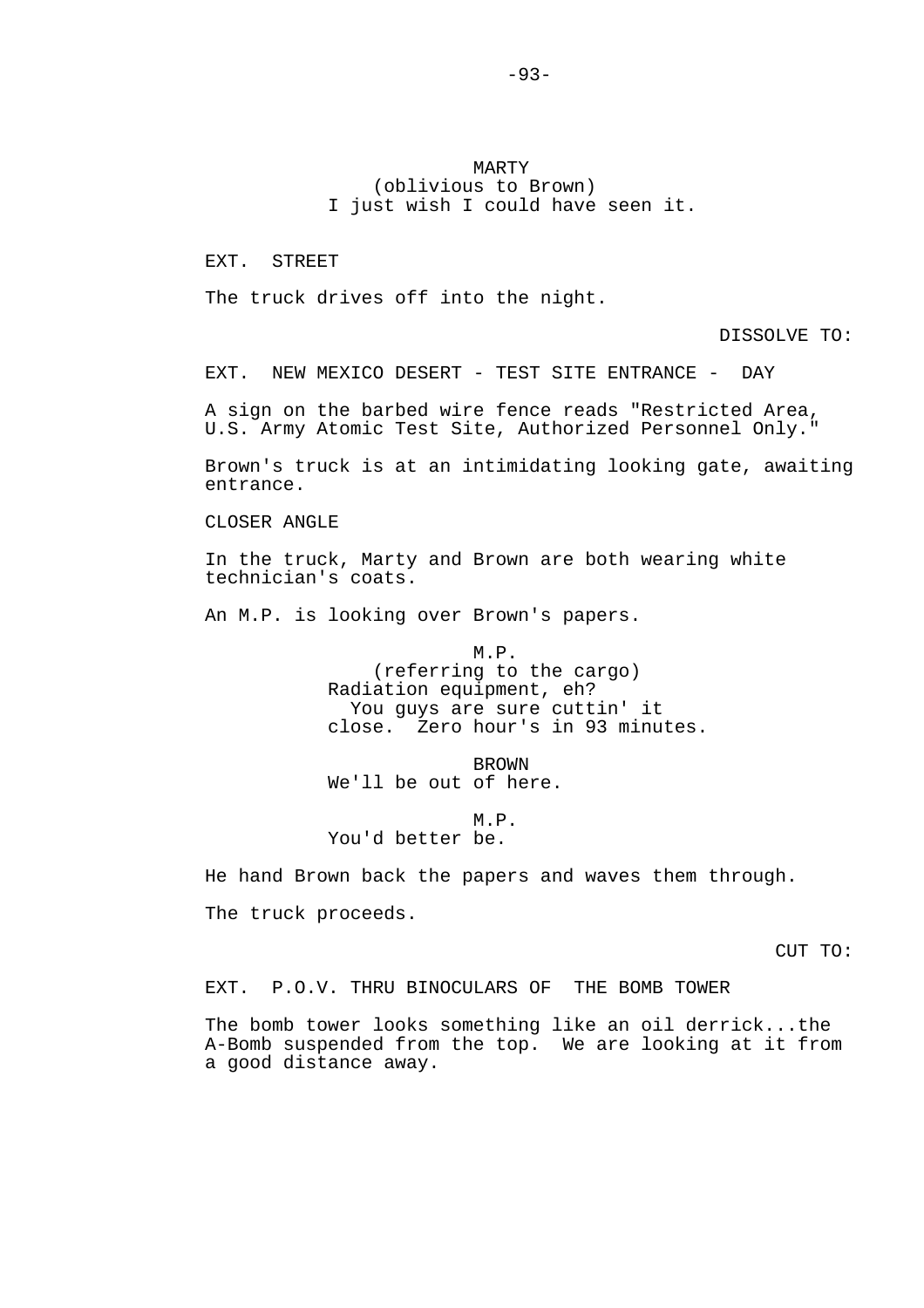BROWN (V.O.) There it is: ground zero. They drop the bomb from the top of the tower by radio trigger.

# EXT. "SUBURBIA" TEST SITE

MARTY lowers his binoculars. BROWN is pointing the tower out to Marty from their "base" in the driveway of a tract home---exactly the same set-up we saw in the documentary in Marty's 1985 science class.

The truck is in the driveway, and the DeLorean has been unloaded: it's in the open garage.

They walk toward the DeLorean. Brown's coat is off---it's laying in the truck.

> BROWN You can monitor the countdown on the car radio: it's being covered live from CBS News Bomb Headquarters.

 MARTY Jesus, those guys cover everything!

BROWN

 We're about a mile away, to give yourself a headstart of about... let's see, this thing does zero to sixty in about what? 2 or 3 seconds?

MARTY

Try 9 seconds.

 BROWN (shakes his head) For the car of the future, it's pretty slow.

 MARTY Tell me about it. You should have built this into a Z-28.

> BROWN Z-28? Is that some futuristic new alloy?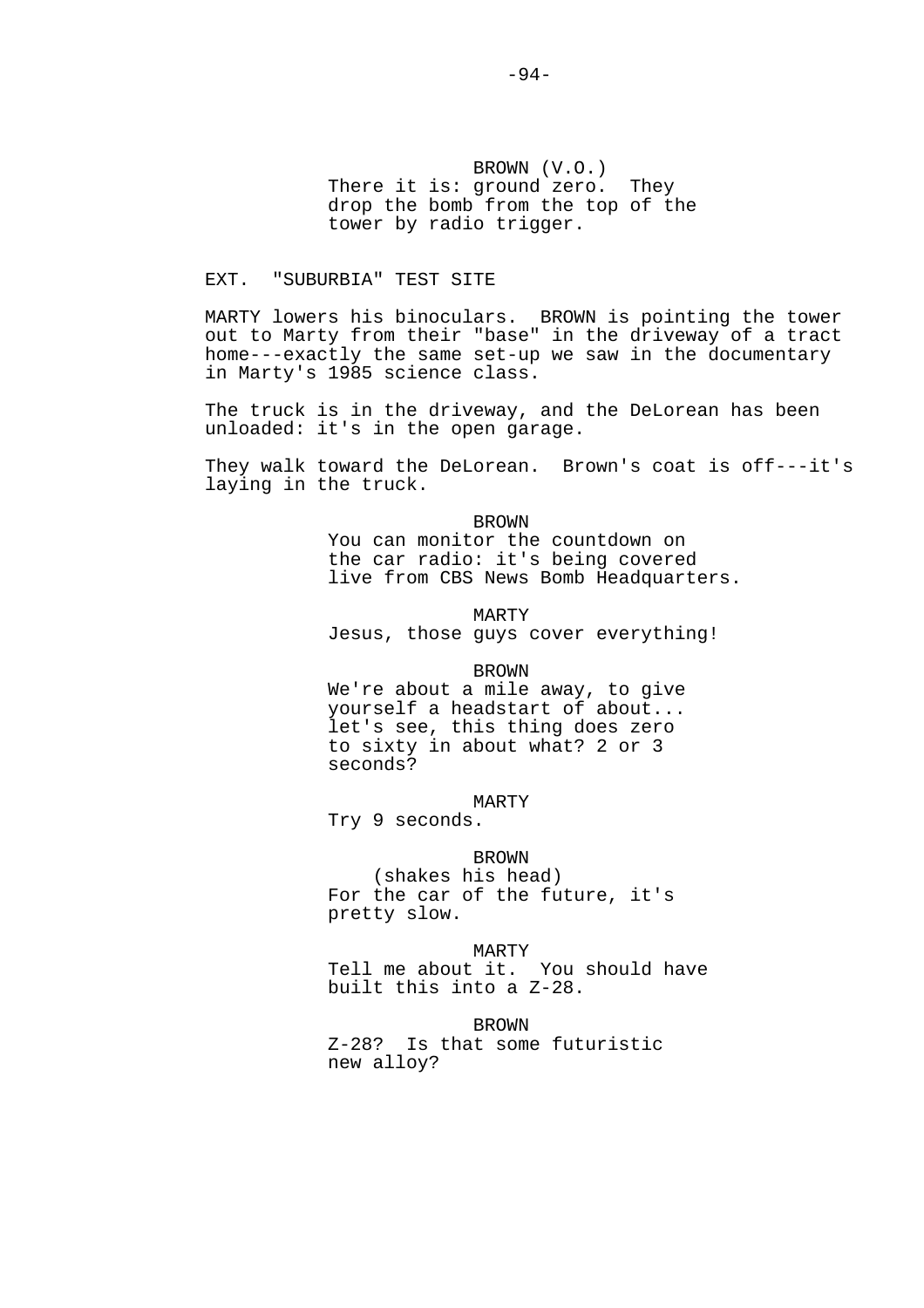# MARTY

No, it's a car.

#### BROWN

 Give yourself a headstart of about 30 seconds. That means at detonation you should have just passed that house over there.

Brown points to the most distant house. Marty has a look through his binoculars.

P.O.V. THRU BINOCULARS

of the distant house where there are mannequins on the front lawn: a man mowing the lawn and a woman sunbathing on a chaise lounge.

BACK TO SHOT

**BROWN**  We'd better set your destination time.

#### MARTY

 Well, I left 1985 on October 5, at about 1:30 a.m. central time.

Brown lifts the gull wing door and diagrams the destination time.

BROWN

 Then why don't we set your arrival time for 3 days later, on October 8, oh, about 8 o'clock in the morning. That'll give me 3 days to take a leisurely drive out here so I can meet you.

Marty becomes uneasy as he thinks about the fate of Dr. Brown.

> BROWN (continuing) It should be an interesting rendezvous. (Jots it down with pen and paper) That's October 8, 1985, 8 a.m. Not that I'll forget, but why take chances.

Marty can't bear it. He takes a deep breath.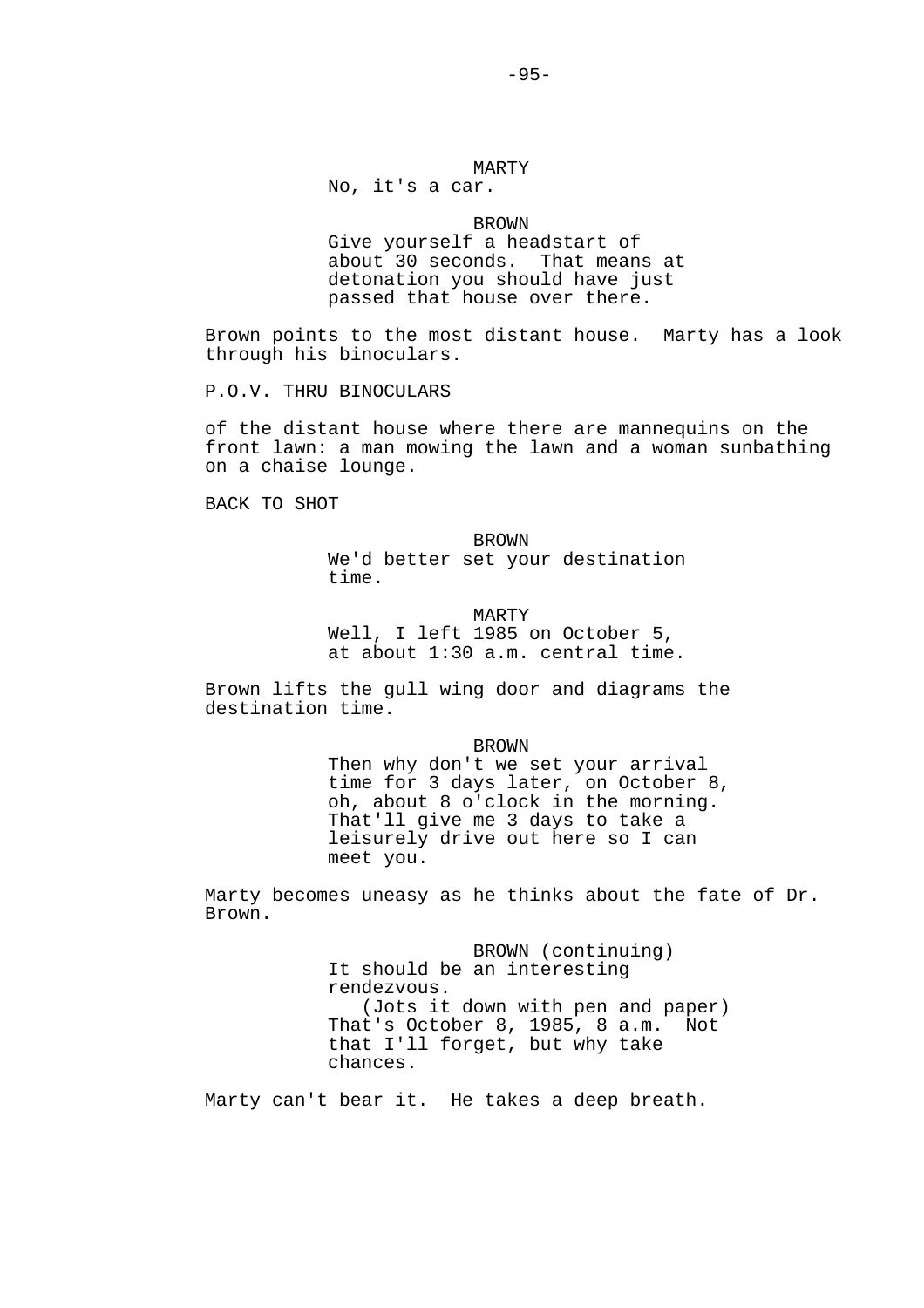MARTY Listen, Doc, there's something I've gotta tell you about the future----

 BROWN No, Marty. You musn't tell me anything more about the future.

 MARTY But this is important!

### BROWN

 I don't care how important it is, you can't tell me. We've already seen what disastrous effects prior knowledge can have on the course of future events. We must leave well enough alone. Neither of us has any business playing God, so let's just let history run its course.

Marty sighs, frustrated.

### MARTY

All right.

Marty goes into the house.

INT. TRACT HOUSE

4 MANNEQUINS are seated at the dining room table, posed at dinner, with food in front of them.

MARTY sits at a desk in the LIVING ROOM, writing a letter. (The house is a model home, fully furnished, and the open desk drawer contains stationery.) He reads it over.

MARTY

 "Dr. Brown, on October 5, 1985, at about 1:30 a.m., you will be shot by terrorists. Please take whatever precautions are necessary to prevent this heavy... (crosses it out, corrects it) ...terrible disaster. Your friend, Marty. March 27,1955."

Satisfied, Marty folds the letter, puts in it an envelope, and writes something on it.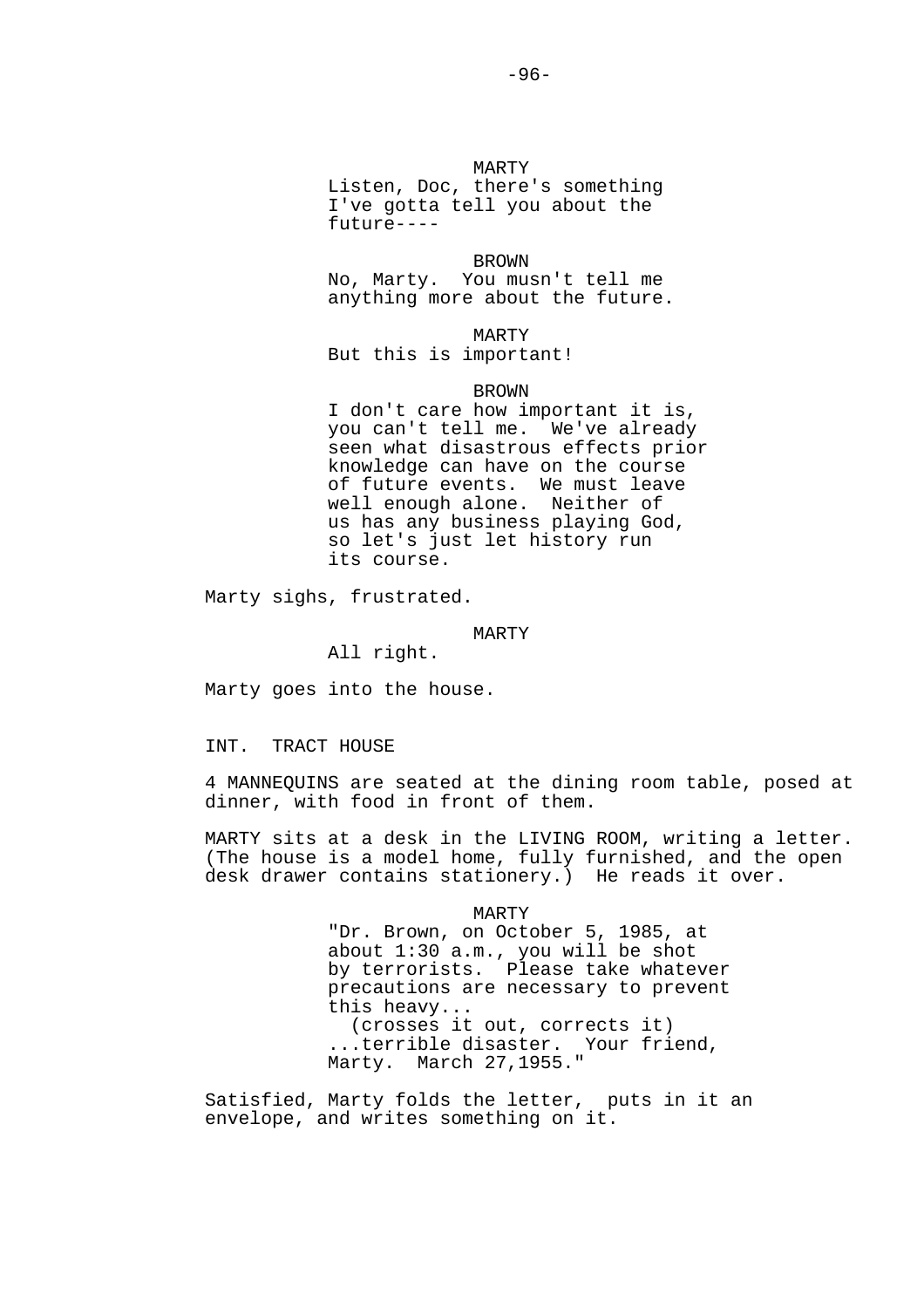#### INSERT - ENVELOPE

"Dr. Brown: do not open until October 1, 1985."

#### EXT. TRACT HOUSE

Marty comes out of the house carrying a MALE MANNEQUIN on which he has put his white technician coat. He takes it to the truck and sits it in the cab. Now he checks to make sure that Brown isn't watching...

Brown is not. He's adjusting the dish on the DeLorean roof.

Marty pulls the envelope out of his pocket and sticks it in the breast pocket of Brown's coat, next to his sunglasses.

Now Marty rejoins Brown.

 ANNOUNCER (V.O. radio). T-minus 51 minutes and counting.

 BROWN Well, Marty, I'd better go. I'll see you in... (takes abacus out of pants pocket) ...precisely 30 years, 6 months, 12 days, 21 hours and 9 minutes.

 MARTY I hope so, Doc. I hope so.

 BROWN (thinks he's referring to the DeLorean)

 Hey, you've got nothing to worry about. It brought you here, it'll bring you back.

They walk over to the truck. Brown pulls out a walkie-talkie.

**BROWN** 

 Oh, here's a walkie-talkie. We can keep in touch until zero hour.

### MARTY

 Thanks. (extends his hand) Doc: thanks for everything.

They shake hands...and embrace.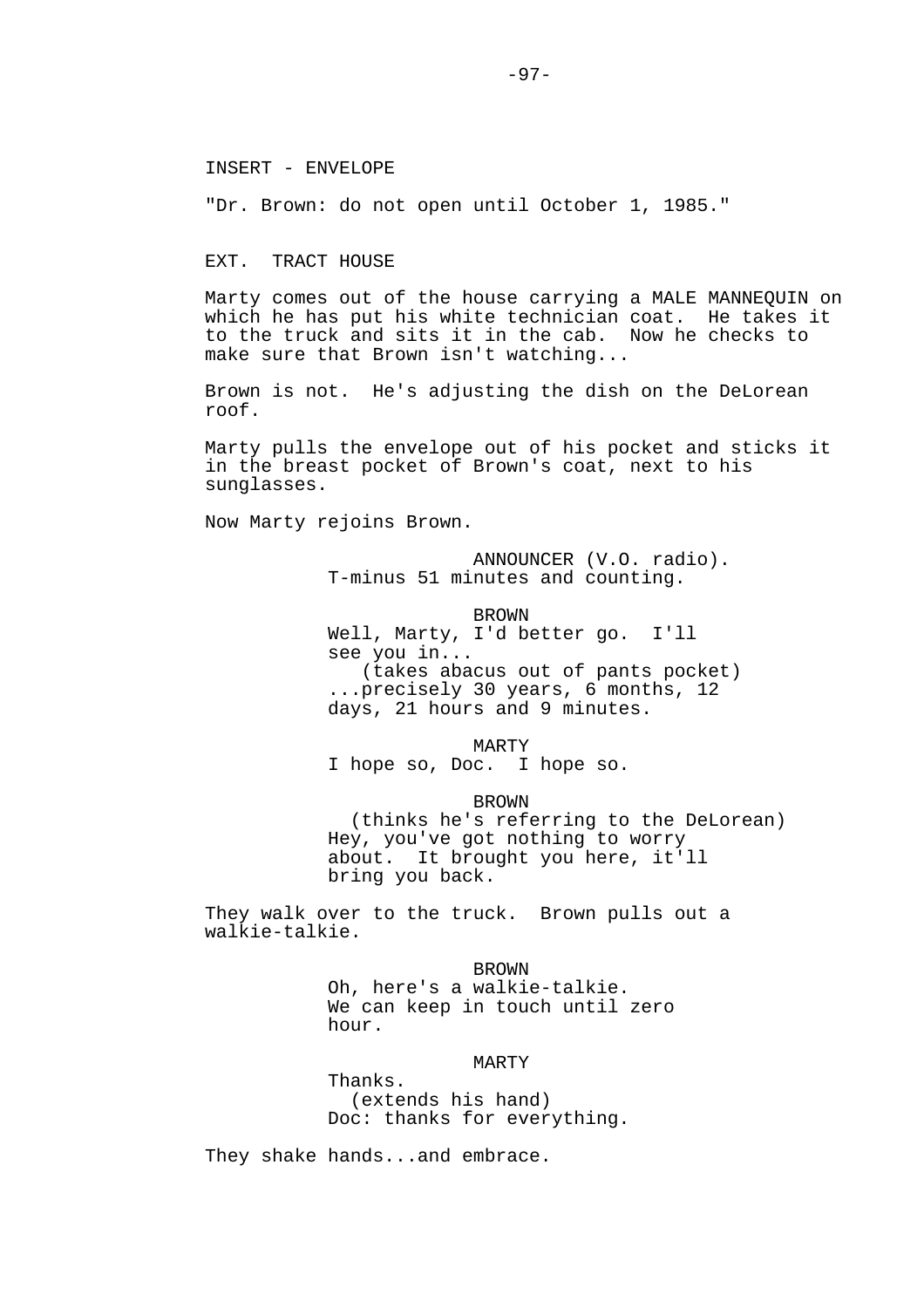BROWN Believe me, Marty, it's been quite an education.

He puts his coat back on, climbs into the truck and revs up.

> BROWN See you in the future!

Marty waves as Brown drives off.

CUT TO:

P.O.V. THRU BINOCULARS OF

BROWN'S TRUCK leaving the main gates.

INT. COMMAND BUNKER - DETONATION CONTROL

This is a 1950's version of Mission Control, where the personnel, Military and Civilian, actually control the nuclear test.

MAJOR LANZA is watching thru raised binoculars.

 MAJOR LANZA There go those 2 jokers from the University, General.

Next to him is GENERAL NORDELL, gruff and military. Nordell takes a look through his own binoculars.

> GENERAL NORDELL G-2 should never let those eggheads in here. I don't trust 'em. I'll bet they're all working for the Commies.

Major Lanza picks up a field telephone.

 MAJOR LANZA (into phone) Command Bunker to Perimeter. Is evacuation complete?

 PHONE VOICE Yes, sir. This area is now secure.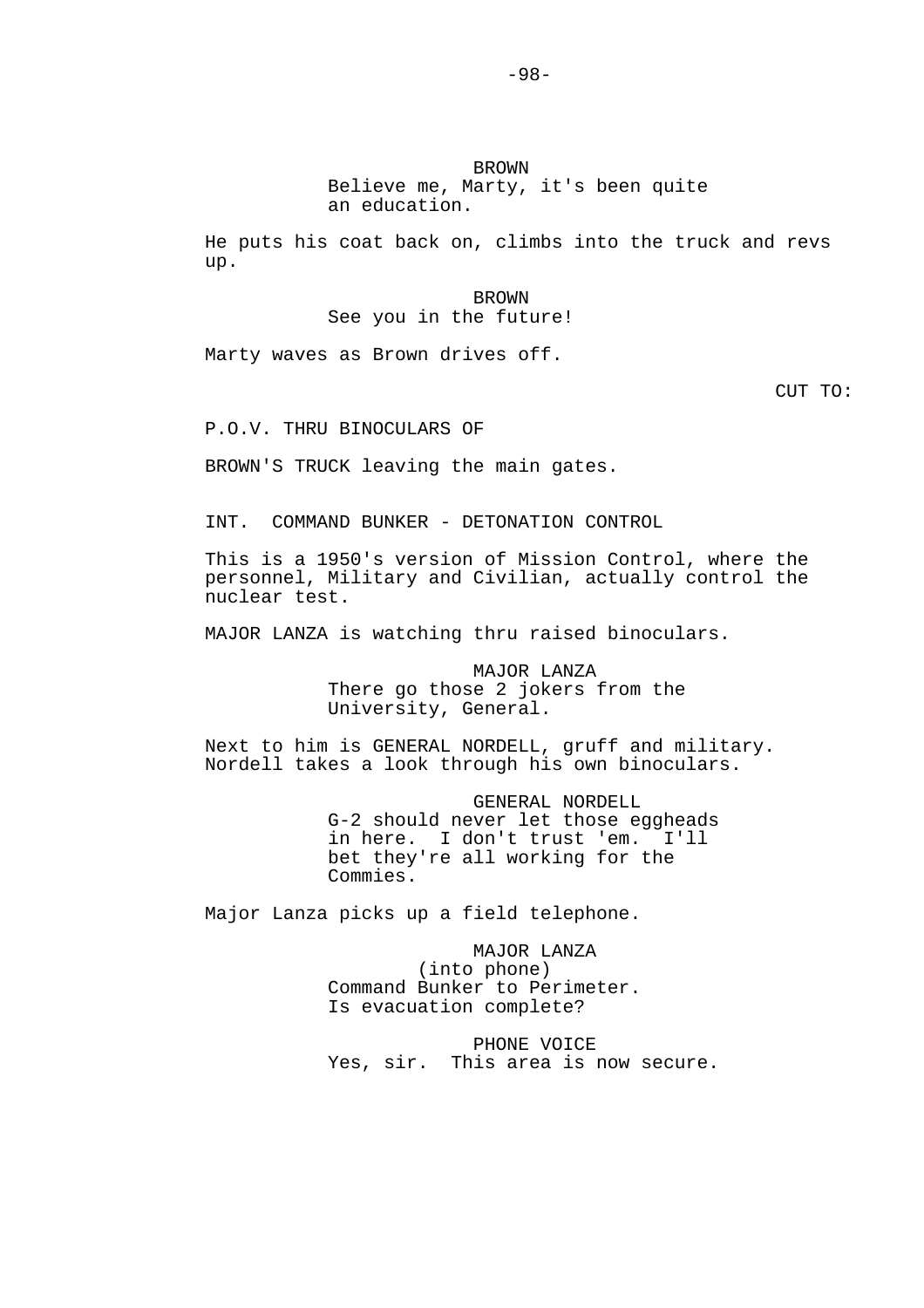# INT. TRACT HOUSE

CLOSE ON CONSOLE RADIO, broadcasting the countdown.

 RADIO VOICE We're coming up on T-minus 2 minutes till zero hour here at CBS News Bomb Headquarters...

MARTY is wearing his radiation suit, looking over the dinner table for something to eat. But the meal consists of meat loaf, mashed potatoes and mixed vegetables! Marty shakes his head and heads for the refrigerator in the kitchen.

### EXT. DESERT ROAD

Brown's truck is parked at a spot on a desert road giving him a vantage of the test site from several miles away. He too is wearing a radiation suit, and is Listening to the CBS broadcast on his truck radio. He picks up his walkie-talkie.

> BROWN Brown here, do you read me, Marty? Over.

### INTERCUT WITH MARTY

Marty comes out of the kitchen eating an apple and picks up the walkie talkie from the dining room table.

> MARTY I'm right here, Doc.

 BROWN 2 minutes to go. You should prepare for departure.

### MARTY

Right.

Marty goes outside with the walkie-talkie.

IN THE GARAGE

Marty climbs into the DeLorean and turns on the radio.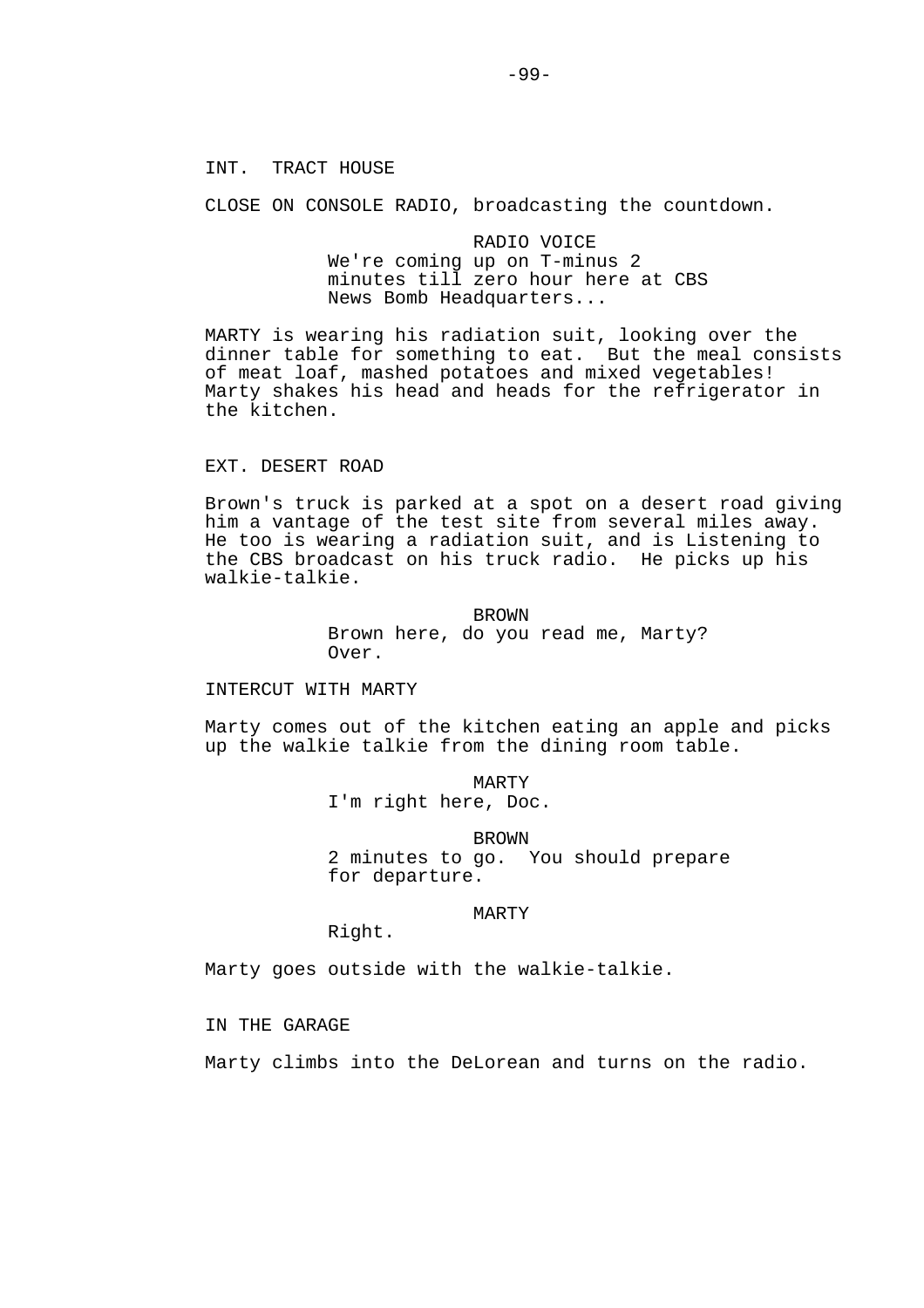### RADIO VOICE

 All personnel and spectators in the vicinity of the blast are now instructed to don protective eye gear, goggles or sunglasses. All those without such eye protection are cautioned not to look directly at the blast.

Marty puts on his mirrored Porsche sunglasses.

DOCTOR BROWN

reaches in under his radiation suit and pulls out his own sunglasses...along with MARTY'S LETTER. Brown looks at the envelope and shakes his head.

> BROWN (into Walkie-talkie) Marty, what is the meaning of this letter you put in my pocket?

INTERCUT WITH MARTY IN THE DELOREAN

 MARTY You'll find out in 30 years.

 BROWN It contains information about the future, doesn't it?

 MARTY You'll find out in 30 years.

 BROWN I warned you about this, Marty! The consequences could be disastrous!

 MARTY You've gotta take the risk, Doc. Your life depends on it.

 BROWN No, Marty, I will not accept the responsibility. I'm tearing the letter up right now. (rips it to shreds) Can you hear that?

 MARTY All right, Doc, I'll just have to tell you.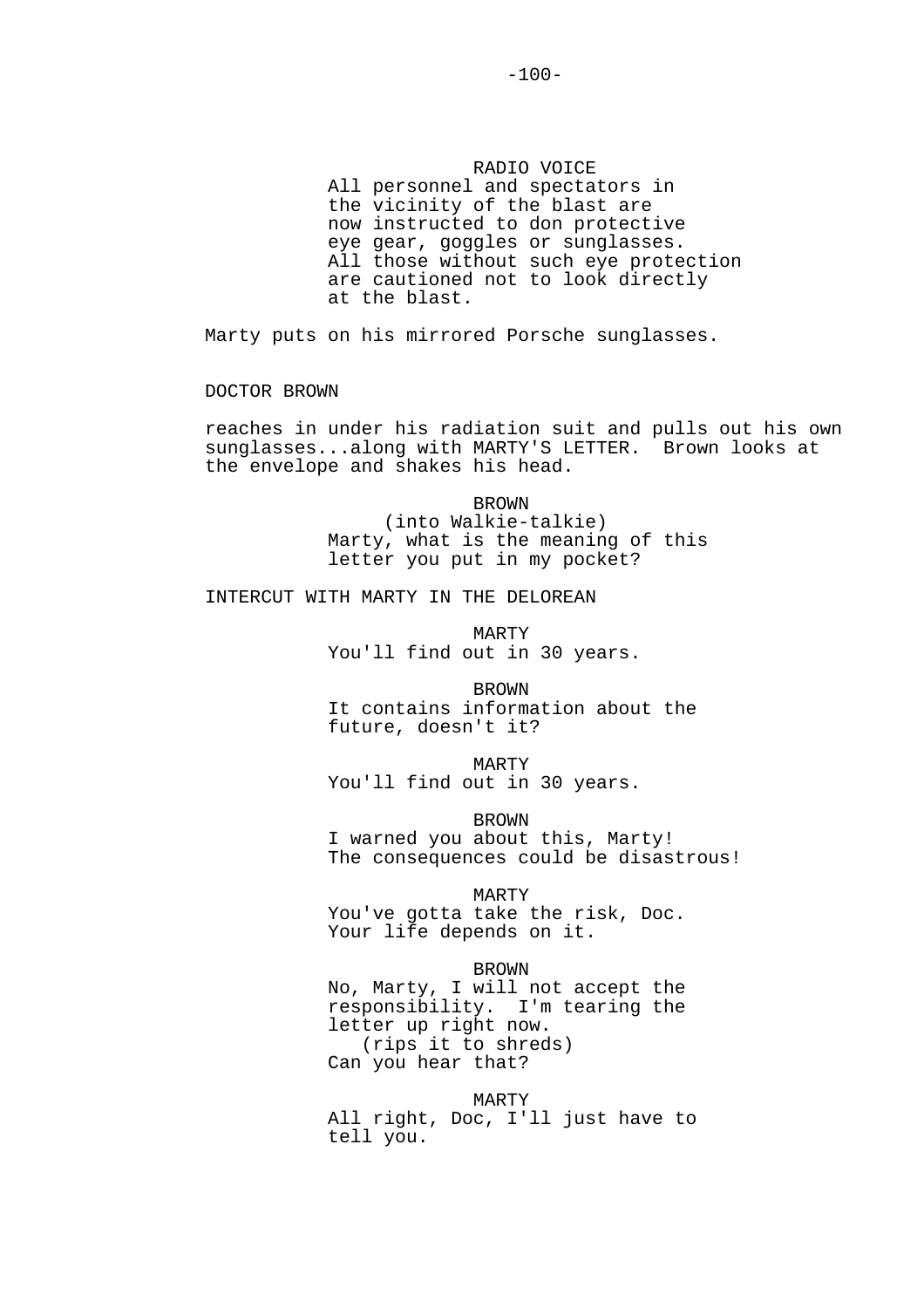BROWN No, you won't! I'm shutting off my radio! See you in 30 years!

Brown shuts off his walkie-talkie.

ON MARTY

desperately trying to regain contact.

 MARTY But Doc, that's the point! You WON'T see me in 30 years! Hello? Doc? Are you there? Come in, Doc!

 CONTROL VOICE (V.O. radio) T-minus 30 seconds and counting...

## MARTY

Shit!

Marty turns the key in the ignition...but the car won't start. He tries again...still it won't turn over.

> MARTY I don't believe this!

He pumps the gas and tries it again: at last the ENGINE ROARS TO LIFE! Marty shifts into gear.

THE DELOREAN

peels out of the garage and heads for ground zero!

INT. MOVING DELOREAN

Marty flips the "Time Circuit" switch on---but nothing happens! He flicks it back and forth---no response. Now he smacks the dashboard with his fist. The "Time Circuits Activated" light comes on.

Marty sighs relief, then picks up the walkie-talkie again.

 MARTY (into walkie-talkie) Doc! Come in Doc! Goddammit, I'm trying to save your life!

 CONTROL VOICE (V.O. radio) 20...19...18...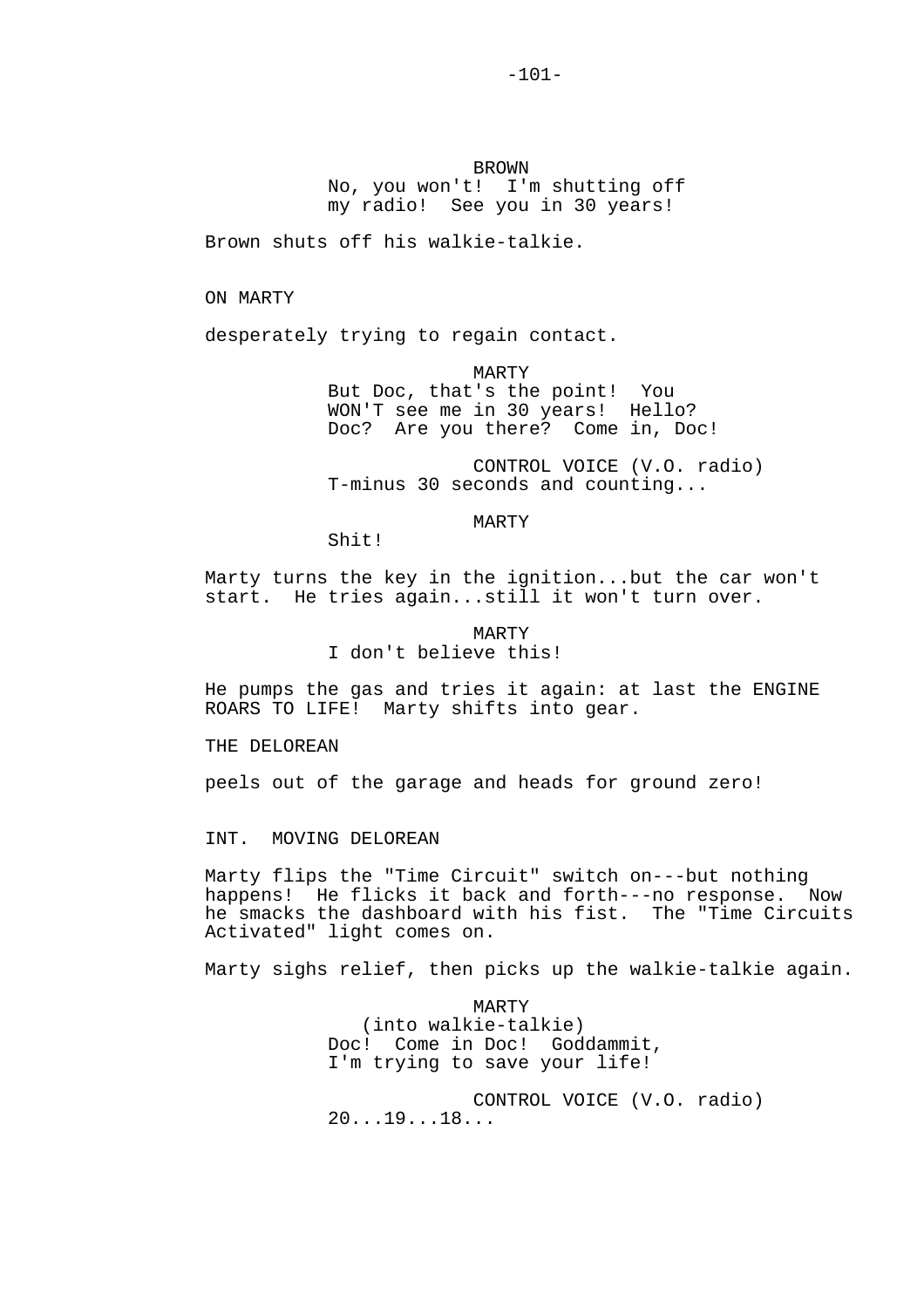MARTY Doc, I'm running out of time---time! (a sudden idea) That's it! I'll give myself some extra time!

Marty throws down the walkie-talkie and reaches for the destination date setting.

It now reads "10-8-85." Marty pushes a button above the day setting. It drops back to  $10-7-85$ , then  $10-6$ ,  $10-5...$ 

> MARTY The 5th is when you get killed... I'll give myself, one... (pushes it once to 10-4) ...two days...

He pushes it again, but nothing happens. It remains at 10-4. He pushes it again.

> MARTY Dammit, don't break down! Just one more day!

The speedometer passes 80!

9...8...

 CONTROL VOICE (V.O. radio) 14...13...12...

INT. COMMAND BUNKER

Everyone has sunglasses on, and many are watching the test site through binoculars.

> MAJOR LANZA Unauthorized vehicle approaching ground zero!

 GENERAL NORDELL (looking thru binocs) What the hell is that?

 MAJOR LANZA I don't know, but he's heading straight for the bomb tower!

CONTROL VOICE

 GENERAL NORDELL It's a sabotuer! A commie sabotuer! I told you they were commies! (to the controller) Fire the bomb! Fire the bomb now!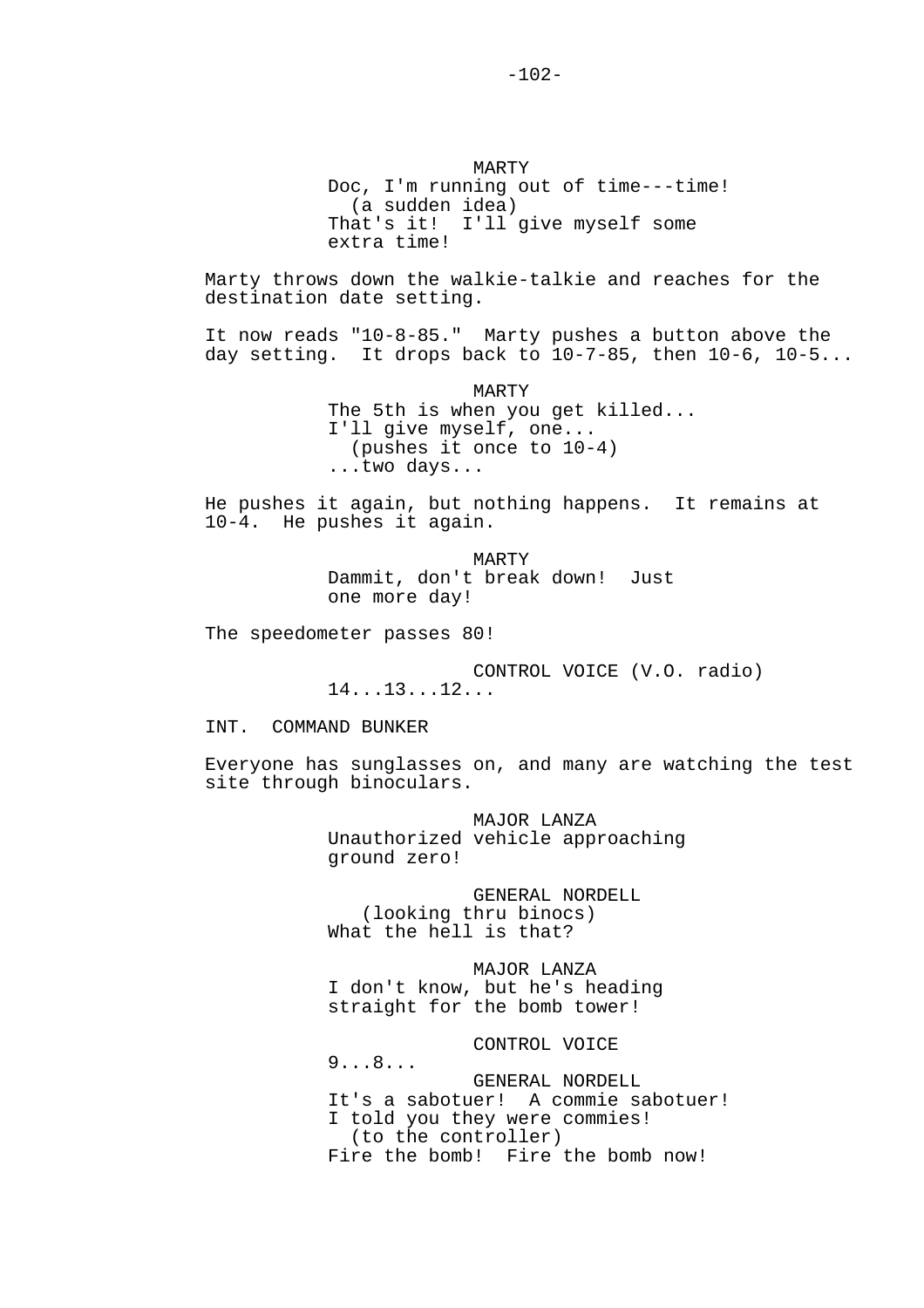### CONTROLLER What's that sir?

### GENERAL NORDELL

FIRE!

The General reaches over and pushes the red button himself!

> GENERAL NORDELL So long, Mr. Commie!

INT. DELOREAN DASHBOARD

The speedometer reaches 88!

EXT. TEST SITE, GROUND ZERO

DETONATION!

The blinding fireball whites out the scene----and the DeLorean is gone!

The heat storm devastates the suburban houses as the huge mushroom cloud towers above the desert floor.

CUT TO:

BLUE SKY

and tilt down to the TEST SITE, 30 YEARS LATER.

A TOUR GUIDE in a National Park service type uniform leads a group of 20 TOURISTS, mostly JAPANESE, toward a FLAT ROCK MONUMENT with a BRASS "X" imbedded in it.

 GUIDE Now, the monument we're approaching denotes Ground Zero---the actual spot impact took place. Many similar tests were conducted at various sites throughout the 1950's.

As the tourists gather around the monument, many snap pictures.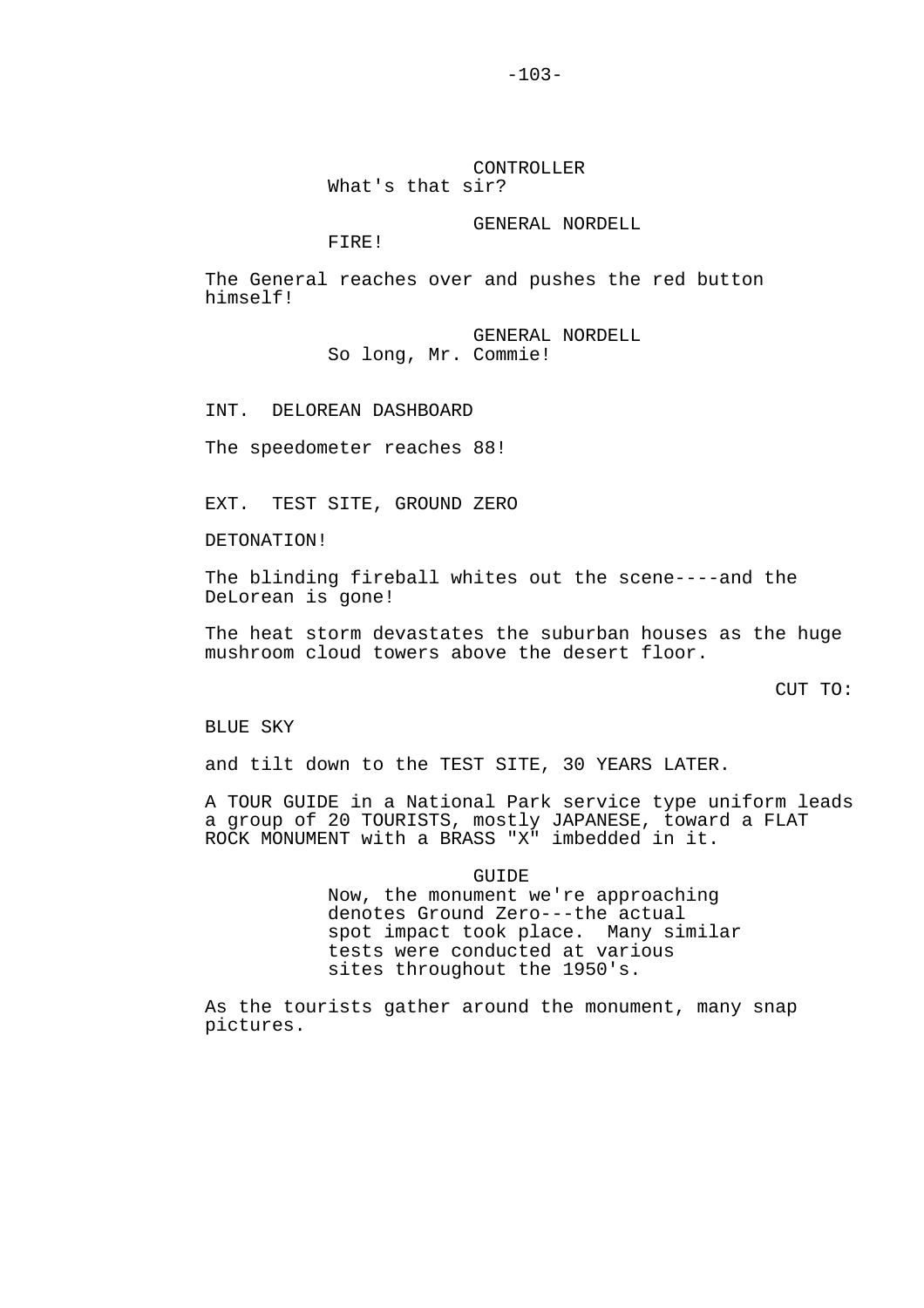TOURIST Uh, sir, what about those rumors I've heard about strange phenomena around these test sites---mutations, alien visitations...?

**GUIDE** You've been watching too many movies, sir.

Suddenly, a sharp blast of wind comes up, accompanied by a SONIC BOOM and an eerie glow...and THE DELOREAN REAPPEARS, going almost 90 m.p.h., right at the tourists!

They scream, scattering like rabbits! The Guide is knocked over---we hold on his stunned reaction.

Now the DeLorean stops and backs up to the Guide. The Japanese are furiously shooting photos.

The gull wing door rises and Marty sticks his head out. He's in his full radiation suit.

There are, of course, more reactions of panic from the tourists.

# MARTY (to the guide) What's the date?

The Guide is shaking with fear, not sure what it is he's facing.

# **GUIDE** Wh-who are y-y-you?

Marty whips off his radiation hood.

# MARTY

 I'm from another planet! Now, what's today's date?

# GUIDE

October 4th...

 MARTY I know it's the 4th! What's the year?

# **GUIDE**

1985.

# MARTY

Thank you.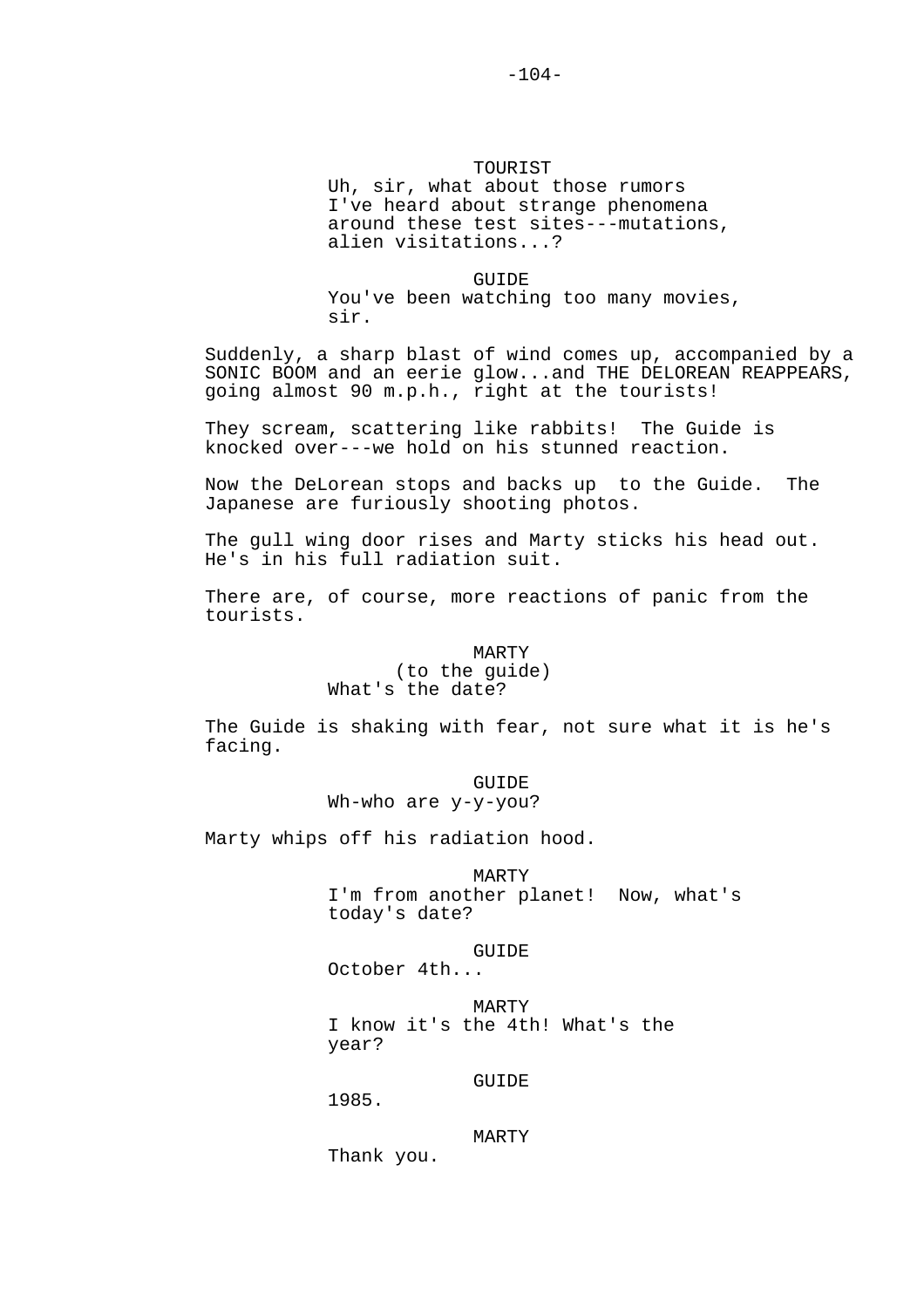Marty lowers the door and drives off, leaving behind him a huge cloud of dust.

CUT TO:

### EXT. THE ATOMIC GAS STATION - DAY

A typical desert gas station. Its sign is a Mushroom Cloud with the lettering, "Atomic Gas - Beer." A grizzled OLD TIMER sits out in front reading the paper.

The DeLorean roars in and Marty climbs out.

# MARTY Fill 'er up! Unleaded!

The Old Timer stares with amazement at the dish antenna on the roof.

> OLD TIMER What's all that junk on the roof?

 MARTY It's a time machine.

### OLD TIMER

Oh.

Marty dashes for the PHONE BOOTH while the old fellow starts filling up the tank.

IN THE PHONE BOOTH

as Marty finishes dialing.

 RECORDING (V.O. phone) The number you have reached has been disconnected and there is no new number.

# MARTY

Shit!

Marty slams the receiver down. He looks at the gas station clock. It's 8:20.

### MARTY

runs back to his car. The attendant is still filling it up---the pump is one of those antiques that takes forever.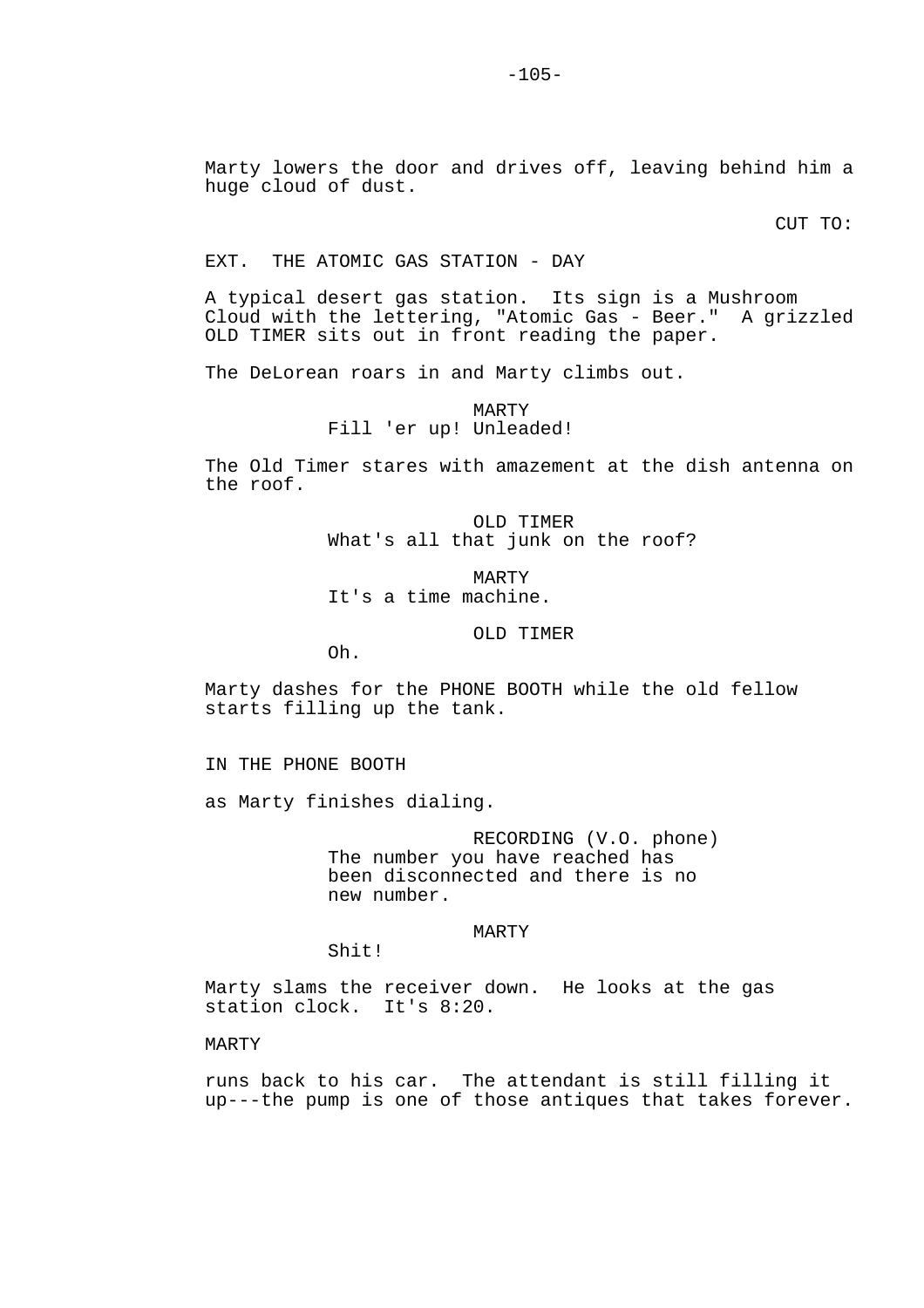MARTY Couldn't you speed it up a little there?

 OLD TIMER You in a hurry, son?

 MARTY Mister, I gotta drive 1435 miles in about 15 hours.

 OLD TIMER Shit, boy, you're gonna have to move faster than a jackrabbit with its ass on fire.

MARTY

I know.

EXT. ATOMIC GAS STATION - FROM THE HIGHWAY as Marty SCREECHES out in his race against time!

CUT TO:

EXT. HIGHWAY - ON A BILLBOARD

The sign says "Welcome To Texas, The Lone Star State."

We hold: the DeLorean roars by and off, into the distance.

CUT TO:

EXT. HIGHWAY - ON A BILLBOARD

The sign says "Welcome To Oklahoma, The Sooner State." We hold: the DeLorean roars by and off, into the distance.

CUT TO:

EXT. HIGHWAY - ON A BILLBOARD

The sign says "Welcome To Missouri, Speed Limit 55 MPH."

We hold...but there's no DeLorean.

Then we CRANE UP, and beyond the billboard we see A HIGHWAY PATROL CAR has the DeLorean off the side of the road, where a cop is writing Marty a ticket!

CUT TO: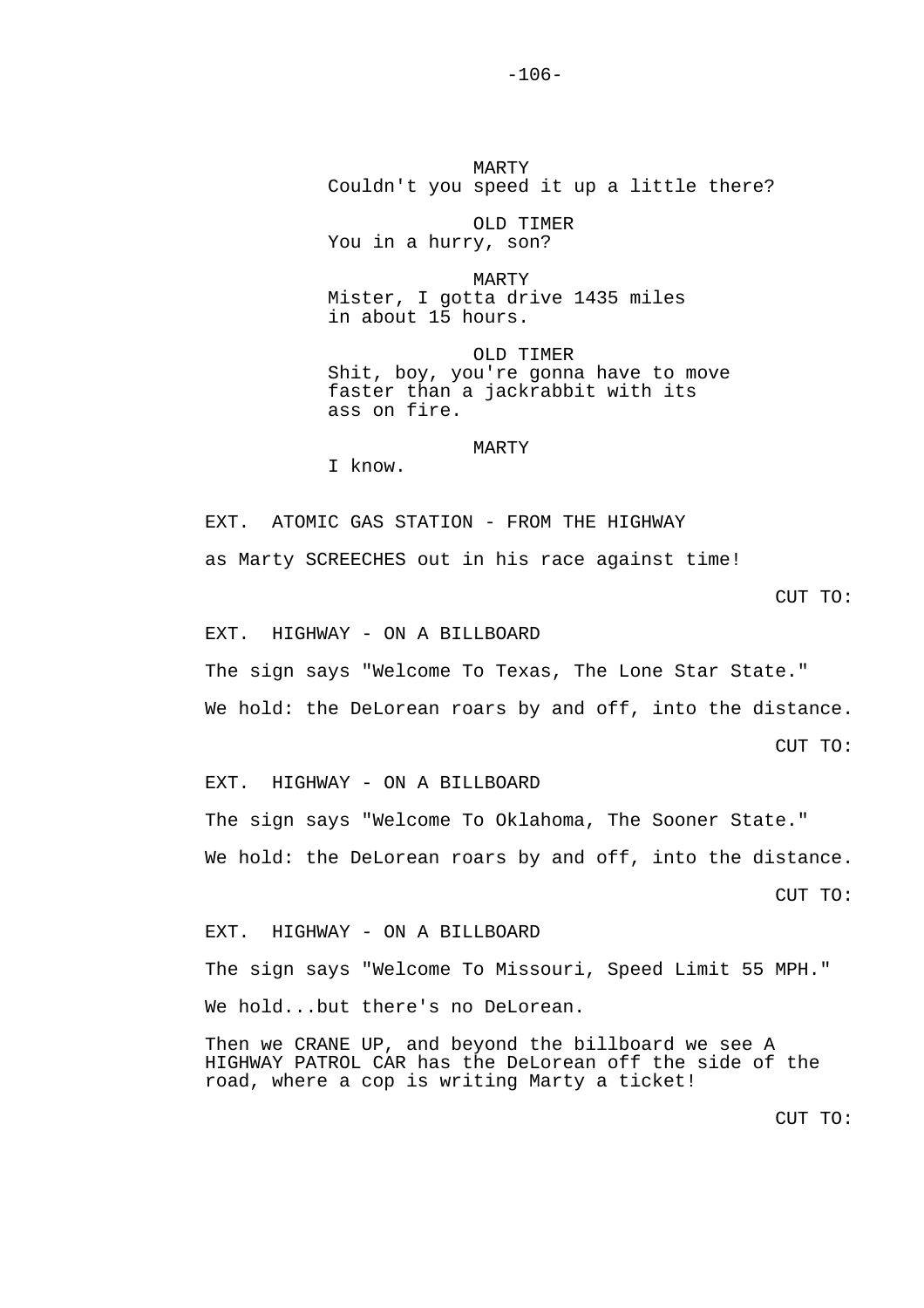EXT. MIDWESTERN GAS STATION - NIGHT

The men's room door open and Marty hurries out, zipping up his fly. (He's no longer in the radiation suit.) A clock reads 12:30.

An ATTENDANT is filling the DeLorean. Marty climbs into the car.

MARTY

ATTENDANT

Cap it!

But it's not full yet.

 MARTY I don't care, I'm late! I gotta be in Elmdale by 1:30.

 ATTENDANT Why, that's 98 miles from here. You'll have to drive 98 miles an hour!

 MARTY Yep. Faster than a jackrabbit with its ass on fire.

The Attendant has hung up the hose and shut off the pump.

ATTENDANT

Seven dollars.

Marty checks his wallet: empty.

MARTY

Out of cash...

Marty rips off the side view mirror and hands it to him.

 MARTY Here---that's worth at least seven fifty. Keep the change!

Marty revs up and peels out!

CUT TO:

EXT. BANK OF ELMDALE - NIGHT

The digital time and temperature clock says 1:27.

The DeLorean zooms past.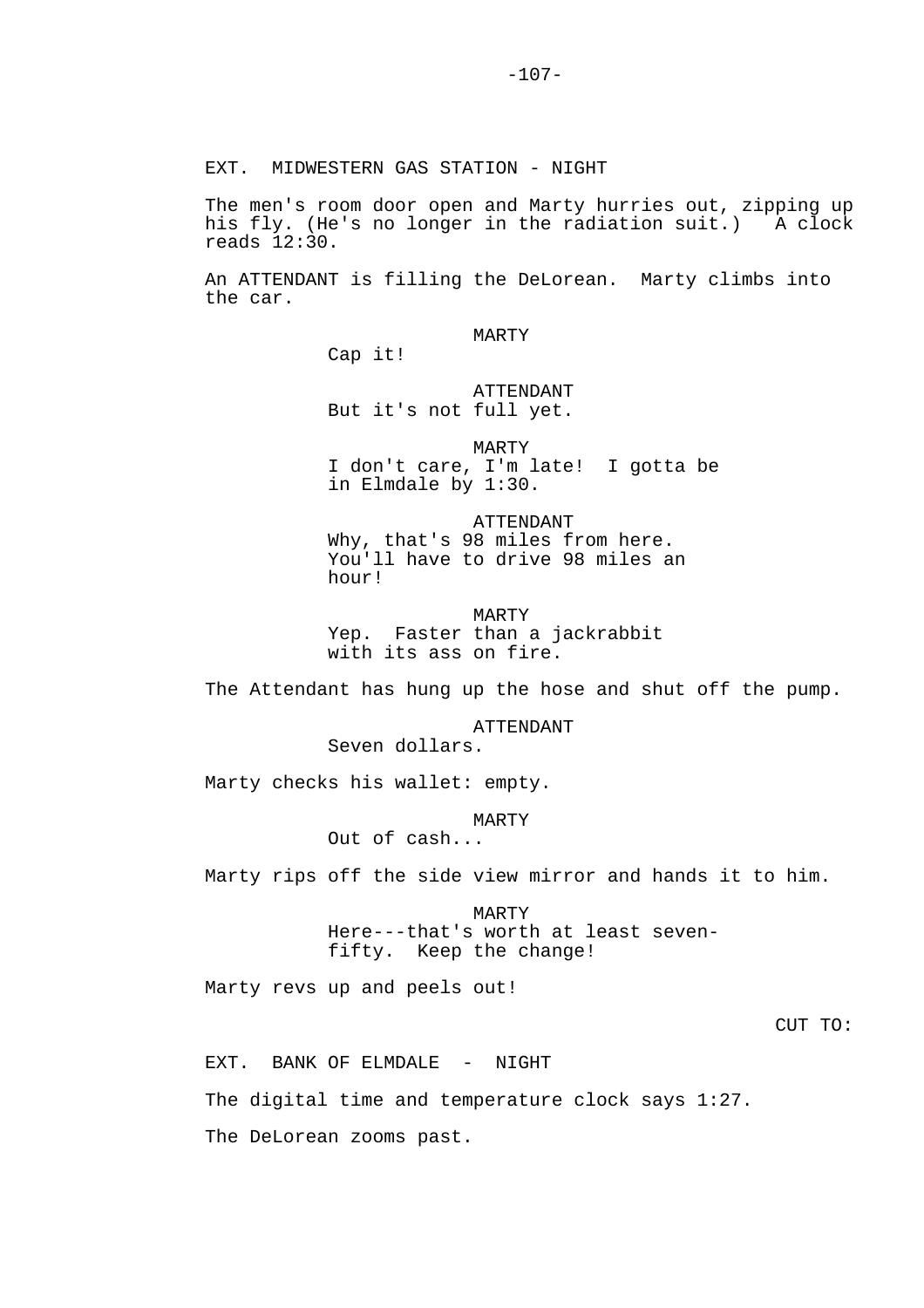INT. MOVING DELOREAN - MARTY

Marty has seen the clock.

MARTY<br>Great! I still go I still got 3 minutes!

Suddenly he begins losing power.

The speedometer drops rapidly.

Marty pumps the gas...nothing happens. He glances at the gas gauge.

The gas gauge reads "Empty," with a red light flashing.

 MARTY Out of gas! Shit!

He shifts into neutral.

EXT. STREET

At the corner is a 7-11 with a gas pump.

The DeLorean coasts in, and comes to a halt right at the pump.

#### MARTY

jumps out and is about to grab the gas hose when he sees

THE TERRORISTS' CAMPER

cruising down the street, past the 7-11!

MARTY

reacts with horror.

# MARTY Holy shit---the terrorists!

He runs like hell after the camper, but it's going 30 miles an hour faster than he can run. In a few more moments, the camper disappears around a corner.

Marty keeps running.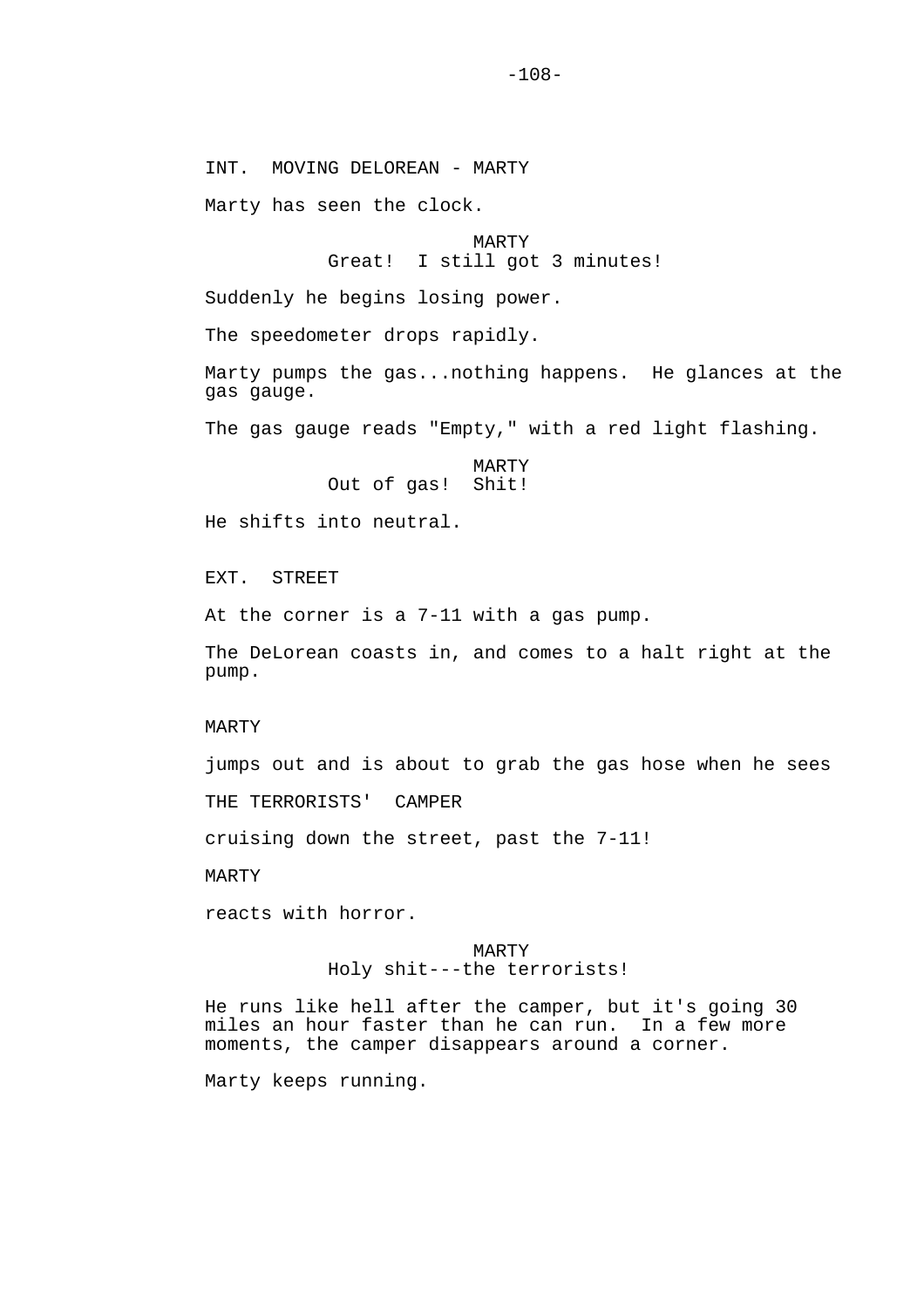# ANOTHER ANGLE

as Marty arrives at the Mall. He keeps on running, past a movie four-plex, into the parking lot, just in time to see, a good 150 yards away...

MARTY'S P.O.V. OF

The Terrorist camper chasing down Dr. Brown---with Marty's younger self watching frozen in horror.

# MARTY

is both horrified and amazed---horrified at being too late; amazed at seeing himself, and to be seeing something he's already experienced from a 3rd person point of view.

> MARTY Oh, God, no, I'm too late!

HIS P.O.V.

The Terrorist leans out of the camper with the machine gun.

TERRORIST

 Dr. Brown, you American dog, you have betrayed our cause! For that you die!

He BLASTS Dr. Brown in the back. Brown goes down. Everything is as it already happened.

MARTY

keeps watching, shaking his head in amazement.

HIS P.O.V.

The Terrorist camper turns and goes after the younger Marty. Just as before, Marty dives into the DeLorean and roars off.

MARTY

watches himself chased by the terrorists.

#### MARTY

Go, Marty, go!

HIS P.O.V.

The DeLorean accelerates, even as it's being shot at, going faster and faster until it's enveloped in the BLINDING WHITE GLOW and vanishes!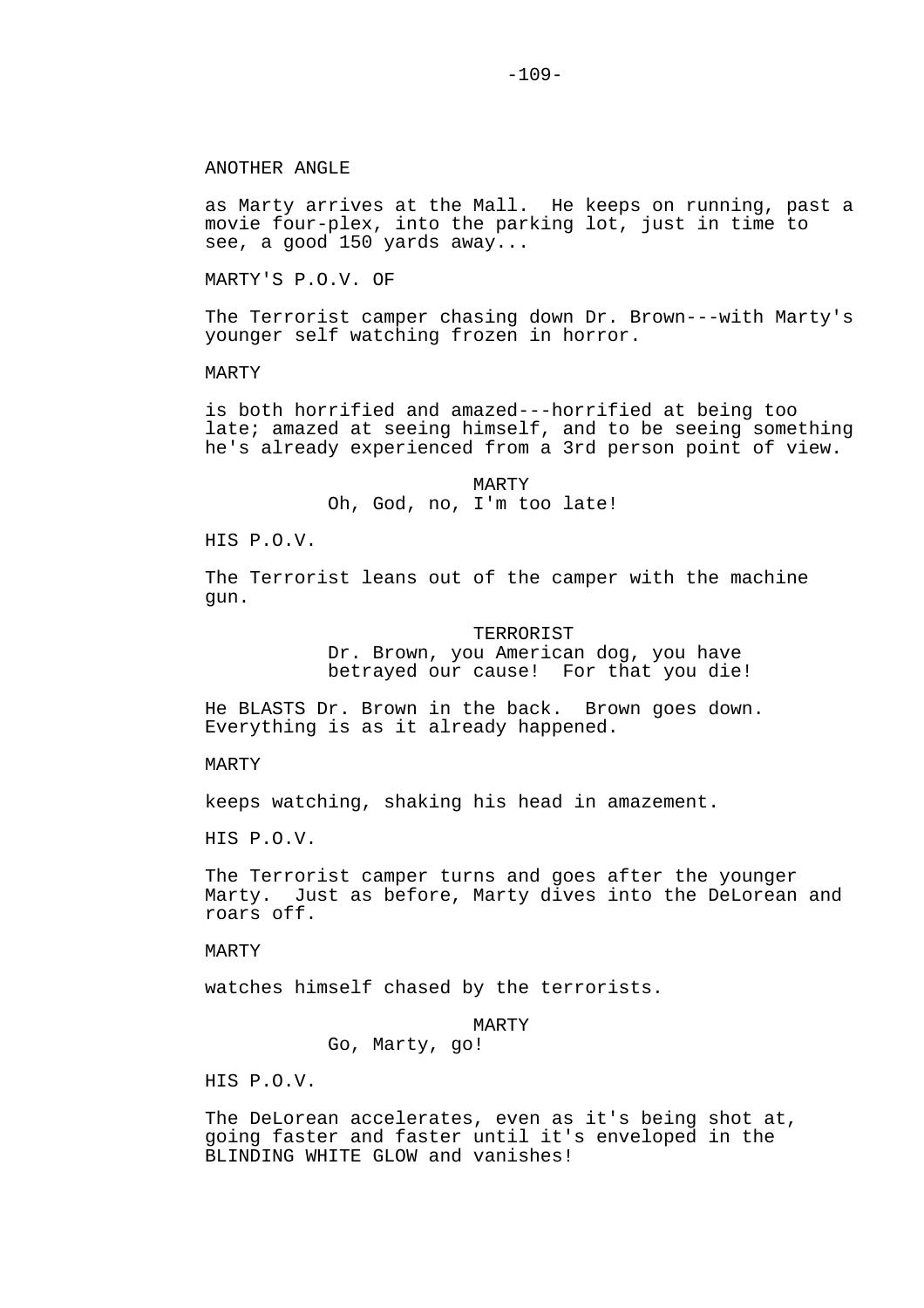But the terrorist camper drives into the white glow; we hear cursing as the blinded driver loses control of the camper. It swerves and goes heading straight for the mall building, and finally CRASHES into a store front! The STORE ALARM goes off.

## MARTY

now runs toward the fallen Dr. Brown, lying face down in the parking lot.

He reaches him, along with EINSTEIN the faithful St. Bernard.

Marty turns Brown over, tears in his eyes.

MARTY

Doc, Doc...

Suddenly, BROWN OPENS HIS EYES and SMILES!

MARTY

You're alive!

Brown stands.

**BROWN** Of course, I'm alive.

MARTY

But you were shot---I saw it...twice!

Brown rips open his radiation suit revealing a BULLET PROOF VEST.

BROWN

 It's the latest fashion in personal protection. It'll stop a slug from an elephant rifle at 30 yards.

 MARTY But how did you know...?

Brown smiles, reaches into his pocket and pulls out the LETTER THAT MARTY WROTE---SCOTCH TAPED TOGETHER! It's yellow and brittle; 30 years old!

> MARTY (smiles, shaking his head) After all that lecturing about screwing up future events and the space-time continuum...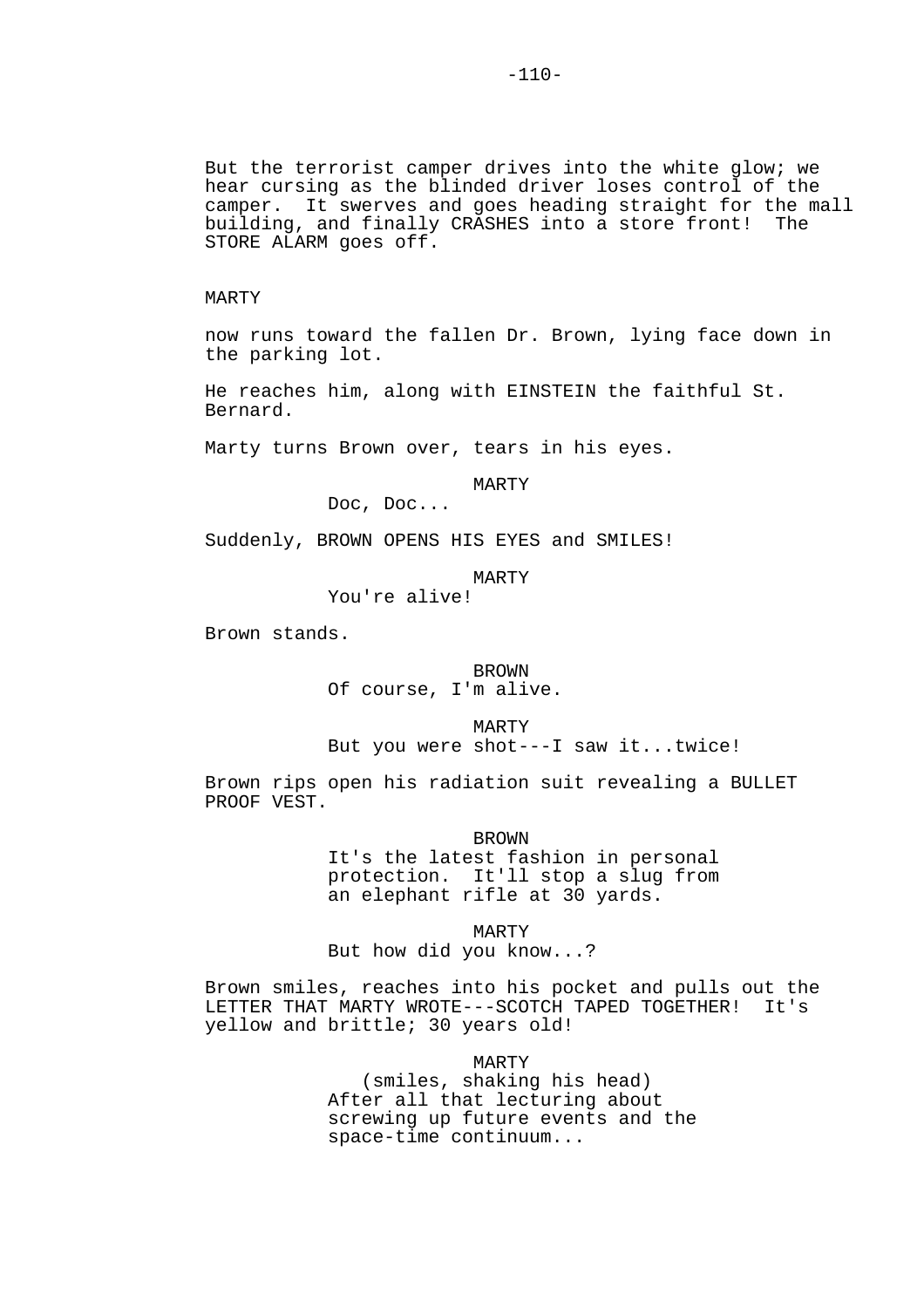## BROWN (shrugs)

Yeah, well, I figured, what the hell.

We hear APPROACHING POLICE SIRENS.

 MARTY Let's get out of here.

**BROWN** Come on, Einstein.

Brown picks up the small case of Plutonium pellets and they get going.

CUT TO:

EXT. MARTY'S HOUSE - NIGHT

The DeLorean pulls up to the darkened house.

INT. DELOREAN

Marty gathers his Betamovie and Walkman and prepares to get out.

> MARTY So how far ahead are you going?

> > BROWN

 I figure I'll take it slow at first... go about 30 years, just to get my feet wet; then maybe see what's shaking in the 22nd or 23rd century.

MARTY

 Well...good luck. And if you get a chance, look me up. I'll be... 47 years old.

BROWN<br>I will. See you in See you in 30 years.

Brown gives him a wink. Marty gets out.

EXT. MARTY'S HOUSE

Marty waves Brown off and watches as the DeLorean drives a little ways, makes a U-turn, idles, then accelerates to 88 and once again VANISHES THROUGH TIME!

Marty heads toward his front door.

CUT TO: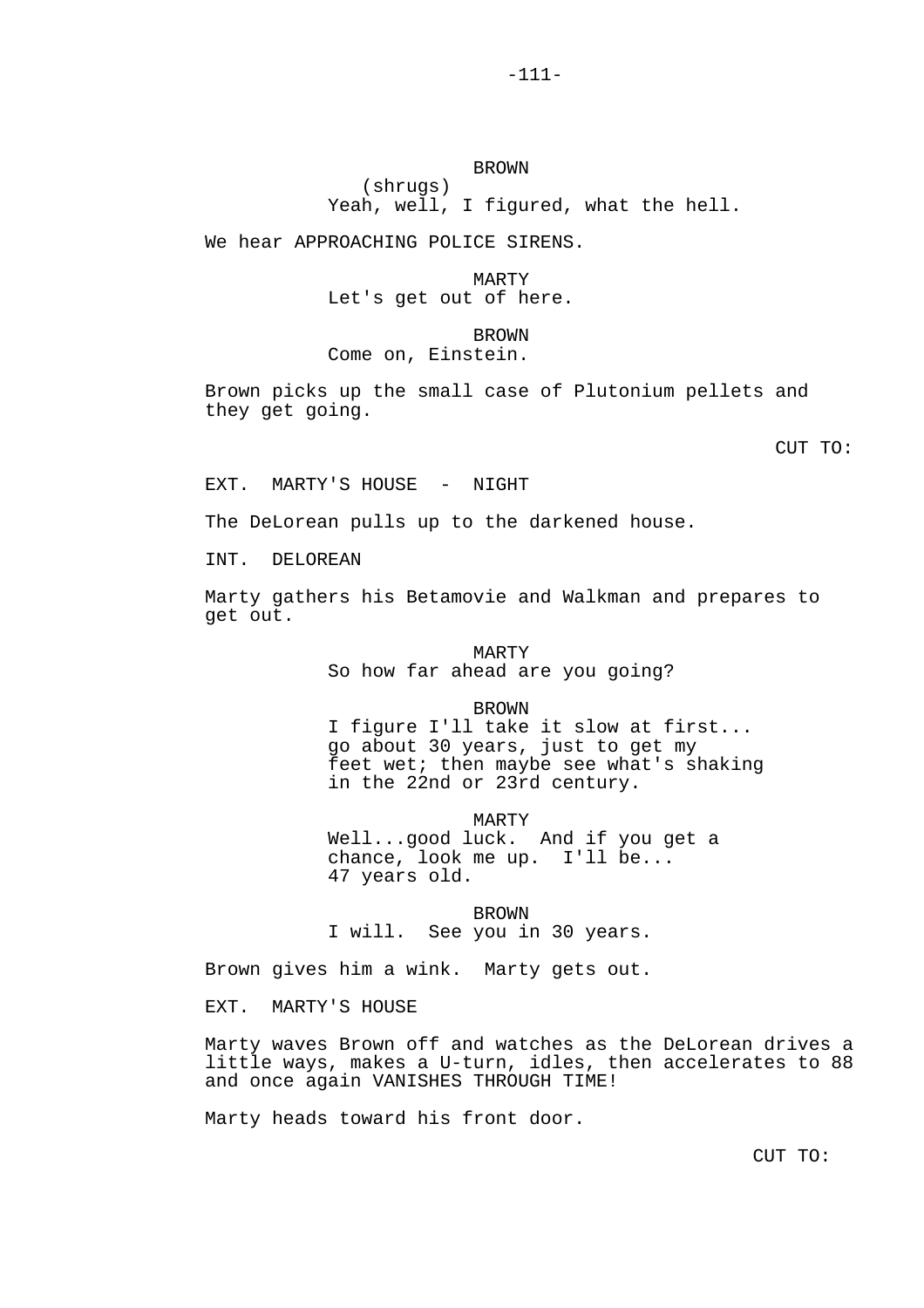MARTY is in bed, asleep. Morning light streams in through the bedroom window; he stirs and opens his eyes. He blinks several times, as if getting his bearings, then sits up and looks around.

Yes, it's his room all right, and everything seems the same, from the Z-28 posters to his audio and video equipment.

Marty looks at the clock: 8:30. He looks at the wall calendar: the first four days of October are x'ed off---today is the 5th. Could it have all been a dream?

He gets out of bed and looks at himself in the mirror, then pinches himself to make sure he's real. He is. On the nightstand is a framed 5 x 7 version of the snapshot with he and his siblings. It looks the same.

He grabs his pants from a chair, and as he puts them on, his keys fall out of a pocket. Marty picks them up and stares at them curiously: they are GM CAR KEYS, and from the look on his face, he's never seen them before. He shrugs and puts them back in his pocket.

## BEDROOM CORRIDOR

MARTY, now dressed, comes out of his room, down the hall and stops short as he enters

THE DINING ROOM.

LINDA and DAVE are seated at the dining room table which has been beautifully set for breakfast. The 5 table settings are elegant; Dave is eating a belgian waffle; Linda has eggs benedict. Dave is wearing an expensive tailored suit and reads the business section of the morning paper.

> MARTY Say, are we having company or something?

 LINDA Not that I know of.

 MARTY Dave, aren't you working today?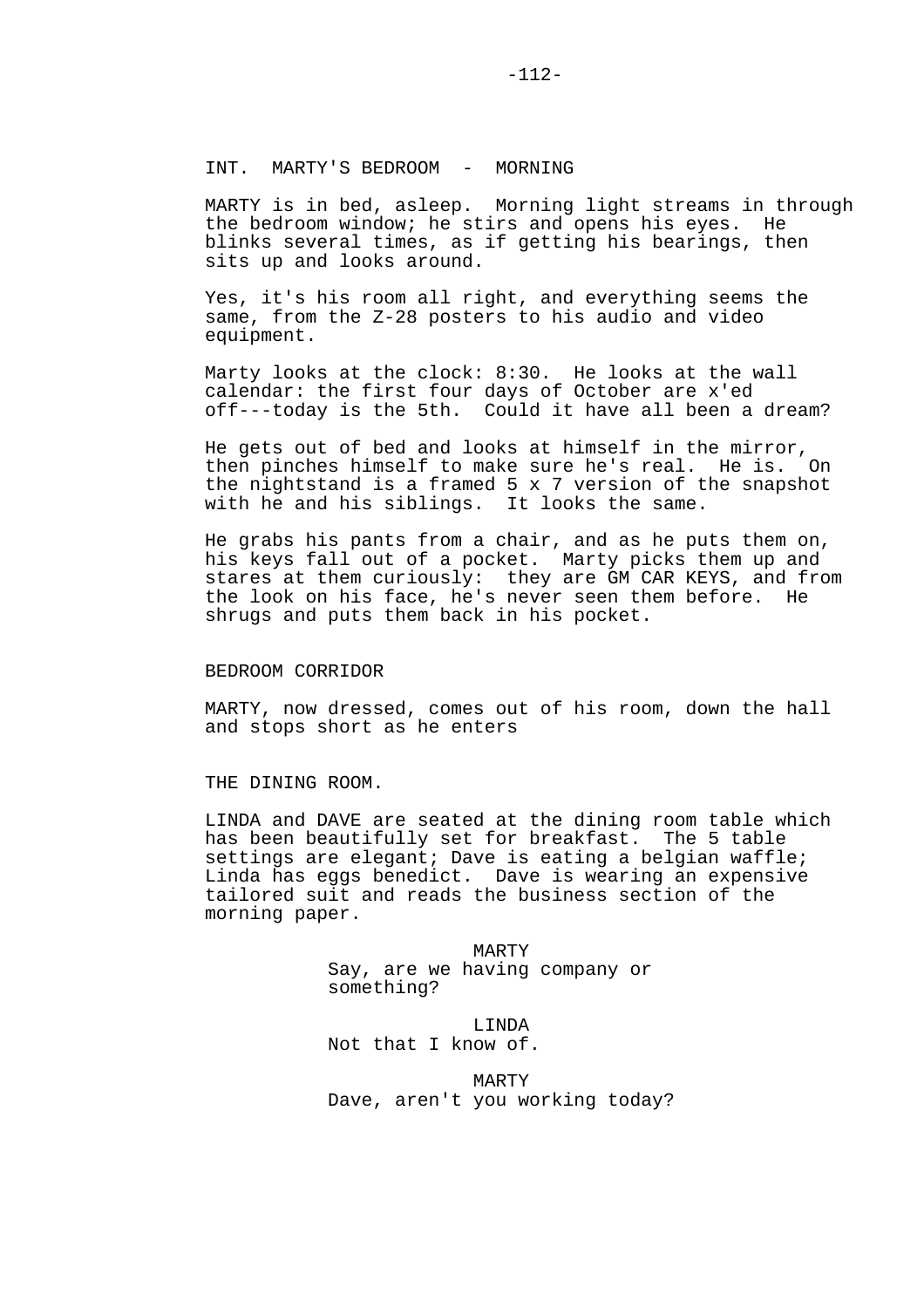DAVE Sure, I always work on Saturday.

 MARTY Then what's with the fancy suit?

 DAVE (confused, doesn't understand) Marty, are you all right?

 MARTY Yeah. Are YOU guys all right?

 DAVE Sure, never better.

Marty nods uneasily and takes his place at the table. A bowl of fresh strawberries is waiting for him.

Now GEORGE and LORRAINE enter from outside. They're in TENNIS OUTFITS with tennis rackets. George carries himself with an air of confidence, and Lorraine looks terrific---thin and svelte, radiantly healthy and positive. This is a happy marriage.

Marty can't believe how good his mother looks.

 MARTY Mom! You look---great!!

 LORRAINE Why, thank you, Marty. Say, tonight's

the big night, right?

MARTY

Huh?

 LORRAINE Your big date with Suzy Parker. Such a nice girl, I sure like her.

 MARTY (can't believe it's his mother talking) Pardon me, Ma?

LORRAINE

You're going up to the lake tonight, aren't you? Haven't you been planning it for 2 weeks?

 MARTY Mom, we went through this last night. How can I go if Dad's car is wrecked?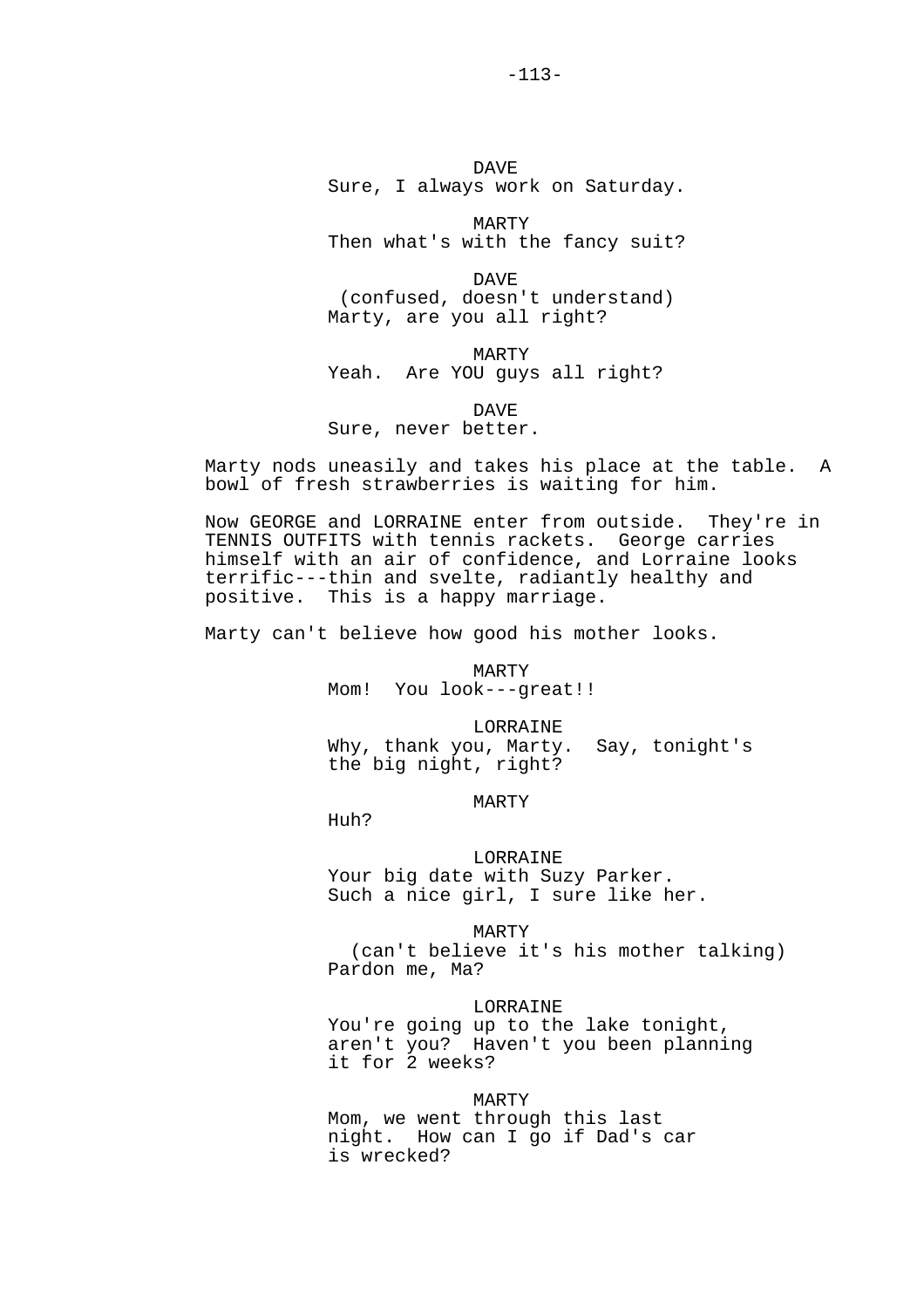GEORGE Wrecked? There's nothing wrong with my car. In fact, Biff is out there waxing it right now.

George opens the curtains, revealing BIFF waxing a new LINCOLN CONTINENTAL in the driveway. Biff is working diligently, his rough edges and arrogance are all gone.

George opens the window.

 GEORGE Hey, Biff, don't forget to wax the inside of the wheel covers. You forgot that last time.

 BIFF (friendly, eager to please) Yes, sir, you're the boss, sir!

 GEORGE That reminds me, did you finish those reports I gave you to do yesterday?

**BIFF**  Yes, sir, Mr. McFly. I'll bring them right in.

Marty is absolutely astonished.

GEORGE

 (sitting back down) Some employees will get away with murder if you don't stay on 'em. I've had to keep him in line ever since high school. Although if it wasn't for him, your mother and I would have never met.

# LINDA

 Yeah, Dad, you've told us a million times: you beat his up when he was bothering Mom and that's how the two of you fell in love.

#### LORRAINE

 It was more than that. Your father literally came to my rescue. He stood up for me and protected me. (sighs) It was so romantic!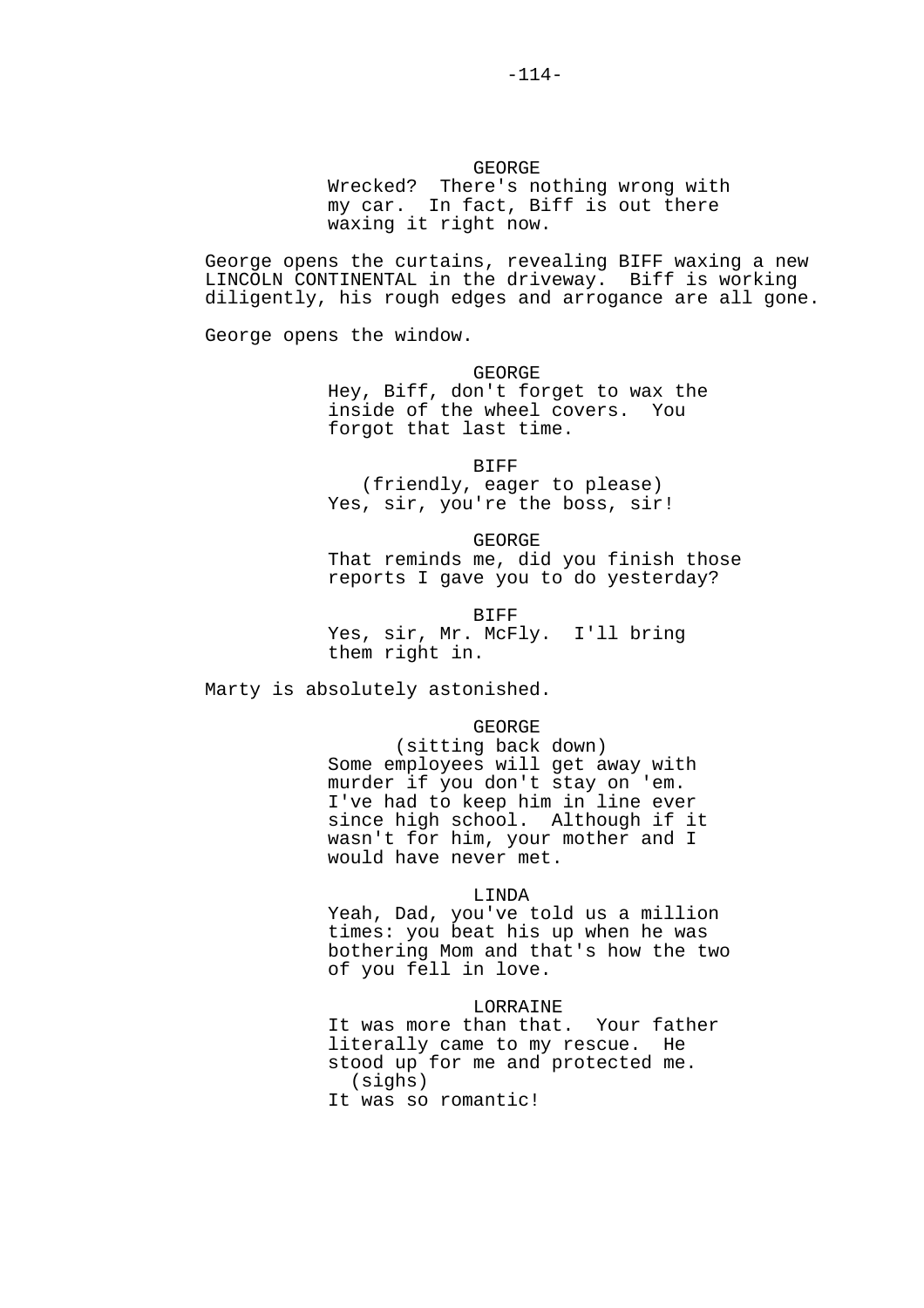# LINDA (rolls her eyes) Cornball city.

Marty nods with complete understanding.

 GEORGE (calls into the kitchen) Bertha, how about bringing Marty his French Toast?

A uniformed MAID ENTERS with a tray and sets a lovely plate of French Toast in front of Marty. Marty is too dumbfounded to speak.

> GEORGE Well, Bertha, you won't have to put up with that tiny kitchen much longer.

 BERTHA When will the new house be ready, sir?

 GEORGE Just as soon as they finish painting the tennis court and re-tiling the swimming pool.

Biff enters and hands George some typed reports.

**BIFF** Here are the reports, sir.

 GEORGE Say, Biff, maybe I'll rent you this

place after we move out.

 BIFF I don't know if I could afford it, sir. I still owe you back rent on my apartment now.

 GEORGE Well, we'll work something out.

 BIFF Uh, Marty, would you like me to wax your car, too?

MARTY

My car?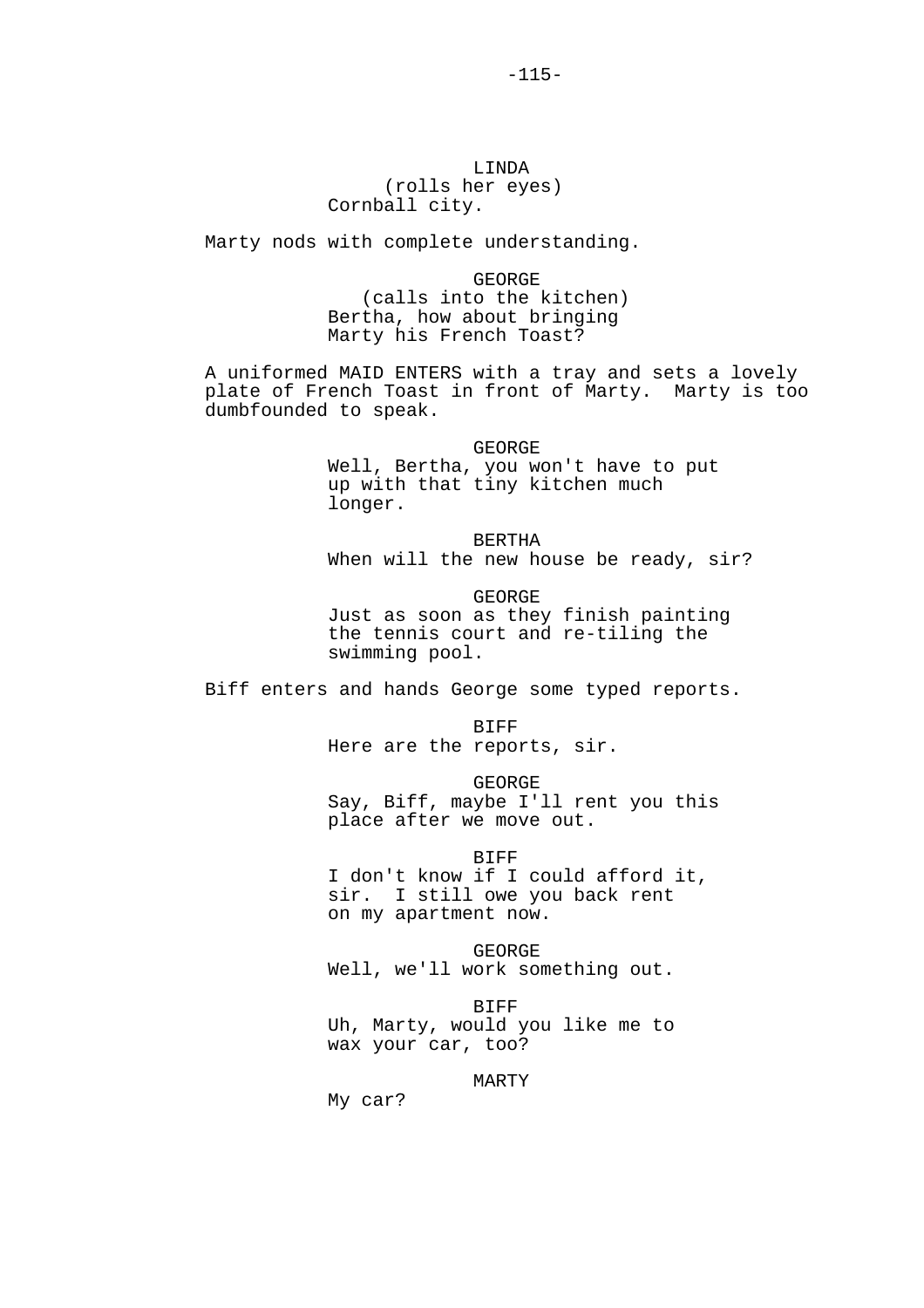BIFF The one your folks gave you for your birthday. It's in the garage.

CUT TO:

EXT. MCFLY HOUSE - ON MARTY

as he steps through the open garage door: his mouth falls opens as he sees

A SLEEK, SEXY, RED CAMARO Z-28

parked in the garage, just like he saw in the showroom.

INT. GARAGE - WIDER

Marty walks around the car, ogling it. The personalized license plate says "MARTY l."

He reaches into his pocket and pulls out the GM car keys with a knowing expression. He gets in the car.

INT. CAMARO Z-28

Marty sticks the key in the ignition and turns it over: it works! He smiles.

He takes a moment to get comfortable, putting his hands over the leather upholstery, reveling in his dream car.

Now he revs it up. It sounds great. He pushes a cassette into the car stereo: It's the same Van Halen tune he used to scare the shit out of Biff!

Marty grins, then shifts into reverse.

EXT. MCFLY HOUSE AND STREET - DAY

Marty backs out of the driveway, then starts down the street.

Suddenly, a sharp wind comes up, followed by a SONIC BOOM and an eerie white glow: THE DELOREAN REAPPEARS on the street, racing toward Marty at 88 miles per hour!

Marty swerves the Z-28 out of the way, then jumps out of the car.

The DeLorean pulls up next to him. It looks like it's been through a war, all dirty and dented, with cracked windows.